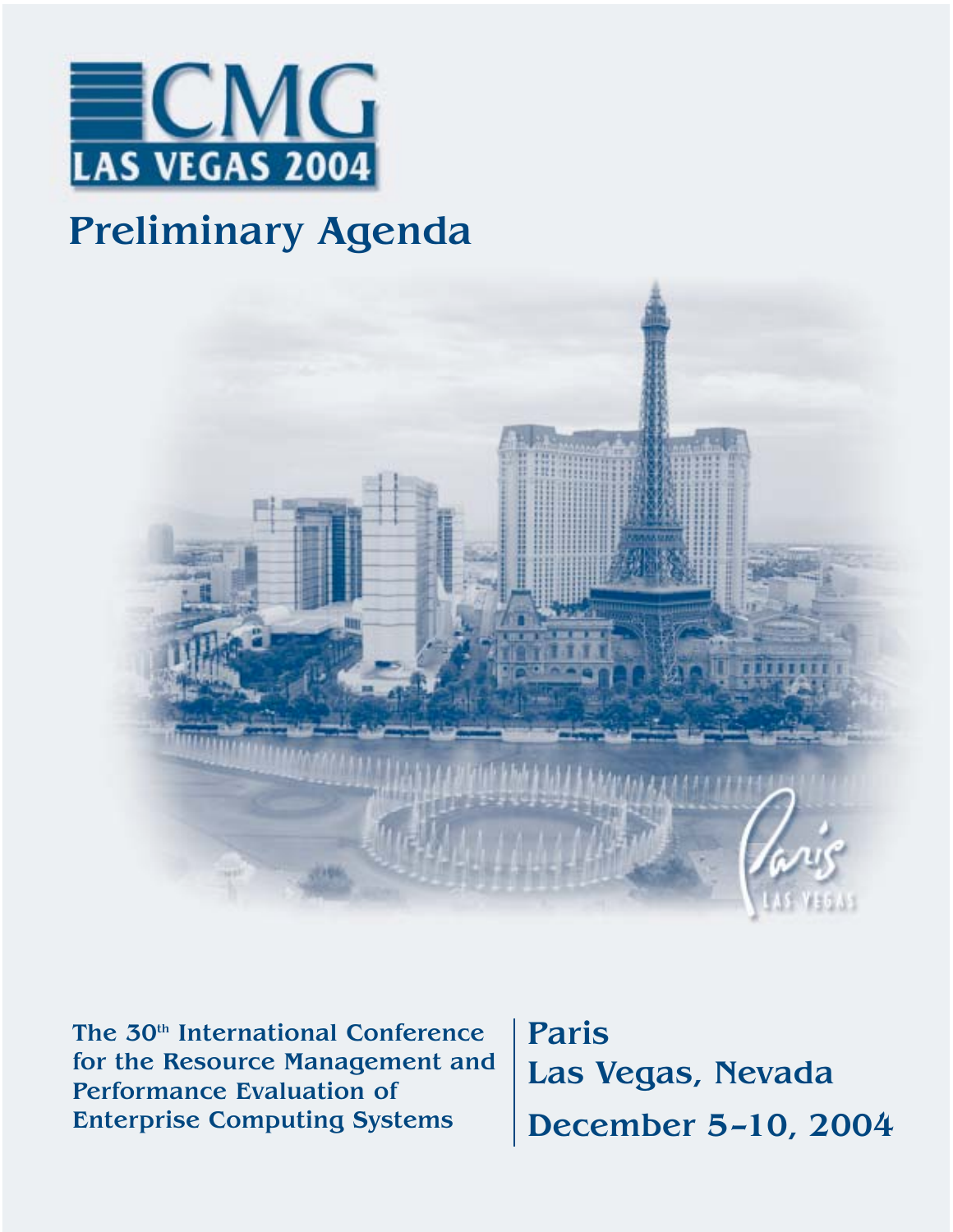### CMG2004 PRELIMINARY AGENDA



### **Letter From the CMG2004 General Chair, Dave Thorn**

The Computer Measurement Group invites you to be part of CMG2004, the

30<sup>th</sup> Annual International Conference on Resource Management and Performance Evaluation. This year's conference will be held December 5-10 in Las Vegas, Nevada at the beautiful Paris Hotel.

Program Chair Shana Bereznay and her committee have assembled an outstanding array of sessions to provide the best possible educational opportunity for the systems management community. There will be insightful presentations from key industry executives, panel discussions, the return of the Business Showcase, and the best Sunday Workshop lineup CMG has ever offered. And of course, the usual technical sessions remain the heart of CMG. You won't be disappointed by what you hear and see!

Last year CMG introduced Short Presentations, which shared experiences and provided tips and techniques that often provided immediate benefit. They proved to be very popular and I'm glad to say that they will be back in this year's program.

We haven't stopped adding features to the conference, though. Thanks to the efforts of Ellen Friedman, this year we have a one-day track introducing attendees to The IT Infrastructure Library (ITIL), and on Sunday have a review program and an opportunity to take tests as part of the Institute for the Certification of Computing Professionals (ICCP). For more information on these great CMG additions and more program information, turn to page **8**.

As always, we have a Trade Show accompanying the conference. Stop by often and learn what solutions our exhibitors have for you and what their future plans are. Many of our exhibitors will also host Monday User Groups on December 6. As always, after regular sessions end there will be vendor and birds of a feather sessions. And at the end of the day don't forget **PARS** (Performance Analyst Relaxation Sessions), where we will relax, network, and enjoy some food and entertainment.

The Paris Hotel is an amazing place, and just one of many in Las Vegas. But the hotel's meeting space is ideally located away from the crowds and noise, ensuring an excellent learning environment for us all. We hope you enjoy this year's CMG location.

Please join us for the **Thirtieth** annual CMG Conference. The Conference Committee has worked very hard to put this together, and the Program Committee in particular has worked diligently to make this the most complete conference possible. Learning opportunities such as this are rare, so come to Las Vegas and see what CMG can do for you. Ask yourself this question: Can I afford to NOT attend this CMG conference?

Best Regards,

Save The

CMG2004 General Chairman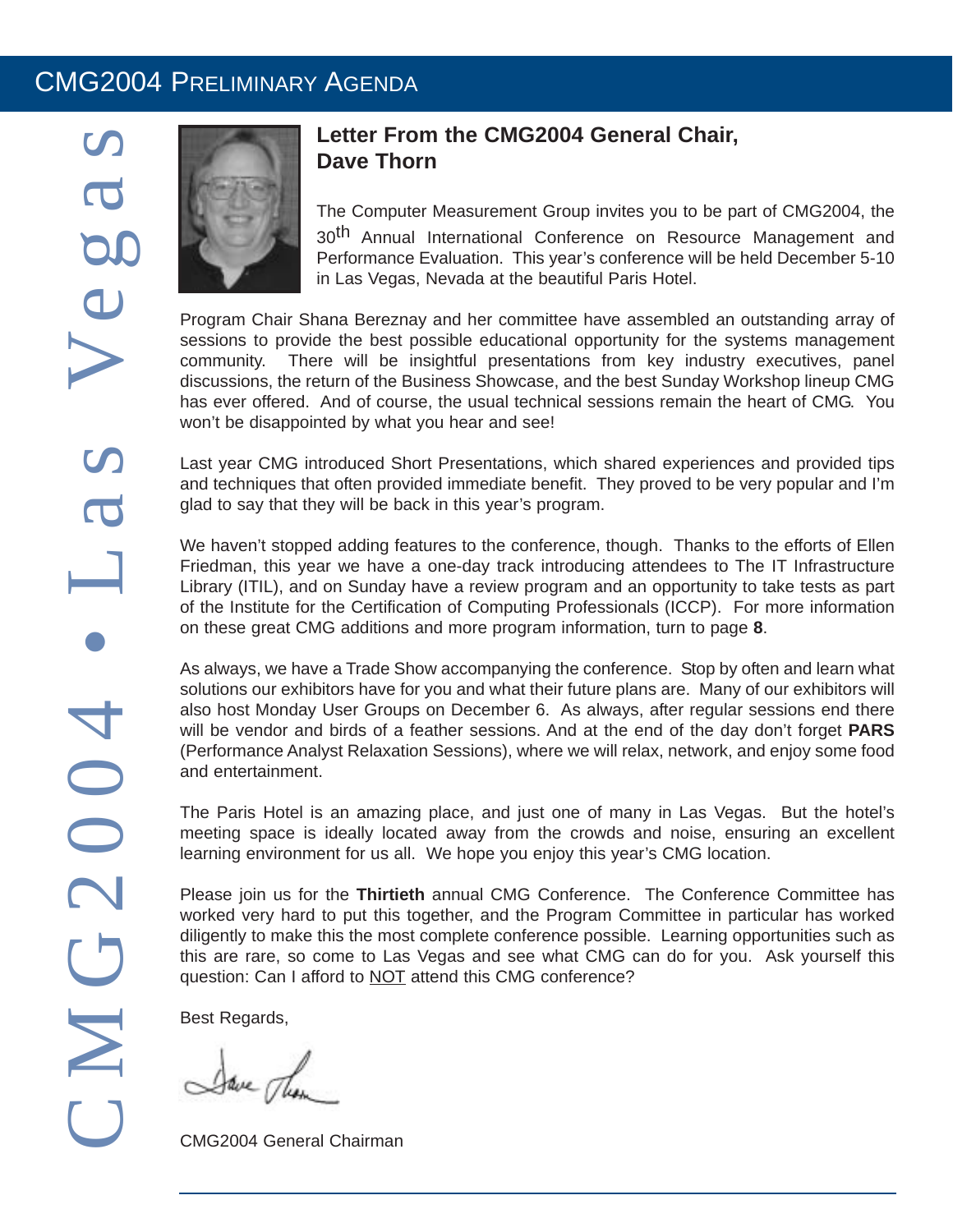### CMG2004 PRELIMINARY AGENDA



### **WHAT IS CMG?**

The Computer Measurement Group, Inc. is the professional association of technicians responsible for the management of computer systems. It is a volunteer organization whose primary mission is the education of its members and the advancement of the tools and techniques for computer performance evaluation.

# *CMG2004 SPONSORS*

**TeamQuest Corporation**

### **Computer Associates International, Inc.**

**Fujitsu Australia and New Zealand**

**HyPerformix, Inc.** 

**PerfCap Corporation** 

**z/Journal**

CMG acknowledges the ownership of trademarks and registered trademarks that appear in this publication. They are each to be regarded as appearing with the appropriate  $\mathbb{R}$  or  $TM$  symbols at first mention.

| $\bf{2}$ | <b>SUBJECT AREA DESCRIPTIONS</b>                                     |
|----------|----------------------------------------------------------------------|
| 4        | <b>CMG2004 CONFERENCE COMMITTEE AND</b><br><b>BOARD OF DIRECTORS</b> |
| 5        | <b>KEYNOTE SPEAKERS</b>                                              |
| 8        | <b>PROGRAM HIGHLIGHTS</b>                                            |
| 13       | <b>SUNDAY WORKSHOPS &amp; SPEAKERS</b>                               |
| 21       | <b>MONDAY USER GROUP MEETINGS</b><br><b>&amp; DESCRIPTIONS</b>       |
| 25       | <b>CONFERENCE AT-A-GLANCE</b><br><b>DAILY SCHEDULE</b>               |
| 32       | <b>TUESDAY SESSION DESCRIPTIONS</b>                                  |
| 39       | <b>WEDNESDAY SESSION DESCRIPTIONS</b>                                |
| 42       | <b>HOTEL &amp; REGISTRATION FORMS</b>                                |
| 49       | <b>THURSDAY SESSION DESCRIPTIONS</b>                                 |
| 55       | <b>FRIDAY SESSION DESCRIPTIONS</b>                                   |
| 59       | <b>SESSION CROSS REFERENCE</b>                                       |
| 73       | <b>EXHIBITOR DESCRIPTIONS</b>                                        |
| 78       | <b>ACKNOWLEDGEMENTS</b>                                              |
| 81       | <b>GENERAL INFORMATION</b>                                           |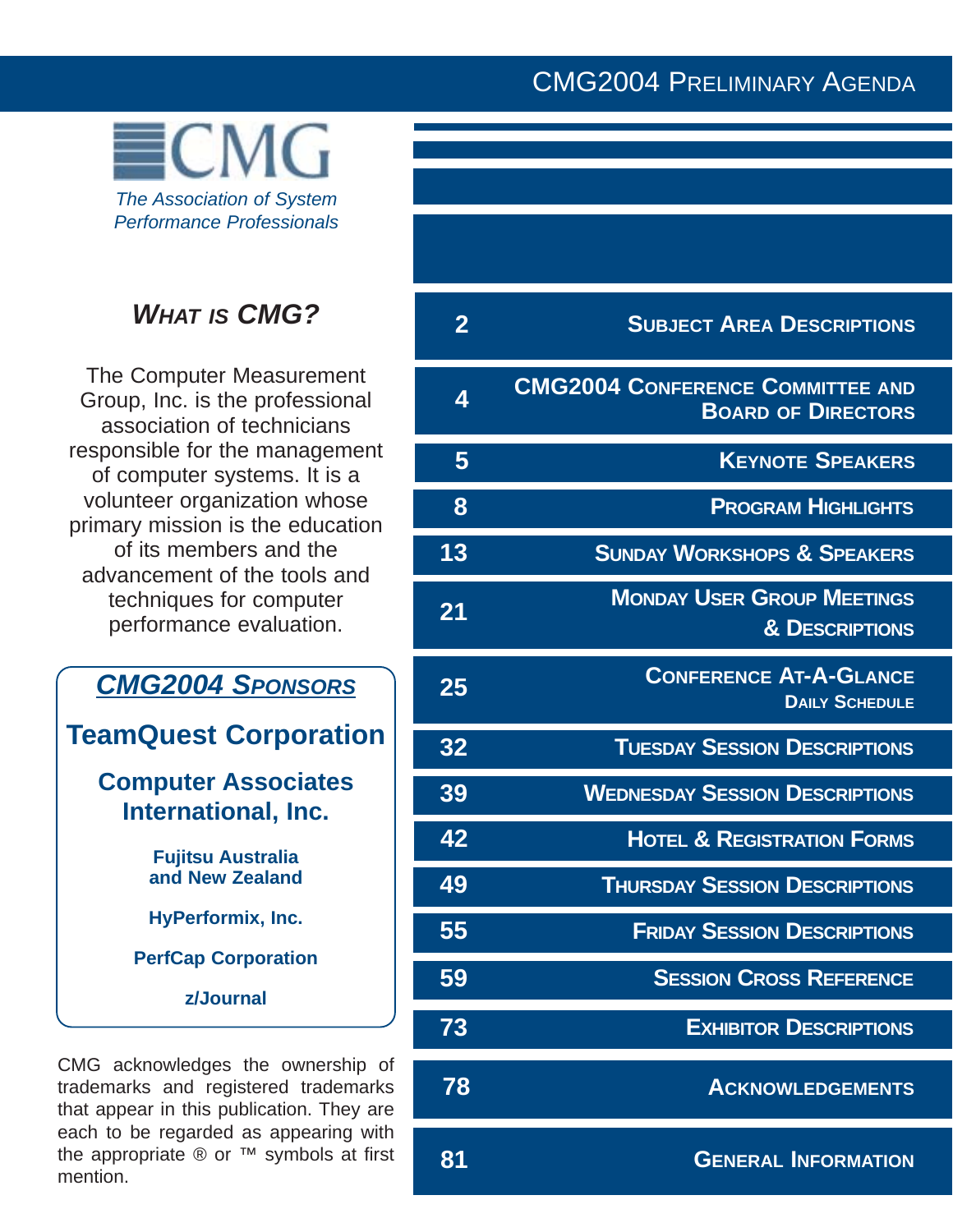*These are the areas of expertise that CMG builds, fosters and is chartered to advance:*

### **PERFORMANCE MANAGEMENT**

Managing performance involves monitoring and tuning. Monitoring a system's behavior utilizes a variety of tools and procedures to categorize, identify and report on the system with the goal of being proactive about performance issues. Tuning a system involves the skills required to change the system in order to improve its performance.

### **CAPACITY PLANNING**

Capacity Planning provides a corporation with the ability to plan accurately for future IT purchases. The initial process involves a forecast of the corporation's workload to project future system requirements. This involves understanding how the workload on the system correlates to the business and how both of those things will change in the planning horizon. The next process involves understanding of how various purchasing decisions may meet those projected requirements. This can be accomplished through a variety of procedures including modeling and benchmarking.

### **MODELING, MATH AND STATISTICS**

System models are a tool commonly used for managing the computing resources for an enterprise. The creation and use of models are addressed in this subject area. Models can employ either simulation or analytical techniques.

### **DATABASE MANAGEMENT**

Corporations employ information technology for Information. Just saving bits and bytes is not sufficient. Collecting, correlating and bringing those bytes together in the proper context makes information out of data. This subject addresses the major tools employed to accomplish that.

### **SOFTWARE PERFORMANCE ENGINEERING**

Most often, the biggest performance improvement gains achievable are those that address the design of the applications running on your systems. However, once an application is designed, changing it is nearly impossible and very expensive. This subject addresses the set of skills necessary to incorporate performance into the application design and build processes so that performance is not an afterthought.

### **STORAGE**

Storage systems can be one small set of tape drives, one disk subsystem or a complex, geographically dispersed, networked system. Wherever information is stored, that is part of this topic.

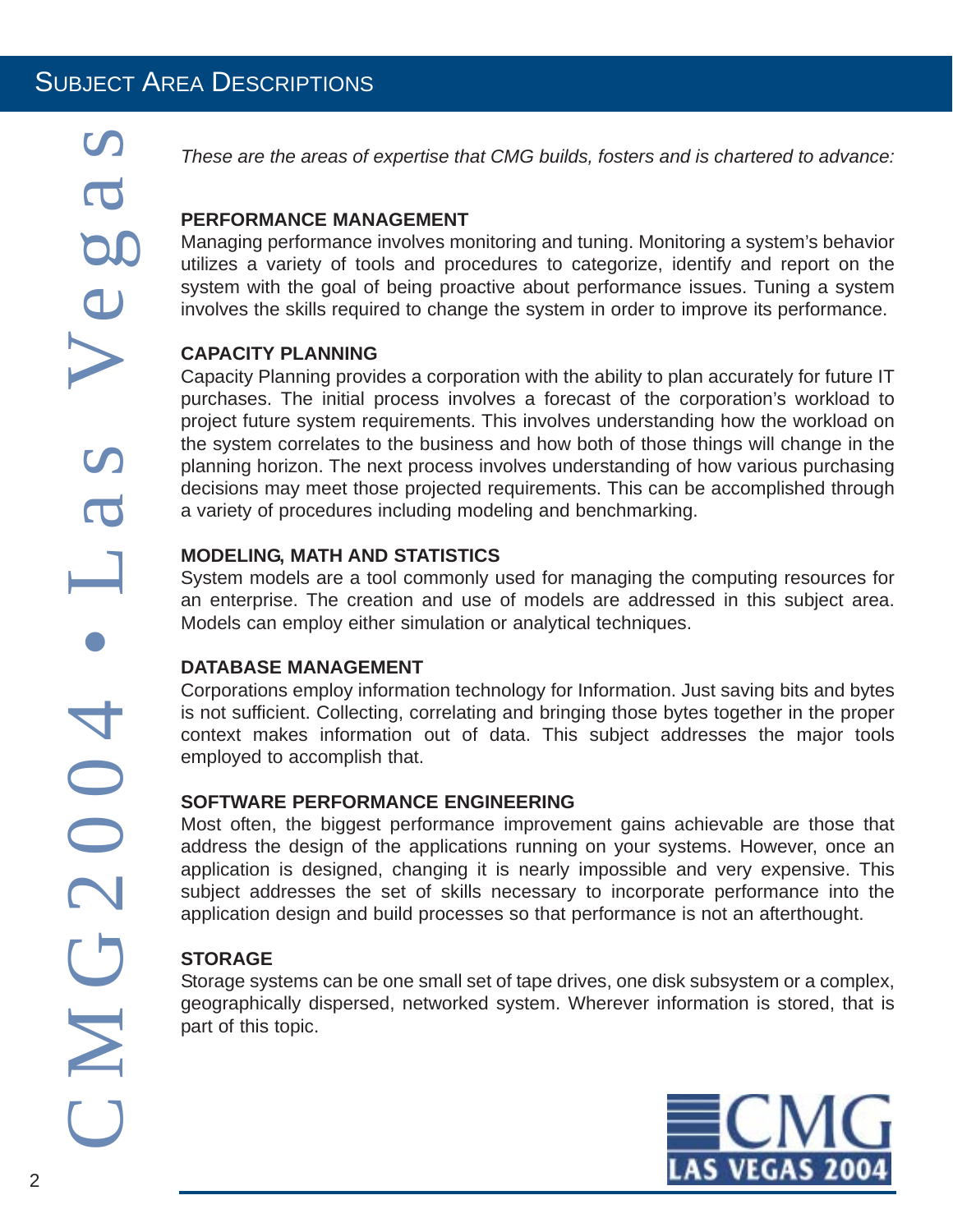### SUBJECT AREA DESCRIPTIONS

### **MANAGEMENT AND CHARGEBACK**

Managing computing resources involves significant monetary investment. The tools and techniques used for keeping track of this investment comprise this subject. Making this information useful for all the decision makers in a corporation is known as the set of practices called Chargeback.

### **NETWORK**

The power of connectivity has eclipsed the power of the processor, leading to such incredible phenomena as the Internet. All the components of the Internet, from hubs, routers and switches to the systems and architectures (DNS, IP, proxies, redirection, content distribution and delivery, etc.) that make up the Internet are covered in this subject area.

### **FOCUS AREAS**

*These are the areas where CMG's expertise is focused:*

- Open and Emerging Enterprise Operating Systems
- WebServices, WebSphere, e-Business
- $\cdot$  z/OS

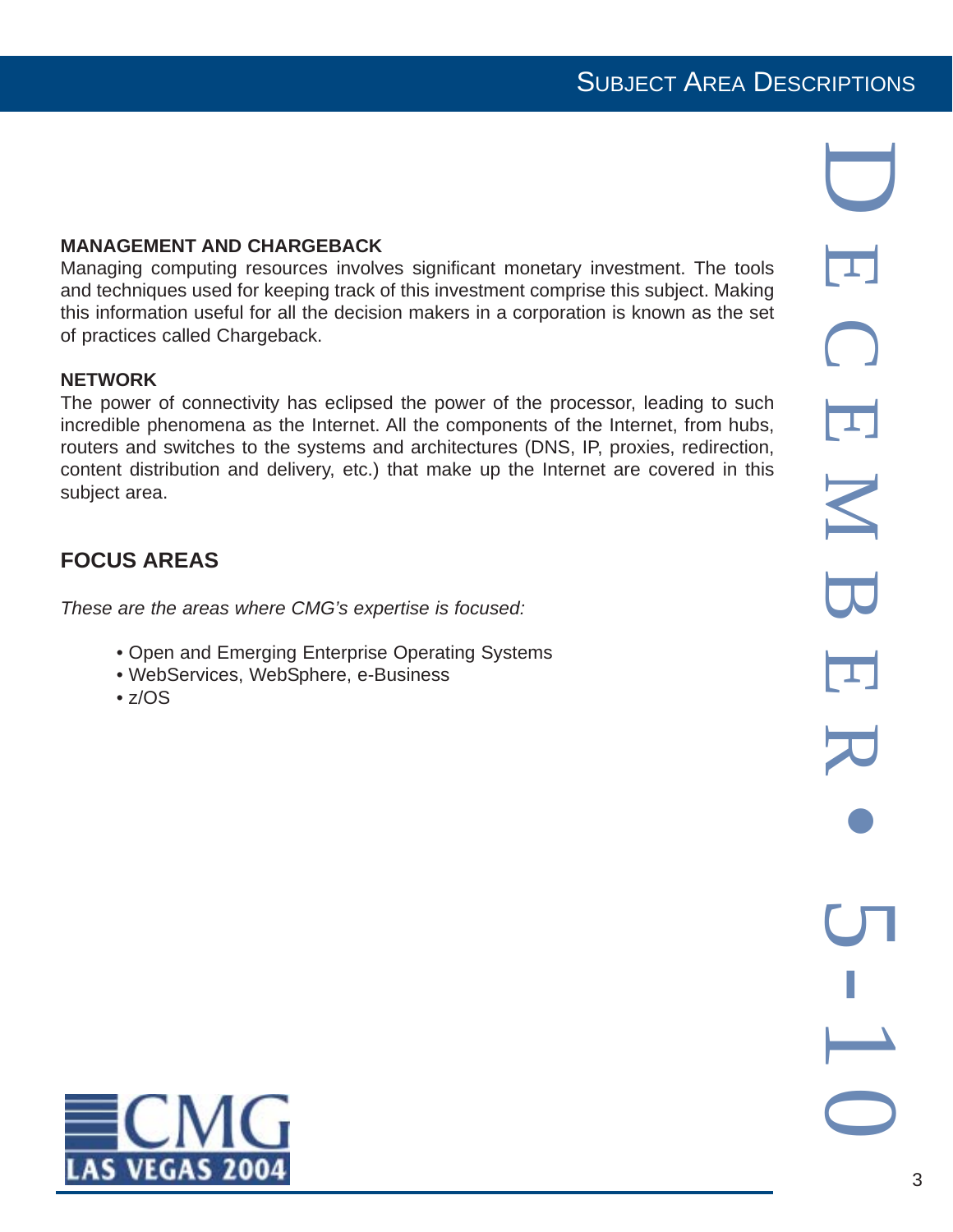### BOARD OF DIRECTORS AND CONFERENCE COMMITTEE

### **CMG2004 BOARD OF DIRECTORS**

#### **PRESIDENT**

*Jaqui Lynch* Mainline Information Systems

**VICE PRESIDENT** *Bryan Drake* VITA

**TREASURER** *Thomas R. Dennison*

**SECRETARY** *Donna S. Folkerts* IBM Global Services

#### **DIRECTORS**

*Martin D. Brake* IBM Global Services

*Ellen Friedman* SRM Associates, Ltd.

*Mark B. Friedman* Demand Technology

SRM Associates *Barry Sokolik* Charles Schwab

*Jerry Rosenberg*

*Annette Swisher Kakazu* **HSBC** 

*Dave Thorn* SunGard Availability Services **CHIEF OF STAFF** *Jeffrey P. Buzen, Ph.D*. Independent Consultant

**ADVISORY COUNCIL CHAIR** *Stephen J. Marksamer* AETNA

**BULLETIN EDITOR** *Thomas R. Dennison*

**CORPORATE BOOKEEPER** *Linda G. Stermer*  LGS Bookkeeping Services

**FOOD & BEVERAGE** *Hugh Hunt* Hunt Conference Group

**AUDIO VISUAL** *Bill Hubler* AV Dynamics

#### **CMG HEADQUARTERS**

**OFFICE MANAGER & SR. CONFERENCE COORDINATOR** *Barbara Hazard*

**IT SPECIALIST / PROGRAMMER I** *Rob Harrigan*

**CONFERENCE COORDINATOR** *Tricia LeVally*

**ADMINISTRATIVE ASSISTANT** *Kathleen Kinnarney*

### **CMG2004 CONFERENCE COMMITTEE**

**GENERAL CHAIR** *Dave Thorn* SunGard Availability Services

**ASST. GENERAL CHAIR** *Cathy Nolan* Bank of America

**FINANCE** *Thomas R. Dennison*

**ADMINISTRATIVE CHAIR** *Kathy J. Steffens* Defense Logistics Agency

**ASSISTANT ADMIN. CHAIR** *Nathan E. Walsh* EMC

**AWARDS**  *Bryan Drake* VITA

**AWARDS ASSISTANT** *Alan Deepe* Perot Systems

**EXHIBIT COORDINATOR** *Trevor A. Coghlan* StorageTek Canada

**REGISTRATION COORDINATOR** *Jerry Rusthoven* MBNA Technology Sector

**SIGNS COORDINATOR** *Stephen A. Demmin* Perot Systems

**ASST. SIGNS COORDINATOR** *Dan Schwarz* University of Wisconsin Hospital

**ACCESS CONTROL** *Tom Moulder* TREX Associates Inc.

**PROGRAM CHAIR** *Shana J. Bereznay* ACS

**ASST. PROGRAM CHAIR** *Linwood Merritt* Capital One Services

**BOFS** *Joan A. Arnold-Roksandich* Hitachi Data Systems

**KEYNOTES** *Annie W. Shum, PhD* BMC Software

**VOLUNTEER COORDINATOR** *Richard S. Ralston* Humana Inc.

#### **SUBJECT AREA CHAIRS**

*Thomas E. Bell, PhD* Rivendel Consultants Inc

*Frank M. Bereznay*

*Mark B. Friedman* Demand Technology

Kaiser Permanente

*William Jouris* Charles Schwab & Company, Inc.

*Rick Lebsack* IBM

*Tim R. Norton, DCS* Visa Debit Processing Service

*Alan B. Schulman* Unisys

*Sidney W. Soberman*

*Nathan E. Walsh* EMC

#### **PROGRAM ARCHITECTS**

*Martin D. Brake* IBM Global Services

*Peter Enrico* Enterprise Performance **Strategies** 

*Ivan L. Gelb* Gelb Information Systems Corp

*Michael A. Salsburg, PhD* Unisys Corporation

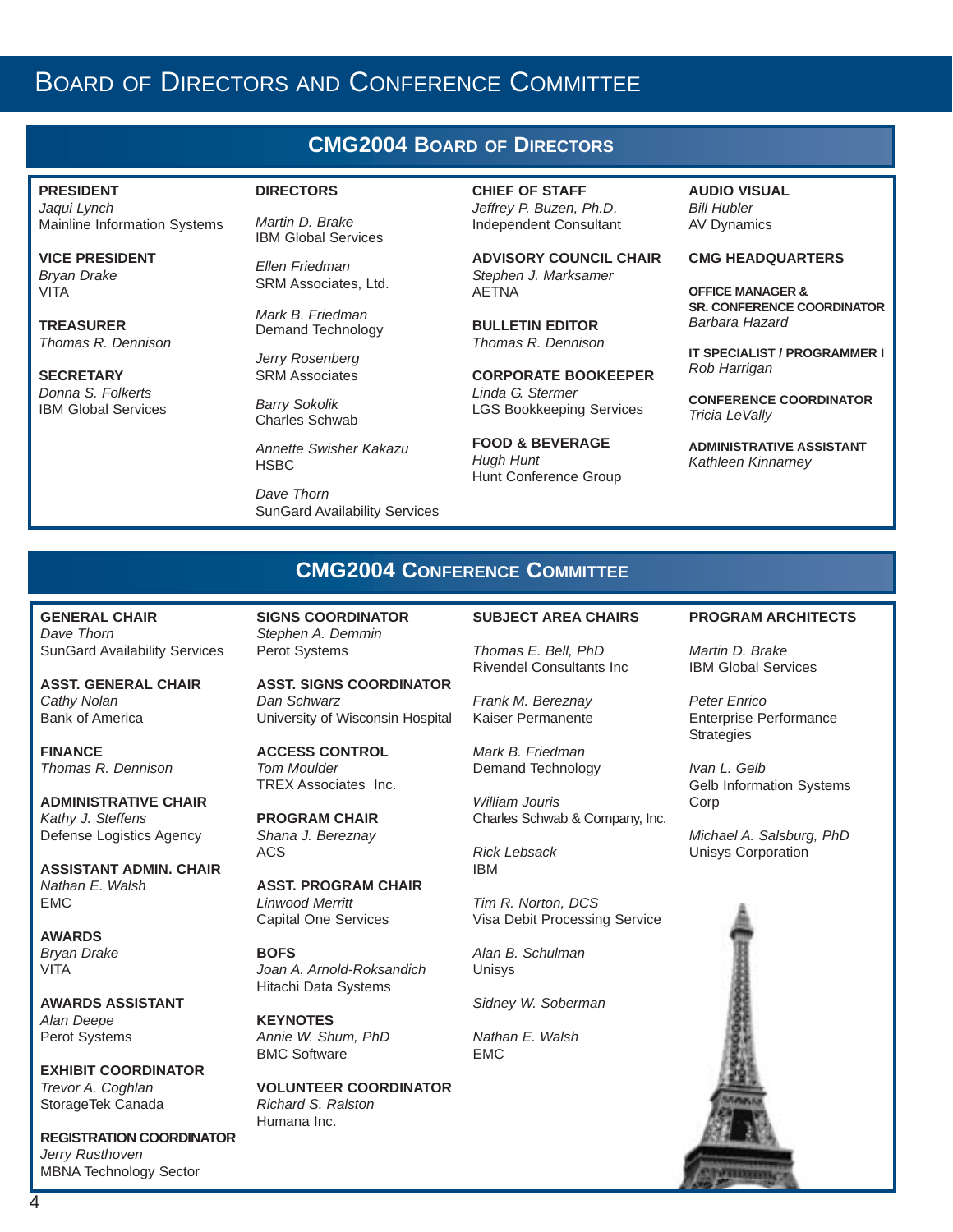### TUESDAY 8:00 AM - 9:00 AM KEYNOTE SPEAKER



**Rick Fuchs**

*IBM Corporation* Vice President, Sales Execution, On Demand Business

### **On Demand Business**

Business is moving at an unprecedented pace with requirements to move quickly, to decide quickly and to sense and react quickly. Market trends, customer demands, intense competition, industry consolidations are demanding greater responsiveness from their organizations and delivered at a cost that will keep the shareholders satisfied. At IBM, we call this an on demand business - "an enterprise whose business processes - integrated end to end across the company and with key partners, suppliers and customers - can respond with speed to any customer demand, market opportunity or external threat." Rick will discuss these business trends and strategies to become an on demand business.

Rick is responsible for developing and deploying an effective worldwide cross-IBM sales execution model in support of our customers' transition to an on demand business model. This includes all aspects of our current sales model including sales support, sales execution, and streamlining access and coordination of all IBM resources --- whatever it takes to ensure that all of IBM is poised to help our customers achieve sustainable competitive advantage by moving to an on demand business model.

Prior to his current assignment, Rick was responsible for the strategy behind IBM's worldwide ebusiness on demand initiatives and ensuring that all of IBM's resources --- research, technology, services, consulting, hardware, software, financing, and sales --- were marshaled and coordinated with only one goal in mind: to help our customers gain competitive advantage by leveraging the benefits that e-business on demand can bring to them. He was also responsible for the day-to-day business operations of IBM's e-business on demand initiatives.

Rick has held numerous executive positions within IBM, most recently as Vice President of Operations for IBM's Americas Group where he was responsible for customer satisfaction; sales management; the end-to-end distribution and delivery management of all IBM products and offerings; implementation and support of I/T and related support systems; technical support programs for IBM's customers and business partners; and all aspects of daily operational support to IBM's sales organization across North, South, and Central America. Prior to that, he was for Vice President of Enterprise Server Sales for IBM's Americas Group with responsibility for zSeries and S/390 sales to IBM's largest customers in North, South, and Central America. Rick also established IBM's worldwide Server Consolidation Solutions Unit and was responsible for its solution framework and strategy in that marketspace, including the industry-leading ALIGN methodology. He has also served as the General Manager for both High End Server Sales and System 390 Sales for IBM Latin America.

In addition to holding various management positions in IBM's field sales and marketing organizations, Rick has held positions within IBM's Telecommunications and Media Industry Solutions Unit where he was responsible for sales and marketing programs and within the S/390 brand organization where he was responsible for S/390 sales support for all of North America.

Rick started his career with IBM in New Jersey in the United States where he was both a systems engineer and marketing representative serving customers in the Power Utilities, Higher Education, Telecommunications, and Health Industries. He is a graduate of Brown University where he received degrees in Electrical Engineering and Economics.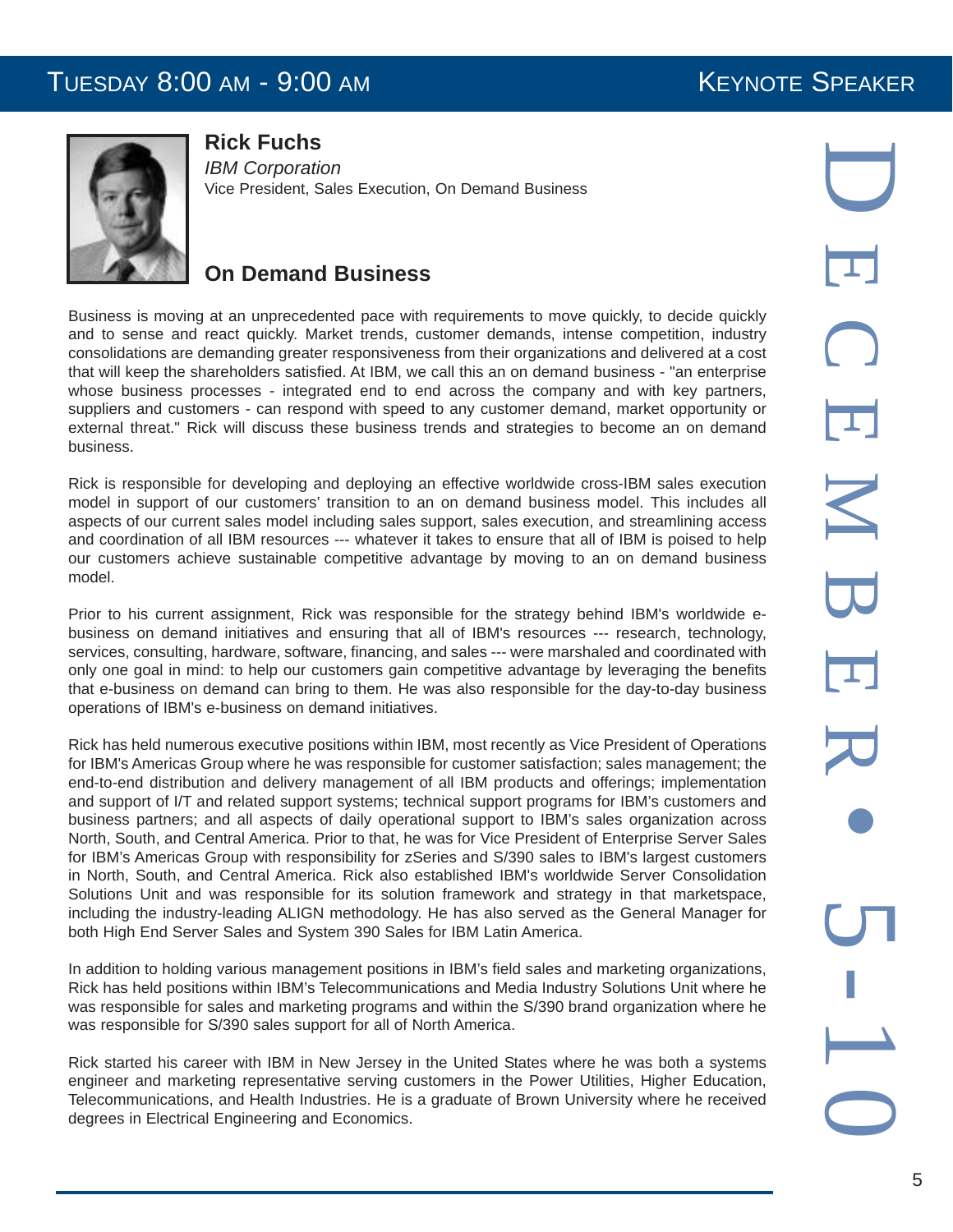### KEYNOTE SPEAKER WEDNESDAY 8:00 AM - 9:00 AM



### **Mark S. Lewis**

*EMC Corporation* Executive Vice President, EMC Software

### **2010 IT: An Information Infrastructure Manifesto**

The insatiable appetite for digital information is borne out of the same human curiosity, capacity for learning, and creativity which created and continues to drive our civilization. And just like our civilization which keeps changing and expanding, so is the industry built around information technologies. By 2010, IT's scope will be enlarged (again) to include consumer electronics, content-producing industries, and communications, all largely based on digital input and output. In addition, significant portions of non-commercial, information-driven sectors of the economy such as biotechnology research, healthcare, and education will be new sources of digital information creation and use.

While the IT industry will continue to expand as a result of new demand and innovation drivers, the IT deployment model will have to be adjusted, to accommodate new users, new uses, and new technologies. In particular, the new deployment model must solve the challenge of managing information efficiently and effectively throughout its life, from creation to deletion and, at the same time, provide a flexible infrastructure to support dynamic information creation, storage, transmission, and use.

With the new IT deployment model, rather than applying new information requirements manually, application-byapplication, the IT manager will set enterprise-wide policies which will automatically move information and its associated resources to the most optimal storage and server platforms and to the right location at any given point in time. The IT manager will see resources as a single pool that can be allocated and provisioned on the fly and will respond to changes to the business in real time without service interruption. The Information Infrastructure will serve as the glue that binds all information technology components - servers, storage, networks, access devices - together, harnessing the power and the knowledge that is in the information about the business and in the information about IT resources, and delivering it widely with a lower total cost of ownership.

The most important transformation, however, will occur in the role of what today we call "IT managers." Running an efficient and flexible Information Infrastructure, they will become the organization's knowledge nodes, responsible for linking information assets with all stakeholders, and for developing and maintaining the enterprise's organizational memory and its unique and differentiating knowledge. In other words, they will be key drivers of their enterprises' success, growth, and influence on our civilization.

Mark Lewis is Executive Vice President of EMC Software at EMC Corporation, the world leader in information storage systems, software, networks and services, with 2003 revenues of \$6.24 billion and more than 20,000 employees worldwide. EMC has dedicated itself to information lifecycle management (ILM): helping customers get the maximum value from their information, at the lowest overall cost, at every point in the information lifecycle.

Lewis shares with Executive Vice President Dave DeWalt the overall responsibility for the EMC Software Group and for accelerating EMC's evolution to a leading solutions-focused technology company. By providing best-ofbreed software products and integrated ILM solutions, the EMC Software Group has elevated EMC to the ranks of the top software companies in the world. Lewis oversees the engineering, product management, program management, and business operations activities of all of EMC Software Group's development organizations: Storage Management Software Group, Storage Infrastructure Software Group, Information Management Software Group, and Content Management Software Group.

Lewis reports to Joe Tucci, EMC's President and CEO, and is based at EMC headquarters in Hopkinton, Massachusetts. He joined EMC in July 2002 from Hewlett-Packard/Compaq, where he was Vice President and General Manager of Compaq's Enterprise Storage Group, the second largest storage organization in the world after EMC, with total P&L responsibility for the \$2 billion business segment. From 1998 to 1999, he led Compaq's Enterprise Storage Software Business after serving for two years as Director of Engineering for Multi Vendor Online Storage. Prior to that, he spent 13 years in storage-related engineering and product development at Digital Equipment Corporation.

Lewis holds eight U.S. patents in storage technology. He has a B.S. in Mechanical Engineering from University of Colorado, Boulder. He has studied Business Law, Marketing and Accounting for an MBA at University of Colorado, Colorado Springs, and he attended the Executive Education Program at the Harvard Business School.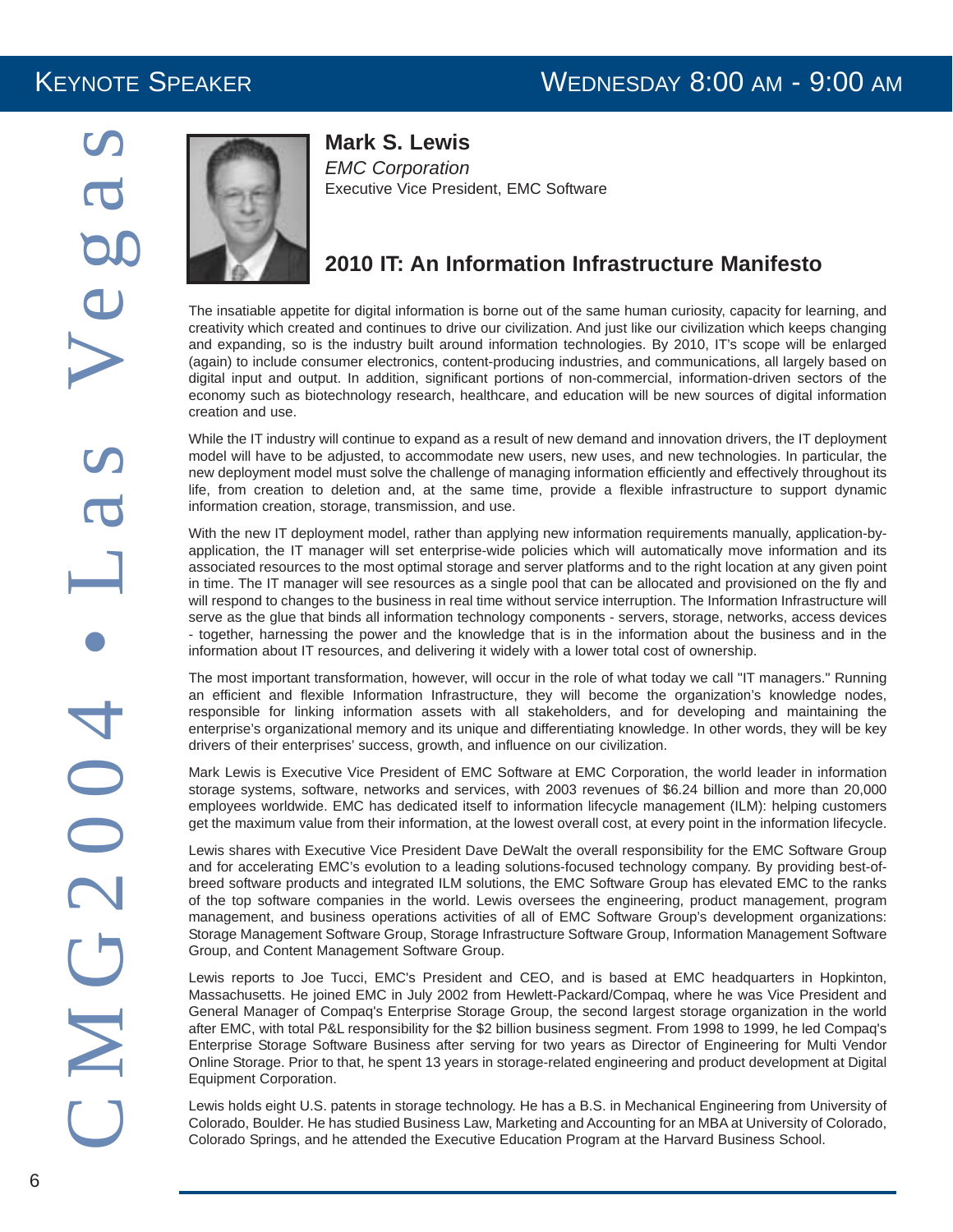### THURSDAY 8:00 AM - 9:00 AM KEYNOTE SPEAKER



**Jim Grant**

*BMC Software* Vice President and General Manager of BMC's Remedy Business Unit

### **Business Service Management: Configuration, Change, Assets and IT Management**

Practitioners of resource and performance management have, in many ways, led the early charge for acceptance of service management principles. As customers and vendors engage in building solutions that are service-centric in design and application we must challenge long-held ideas and approaches to solving the management problem. Is the integration of best of breed technologies a superior approach to what has been seen as the failure of frameworks? Is there something in between? Can standards really solve the problem? There are a number of parallels that can be instructive here and we should consider the implications as a way of ensuring our work is more relevant to the businesses we serve. Jim will explore these issues in the context of the evolving management software market and its likely directions in an effort to create context for the good work CMG attendees must do.

Currently Vice President and General Manager of BMC's Remedy Business Unit, Jim leads the business that is the dominant player in the Service Desk Market, worldwide. An integral layer of BMC's Business Service Management (BSM) strategy, Remedy's ITSM, CSS, Magic applications and the Action Request System deliver ITIL based service management software solutions for thousands of IT customers seeking to provide superior service to the businesses they support.

A graduate of the University of Colorado, after his Masters degree, Jim taught operations management at the University as well. Working at Hewlett Packard during this time and prior to joining BMC, he occupied a number of roles in management and General Management of software organizations, most recently the VP and GM of the OpenView business.

In these and his current role, he has been an industry advocate of Business Service Management approaches to achieving greater value for and from IT.

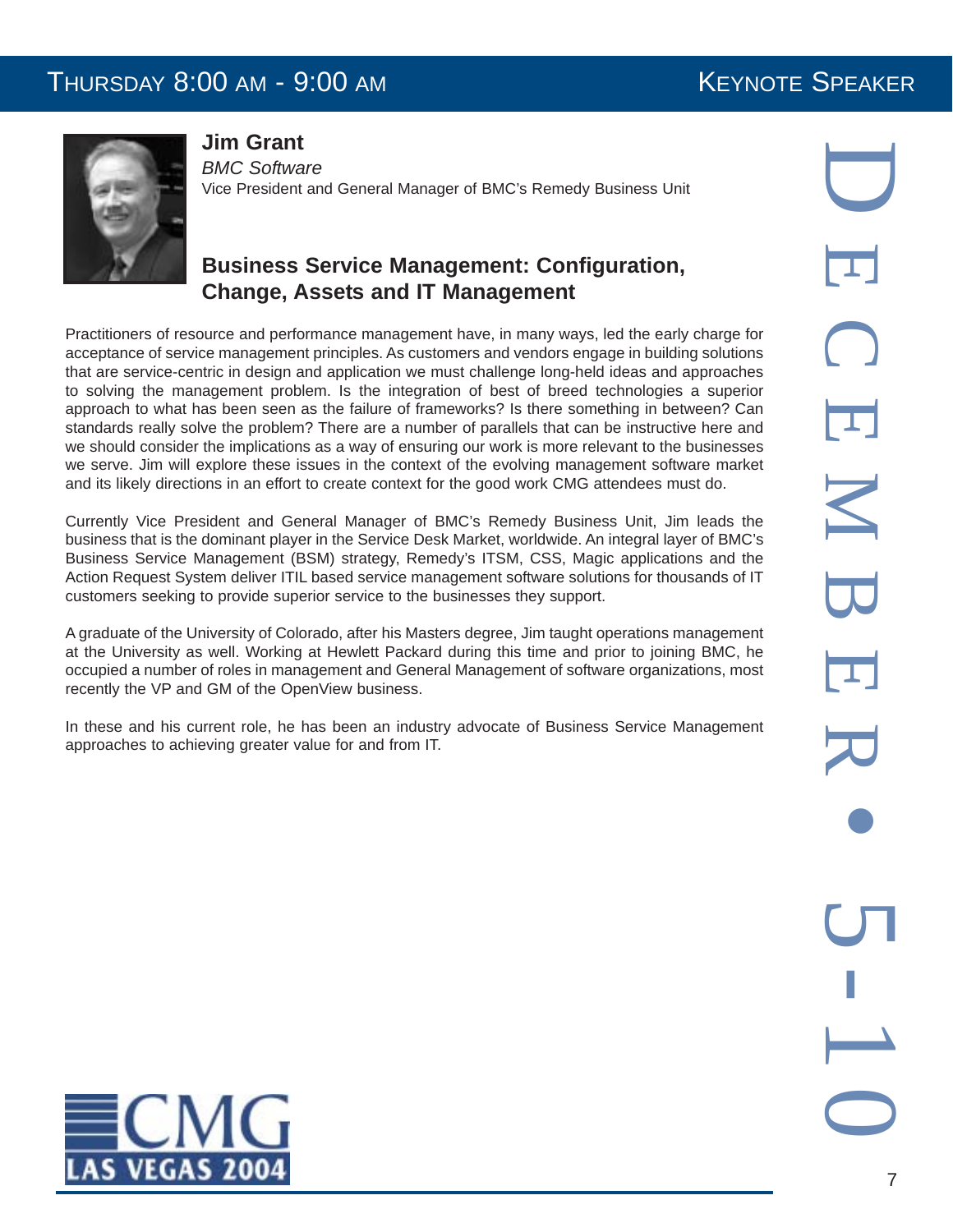### PROGRAM HIGHLIGHTS



### **CMG2004 Conference Program Highlights Shana Bereznay, Program Chair**

Following on the very successful changes implemented in 2003 was, on the one hand easy – the stage and formula for success had been set, and on the other hand difficult. How do you follow on the successful footsteps of the previous year? We feel that we have kept the best of the best of the changes from last year, with a few additions unique to 2004. You will see a re-emergence of the acclaimed 30-minute 'short' sessions as well as a return of the 'How-To' sessions. The fortieth anniversary

of the Mainframe is celebrated with the latest techniques in z/OS systems management and practical information about z/OS best practices. Many sessions are available answering the questions and issues that keep CIO's and other IT executives awake at night such as how to select and manage emerging enterprise computing platforms effectively, including the full range of Open Source, .NET, J2EE, and Web Services computing initiatives.

**Showcases -** The popular Business and Executive Management Showcases return with an excellent lineup of top Executives to give you a taste of the future technology trends and topics of importance to every business environment. In addition you will find a few new additions…

**Workshops -** We once again opened up the Sunday Workshop submission process with the "*Call for Workshops*" where we formally solicited topics and speakers. We had an overwhelming response to the Call for half-day and full-day workshops on topics of interest to conference attendees. It was a tough choice between many excellent topics but Dr. Bernie our Workshop Chair has made excellent choices! See page **13** for details!

**ICCP –** CMG is a recognized affiliate of the Institute for Certification of Computing Professionals (ICCP), and for the first time will offer member discounts for a Certified Computing Professional (CCP) Review program to help attendees prepare for the tests as a separate Sunday offering. You will have the opportunity to take up to three ICCP exams onsite at the conference: the IT Core exam, the IT Management exam, and the Business Information Systems exam. In addition, attendance at the CMG conference counts towards the Continuing Education hours required for maintaining an ICCP professional certification in good standing. See page **85** for more information.

**ITIL** - In an effort to promote professional standards among its members, CMG will highlight the IT Infrastructure Library (ITIL) best practices in a one-day track at CMG2004. ITIL is the most widely accepted approach to IT Service Management in the world and is rapidly being adopted as the global standard for best practices in the provision of IT service. - see page **28** for the *who* and the *what*!

**Sessions and Subject Areas –** The feedback from 2003 was overwhelming – everyone loved the Short Presentations and the 'How To' sessions and wanted to see more. We have added a morning session of just 30-minute presentations so you can get your fill! These come on the heels of our 90-minute tutorial and panel sessions and are an addition to our 'bread and butter' standard presentations. Across all the categories, you'll find tutorials on specific subjects, and of course the "How To" sessions showing how to apply popular tools and products to common performance and capacity problems. Based on your interests and input we have categorized the submissions into specific subject areas. Check out pages 2- 3 for descriptions of the different subject areas, as well as the cross-reference index starting on page 59, that lists all the presentations in each different subject area.

Danne Broznay

CMG2004 Program Chair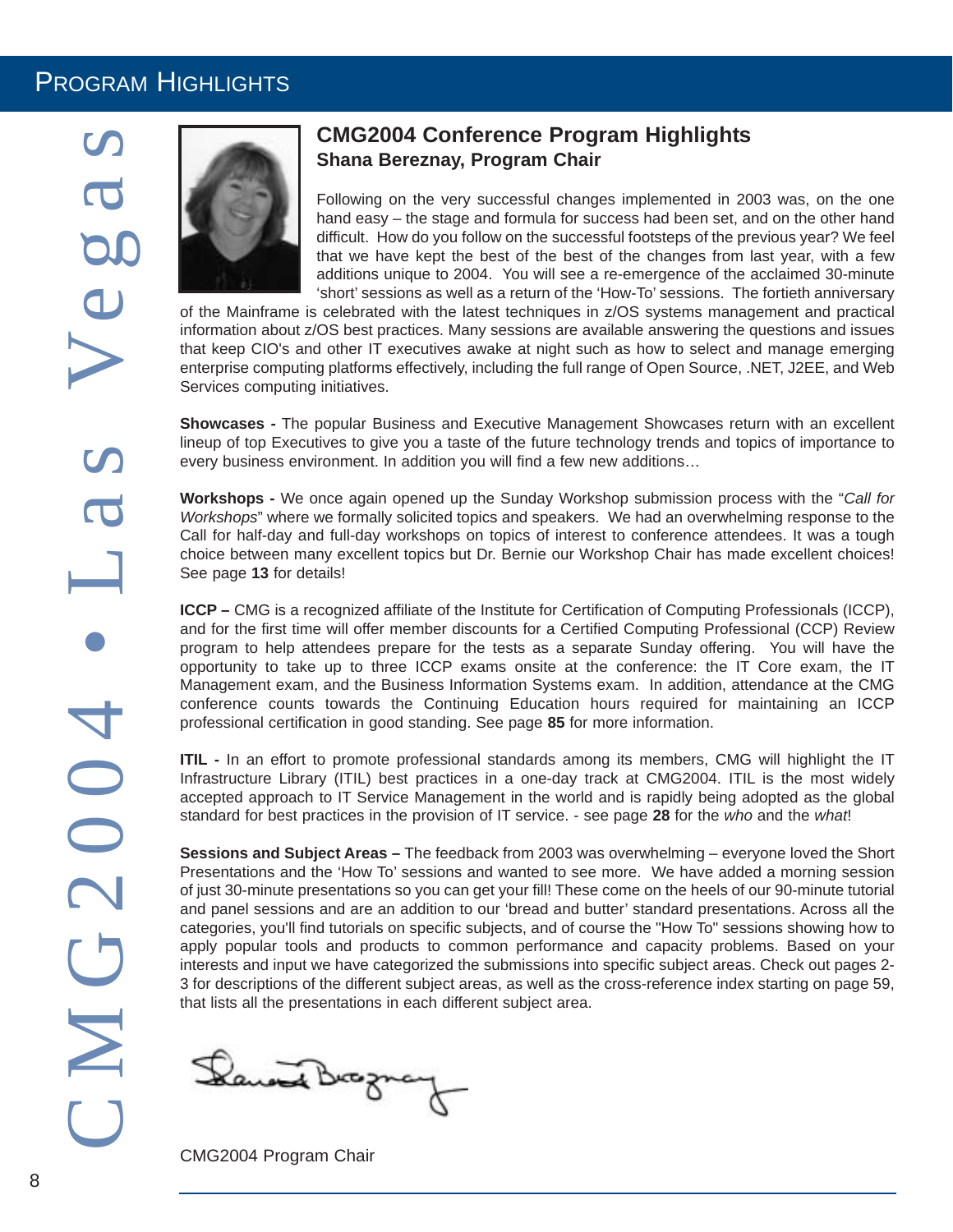### PROGRAM HIGHLIGHTS

### **EXECUTIVE MANAGEMENT SHOWCASE TUESDAY**

The highly successful Executive Management Showcase returns with Annie Shum bringing you top executives in the System Management industry, speaking on topical areas of interest such as RFID, Web Services and IT Service Management Best Practices to name just a few.

These sessions have been scheduled throughout the day on Tuesday and offer a unique opportunity to hear the technology trends of the Systems Management industry from several of the Industry leaders.

#### Fred Engel, Executive Vice President and CTO, *Concord Communications* Tuesday 9:15 AM - 10:45 AM

**Death, Taxes, and Your Network Infrastructure. How to Make Network Reliability One of Life's Few Guarantees.** Nothing in this world is certain, except death and taxes. But fault and performance management solutions have made network reliability pretty close to one of life's few guarantees. You do not have to wait for your network to break before you fix it, you can anticipate most of the failure and slowdown scenarios before they occur. To achieve the goal of full network availability, IT managers must be able to identify potential problems before they occur, analyze performance degradations as they happen, and rapidly recover from complete outages once they occur. Hear from a network industry veteran about best practices for ensuring uptime and optimizing performance across your entire IT infrastructure.

### Dr. Jothy B. Rosenberg, Founder and CTO, *Service Integrity* The Contract Contract Contract Contract Contract Contract Contract Contract Contract Contract Contract Contract Contract Contract Contract Contract Contract Cont

#### **See, Understand and Act in Real Time**

New application integration technologies provide unprecedented access to precise, actionable business information flowing between application nodes running on all platforms including mainframes, application servers, and legacy packaged applications in XML format. Breakthrough technology is leveraging this capability to deliver DEEP VISIBILITY. The resulting TOTAL BUSINESS CONTEXT empowers business managers to SEE, UNDERSTAND & ACT in real time to improve their business.

#### Dr. Kenneth R. Traub, CTO, *ConnecTerra, Inc* Tuesday 1:15 PM - 2:15 PM - 2:15 PM

#### **Radio-Frequency Identification at Enterprise Scale**

Radio-frequency Identification (RFID) is being rapidly adopted within many industry verticals, driven in part by mandates from leading retailers, regulatory agencies, and the federal government. Adoption will have significant impact on IT infrastructure for enterprises. For example, a nationwide retail chain may require ten million RFID readers, representing a manageability problem and a source of new data, orders of magnitude larger than anything deployed today. This talk will present the fundamentals of large-scale RFID deployments, with particular attention on the enterprise IT challenges. Topics discussed include architecture, software standards, management, and scalability.

#### Corey Ferengul, Sr. VP, *META Group* Tuesday 2:45 PM- 3:45 PM

#### **Assessing the Monitoring Market and Maturity**

It's important to keep up with the market. There are numerous changes and countless offerings. Besides understanding tools, companies must understand their own deployments and maturity in use of the tools and processes. We will explore keys to assessing maturity, processes and an update on the overall monitoring market.

#### James R. Crew, Director, *Merrill Lynch* Tuesday 2:45 PM - 3:45 PM

#### **CICS Application Integration using Web Services**

Merrill Lynch is using Web Services to tackle onerous application integration challenges and reduce the burden of proprietary coding. Merrill Lynch created an integration tool called XML for Merrill Lynch (X4ML)that exposes mainframe applications as standard Web Services interfaces. The tool lets CICS programs participate in Web Services by accepting Simple Object Application Protocol (SOAP) requests from the web, converting the SOAP requests into formats accepted by the legacy programs, and then converting the results into SOAP responses. X4ML runs completely within CICS, requiring no middle-tier hardware. Come and listen to this success story and learn why Merrill Lynch is bullish on Web Services.

### Mary Nugent, Vice President and General Manager, *BMC Software* Tuesday 4:00 PM - 5:00 PM - 5:00 PM

#### **Embracing Best Practices: the IT-Business Alignment Cycle**

An independent study of more than 240 IT executives, middle managers and staff found a very strong relationship exists between IT-Business Alignment Cycle maturity and the participants' assessment of their overall IT efficiency and alignment. Efficiency and alignment leaders had consistent management data, they modeled their IT infrastructures on an enterprise level, and they acted on integrated metrics and scorecards. Participants who rated high on IT efficiency and alignment showed a significant leadership in change management, and high quality management of the IT organization driven by a focus on service agreements. This session will encapsulate the findings of the study and best practices companies can embrace to move toward maturity. The session will also provide details on how companies can assess their organization's maturity in the cycle.

#### Dr. Werner Vogels, Director of Systems Research, *Amazon.com* Tuesday 4:00 PM - 5:00 PM

#### **Web Services Are Not Distributed Objects**

The hype surrounding Web Services has generated many common misconceptions about the fundamentals of this emerging technology. In this presentation, I will clarify several common misconceptions about Web-Services technology. This clarification is essential to ensure that Web Service technologies can succeed as technology for solving business, architectural and implementation problems. Some of the misconceptions frequently heard are Web Services are just like Distributed Objects, Web Services are RPC for the Internet, or Web Services need HTTP. This presentation focuses on the core principles of Web Services technology to build an appropriate vision of Web Services and XML-document oriented computing, and the role of vendors in fueling current misconceptions.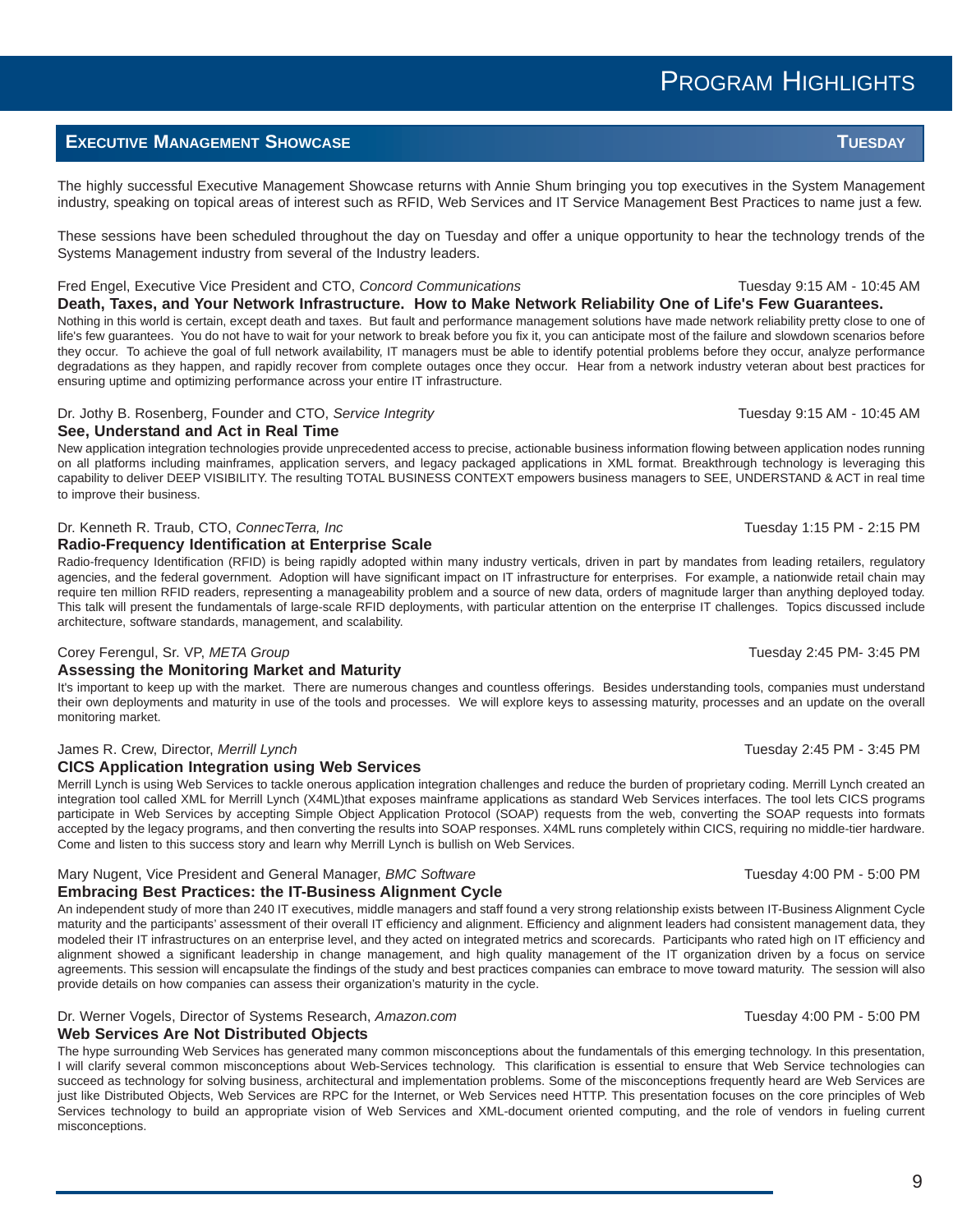### **BUSINESS MANAGEMENT SHOWCASE WEDNESDAY**

Sid Finehirsh brings back the ever popular Business Showcase with presentations from Business Specialists experienced in using IT solutions to solve business issues and discussing changes in IT strategy and management. These sessions have been scheduled all day Wednesday.

Bruce J. Rogow Wednesday 9:15 AM - 10:45 AM

*ViValdi Odyssey and Advisory Service*

**The IT Management Landscape…A View from the Odyssey: A New Set of Challenges Returns** Each year, Bruce makes over 120 independent, one-on-one Odyssey visits with senior IT and business executives. The interviews are used to gain a perspective on the mindset of these senior IT executives, what is working, what is not and the direction of IT management. These perspectives are presented as the OdysseyView of evolving IT management.

Over the past year, the OdysseyView has been seeing a major shift develop related to the underlying management premises for IT. Increasingly, IT strategy and management is about what is affordable and prudent. These changes have been brought about by a set of challenges that have made successful IT more problematic. Each of these challenges is discussed. As an example, many firms are shifting their business models to include a major service business offering. These service support applications often require different architectures than those currently installed. At the same time, most IT execs believe they should be taking over 10% a year out of their cost base.

The changes in the underlying premises for IT, strategy and management will change the shape and nature of IT measurement and metrics. As an example, prudent firms are learning that readiness or assimilation assessment may be far more critical than an ROI analysis based on a basket of assumptions. End to end measurement of the application performance as well as user adoption become critical issues.

#### Amy Wohl **Amy Wohl Community Community** Community Community Community Community Community Community Community Community Community Community Community Community Community Community Community Community Community Community Co

#### Editor, Amy D. Wohl's Opinions, *Wohl Associates*

Editor and Publisher of Amy D. Wohl's Opinions, a weekly electronic newsletter. She also maintains a weblog at http://amywohl.weblogger.com. She is a well-known industry analyst and consultant. She is a contributing editor to Spectrum Middleware, and a frequent contributor to the trade and general business press on the Internet, software, computing, computer trends, and technology. Mrs. Wohl is a frequent speaker at industry conferences and seminars. She is especially well known for her keynotes on the future of IT.

Research Fellow, *CSC's Research and Advisory Services* **The Consumerization of Information Technologies -** 

#### **A New Source of Both Infrastructure and More Responsible Employees**

The increasing consumerization of information technologies is providing employees with significant, but incomplete, education in many information technologies. It is now not uncommon to find half a dozen wireless LAN's within reach of a suburban house. This new education and capability could lead to insights and innovations in the use of technology within firms, just at a time when businesses are hungry for innovation. At the same time, consumerization is also leading to public infrastructure, such as email and backup, which are rapidly becoming attractive alternatives to our existing private infrastructure. However, if we pursue business as usual we will not capture the benefits of these relentless trends. To take advantage of these trends, organizations need to 1) create the ability to monitor the evolution of emerging public infrastructure, and 2) begin to trust users in ways that develop not just their technical understanding, but also their responsibility for how it is used.

#### **Panel: Business Showcase Panel Wednesday 4:00 PM - 5:00 PM**

During the Business Showcase you heard separate presentations by three innovative and important Information Technology leaders with distinguished careers in analyzing the future of our industry. Now the Business Showcase brings them together for an interactive discussion with each other and the CMG community. This is not only your chance to see how they respond to each other's controversial visions of our IT future, but also to voice your own opinions, questions, and concerns.

Panelists include: Bruce J. Rogow and Douglas Neal

Douglas Neal Wednesday 2:45 PM - 3:45 PM

10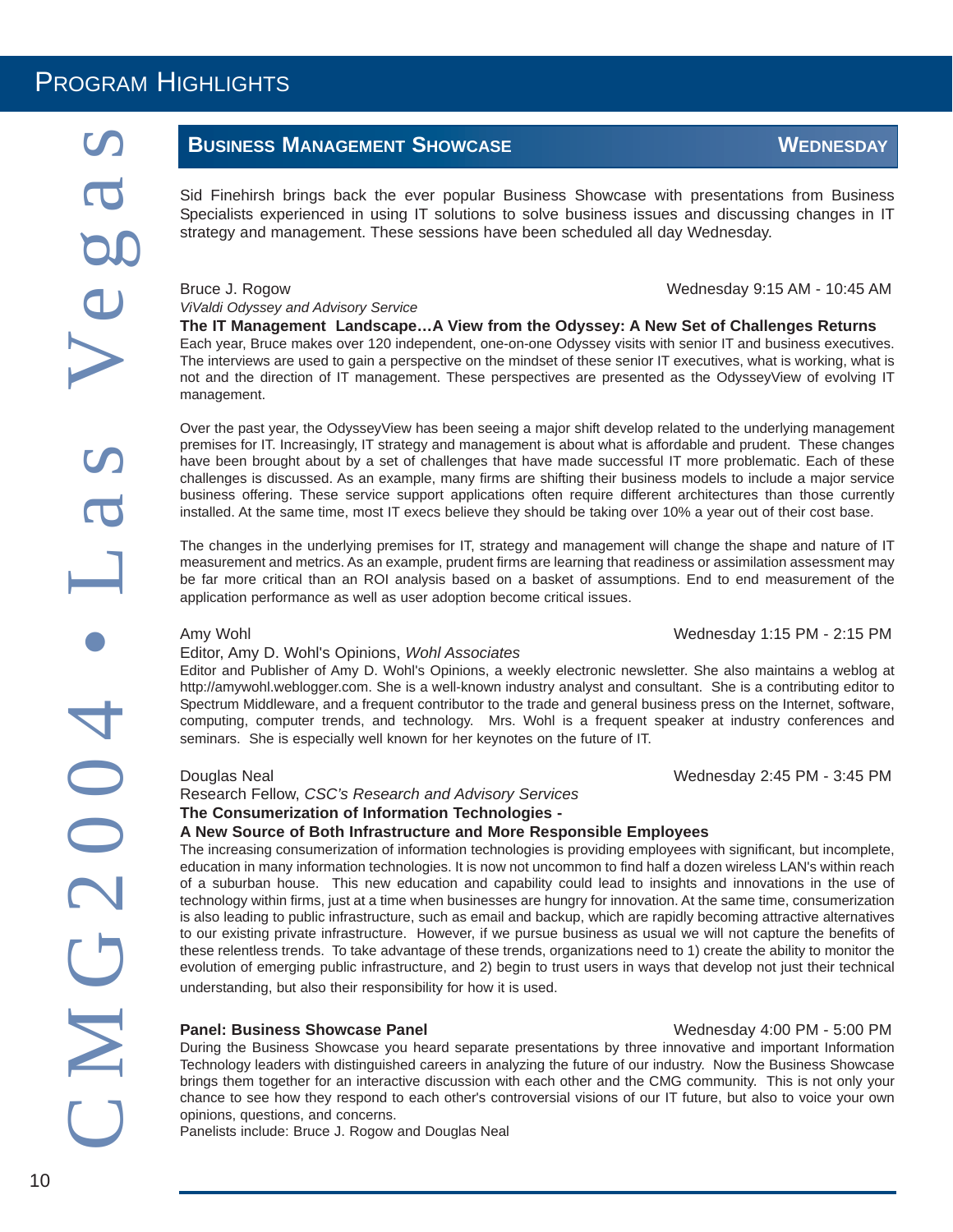### **ROOKIE GUIDE**

### **Suggested Sessions for New Conference Attendees**

The following is a set of suggested sessions for attendees new to the national CMG conference, and for those that have not been at the the national conference in several years. These sessions were chosen primarily on the basis of their content being tutorial in nature. In some cases the speaker is well-known within CMG circles, and has consistently delivered high quality material in a very entertaining way.

We hope that this "Rookie Guide" heightens your CMG experience. Dr. Bernie Domanski

| <b>SUBJECT</b> | Focus       | <b>SESSION PAPER</b> |      | <b>AUTHOR</b>          | Title                                                                        |
|----------------|-------------|----------------------|------|------------------------|------------------------------------------------------------------------------|
| SPE            |             | 312                  | 4247 | Dr. Connie U. Smith    | Introduction to Software Performance Engineering                             |
| Perf           | <b>EEOS</b> | 316                  | 4036 | Robert Andresen        | Monitoring Linux with Native Tools                                           |
| Mgmt           |             | 333                  | 4083 | Michael D. Maddox      | A Performance Process Maturity Model                                         |
| <b>SPE</b>     |             | 336                  | 4110 | Fred M. Richards       | Performance Engineering throughout the Software Life Cycle                   |
| Stor           | <b>EEOS</b> | 344                  | 4086 | Joel B. Motzny         | Establishing an Open Systems Storage Strategy for your Company               |
| Perf           | <b>EEOS</b> | 346                  | 4008 | William S. Keezer      | IT Web Reporting: All Things to All People                                   |
| Stor           | <b>EEOS</b> | 354                  | 4233 | Mark B. Friedman       | A Simplified Approach to Windows Disk Tuning                                 |
| <b>SPE</b>     |             | 356                  | 4011 | Claire S. Cates        | Where's Waldo: Uncovering Hard-to-Find Application Killers                   |
| Mgmt           |             | 411                  | 4506 | Bruce J. Rogow         | The IT Management LandscapeA View from the Odyssey: A New Set of             |
|                |             |                      |      |                        | <b>Challenges Returns</b>                                                    |
| Mgmt           | WEB         | 413                  | 4241 | Annie W. Shum          | Journeying to the Land of On-Demand: Principles to Follow, Pitfalls to Avoid |
| Stor           | <b>EEOS</b> | 415                  | 4041 | Greg P. Schulz         | Performance and Capacity Planning Basics for Storage Networks V2.0           |
| Mgmt           |             | 416                  | 4020 | Denise P. Kalm         | Perception is Reality - The Psychology of Performance Management             |
| <b>Net</b>     |             | 417                  | 4190 | David J. Konz          | A White Box Look at the Performance of 802.11 Wireless and its Variants      |
| Mgmt           |             | 421                  | 4244 | David F. Redinbaugh    | A Methodology for Tracking Capital Spending for IT                           |
| Perf           | <b>EEOS</b> | 423                  | 4064 | Andrew S. Duffen       | Managing All of Your Application's Servers From a Single Web Page            |
| Model          | <b>EEOS</b> | 434                  | 4601 | Joe Rich               | Platinum Sponsor TeamQuest presents: the ABCs of Workloads                   |
| Stor           | <b>EEOS</b> | 435                  | 4040 | Greg P. Schulz         | Storage Technology Primer & Update                                           |
| Stor           | z/OS        | 445                  | 4005 | H. Pat Artis           | Understanding the Differences between z900 and z990 Service Time             |
|                |             |                      |      |                        | Measurements                                                                 |
|                |             | 451                  | 4537 | Sid Finehirsh          | Panel: Business Showcase Panel                                               |
| Net            | <b>WEB</b>  | 453                  | 4186 | Dr. Bernard Domanski   | Turn Your Old Unused PC At Home Into A Fully Functional Web Server That      |
|                |             |                      |      |                        | Runs From Your Kitchen                                                       |
| Perf           | <b>EEOS</b> | 512                  | 4101 | Ronald R. Kaminski     | Automating Workload Characterization by Policy                               |
| Perf           |             | 513                  | 4535 | Charles W. Hopf        | <b>MXG</b> for Dummies                                                       |
| Perf           |             | 517                  | 4242 | <b>Richard Gimarc</b>  | Moving Beyond Test and Guess - Using Modeling with Load Testing to           |
|                |             |                      |      |                        | Improve Web Application Readiness                                            |
| Perf           |             | 523                  | 4046 | Adam Grummitt          | Corporate Performance Management as a Pragmatic Process in an ITIL World.    |
| Perf           |             | 532                  | 4002 | Linwood Merritt        | Seeing the Forest AND the Trees: Capacity Planning for a Large Number of     |
|                |             |                      |      |                        | <b>Servers</b>                                                               |
| Mgmt           |             | 533                  | 4536 | Cathy Wright           | ITIL: Make it So                                                             |
| <b>Net</b>     | <b>WEB</b>  | 535                  | 4235 | Sidney W. Soberman     | Web Bandwidth Management using Homemade Tools and Freeware                   |
| Perf           | <b>EEOS</b> | 545                  | 4176 | Chris Molloy           | <b>Best Practices for Server Virtualization</b>                              |
| Perf           |             | 552                  | 4264 | <b>Rick Lebsack</b>    | Facilitated Discussion: The Future of The Performance Field                  |
| <b>SPE</b>     |             | 604                  | 4013 | Claire S. Cates        | How's Your Memory?                                                           |
| Perf           | <b>WEB</b>  | 661                  | 4010 | Dr. Bernard Domanski   | Performance Issues of Web Services                                           |
| <b>SPE</b>     | z/OS        | 676                  | 4115 | Thomas A. Halinski     | Performance Improvements from the "Things I Wish They'd Told Me 8 Years      |
|                |             |                      |      |                        | Ago" - Visualized                                                            |
| Perf           |             | 677                  | 4003 | <b>Linwood Merritt</b> | A Finger in the Wind: Forecasting Techniques for Capacity Planning           |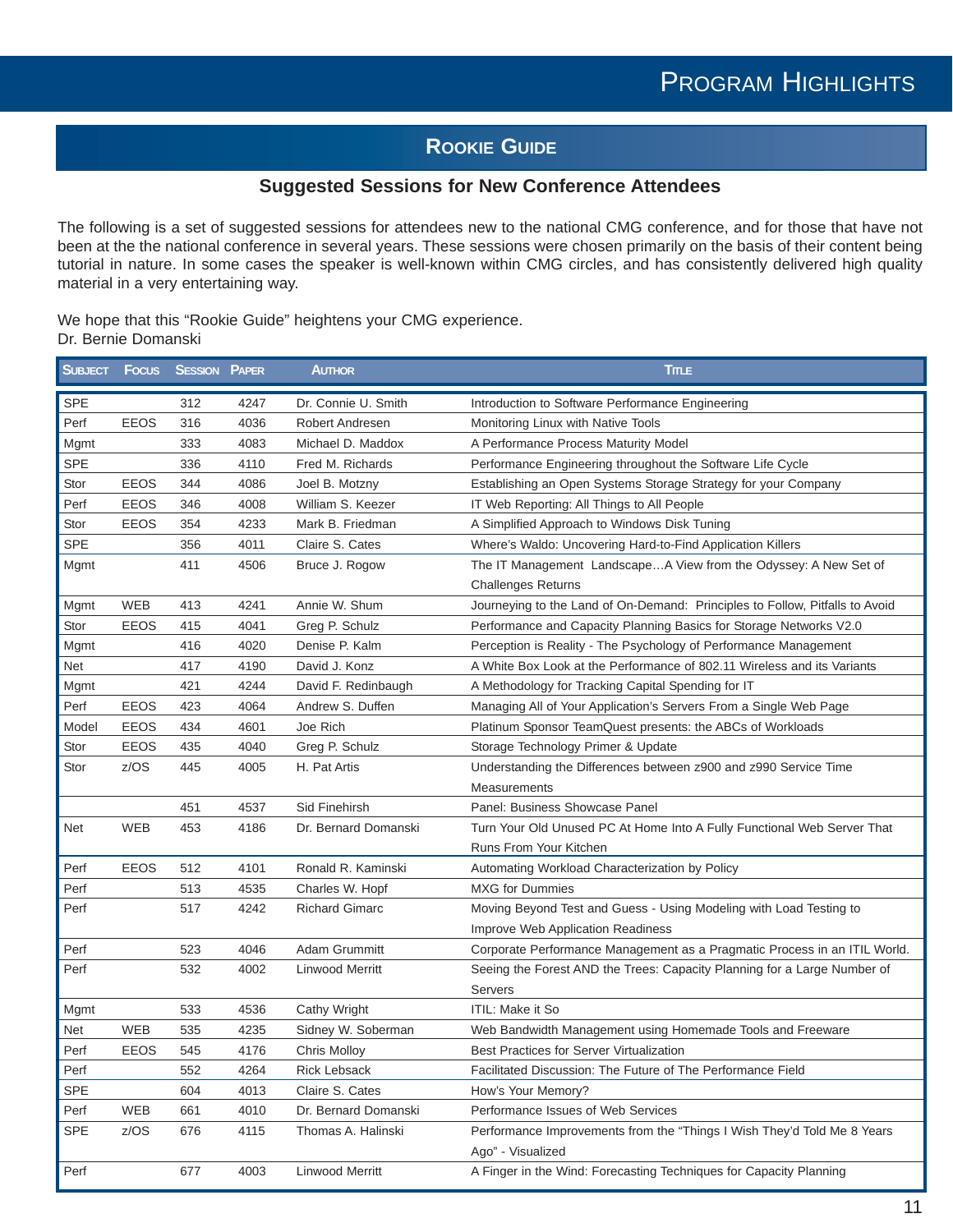### PROGRAM HIGHLIGHTS

### **INVITED SPEAKERS**

|     | <b>SESSION SUBJECT FOCUS</b> |             | <b>AUTHOR</b>          | <b>TITLE</b>                                                       |
|-----|------------------------------|-------------|------------------------|--------------------------------------------------------------------|
| 301 | Mgmt                         | <b>WEB</b>  | <b>Rick Fuchs</b>      | On Demand Business                                                 |
| 311 | Mgmt                         | <b>WEB</b>  | Dr. Jothy B. Rosenberg | See, Understand and Act in Real Time                               |
| 311 | <b>Net</b>                   |             | Fred Engel             | Death, Taxes, and Your Network Infrastructure. How to Make Network |
|     |                              |             |                        | Reliability One of Life's Few Guarantees.                          |
| 314 | <b>SPE</b>                   |             | Marc J. Fleury         | Professional Open Source and the Future of JBoss                   |
| 331 | <b>Net</b>                   |             | Dr. Kenneth R. Traub   | Radio-Frequency Identification at Enterprise Scale                 |
| 332 | Perf                         | z/OS        | Glenn R. Anderson      | A z/OS WLM Update for DB2 Environments                             |
| 335 | <b>Stor</b>                  |             | Randy Kerns            | iSCSI - Understanding the Issues                                   |
| 341 | Perf                         |             | Corey Ferengul         | Assessing the Monitoring Market and Maturity                       |
| 342 | <b>SPE</b>                   | <b>WEB</b>  | James R. Crew          | <b>CICS Application Integration using Web Services</b>             |
| 351 | Mgmt                         | <b>WEB</b>  | Mary Nugent            | Embracing Best Practices: the IT-Business Alignment Cycle          |
| 352 | Perf                         | <b>WEB</b>  | Glenn R. Anderson      | WebSphere for z/OS Ver 5 Performance Tuning                        |
| 353 | <b>Net</b>                   | <b>WEB</b>  | Dr. Werner Vogels      | Web Services Are Not Distributed Objects                           |
| 401 | Mgmt                         |             | Mark S. Lewis          | 2010 IT: An Information Infrastructure Manifesto                   |
| 411 | Mgmt                         |             | Bruce J. Rogow         | The IT Management LandscapeA View from the Odyssey: A New          |
|     |                              |             |                        | Set of Challenges Returns                                          |
| 414 | Stor                         | <b>EEOS</b> | Prem Mehra             | SQL Server 2000 and Large Storage Deployment                       |
| 415 | <b>Stor</b>                  | <b>EEOS</b> | Greg P. Schulz         | Performance and Capacity Planning Basics for Storage Networks V2.0 |
| 431 | Mgmt                         |             | Amy Wohl               | <b>TBD</b>                                                         |
| 435 | Stor                         | <b>EEOS</b> | Greg P. Schulz         | Storage Technology Primer & Update                                 |
| 441 | Mgmt                         |             | Douglas Neal           | The Consumerization of Information Technologies - A New Source of  |
|     |                              |             |                        | Both Infrastructure and More Responsible Employees                 |
| 442 | Perf                         | z/OS        | Kathy Walsh            | WLM Myths, Truths, and Half Truths                                 |
| 452 | Perf                         | z/OS        | Kathy Walsh            | Introduction and Overview of zAAPs on z/OS                         |
| 501 | Perf                         | z/OS        | Jim Grant              | Business Service Management: Configuration, Change, Assets and IT  |
|     |                              |             |                        | Management                                                         |
| 531 | Stor                         |             | Fred G. Moore          | Storage Navigator                                                  |

**FOCUS AREAS**

- **EEOS** = Open and Emerging Enterprise Operating Systems<br>**WEB** = WebServices, WebSphere, e-Business
- **WEB** = WebServices, WebSphere, e-Business<br>**z/OS** = z/OS
	- **z/OS** = z/OS

**SUBJECT AREAS**<br>**Mgmt** = Managen **Mgmt** = Management and Chargeback **Model** = Modeling, Math and Statistics

**Net** = Network

- - **Perf** = Performance and Capacity Management **SPE** = Software Performance Engineering
		-
	- **Stor** = Storage

12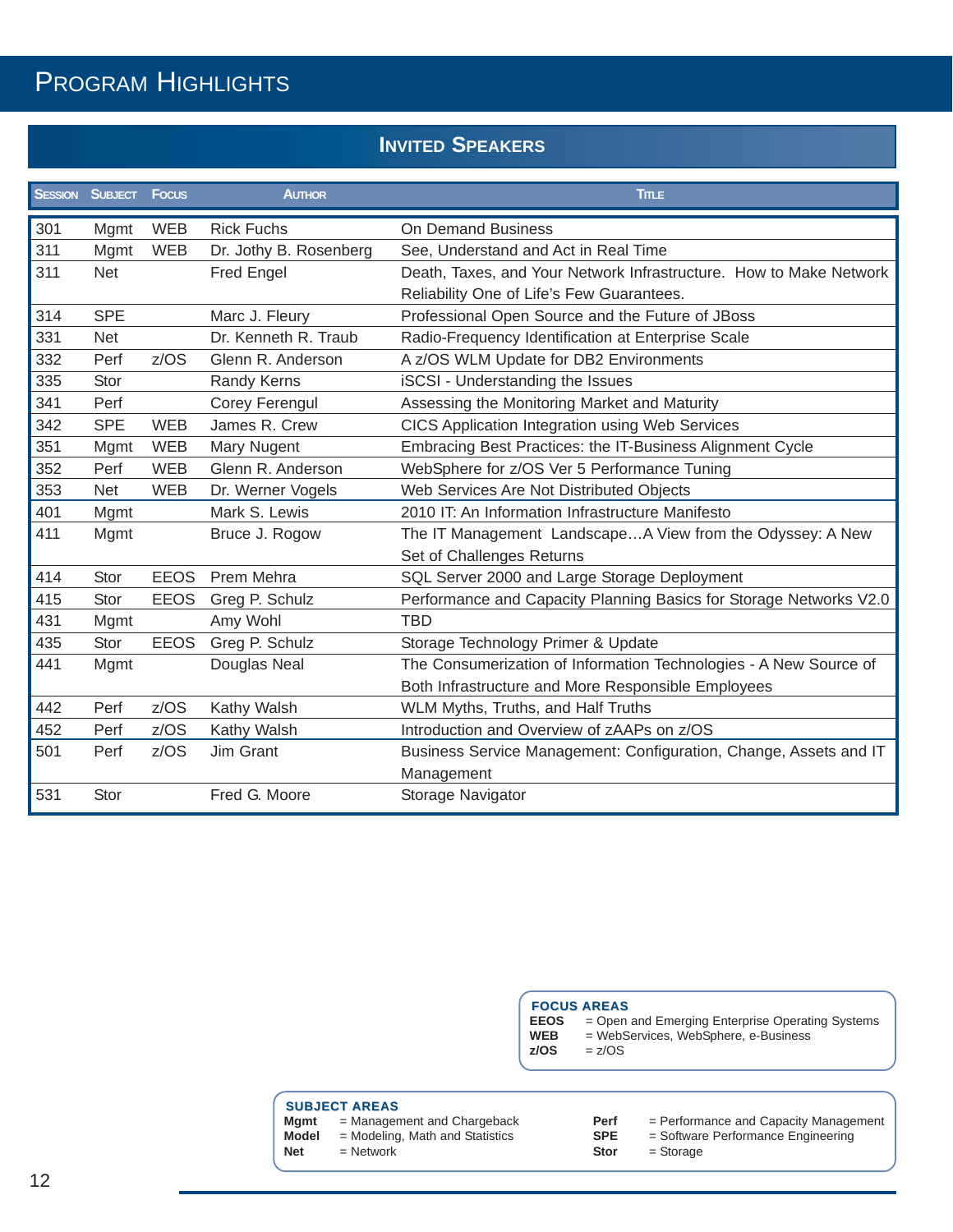### *CMG2004 SUNDAY WORKSHOP SCHEDULE*

| <b>BREAKFAST</b>           | $7:30$ AM $-$ 8:30 AM                 |
|----------------------------|---------------------------------------|
| <b>MORNING WORKSHOPS</b>   | $8:30 \text{ AM } - 12:00 \text{ PM}$ |
| <b>LUNCH</b>               | $12:00 \text{ PM} - 1:00 \text{ PM}$  |
| <b>AFTERNOON WORKSHOPS</b> | $1:00$ PM $-$ 4:30 PM                 |

Please note that each workshop is only presented once and will not be repeated.

#### **Morning Workshops**

Michael Bitterman **The "Real" Question is What to Measure and How to Measure IT!**

Joe Chang **SQL Server Quantitative Performance Analysis**

Adrian Cockcroft **Grid Computing**

Daniel Menasce **Fundamental Concepts in Performance Engineering**

Henry S. Newman **Trials and Tribulations of Shared File Systems in a Heterogeneous Environment**

Susan Schreitmueller **IBM's Virtualization Engine Workshop**

#### **Afternoon Workshops**

Ron R. Kaminski **Real World Modeling and Capacity Planning Techniques**

Randy Kerns **Data Replication -Techniques, Technology, and Implementations**

Dr. Odysseas I. Pentakalos **Tuning the Performance of Java and J2EE Applications**

Dr. Porter D. Sherman **If You Can't Measure it, You Can't Manage it" - A Tutorial on the ITIL Process Driven Framework for Service Management**

Sam F. White **Server Consolidation in the \*Nix and Windows Environments**

Dr. Lloyd G. Williams & Dr. Connie U. Smith **Making The Business Case For Software Performance Engineering**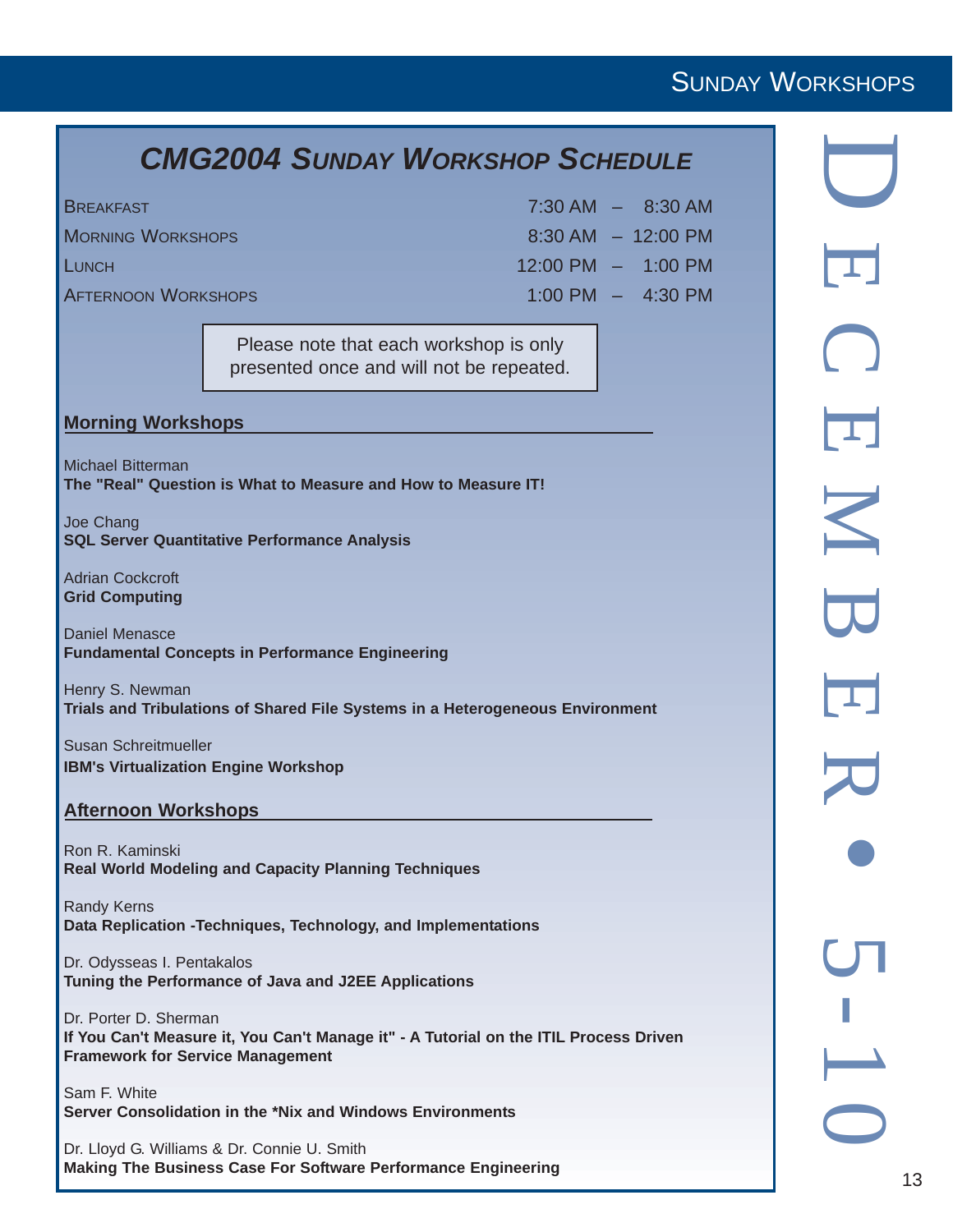

**Michael Bitterman** *IT Performance Management Group*

Morning Only

### **The Real Question is: What to Measure and How to Measure IT?**

BI, CPM, BPM, portfolio management, CRM, EVA, BSC and on and on and on. These are all great tools now available to the IT professional for analyzing and reporting on process and performance. However, much like a builder with all the necessary tools, he can't build the house without a set of plans. Or, better said, he can build a house, but it may not turn out to be the house you had in mind.

At this session you will learn how to determine and select the "right" set of measures for your organization in order to utilize the tools that have been made available. Without an understanding of "what" to measure, most of these tools will simply allow you to more quickly and elegantly, come to the wrong conclusions.

Michael Bitterman is a founder of the IT Performance Management Group and an active consultant within the IT performance management practice. He currently works with senior business and IT executives in performing high-level engagements focused on establishing the current performance of the IT organizations and the synergy/alignment between the business and IT. He employs the tools, techniques and methodologies he developed specifically for these assessments. Prior to founding ITPMG Mr. Bitterman was a vice president at Gartner Group where he held a number of positions and established the IT Transformation and IT Performance Management practice.



**Joe Chang**

Morning Only

### **SQL Server Quantitative Performance Analysis**

Most modern database systems use sophisticated cost based optimizers, for which only a general or even vague description of the details are provided. In theory, this allows the developer to focus on the business logic of their application and leaves the performance considerations to the optimizer. Considering the effort actually spent on performance tuning, it is clear that the advanced developer and DBA cannot ignore performance issues in the design of a database application. An examination of the cost formulas used by SQL Server's optimizer enables the developer to understand why a particular execution plan is used for a query. This in turn allows the developer to understand when an index is used and why a certain table structure allows more efficient join operations without guess work. A detailed model for the true cost structure of the basic SQL operations allows the developer to predict performance early in the development phase and make critical design decisions based on knowledge of the expected performance impact. It is also possible to estimate performance expectations by processor architecture (Xeon, Itanium and Opteron) and system architecture (2, 4, 8-way+ SMP).

Joe Chang is a consultant specializing in SQL Server, database architecture, design, performance tuning, and scalability analysis. Joe has more than 12 years experience in software development, including performance and scalability analysis, for microprocessors, server systems and database applications. Much of Joe's published work can be found at:

www.sql-server-performance.com/joe\_chang.asp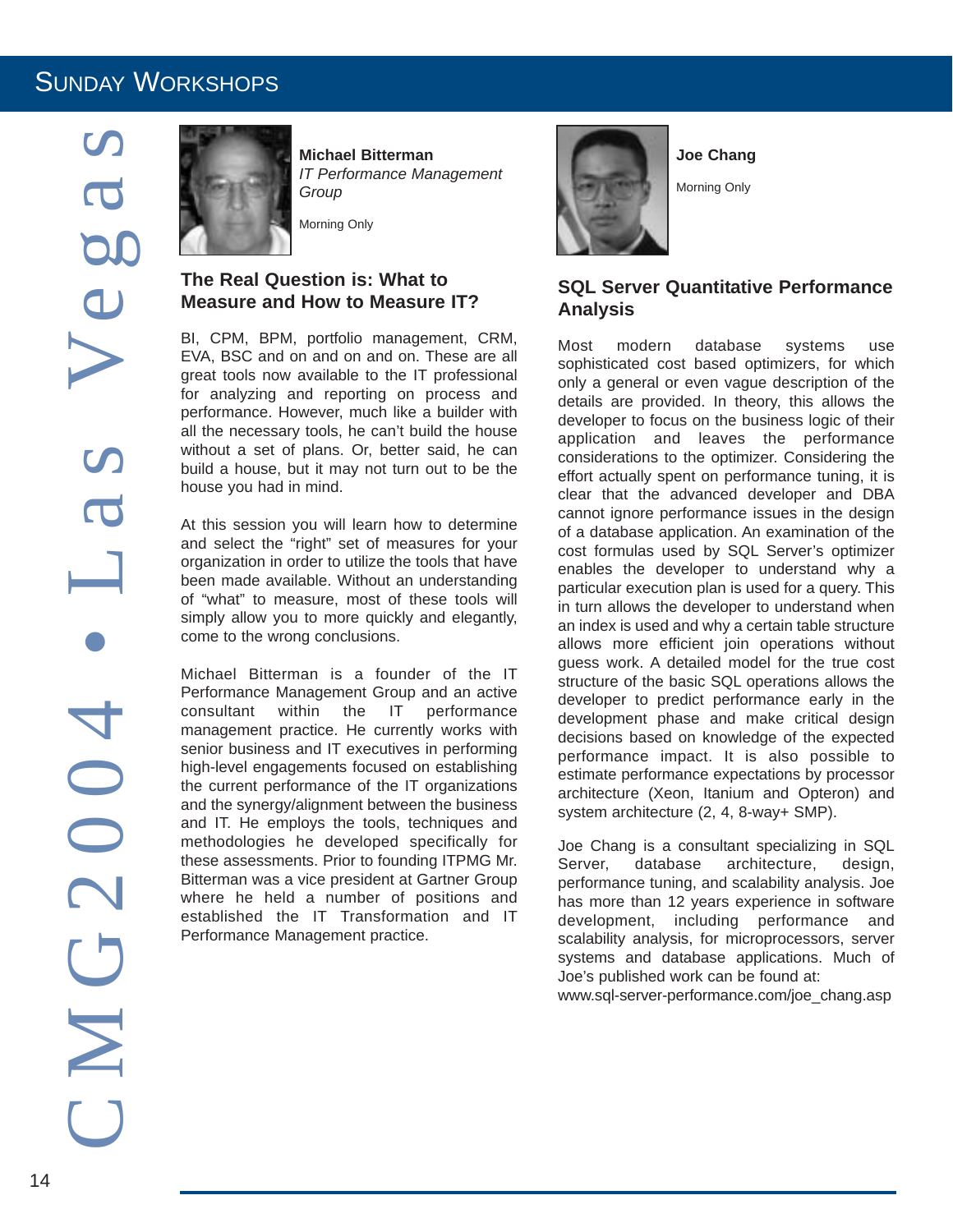

**Adrian Cockcroft**

Morning Only



**Ron R. Kaminski** *Safeway Inc.*

Afternoon Only

### **Grid Tutorial**

Evolution of Grids in Scientific, Technical and now Commercial arenas Analogies to clarify the concepts Definitions of Cluster Grids, Enterprise Grids and Global Grids Grid standards from the Global Grid Forum, Enterprise Grid Alliance and OASIS Interconnect, visualization and storage technologies for Cluster Grids Management and policy based automation of Enterprise Grids Web services and resource brokering for Global Grids Existing performance management tools Challenges for capacity planning.

Adrian has been a CMG Member since 1994. Although currently unemployed, Adrian has been a Sun Distinguished Engineer in the field of performance analysis as well as Chief Architect for High Performance Technical Computing working on a range of Grid technologies and solutions.

#### **Real World Modeling and Capacity Planning Techniques**

This seminar will assume that you already understand how to create and maintain workloads, (or that you attended my morning seminar or papers last year) and will focus instead on both basic and advanced ways to forecast and/or model future resource consumption. We'll examine the good, the bad and the ugly methods of setting up test runs to get an accurate sample for your models. Via what-if studies based on real world data and real business metrics, we'll cover simple growth models, the power of scenario plans, solving the mysteries of black box process or workload resource forecasting, as well as hints and tricks for forecasting applications that span several machines and some spreadsheet tricks that will increase your speed, accuracy and piece of mind. There will also be a section on modeling oddities where we'll explain some of the stranger things you will see on your journey.

We'll also cover what to look for in commercial products and home-brew tools that will make modeling and results reporting easier. There will be no marketing, salespeople or purchase pressure, just great ideas, spreadsheets, open source code, and advice from someone who has been there. If time permits, we will also play "Stump the Modeler", where you can ask any performance and capacity planning question that you may have.

Ron Kaminski has been a capacity planner and performance analyst since the mid 1980s, on probably every platform you can name besides a mainframe. A dedicated workload characterization junkie, Ron enjoys using multiple vendor and "home-grown" tools to collect, reduce, analyze, display and manage large-scale performance and capacity planning, as well as sharing ideas with fellow capacity planners and performance analysts.

Ron was honored to receive both a Best Paper and The Mullen Award at CMG2003 in Dallas Texas.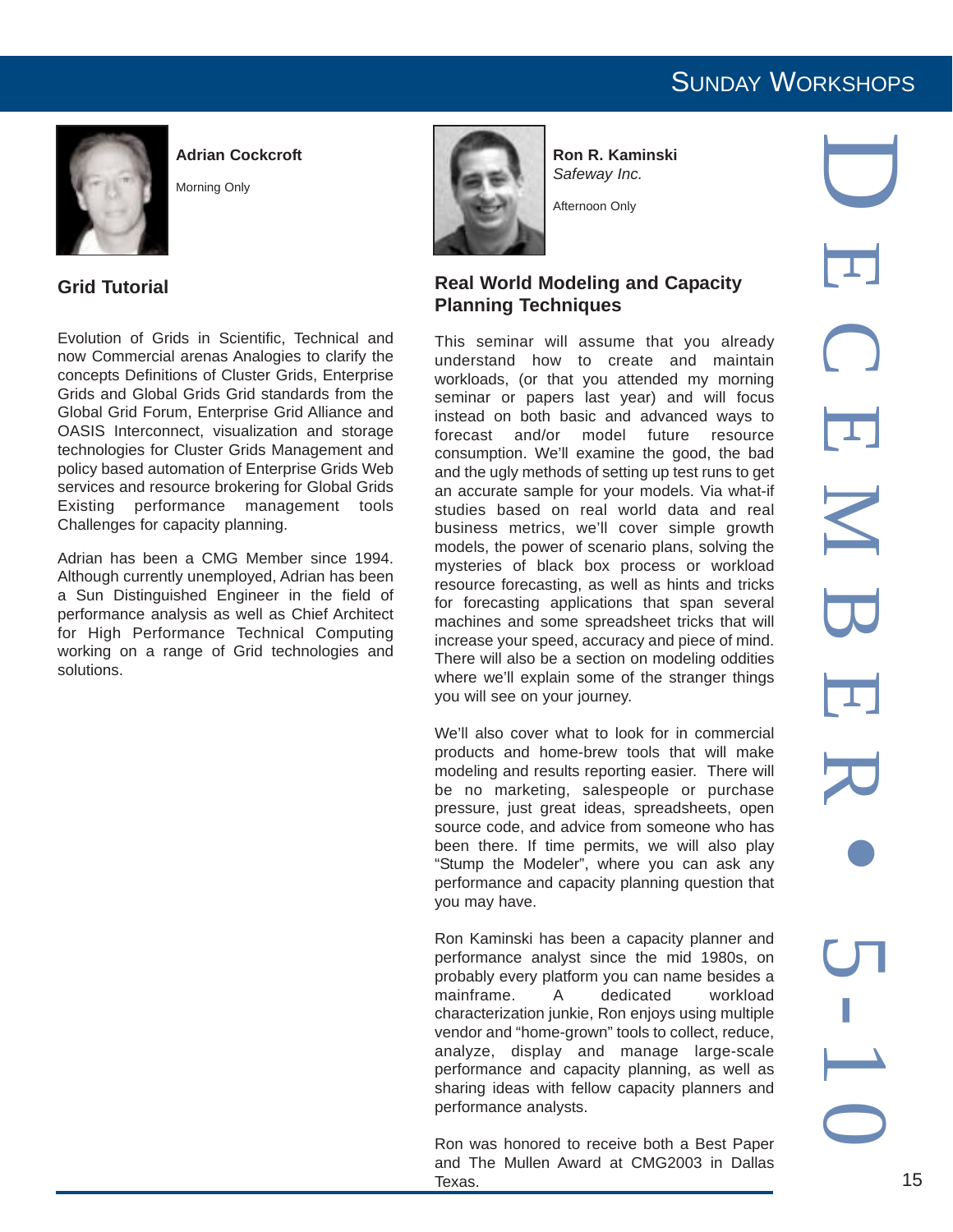

**Randy Kerns** *Evaluator Group*

Afternoon Only

### **Data Replication - Techniques, Technology, and Implementations**

Data replication is a very basic function in all IT operations. There are many reasons for replication: protection of data, creation of test data, allowing for independent processing, etc. Many solutions are now available to provide copy services for data. These solutions include pointin-time copy of data, remote copy, mirroring, and migration of data. Data replication has major impacts on business operations and the performance of the replication can mean the difference in application availability, risk of data loss in a disaster situation, or the speed at which transactions may occur.

Another factor for data replication that has a significant contribution to the performance of data replication is where the replication is done. Originally replication was done as another program running on the host. Advanced features were added for storage systems to provide data replication there under certain limitations. With the progression of storage area networks, new capabilities have been added to elements in the storage network to perform data replication functions.

This workshop will take a detailed look at data replication and where replication can be performed. The attributes of replication in a storage system, at the host or server, and in the storage network will be examined for both functionality and performance implications. The different data replication functions of point-in-time copy, remote copy, mirroring, and data migration will each be explained with in-depth examination. The more popular vendor offerings in each category will be discussed with comparative information supplied.

From this workshop, the attendee should be able to understand all the options and make an informed decision when choosing a solution. The rationale for the solutions and the individual vendor offerings should be the take-away information for the attendee.



**Daniel A. Menasce, Ph.D.** *George Mason University*

Morning Only

### **Fundamental Concepts in Performance Engineering**

This example-driven workshop presents fundamental concepts that are key to everyone involved with performance engineering, performance measurement, application performance management, load testing, and capacity planning. These concepts, based on Operational Laws of computer performance and on easy-to-understand and easy-to-solve performance models, are presented within the context of several case studies including Web servers, e-commerce sites, and Internet data centers. Open and closed queuing network models are discussed in light of easy-to-follow examples. Workshop attendees are encouraged to bring laptops loaded with MS Excel to this hands-on workshop.

Daniel A. Menasce is a Professor of Computer Science at George Mason University, the director of GMU's MS in E-commerce program, and the co-director of GMU's E-Center for E-Business. Menasce received a PhD in Computer Science from UCLA in 1978. He is the recipient of the 2001 A. A. Michelson Award from CMG and a Fellow of the ACM. He is the author of 160 refereed papers and several books including "Performance by Design," "Capacity Planning for Web Services," "Scaling for E-Business," and "Capacity Planning and Performance Modeling," published by Prentice Hall in 2004, 2002, 2002, and 1994. Menasce is the Vice-Chair of ACM's Special Interest Group in E-commerce (SIGecom), a member of the editorial board of IEEE Internet Computing, and an Associate Editor of the Electronic Commerce Research and Applications journal. He has consulted extensively in the areas of Web and e-commerce performance and scalability and software performance engineering.

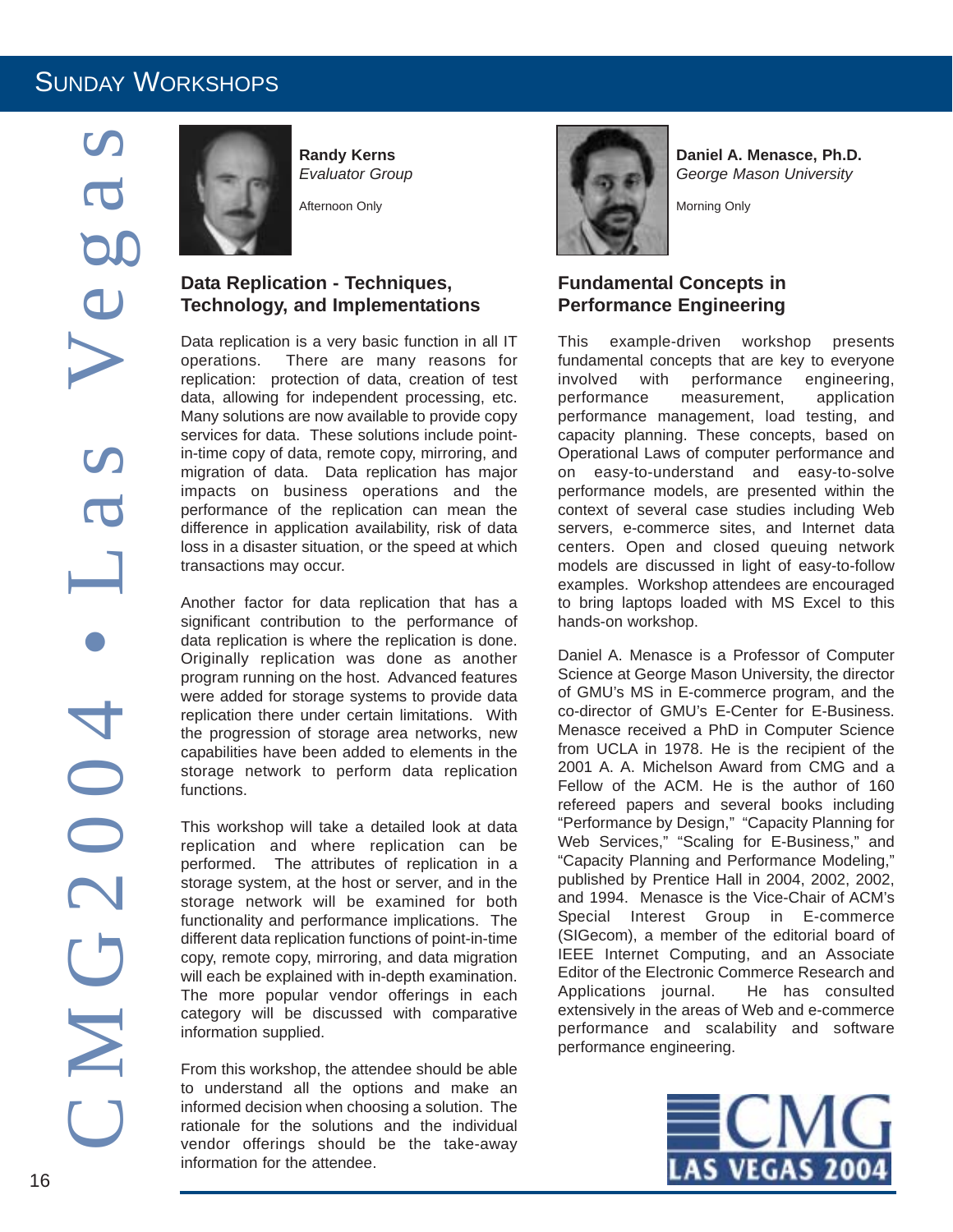

**Environment** 

throughout the workshop.

efficiently store and share data.

around the world.

**Henry S. Newman** *Instrumental Inc*

Morning Only

**Trials and Tribulations of Shared File**

The workshop will cover solutions for multivendor heterogeneous shared file system and HSM/backup solutions and point out caveats in architecting a heterogeneous file system solution. As part of this we will identify applications areas that can take advantaged of shared file systems, create several architectures based on the various solutions. Performance and interoperability will be an underlying theme

Distributed applications and requirements for data sharing in large environments necessitate a mechanism for coherent data sharing between users, applications and platforms. Network architectures can no longer support the sheer bandwidth of current large environments and therefore must look towards other means to

Mr. Newman has worked in the IT industry for over 23 years. In positions with Instrumental and Cray Research, Mr. Newman has provided expertise in systems architecture and performance analysis to customers in government, scientific research, and industry

**Systems in a Heterogeneous**



**Dr. Odysseas I. Pentakalos** *SYSNET International, Inc.*

Afternoon Only

#### **Tuning the Performance of Java and J2EE Applications**

This workshop will provide a comprehensive overview on the development of highperformance Java-based applications and on the tuning of existing applications. Particular emphasis will be placed on enterprise and server-side applications.

The workshop will begin by reviewing the execution process of a Java application moving next to coverage of Java virtual machines and their impact on the performance of an application. This section will include a discussion of the HotSpot JVM, critical parameters that affect the operation of the JVM, and especially garbage collection algorithms. We will describe how JVM garbage collection works, how it impacts the performance of an application, what parameters are available for tuning its operation and how to tune the parameters.

The next section will cover tuning tips that may be used during development of an application, covering different areas of the Java programming language such as the object lifecycle, I/O performance, serialization, the choice of collections and parsing.

The workshop will describe some of the benchmarks that are available to assist you with building a high-performance Java application and load-testing tools for helping you detect bottlenecks.

After we cover the basics, we will dig deeper into the performance of applications built on top of the J2EE framework. We will investigate the impact of the life-cycle of each Enterprise Bean type on the performance of an application and look at some of the tunable parameters available on most application servers. We will discuss what to consider in terms of performance when you incorporate the use of Web Services in you Java applications.

Finally we will review some of the core design patterns for J2EE applications that have direct impact on the performance of the application.

D ECEMBER • 5-10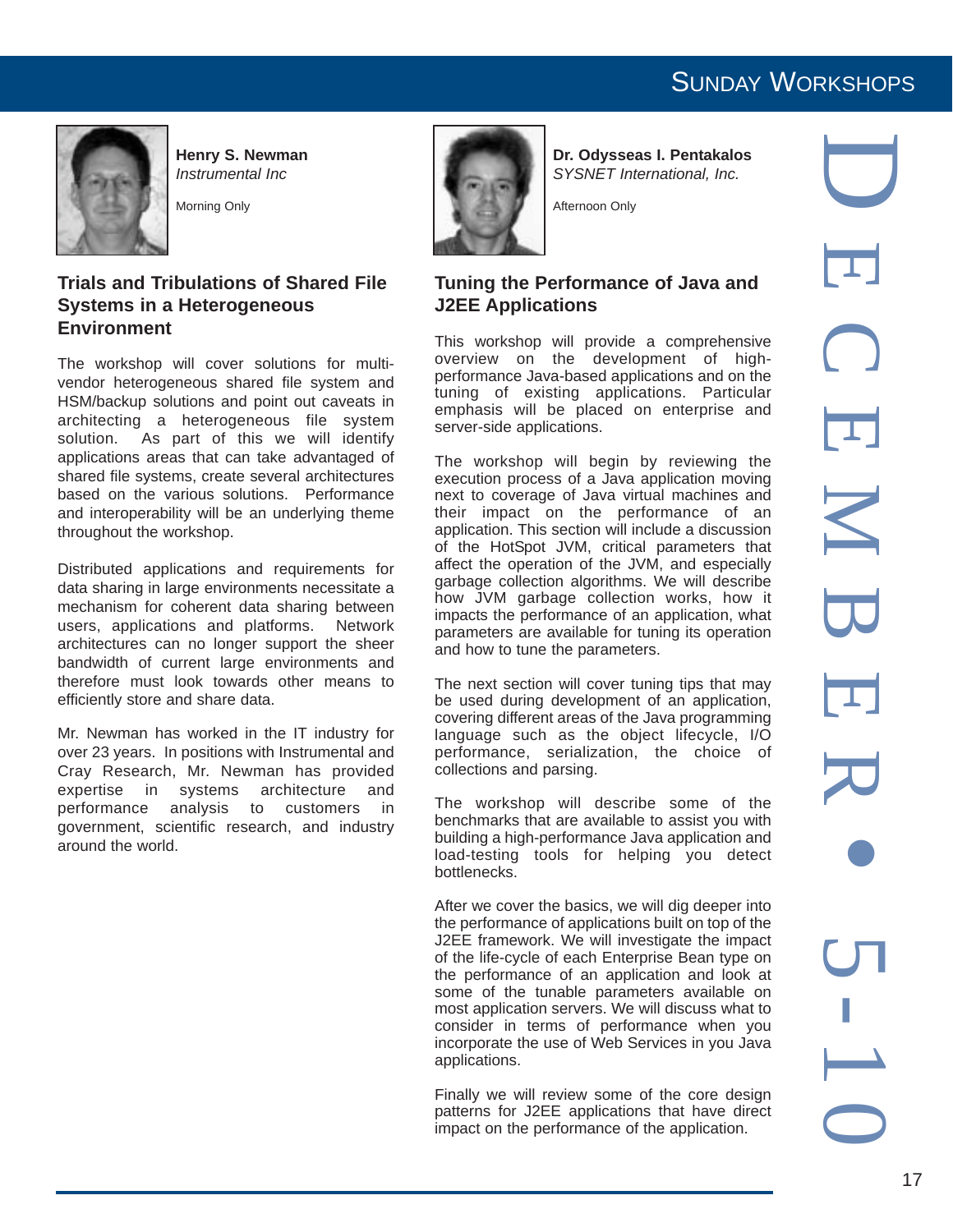

**Susan Schreitmueller** *IBM*

Morning Only

#### **IBM Virtualization Engine Workshop**

The IBM Virtualization Engine Workshop will begin with a platform neutral lecture of the Virtualization Engine. We will review the five components: Virtualization Console, eWorkload Manager (eWLM), Storage Productivity, Multiplatform Director, and the Tivoli Systems Provisioning Manager. After our overview lecture and introduction, we will cover platform specifics. Attendees will then work with a demonstration of VE and be able to view functionality.

Susan Schreitmueller is a Sr. Consulting I/T Specialist with IBM. She joined IBM 8 years ago as a professional hire, specializing in pSeries, AIX and technical competitive positioning against SOLARIS and HP-UX. Susan has been a system administrator on Zseries, Iseries and pSeries platforms and has expertise in system administration and resource management. She travels extensively to customer locations and has a passion for mentoring new hires and working to create a cohesive technical community that shares information at IBM.



**Dr. Porter D. Sherman** *Unilever Inc.*

Afternoon Only

### **"If You Can't Measure IT, You Can't Manage IT"- An ITIL Service Management Tutorial**

ITIL is an internationally established organization with the goal of perpetuating IT Service Management "Best Practices". The ITIL Framework first gained prominence in Europe over a decade ago and is now making in-roads into North America, driven by such mandatory audit programs as Sarbanes-Oxley.

This workshop introduces the key concepts that make up the ITIL framework, why ITIL is relevant and how to measure process performance. An implementation roadmap will be presented including a discussion on tools. The workshop will be concluded with an overview of what it takes to change culture and a summary of future considerations.

Outline:

- Introduction to the 6 perspectives of the ITIL framework
- Overview of the 10 ITIL Service Mgmt processes
- Using KPI's & Balanced Scorecards to manage processes
- Implementation roadmap
- Tools
- Evoking culture change
- Future Considerations: COBIT & Sarbanes-Oxley

Dr. Sherman has spent 25+ years in IT. He taught Computer Engineering before working at UTC, GE & Oxford Healthcare. He is currently the North American Program Manager for a Service Management Improvement Initiative at Unilever Inc. He presented an ITIL Implementation Workshop at the itSMF conference in September 2004, is a co-author for a book on Business-IT interfacing (to be published by the UK TSO department), and presented a paper on ITIL Capacity Management (CMG 2003).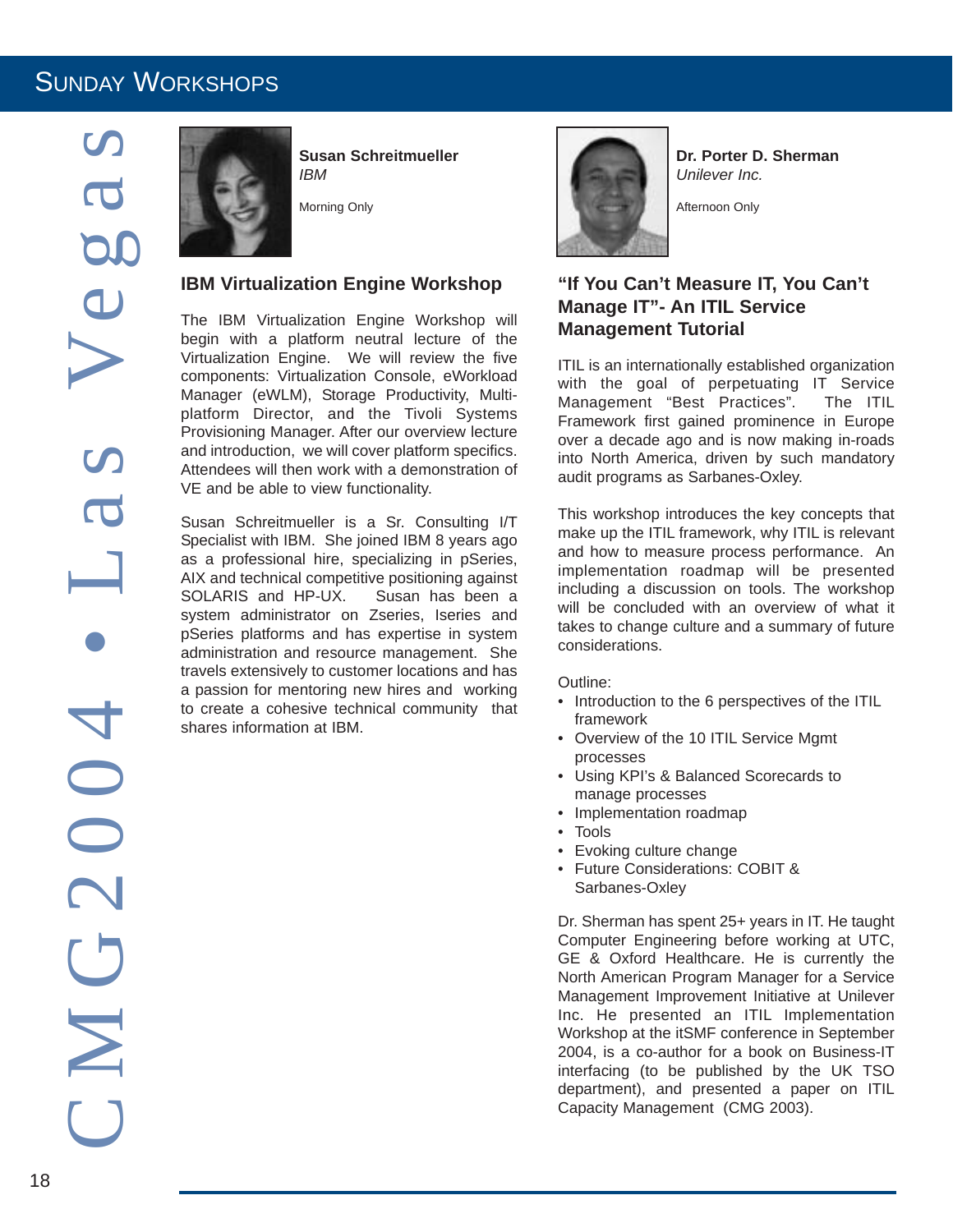

**Sam F. White** *Coca-Cola Enterprises Inc.*

Afternoon Only

### **Server Consolidation in the \*Nix and Windows Environments**

Server Consolidation continues to gain momentum as a method for better utilizing today's more cost efficient hardware and continually higher priced software, labor and other costs. While a long time staple in the Mainframe world, the sharing of \*Nix or Windows computing resources is still a relatively a new concept. This workshop examines Consolidation from both the Technical and Political aspects. The goal is to equip those considering or starting consolidation projects with practical points of exploration in their particular environment.

Topics include:

**Technical** 

- Choosing or Discounting applications for consolidation
- Methods on how to assure applications will "fit" technically.
- Forward and Legacy Consolidation
- Approaches for Shared, Workload, Logical, and Virtual Consolidation
- Necessary (but not readily available) system monitoring

#### **Political**

- Consolidation Options
- Methods on how to assure applications will "fit" politically.
- Required Policies and Procedures
- Social Engineering
- Recommended Reporting
- Thoughts on Costs, ITIL, Capacity Planning

Sam F. White is a Capacity and Performance Specialist presently employed at Coca-Cola Enterprises Inc. in Atlanta Georgia. He has 20 years experience in the IT field working at several Fortune 500 companies. Sam has enjoyed diverse opportunities with experiences including Capacity Planning, Performance Analysis, Systems Architecture, Application Modeling and Server Consolidation.





**Dr. Lloyd G. Williams & Dr. Connie U. Smith** *Software Engineering Research*

Afternoon Only

### **Making The Business Case For Software Performance Engineering**

Shrinking budgets and increased fiscal accountability mean that management needs a sound financial justification before committing funds to software process improvements such as Software Performance Engineering (SPE). Preparing a business case for SPE can demonstrate that the commitment is financially worthwhile and win support for an SPE initiative. This workshop presents an introduction to the use of business case analysis to justify investing in SPE to reduce costs due to performance failures.

Topics include:

- SPE Overview
- Business Case Basics
- Cost/Benefit Analysis
- Financial Analysis Tools
- Case Studies
- Making SPE Happen

Emphasis will be on helping attendees build their own business case. We will provide a spreadsheet-based tool and lead exercises to reinforce the concept.

Dr. Lloyd G. Williams, a principal consultant at Software Engineering Research, is internationally recognized for his work in the development and evaluation of software architectures to meet quality objectives including performance, reliability, modifiability, and reusability.

Dr. Connie U. Smith, a principal consultant of the Performance Engineering Services Division of L&S Computer Technology, Inc., is known for her work in defining the field of SPE and integrating SPE into the development of new software systems.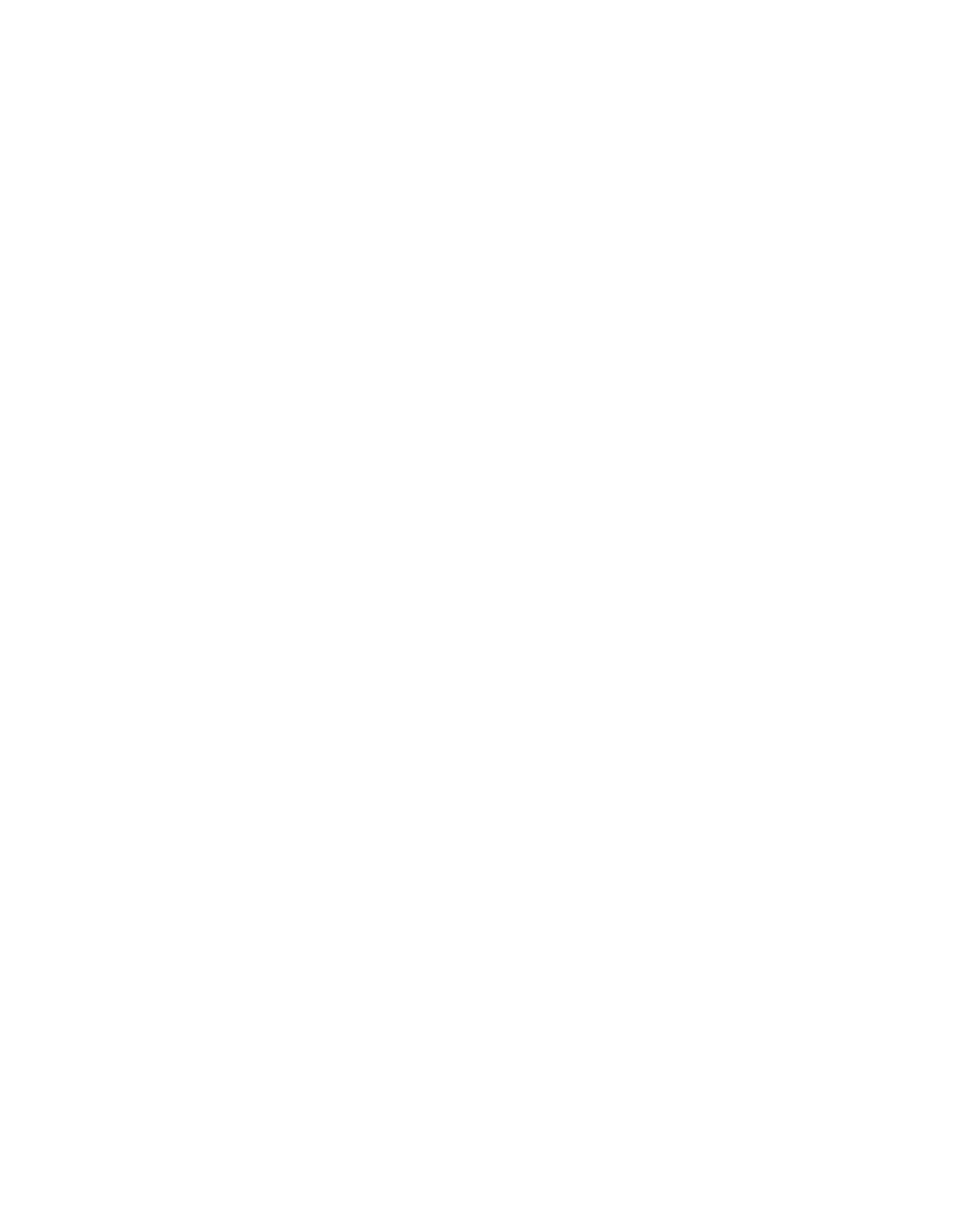# MONDAY USER GROUP MEETINGS & DESCRIPTIONS

## *CMG2004 MONDAY SCHEDULE MEETING SCHEDULE*

VICE PRESIDENT'S REGIONAL,

INTERNATIONAL OFFICERS, AND

| <b>ADVISORY COUNCIL MEETING</b>                  | 9:00 AM - 12:00 PM                                      |
|--------------------------------------------------|---------------------------------------------------------|
| <b>INTERNATIONAL OFFICERS MEETING</b>            | 1:00 PM - 3:00 PM                                       |
| <b>SESSION MONITORS &amp; CHAIRS MEETING</b>     | 4:30 PM - 5:30 PM                                       |
| <b>FIRST-TIME ATTENDEE ORIENTATION</b>           | 4:30 PM - 5:30 PM                                       |
| <b>ANNUAL BUSINESS MEETING / OPENING SESSION</b> | $6:00 \, \text{PM}$ -                                   |
| <b>PARS</b>                                      | <b>IMMEDIATELY FOLLOWING</b><br><b>BUSINESS MEETING</b> |

### *MONDAY USER GROUPS*

| Axios Products, Inc.                  | $1:00$ PM | 5:00 PM            |
|---------------------------------------|-----------|--------------------|
| <b>BMC Software</b>                   | 8:30 AM   | $-5:30$ PM         |
| Demand Technology Software, Inc.      | 9:00 AM   | $-4:00 \text{ PM}$ |
| ISM (the Information Systems Manager) | 8:30 AM   | $-3:00$ PM         |
| <b>MVS Solutions Inc.</b>             | 8:00 AM   | $-4:30$ PM         |
| SAS Institute Inc.                    | 9:00 AM   | 5:00 PM            |
| <b>TeamQuest Corporation</b>          | 1:00 PM   | $-5:00 \text{ PM}$ |
|                                       |           |                    |

| $\overline{\mathbf{L}}$  |
|--------------------------|
| $\bigcap$                |
| $\overline{\mathbf{L}}$  |
| $\blacktriangleright$    |
| $\overline{\mathbf{C}}$  |
| $\overline{\mathbf{L}}$  |
| 70                       |
|                          |
| S                        |
| $\overline{\phantom{0}}$ |
| $\overline{\mathbb{R}}$  |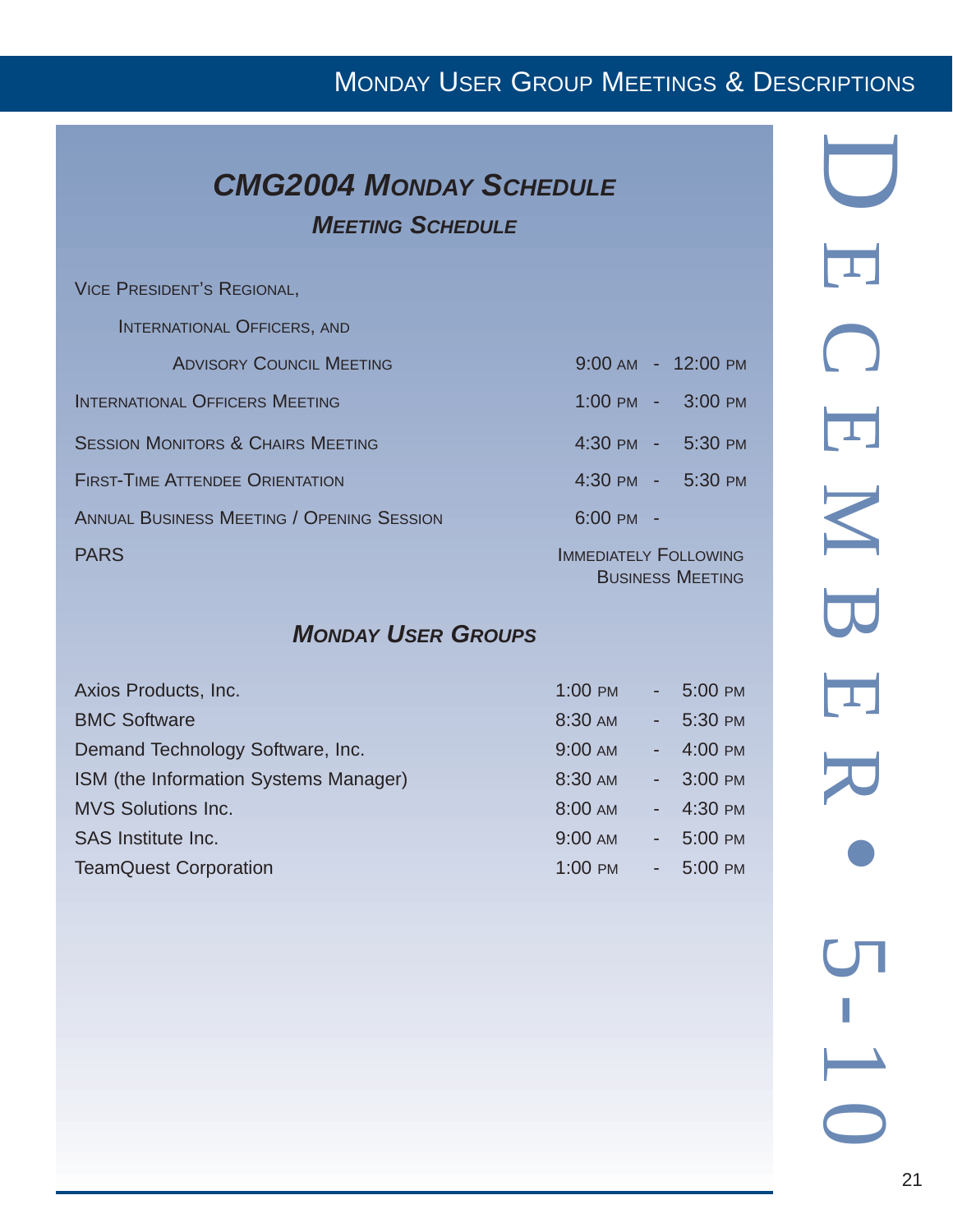### MONDAY USER GROUP MEETINGS & DESCRIPTIONS

#### **Axios Products, Inc.**

1373-10 Veterans Highway Hauppauge, NY 11788 Phone: 631-979-0100 www.axios.com

Axios Products, Inc., invites you to its SmartProduction Batch Analysis and Tuning User Group Meeting on Monday, December 6, 2004 at 1:00 pm. Product specialists will discuss Batch performance and tuning issues, as well as successful implementation techniques and strategies.

Lunch will be served. SmartProduction customers and those interested in improving Batch performance while reducing processing costs, are welcome!

To reserve your space at this event, or for more information, contact the Marketing Department at Axios Products, Inc., (631) 979-0100 or e-mail info@axiosproducts.com.

#### **BMC Software**

2101 CityWest Blvd<br>
Phone: 713-918-8800<br>
Fax: 713-918-3460 Phone: 713-918-8800 www.bmc.com

BMC Software will hold its Annual Performance Conference at CMG on Monday, December 6, at Bally's Las Vegas. The Conference features the latest products for performance and capacity management of enterprise-wide applications. BMC Software will present how our solutions ensure the performance and availability of business-critical applications in today's environment. You will learn how to proactively identify system bottlenecks; monitor, manage and automate system performance, and manage the capacity of existing and future systems. Join us at our Annual Performance Conference on Monday, December 6th!

#### **Demand Technology Software, Inc.**

1020 8th Ave. S. Suite #6 **Naples, FL 34102**<br>Phone: 239-261-8945 **Naples** Fax: 239-261-5456 Phone: 239-261-8945 www.demandtech.com

Demand Technology Software, the developer of NTSMF, is proud to sponsor its sixth annual Windows Performance Symposium, a half-day event devoted exclusively to a discussion of topics of interest to CMGers responsible for managing Microsoft Windows 2003 Server environments. The full agenda for this event will not be finalized until this fall so that we can showcase the latest technology and developments. Please check the conference Final Agenda for complete details.

### **ISM (the Information Systems Manager)**

Phone: 610-865-0300 www.perfman.com

One Bethlehem Plaza Bethlehem, PA 18018-5784

ISM's PerfMan® performance and capacity management offerings provide a sophisticated, yet easy to use environment to bring clarity to even the most complex multi-platform data centers; and for 17 years has assured IT agility.

Customers join ISM each year at CMG to meet other users, interact with PerfMan designers and developers, understand new PerfMan features, and learn about PerfMan's exciting enhancements and futures.

A general session with information for all will be followed by dual-track sessions (z/Architecture & Linux/UNIX/Windows). These sessions will be followed by lunch.

If you'd like to attend ISM's 2004 User Group Meeting, please pre-register at our website: http://www.perfman.com/CMGregistration

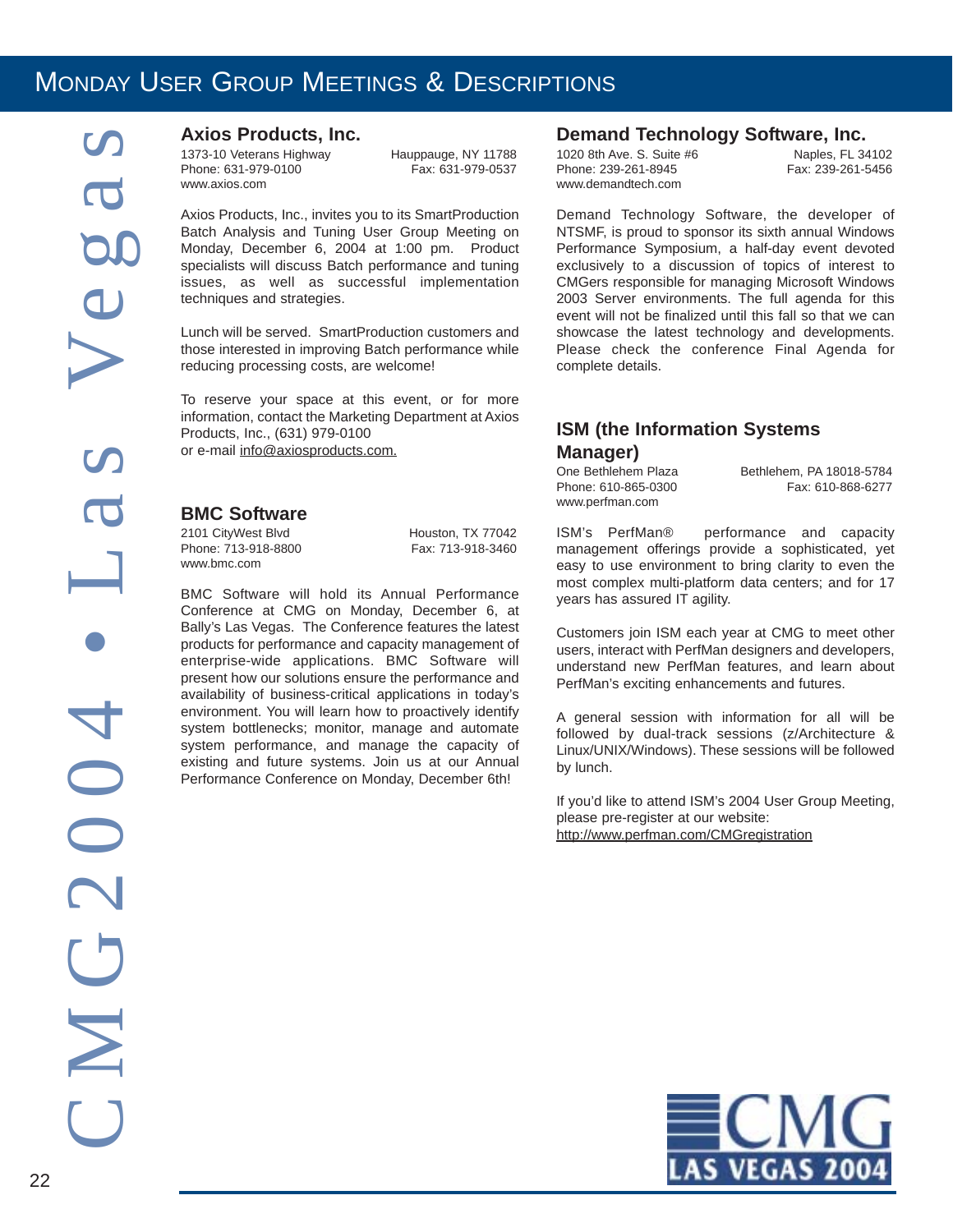### MONDAY USER GROUP MEETINGS & DESCRIPTIONS

### **MVS Solutions Inc.**

| 8300 Woodbine Avenue 4th Floor | Markham, ON L3R9Y7 |
|--------------------------------|--------------------|
| Ontario Canada                 |                    |
| Phone: 905-940-9404            | Fax: 905-940-5308  |
| www.myssol.com                 |                    |

You're invited to the annual ThruPut Manager CMG User Group session, be held from 9:00 am to 4:30 pm. We can promise you a day of ThruPut Manager technical news, 'how to' sessions, an update on Version 6 and its implementation, and a chance to meet and talk to other ThruPut Manager users.

All our customers are invited to meet with Jose Danobeitia, the chief architect of ThruPut Manager, Nancy and Martin for an interesting day of discussions on ThruPut Manager now and in the future.

To reserve your space please contact Martin Wills at 905 940 9404 or email CMGUser@mvssol.com

### **SAS Institute Inc.**

100 SAS Campus Drive<br>
Phone: 919-677-8000<br>
Fax: 919-677-4444 Phone: 919-677-8000 www.sas.com

Join us Monday, Dec. 6, to learn how SAS® IT Management Solutions help you manage your IT organization and service delivery, control costs, and make informed decisions that directly affect the bottom line. SAS IT Management Solutions provide:

- Integrated, intuitive products for enterprisewide IT management.
- Sophisticated analytic reporting and data visualization.
- Reliable information on IT usage and costs.
- A comprehensive understanding of IT security information.

Discover how SAS can help your IT organization align with corporate goals and prove the value you add.



### **TeamQuest Corporation**<br>One TeamQuest Way

Phone: 641-357-2700 www.teamquest.com

Clear Lake, IA 50428<br>Fax: 641-357-2778

Join TeamQuest at its annual CMG Users Meeting on Monday, December 6 from 1 to 5 PM. Customers and anyone interested in performance management and capacity planning is invited to hear:

- TeamQuest technical staff and customers address specific performance management and capacity planning issues
- Product managers and engineers discuss the latest release of TeamQuest Performance Software and a road map for the future
- Customers who have saved significant dollars using capacity planning to consolidate servers and predict resources requirements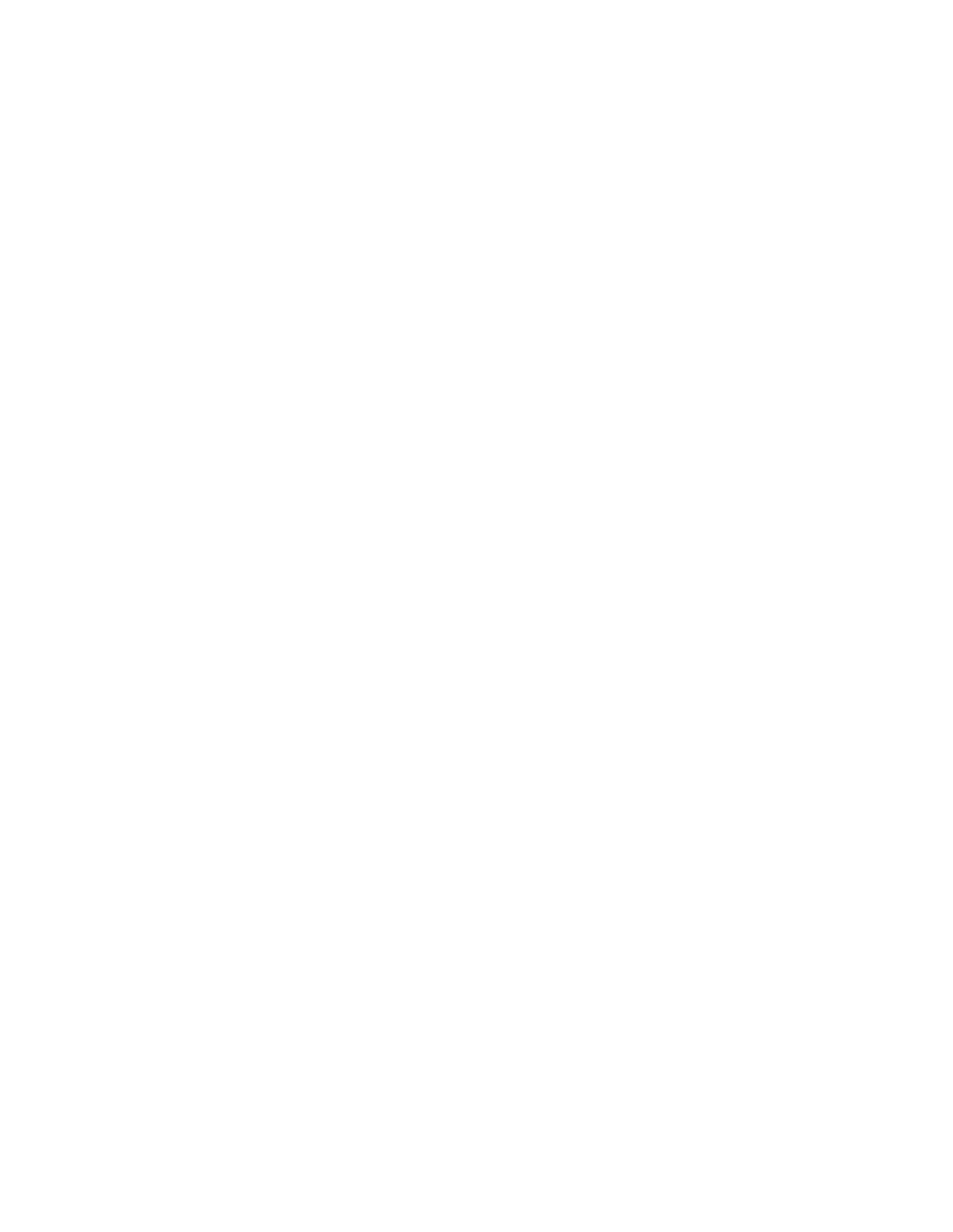### CONFERENCE AT-A-GLANCE

# *CONFERENCE AT-A-GLANCE*

- *TUESDAY SESSIONS*
- *WEDNESDAY SESSIONS*
- *THURSDAY SESSIONS*
- *FRIDAY SESSIONS*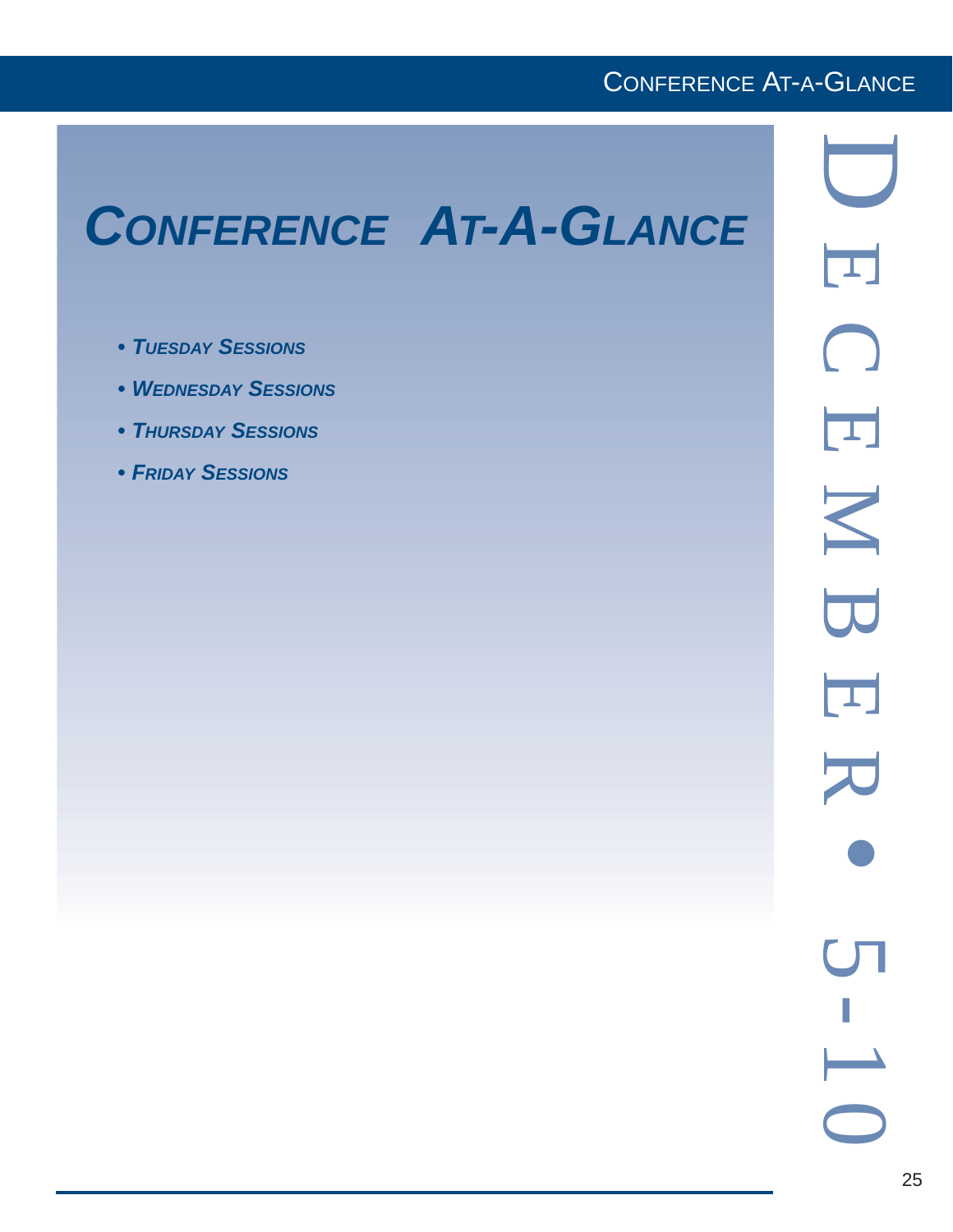# TUESDAY, DECEMBER 7TH AT-A-GLANCE

| <b>TIME</b> |             |             |     | <b>SUBJECT FOCUS SESSION AUTHOR</b> | <b>TITLE</b>                                                                                            |
|-------------|-------------|-------------|-----|-------------------------------------|---------------------------------------------------------------------------------------------------------|
| 8:00 AM     | Mgmt        | WEB         | 301 | <b>Rick Fuchs</b>                   | On Demand Business                                                                                      |
| 9:15 AM     | <b>Net</b>  |             | 311 | <b>Fred Engel</b>                   | Death, Taxes, and Your Network Infrastructure. How to Make Network Reliability                          |
|             |             |             |     |                                     | One of Life's Few Guarantees.                                                                           |
| 9:15 AM     | Mgmt        | WEB         | 311 | Dr. Jothy B. Rosenberg              | See, Understand and Act in Real Time                                                                    |
| 9:15 AM     | <b>SPE</b>  |             | 312 | Dr. Connie U. Smith                 | Introduction to Software Performance Engineering                                                        |
| 9:15 AM     | Perf        | z/OS        | 313 | Len Jejer                           | WLM - Our Experiences Implementing Goals By Online Transaction Response Time                            |
| 9:15 AM     | <b>SPE</b>  |             | 314 | Marc J. Fleury                      | Professional Open Source and the Future of JBoss                                                        |
| 9:15 AM     | Stor        | <b>EEOS</b> | 315 | <b>Bruce Naegel</b>                 | Panel: (SNIA) Tools for Performance Measurements                                                        |
| 9:15 AM     | Perf        | <b>EEOS</b> | 316 | <b>Robert Andresen</b>              | Monitoring Linux with Native Tools                                                                      |
| 9:15 AM     | Mgmt        | EEOS        | 317 | Susan Schreitmueller                | <b>AIX Best Practices</b>                                                                               |
| 11:00 AM    | Perf        | z/OS        | 322 | Dr Rich Olcott                      | Shared Disk in a Distributed Storage Environment - A Drag on Performance                                |
| 11:00 AM    | Net         |             | 323 | Felix Hernandez-Campos              | <b>Generating Realistic TCP Workloads</b>                                                               |
| 11:00 AM    | Model       | <b>EEOS</b> | 324 | James Holtman                       | Using a Discrete Simulation Tool for Modeling                                                           |
| 11:00 AM    | Perf        | <b>WEB</b>  | 325 | Alexandre Polozoff                  | Performance Testing Protocol                                                                            |
| 11:00 AM    | Perf        | <b>EEOS</b> | 326 | Russell A. Rogers                   | Ubiquitous Data Collection in a Large Distributed Environment                                           |
| 11:00 AM    | Mgmt        | z/OS        | 327 | Dr Fabio M. Ottaviani               | CMG-Italia Best Paper: 7 Deadly Sins in WLC                                                             |
| 1:15 PM     | <b>Net</b>  |             | 331 | Dr. Kenneth R. Traub                | Radio-Frequency Identification at Enterprise Scale                                                      |
| 1:15 PM     | Perf        | z/OS        | 332 | Glenn R. Anderson                   | A z/OS WLM Update for DB2 Environments                                                                  |
| 1:15 PM     | Mgmt        |             | 333 | Michael D. Maddox                   | A Performance Process Maturity Model                                                                    |
| 1:15 PM     | Model       | EEOS        | 334 | Dr Neil J. Gunther                  | Linux Load Average Revealed                                                                             |
| 1:15 PM     | <b>Stor</b> |             | 335 | <b>Randy Kerns</b>                  | iSCSI - Understanding the Issues                                                                        |
| 1:15 PM     | <b>SPE</b>  |             | 336 | Fred M. Richards                    | Performance Engineering throughout the Software Life Cycle                                              |
| 1:15 PM     | Perf        | <b>WEB</b>  | 337 | Dr. Pierre M. Fiorini               | The Performance Impact of Security Attacks on Enterprise Computing Systems                              |
| 2:45 PM     | Perf        |             | 341 | Corey Ferengul                      | Assessing the Monitoring Market and Maturity                                                            |
| 2:45 PM     | <b>SPE</b>  | <b>WEB</b>  | 342 | James R. Crew                       | <b>CICS Application Integration using Web Services</b>                                                  |
| 2:45 PM     | Perf        | z/OS        | 343 | Richard S. Ralston                  | z/Series, Sub Capacity Workload License Charges, Soft-Caps, and WLM                                     |
| 2:45 PM     | <b>Stor</b> | <b>EEOS</b> | 344 | <b>Bruce McNutt</b>                 | SAN Virtualization Layout and Performance                                                               |
| 2:45 PM     | Stor        | <b>EEOS</b> | 344 | Joel B. Motzny                      | Establishing an Open Systems Storage Strategy for your Company                                          |
| 2:45 PM     | <b>Stor</b> | z/OS        | 345 | Frank M. Bereznay                   | Reporting on I/O Configurations using RMF Data: Connecting the Logical to the<br>Physical               |
| 2:45 PM     | Perf        | <b>EEOS</b> | 346 | William S. Keezer                   | IT Web Reporting: All Things to All People                                                              |
| 2:45 PM     | Perf        | z/OS        | 347 | Anthony J. Ruberry                  | z/OS Performance Management in the Real World                                                           |
| 4:00 PM     | Mgmt        | WEB         | 351 | Mary Nugent                         | Embracing Best Practices: the IT-Business Alignment Cycle                                               |
| 4:00 PM     | Perf        | <b>WEB</b>  | 352 | Glenn R. Anderson                   | WebSphere for z/OS Ver 5 Performance Tuning                                                             |
| 4:00 PM     | Net         | WEB         | 353 | Dr. Werner Vogels                   | Web Services Are Not Distributed Objects                                                                |
| 4:00 PM     | <b>Stor</b> | <b>EEOS</b> | 354 | Mark B. Friedman                    | A Simplified Approach to Windows Disk Tuning                                                            |
| 4:00 PM     | Stor        | EEOS        | 355 | Alan Phelan                         | Application Performance has Significantly Degraded, It Must be the I/O Subsystem,<br>Please Upgrade It! |
| 4:00 PM     | <b>SPE</b>  |             | 356 | Claire S. Cates                     | Where's Waldo: Uncovering Hard-to-Find Application Killers                                              |
| 4:00 PM     | Perf        |             | 357 | Thomas Bodenheimer                  | DB2 Performance Monitoring using Snapshots                                                              |
| 4:00 PM     | <b>SPE</b>  | EEOS 357    |     | Dr. Serg Mescheryakov               | Performance Comparison of Various Hierarchical Structures in Database Systems                           |

| <b>SUBJECT AREAS</b> |  |  |  |  |  |
|----------------------|--|--|--|--|--|
|----------------------|--|--|--|--|--|

- 
- **Mgmt** = Management and Chargeback **Model** = Modeling, Math and Statistics

**Net** = Network

- 
- **Perf** = Performance and Capacity Management
	- **SPE** = Software Performance Engineering
	- **Stor** = Storage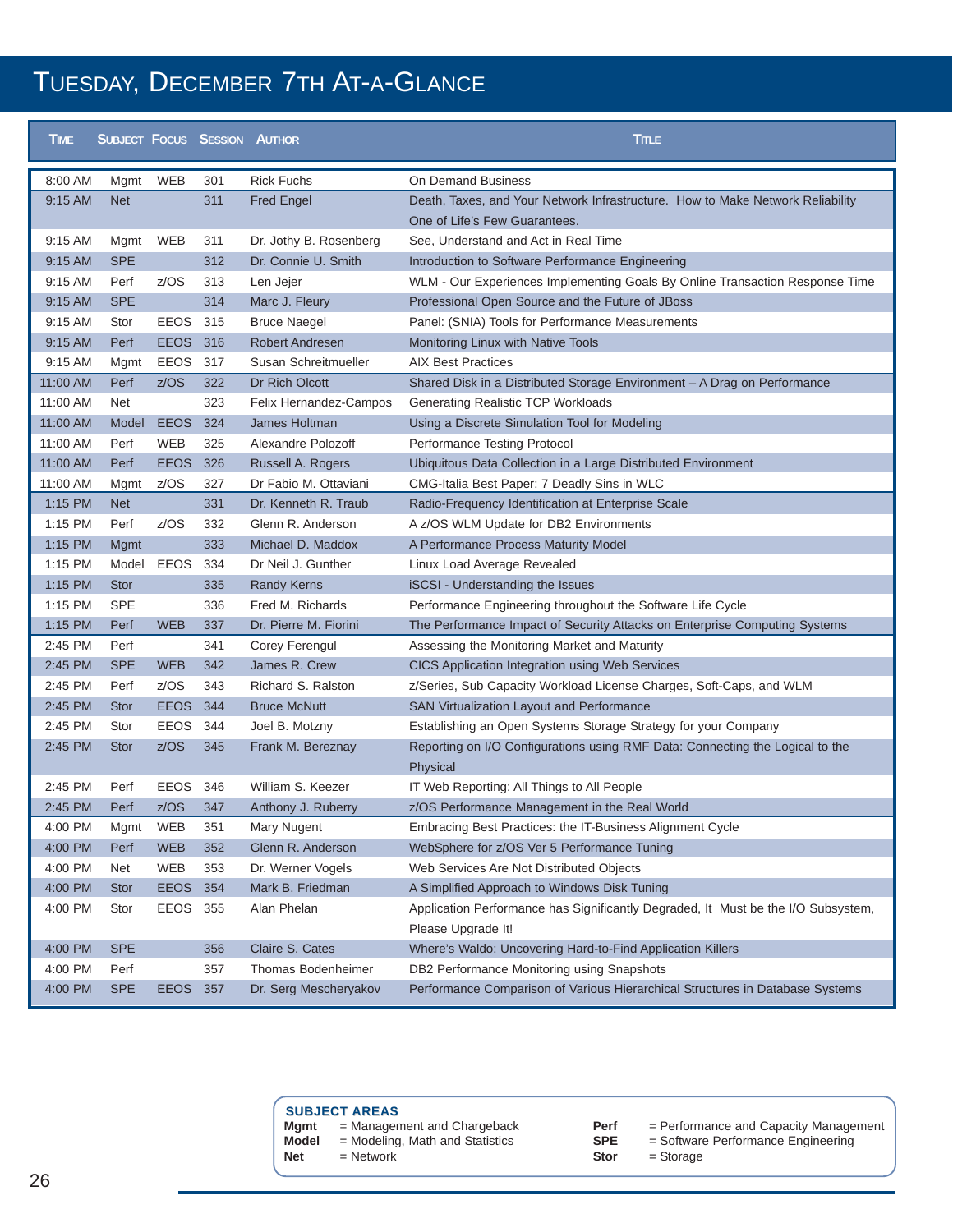# WEDNESDAY, DECEMBER 8TH AT-A-GLANCE

| <b>TIME</b> | <b>SUBJECT FOCUS SESSION</b> |             |     | <b>AUTHOR</b>           | <b>TITLE</b>                                                                         |
|-------------|------------------------------|-------------|-----|-------------------------|--------------------------------------------------------------------------------------|
| 8:00 AM     | Mgmt                         |             | 401 | Mark S. Lewis           | 2010 IT: An Information Infrastructure Manifesto                                     |
| 9:15 AM     | Mgmt                         |             | 411 | Bruce J. Rogow          | The IT Management LandscapeA View from the Odyssey: A New Set of                     |
|             |                              |             |     |                         | <b>Challenges Returns</b>                                                            |
| 9:15 AM     | Perf                         | <b>EEOS</b> | 412 | Daniel A. Menasce       | Quality of Service Aspects and Metrics In Grid Computing                             |
| 9:15 AM     | <b>Mgmt</b>                  | <b>WEB</b>  | 413 | Annie W. Shum           | Journeying to the Land of On-Demand: Principles to Follow, Pitfalls to Avoid         |
| 9:15 AM     | Stor                         | <b>EEOS</b> | 414 | Prem Mehra              | SQL Server 2000 and Large Storage Deployment                                         |
| 9:15 AM     | <b>Stor</b>                  | EEOS 415    |     | Greg P. Schulz          | Performance and Capacity Planning Basics for Storage Networks V2.0                   |
| 9:15 AM     | Mgmt                         |             | 416 | Denise P. Kalm          | Perception is Reality - The Psychology of Performance Management                     |
| 9:15 AM     | <b>Net</b>                   |             | 417 | David J. Konz           | A White Box Look at the Performance of 802.11 Wireless and its Variants              |
| 11:00 AM    | Mgmt                         |             | 421 | David F. Redinbaugh     | A Methodology for Tracking Capital Spending for IT                                   |
| 11:00 AM    | <b>SPE</b>                   |             | 422 | Dr. Carl J. De Pasquale | Collecting Java Performance Measurements Using Byte Code Engineering                 |
| 11:00 AM    | Perf                         | <b>EEOS</b> | 423 | Andrew S. Duffen        | Managing All of Your Application's Servers From a Single Web Page                    |
| 11:00 AM    | Perf                         | <b>EEOS</b> | 424 | Giuseppe Cassone        | Performance Integration: from Development to Delivery All at Once                    |
| 11:00 AM    | Perf                         | <b>WEB</b>  | 425 |                         | Prof. Robert D. van der Mei Overload Control for Web Services: Web Admission Control |
| 11:00 AM    | <b>SPE</b>                   | <b>WEB</b>  | 426 | Henry H. Liu            | An Analytic Model for Predicting the Performance of SOA-Based Enterprise Software    |
|             |                              |             |     |                         | Applications                                                                         |
| 11:00 AM    | Perf                         | EEOS 427    |     | Douglas A. Tapscott     | UNIX Update and Compile Performance Resolution                                       |
| 1:15 PM     | <b>Mgmt</b>                  |             | 431 | Amy Wohl                | <b>TBD</b>                                                                           |
| 1:15 PM     | Perf                         | z/OS        | 432 | Ivan L. Gelb            | Panel: z/OS and WLM Q & A                                                            |
| 1:15 PM     | Model                        | <b>WEB</b>  | 433 | Lloyd G. Williams       | Web Application Scalability: A Model-Based Approach                                  |
| 1:15 PM     | Model                        | EEOS        | 434 | Joe Rich                | Platinum Sponsor TeamQuest presents: the ABCs of Workloads                           |
| 1:15 PM     | <b>Stor</b>                  | <b>EEOS</b> | 435 | Greg P. Schulz          | Storage Technology Primer & Update                                                   |
| 1:15 PM     | <b>SPE</b>                   | <b>EEOS</b> | 436 | James Holtman           | The Use of "R" for System Performance Analysis                                       |
| 1:15 PM     | Perf                         | z/OS        | 437 | Robert E. Chaney        | DB2 DDF, Life in the Fast Lane                                                       |
| 2:45 PM     | Mgmt                         |             | 441 | Douglas Neal            | The Consumerization of Information Technologies - A New Source of Both               |
|             |                              |             |     |                         | Infrastructure and More Responsible Employees                                        |
| 2:45 PM     | Perf                         | z/OS        | 442 | Kathy Walsh             | WLM Myths, Truths, and Half Truths                                                   |
| 2:45 PM     | Model                        |             | 443 | Scott Johnson           | Platinum Sponsor TeamQuest presents: Modeling Multi-Tiered Applications That         |
|             |                              |             |     |                         | <b>Access Legacy Systems</b>                                                         |
| 2:45 PM     | Perf                         | <b>EEOS</b> | 444 | Dr. Insung Park         | Event Tracing for Windows: Best Practices                                            |
| 2:45 PM     | Stor                         | z/OS        | 445 | H. Pat Artis            | Understanding the Differences between z900 and z990 Service Time Measurements        |
| 2:45 PM     | Perf                         | <b>WEB</b>  | 446 | Yefim Somin             | Workload Characterization for Websphere Application Server                           |
| 2:45 PM     | Mgmt                         |             | 447 | Elaine Weston           | UK CMG Best Paper: Business Continuity and Disaster Recovery - Managing the          |
|             |                              |             |     |                         | Pain                                                                                 |
| 4:00 PM     |                              |             | 451 | Sid Finehirsh           | Panel: Business Showcase Panel                                                       |
| 4:00 PM     | Perf                         | z/OS        | 452 | Kathy Walsh             | Introduction and Overview of zAAPs on z/OS                                           |
| 4:00 PM     | <b>Net</b>                   | <b>WEB</b>  | 453 | Dr. Bernard Domanski    | Turn Your Old Unused PC At Home Into A Fully Functional Web Server That Runs         |
|             |                              |             |     |                         | From Your Kitchen                                                                    |
| 4:00 PM     | Perf                         | EEOS        | 454 | Jaqui Lynch             | Planning for Partitioned AIX Systems                                                 |
| 4:00 PM     | <b>Stor</b>                  | <b>EEOS</b> | 455 | Mel Boksenbaum          | Panel: Storage Performance Council Status Update Panel Discussion                    |
| 4:00 PM     | Stor                         | <b>EEOS</b> | 456 | <b>Robert Rogers</b>    | Business Process Mapping, Data Classification, and Service Level Objectives          |
| 4:00 PM     | Perf                         | z/OS        | 457 | Joseph L. Babcock       | Care and Feeding of SMF in the Large System Environment                              |

- **FOCUS AREAS EEOS** = Open and Emerging Enterprise Operating Systems
- **WEB** = WebServices, WebSphere, e-Business
- **z/OS** = z/OS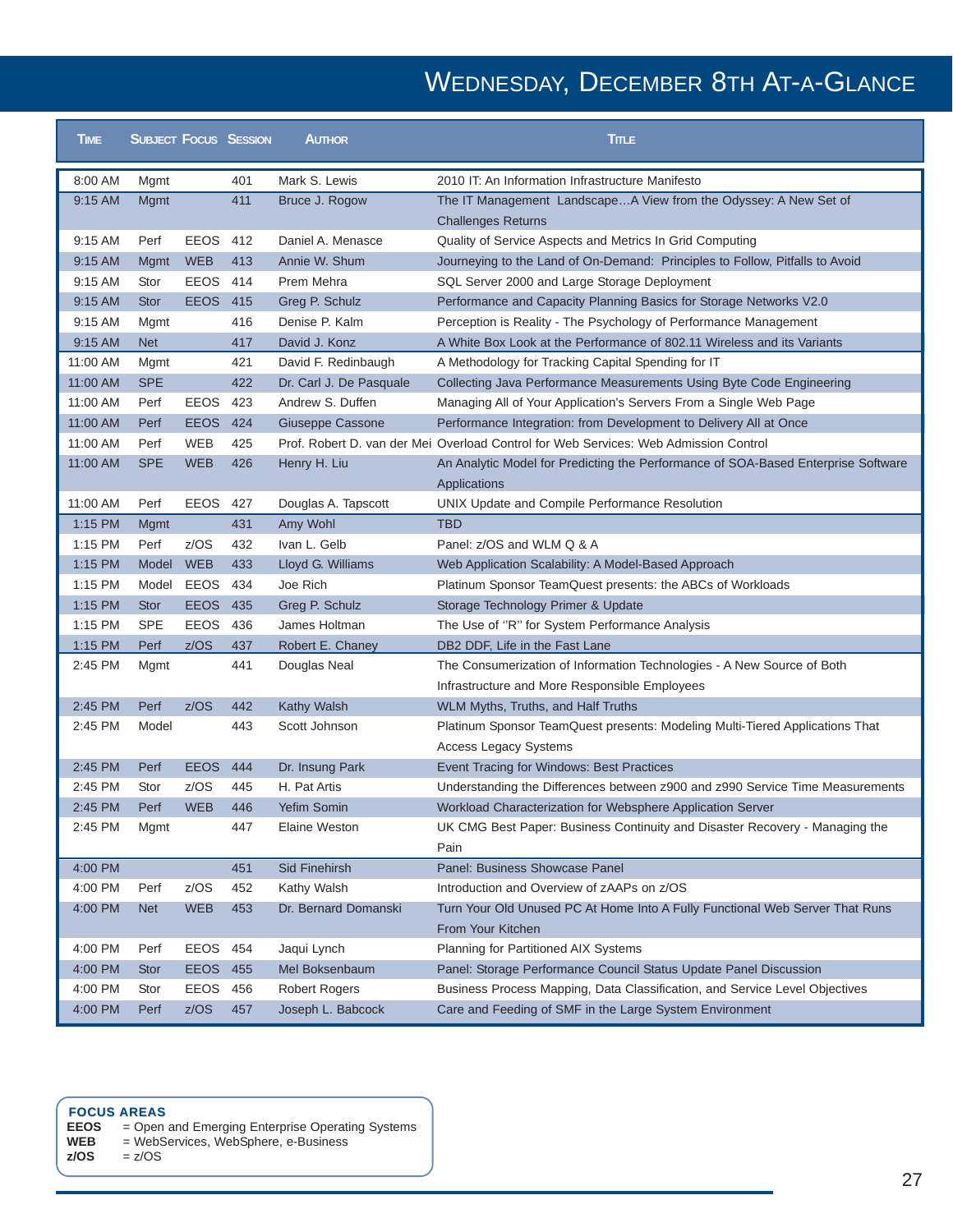## THURSDAY, DECEMBER 9TH AT-A-GLANCE

| <b>TIME</b> | <b>SUBJECT FOCUS SESSION</b> |                 |     | <b>AUTHOR</b>           | <b>TimLE</b>                                                                                                   |
|-------------|------------------------------|-----------------|-----|-------------------------|----------------------------------------------------------------------------------------------------------------|
| 8:00 AM     | Perf                         | z/OS            | 501 | Jim Grant               | Business Service Management: Configuration, Change, Assets and IT Management                                   |
| 9:15 AM     | <b>Mgmt</b>                  | <b>EEOS 511</b> |     | David Rowley            | Utility Pricing - Software Licensing Strategies for an On Demand World                                         |
| 9:15 AM     | Perf                         | EEOS 512        |     | Ronald R. Kaminski      | Automating Workload Characterization by Policy                                                                 |
| 9:15 AM     | Perf                         |                 | 513 | Charles W. Hopf         | <b>MXG</b> for Dummies                                                                                         |
| 9:15 AM     | Stor                         |                 | 514 | Chao Li                 | A Multi-tiered Model for Performance Analysis of Storage Area Network                                          |
| $9:15$ AM   | Perf                         | <b>WEB</b>      | 515 | Mark W. Johnson         | Monitoring and Diagnosing Applications with ARM 4.0                                                            |
| 9:15 AM     | <b>SPE</b>                   | <b>WEB</b>      | 515 | David Carter            | <b>ARMing Apache</b>                                                                                           |
| 9:15 AM     | Mgmt                         |                 | 516 | Christopher P. Strasser | <b>Evaluating IT Management Practice</b>                                                                       |
| 9:15 AM     | Perf                         |                 | 517 | <b>Richard Gimarc</b>   | Moving Beyond Test and Guess - Using Modeling with Load Testing to Improve Web<br><b>Application Readiness</b> |
| 11:00 AM    | Perf                         |                 | 521 | <b>Baoning Wu</b>       | Implementing an Evaluation Architecture for Web Proxies                                                        |
| 11:00 AM    | Perf                         | z/OS            | 522 | Igor A. Trubin          | Mainframe Global and Workload Level Statistical Exception Detection System, Based<br>on MASF                   |
| 11:00 AM    | <b>Mgmt</b>                  |                 | 523 | Jerry L. Rosenberg      | Service Management - The ITIL Framework                                                                        |
| 11:00 AM    | Model                        | WEB             | 524 | David Mc Guinness       | Issues in Developing a Simulation Model of an EJB Application Server                                           |
| 11:00 AM    | <b>Mgmt</b>                  |                 | 525 | John H. Silver          | Why Develop a Storage Strategy?                                                                                |
| 11:00 AM    | Mgmt                         | EEOS            | 526 | Michael A. Salsburg     | Self-Aware Business Processes                                                                                  |
| 11:00 AM    | Perf                         | <b>EEOS</b>     | 527 | Dr. Curtis Hrischuk     | Capacity Planning of Voice Response Middleware                                                                 |
| 1:15 PM     | Stor                         |                 | 531 | Fred G. Moore           | Storage Navigator                                                                                              |
| 1:15 PM     | Perf                         |                 | 532 | <b>Linwood Merritt</b>  | Seeing the Forest AND the Trees: Capacity Planning for a Large Number of Servers                               |
| 1:15 PM     | Perf                         |                 | 533 | David F. Pultorak       | Service Level Management: More Than Just SLAs                                                                  |
| 1:15 PM     | Perf                         | <b>EEOS 534</b> |     | <b>Rich Fronheiser</b>  | Too Many Servers, Not Enough Eyes (or - Where Did All These Servers Come<br>From?!?)                           |
| 1:15 PM     | Net                          | <b>WEB</b>      | 535 | Sidney W. Soberman      | Web Bandwidth Management using Homemade Tools and Freeware                                                     |
| 1:15 PM     | <b>Net</b>                   | <b>WEB</b>      | 535 | Nikhil Venugopal        | Network Bandwidth Estimations Based on Use-Case Scenarios                                                      |
| 1:15 PM     | Mgmt                         |                 | 536 | <b>Rick Lebsack</b>     | Panel: Metering and Billing in an On Demand World                                                              |
| 1:15 PM     | Model                        |                 | 537 | Jorge D. Xifra          | Performance Analysis: Converting Data Into Information Using One Simple Statistic<br>Function                  |
| 2:45 PM     | Stor                         |                 | 541 | Fred G. Moore           | Panel: Storage - The Next Dimension (Part 1)                                                                   |
| 2:45 PM     | Mgmt                         | z/OS            | 542 | Nalini J. Elkins        | TCP/IP Chargeback to Enforce Performance Targets                                                               |
| 2:45 PM     | Perf                         |                 | 543 | Adam Grummitt           | Corporate Performance Management as a Pragmatic Process in an ITIL World.                                      |
| 2:45 PM     | <b>Mgmt</b>                  |                 | 543 | <b>Cathy Wright</b>     | <b>ITIL: Make it So</b>                                                                                        |
| 2:45 PM     | <b>SPE</b>                   | EEOS 544        |     | Peter Johnson           | How's My Performance? Dial 1-800-I-AM-FAST                                                                     |
| 2:45 PM     | Perf                         | <b>EEOS 545</b> |     | <b>Chris Molloy</b>     | <b>Best Practices for Server Virtualization</b>                                                                |
| 2:45 PM     | Stor                         | EEOS 546        |     | Michael A. Salsburg     | Is a PetaByte More Than We Can Chew?                                                                           |
| 2:45 PM     | Model                        |                 | 547 | Tom A. Thompson         | Optimize Server Consolidations with End-to-End Modeling                                                        |
| 4:00 PM     | Stor                         |                 | 551 | Fred G. Moore           | Panel: Storage - The Next Dimension (Part 2)                                                                   |
| 4:00 PM     | Perf                         |                 | 552 | <b>Rick Lebsack</b>     | Facilitated Discussion: The Future of The Performance Field                                                    |
| 4:00 PM     | Mgmt                         |                 | 553 | Ellen M. Friedman       | Panel: ITIL Discussion                                                                                         |
| 4:00 PM     | <b>SPE</b>                   | <b>EEOS</b>     | 554 | Peter Johnson           | Java Garbage Collection Statistical Analysis 101                                                               |
| 4:00 PM     | Model                        | WEB             | 555 | <b>Yiping Ding</b>      | Performance Impact of Load Balancers on Server Farms                                                           |
| 4:00 PM     | Perf                         |                 | 556 | <b>TBD</b>              | CMG Australia Best Paper: TBD                                                                                  |
| 4:00 PM     | Perf                         | z/OS            | 557 | <b>Richard Kephart</b>  | The Job You Save                                                                                               |

| <b>SUBJECT AREAS</b> |  |
|----------------------|--|
|----------------------|--|

- **Mgmt** = Management and Chargeback<br>**Model** = Modeling, Math and Statistics **Model** = Modeling, Math and Statistics<br>**Net** = Network
	-
	- = Network
- 
- **Perf** = Performance and Capacity Management
	- **SPE** = Software Performance Engineering
	- **Stor** = Storage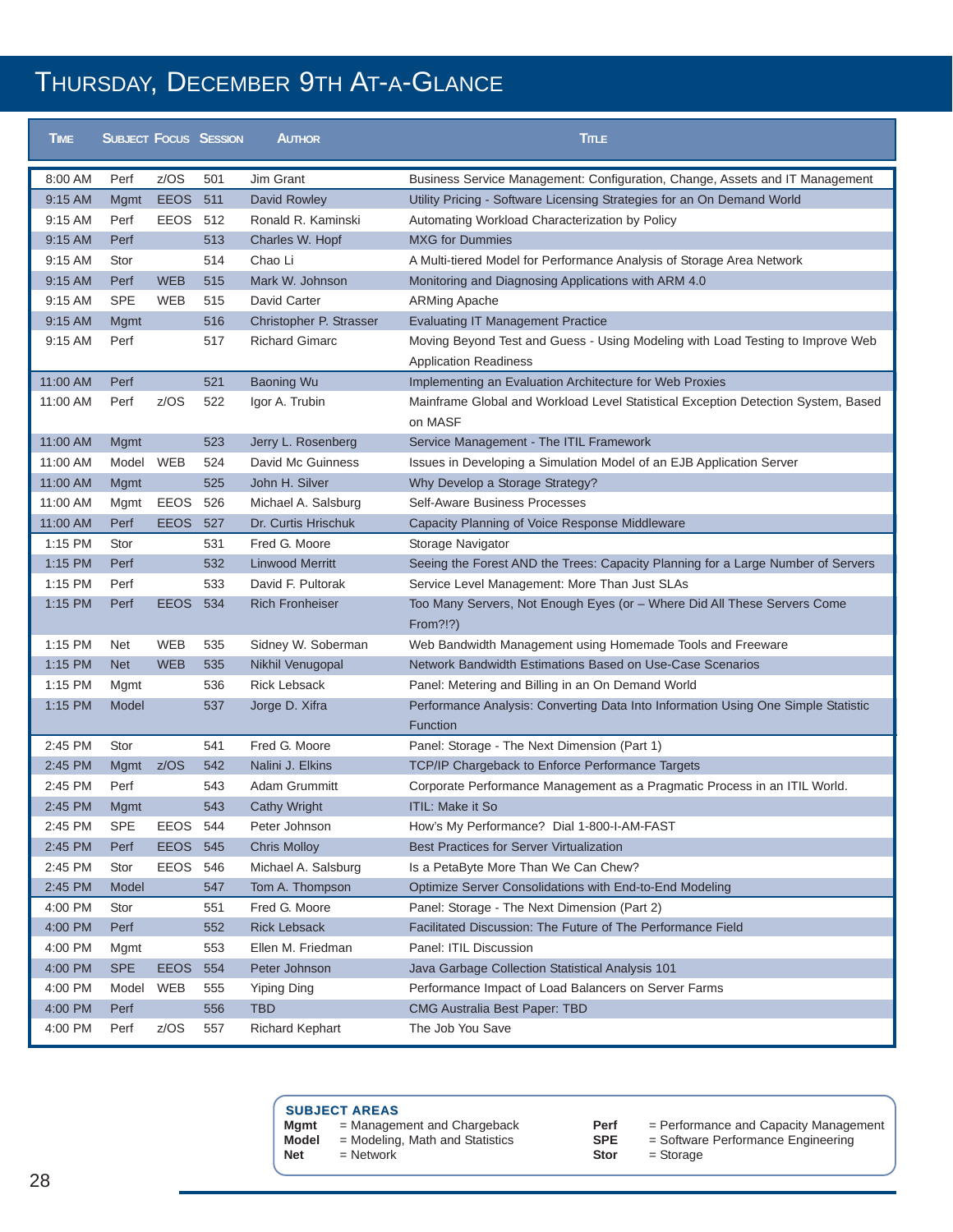# FRIDAY, DECEMBER 10TH AT-A-GLANCE

| <b>TIME</b> | <b>SUBJECT FOCUS SESSION</b> |             |     | <b>AUTHOR</b>          | <b>TITLE</b>                                                                     |
|-------------|------------------------------|-------------|-----|------------------------|----------------------------------------------------------------------------------|
| 8:00 AM     | Mgmt                         | <b>WEB</b>  | 602 | Larry Reeve            | Adapting the TileBar Interface for Visualizing Resource Usage                    |
| 8:00 AM     | Perf                         | <b>EEOS</b> | 603 | <b>Mike Tsykin</b>     | Beyond Thresholds: New Directions in QoS Monitoring and Alerting                 |
| 8:00 AM     | <b>SPE</b>                   |             | 604 | Claire S. Cates        | How's Your Memory?                                                               |
| 8:00 AM     | <b>Stor</b>                  | Z/OS        | 605 | Charles T. McGavin Jr. | <b>ESCON to FICON Migration Planning</b>                                         |
| 8:00 AM     | Mgmt                         | <b>WEB</b>  | 606 | Dr. Yong-Soo Kim       | Performance Metrics in IT Operation Outsourcing                                  |
| 8:00 AM     | Model                        |             | 607 | Christopher A. Newland | Projecting Large Scale Deployments with Multiple Year Rollouts                   |
| 9:15 AM     | Perf                         | <b>EEOS</b> | 661 | <b>Tony Catone</b>     | Configuring and Maintaining Highly Available UNIX Systems                        |
| $9:15$ AM   | Perf                         | <b>WEB</b>  | 662 | James Cusick           | Developing and Applying a Distributed Systems Performance Approach for a Web     |
|             |                              |             |     |                        | Platform                                                                         |
| 9:15 AM     | Mgmt                         | z/OS        | 663 | Mp Welch               | Software Licensing Cost Reduction Strategies for Large Mainframe Environments    |
| $9:15$ AM   | Perf                         | <b>EEOS</b> | 664 | Scott B. Small         | Supersizing Capacity and Performance                                             |
| 9:15 AM     | Stor                         | <b>EEOS</b> | 665 | Dr. Xianneng Shen      | Study of I/O Performance Characteristics for Volume Managers and File Systems on |
|             |                              |             |     |                        | <b>Intel Servers</b>                                                             |
| $9:15$ AM   | Model                        |             | 666 | Judson E. Veazey       | More CPUs or more DIMMs? Finding the Optimal Balance between System              |
|             |                              |             |     |                        | Components                                                                       |
| 9:15 AM     | Perf                         | <b>EEOS</b> | 667 | Shanti Subramanyam     | Principles of Good Benchmark Construction                                        |
| 10:30 AM    | Mgmt                         |             | 673 | John H. Silver         | Asset Management as a Prerequisite for Capacity Planning                         |
| 10:30 AM    | Perf                         | <b>EEOS</b> | 674 | James A. Yaple         | A Practical Implementation of Guerrilla Monitoring                               |
| 10:30 AM    | <b>Net</b>                   |             | 675 | Dr. Jozo J. Dujmovic   | A Network Benchmark for the .NET Framework                                       |
| 10:30 AM    | <b>SPE</b>                   | Z/OS        | 676 | Thomas A. Halinski     | Performance Improvements from the "Things I Wish They'd Told Me 8 Years Ago" -   |
|             |                              |             |     |                        | Visualized                                                                       |
| 10:30 AM    | Perf                         |             | 677 | <b>Linwood Merritt</b> | A Finger in the Wind: Forecasting Techniques for Capacity Planning               |

**FOCUS AREAS EEOS** = Open and Emerging Enterprise Operating Systems

**WEB** = WebServices, WebSphere, e-Business

**z/OS** = z/OS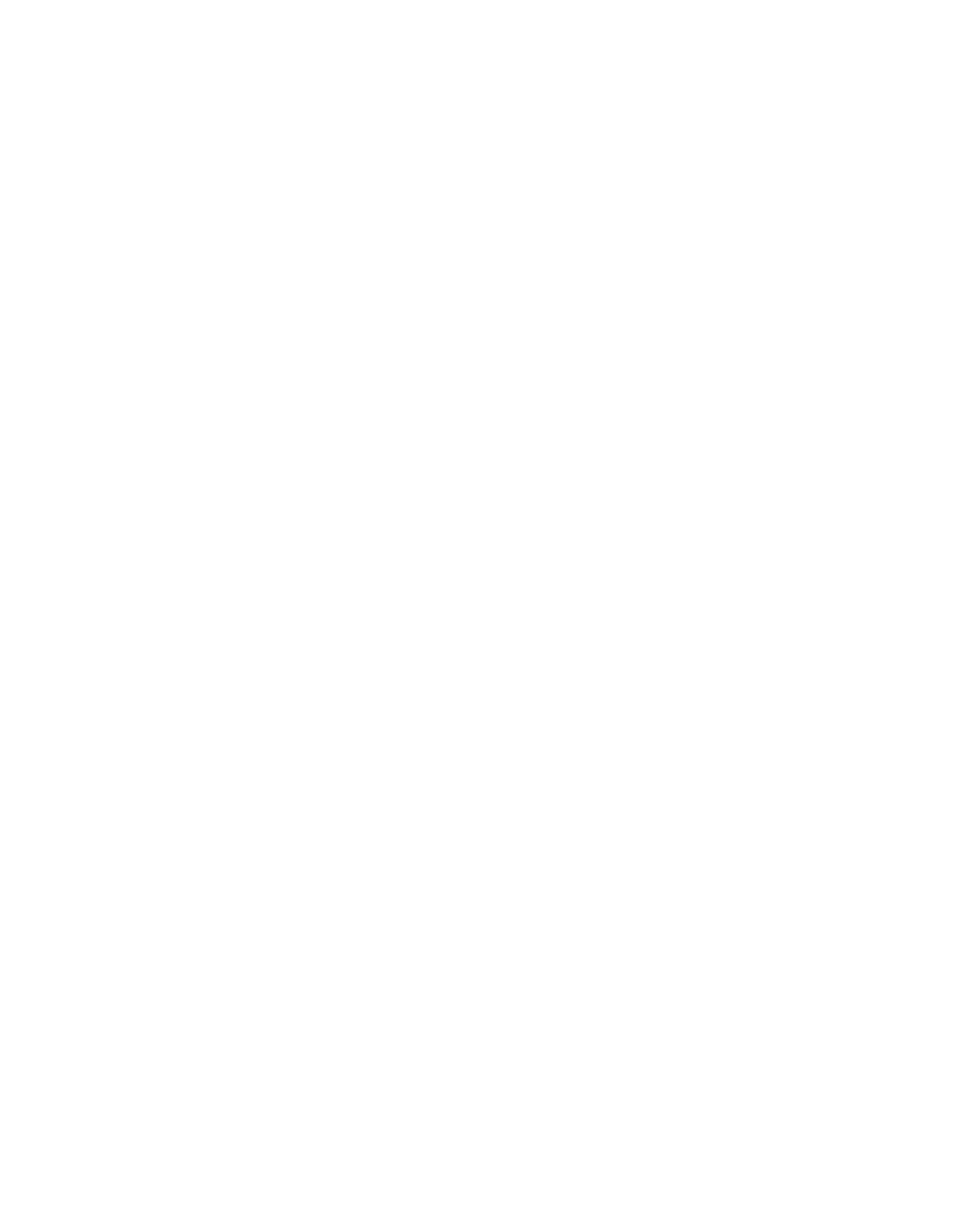### **SESSION DESCRIPTIONS**

D

# *SESSION DESCRIPTIONS*

 $\overline{\mathbf{L}}$ ECEMBER  $\bigcap$  $\overline{\mathbf{L}}$ N B  $\overline{\mathbf{L}}$  $\blacktriangleright$  $\overline{\mathcal{M}}$ 

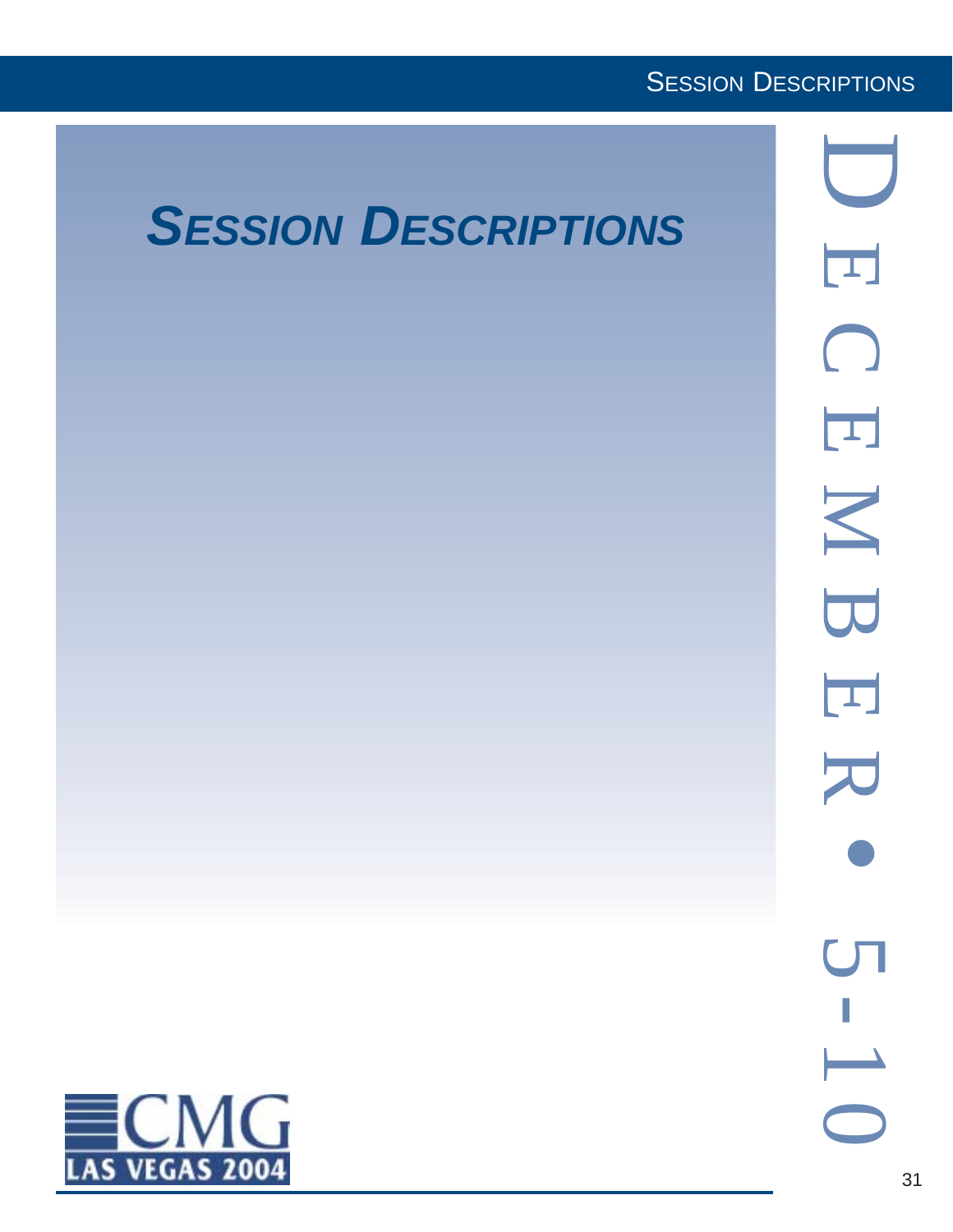### TUESDAY SESSIONS

**PAPER 4510** No Paper<br>MANAGEMENT AND CHARGEBACK NON-SPECIFIC MANAGEMENT AND CHARGEBACK WEBSERVICES, WEBSPHERE, E-BUSINESS

**On Demand Business**

*Rick Fuchs*, *IBM Corp.*

Business is moving at an unprecedented pace with requirements to move quickly, to decide quickly and to sense and react quickly . Market trends, customer demands, intense competition, industry consolidations are demanding greater responsiveness from their organizations and delivered at a cost that will keep the shareholders satisfied. At IBM, we call this an on demand business - "an enterprise whose business processes - integrated end to end across the company and with key partners, suppliers and customers - can respond with speed to any customer demand, market opportunity or external threat." Rick will discuss these business trends and strategies to become an on demand business.

**EXECUTIVE MANAGEMENT SHOWCASE**

**SESSION 311 TUESDAY 9:15 AM - 10:45 AM PAPER 4513** No Paper NETWORK NON-SPECIFIC

### **Death, Taxes, and Your Network Infrastructure. How to Make Network Reliability One of Life's Few Guarantees.**

*Fred Engel*, *Concord Communications*

Nothing in this world is certain, except death and taxes. But fault and performance management solutions have made network reliability pretty close to one of life's few guarantees. You do not have to wait for your network to break before you fix it, you can anticipate most of the failure and slowdown scenarios before they occur. To achieve the goal of full network availability, IT managers must be able to identify potential problems before they occur, analyze performance degradations as they happen, and rapidly recover from complete outages once they occur. Hear from a network industry veteran about best practices for ensuring uptime and optimizing performance across your entire IT infrastructure.

**SESSION 311 TUESDAY 9:15 AM - 10:45 AM**<br>PAPER 4500 No Paper **PAPER 4500** No Paper<br>MANAGEMENT AND CHARGEBACK NON-SPECIFIC MANAGEMENT AND CHARGEBACK WEBSERVICES, WEBSPHERE, E-BUSINESS

### **See, Understand and Act in Real Time**

*Jothy B*. *Rosenberg*, *Service Integrity*

New application integration technologies provide unprecedented access to precise, actionable business information flowing between application nodes running on all platforms including mainframes, application servers, and legacy packaged applications in XML format. Breakthrough technology is leveraging this capability to deliver DEEP VISIBILITY. The resulting TOTAL BUSINESS CONTEXT empowers business managers to SEE, UNDERSTAND & ACT in real time to improve their business.

**SESSION 312 TUESDAY 9:15 AM - 10:45 AM PAPER 4247 HOW-TO**<br>SOFTWARE PERFORMANCE ENGINEERING MON-SPECIFIC SOFTWARE PERFORMANCE ENGINEERING

### **Introduction to Software Performance Engineering**

*Connie U*. *Smith*, *Performance Engineering Services Lloyd G*. *Williams*, *Software Engineering Research*

This session presents a systematic, quantitative approach for costeffectively building performance into software systems. It reviews the purpose of Software Performance Engineering (SPE) and the steps for applying the SPE methods throughout the life cycle of new systems. It describes the data required for SPE studies. It reviews software and system execution models for assessing the performance of alternatives and for capacity planning for new applications. It illustrates with a case study.

| <b>SESSION 313</b>                  | TUESDAY 9:15 AM - 10:45 AM |
|-------------------------------------|----------------------------|
| <b>PAPER 4187</b>                   | <b>TECHNICAL</b>           |
| PERFORMANCE AND CAPACITY MANAGEMENT | 7/0S                       |
| Z/OS                                |                            |

### **WLM - Our Experiences Implementing Goals By Online Transaction Response Time**

*Len Jejer*, *The Hartford Ins Group Raymond J*. *Smith*, *The Hartford Ins Group*

Given a 100% utilized processor, how do you meet your SLA's for your loved onlines? This session relates the story of one shop's experiences in implementing CICS and IMS transaction response time goals with Workload Manager. Processing 1.5 million CICS transactions a day, these folks went from ''sometimes'' meeting the SLA to always exceeding the SLA. In the IMS world, WLM enabled them to over achieve aggressive response time goals for 3 million transactions a day on a saturated processor. The session reviews the tools, resources and methodologies used to get the job done.



FOCUS AREA

**SESSION NUMBER DAY START TIME - END TIME PAPER NUMBER**<br>SUBJECT AREA **FRAMER** PLATFORM SUBJECT AREA PLATFORM

**Title**

*Author*, *Company Co-Author*, *Company Co-Author*, *Company*

Abstract....

*\* Session Handouts may be available on the CMG website following the conference: www.cmg.org/membersonly*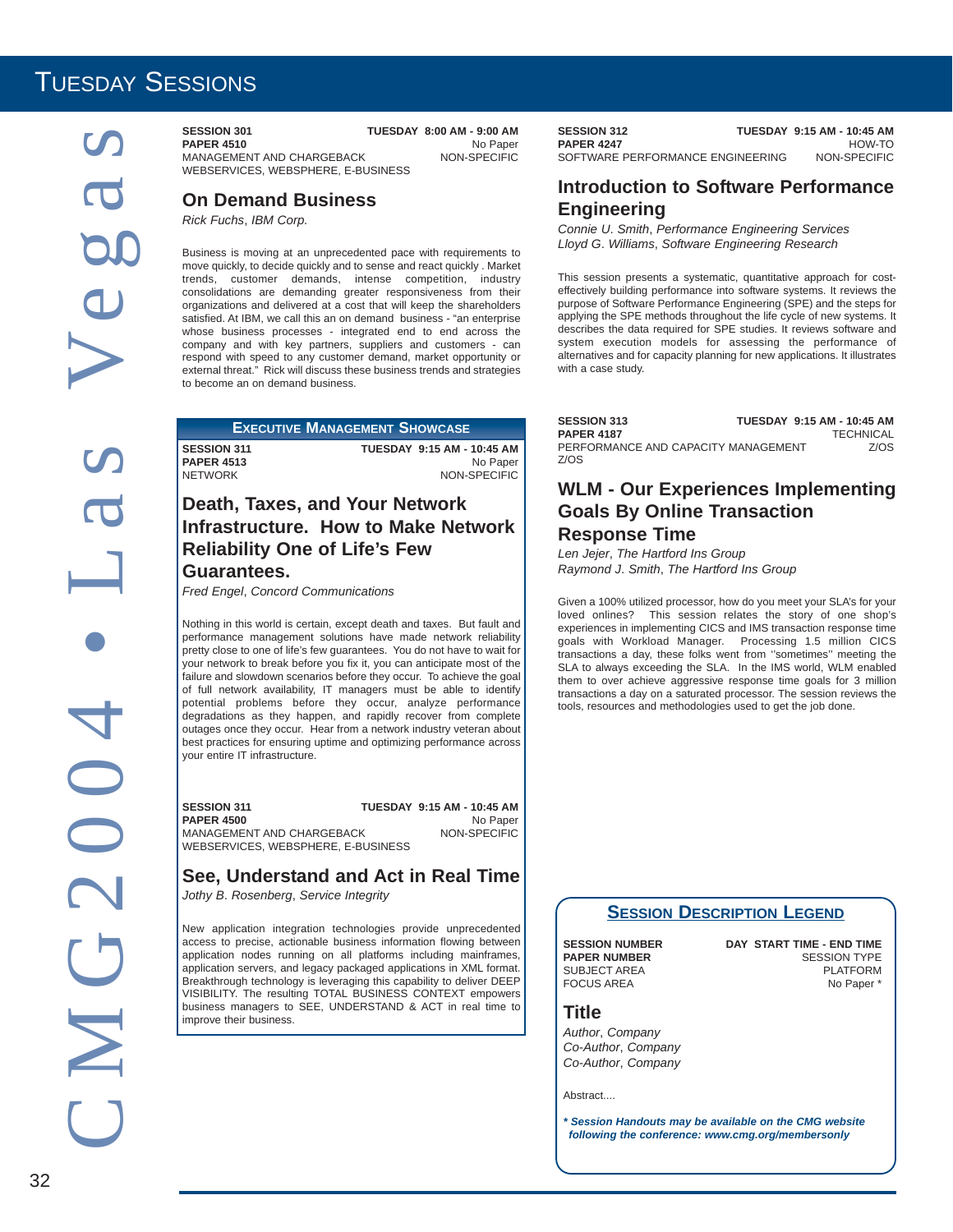### TUESDAY SESSIONS

**SESSION 314 TUESDAY 9:15 AM - 10:45 AM**<br>PAPER 4509 No Paper **PAPER 4509** No Paper<br>SOFTWARE PERFORMANCE ENGINEERING NON-SPECIFIC SOFTWARE PERFORMANCE ENGINEERING

### **Professional Open Source and the Future of JBoss**

*Marc J*. *Fleury*, *JBoss, Inc.*

Marc Fleury, founder and president of JBoss Inc. will describe the Professional Open Source model and what the future means for key open source Java products such as JBoss Application Server, Hibernate, JBoss Cache, and others. This talk will also include detailed technical discussions about the Aspect-Oriented Programming (AOP) framework and the role the Microkernel plays within the JBoss Application Server. We will move beyond just simple logging examples to cover all standard reusable aspect technologies present in JBoss such as persistence, caching, invocations, transactions, and acidity. As a bonus, this session will also include detailed coverage of key additional open source Java products such as Hibernate, the world's most popular open source O/R Mapping and Transparent Object Persistence product and JBoss Cache, a unique transactional replicated cache. This session will also give attendees the chance to ask questions of two of the most recognized leaders in open source Java software.

| <b>SESSION 315</b> | TUESDAY 9:15 AM - 10:45 AM                     |
|--------------------|------------------------------------------------|
| <b>PAPER 4159</b>  | PANFI                                          |
| STORAGE            | UNIX/LINUX                                     |
|                    | OPEN AND EMERGING ENTERPRISE OPERATING SYSTEMS |
|                    | No Paper                                       |

### **Panel: (SNIA) Tools for Performance Measurements**

*Bruce Naegel*, *VERITAS Bill Zahavi*, *EMC Corporation Jim Nagler*, *VERITAS Software*

The SNIA (Storage Network Industry Association) has released SMI-S. 1.0 as a standards based method to manage disk arrays and switches on a storage network. The next revision of the specification, 1.1, due out at the end of the year, will contain a new set of performance measurements for disk arrays. This session will describe usage cases, proposed measurement methods and parameters, and the current status of prototype construction.

**SESSION 316 TUESDAY 9:15 AM - 10:45 AM PAPER 4036** HOW-TO<br>PERFORMANCE AND CAPACITY MANAGEMENT UNIX/LINUX PERFORMANCE AND CAPACITY MANAGEMENT OPEN AND EMERGING ENTERPRISE OPERATING SYSTEMS

#### **Monitoring Linux with Native Tools**

*Robert Andresen*, *BMC Software*

Linux is gaining interest as a solution across many hardware platforms. But once applications are ported to an open source operating system what options are available to monitor their performance and availability? Performance monitoring traditionally has audiences ranging from systems administration, concerned with solving current performance problems, through capacity planners, concerned with predicting growth over time. Native Linux solutions are available to help both disciplines, from monitoring real-time performance through collecting statistics for capacity planning.



**SESSION 317 TUESDAY 9:15 AM - 10:45 AM**<br>**PAPER 4205 TECHNICAL PAPER 4205**<br>MANAGEMENT AND CHARGEBACK **THE CONSTRUSS OF A LINIX/LINI**TY MANAGEMENT AND CHARGEBACK OPEN AND EMERGING ENTERPRISE OPERATING SYSTEMS

### **AIX Best Practices**

*Susan Schreitmueller*, *IBM Jaqui Lynch*, *Mainline Information Systems*

This session/paper is intended to provide technical guidance in the form of best practices and general rules of thumb when setting up and managing an AIX/pSeries environment. It covers initial tuning suggestions, monitoring, recovery, maintenance and testing practices. The content herein will cover current AIX versions 5.1 and 5.2. The AIX administrator should receive valuable information about managing an infrastructure that has a pSeries/AIX component. Initial tuning values and monitoring suggestions for database or application servers or web servers will be discussed.

| <b>SESSION 322</b>                  | TUESDAY 11:00 AM - 11:30 AM |
|-------------------------------------|-----------------------------|
| <b>PAPER 4236</b>                   | <b>TECHNICAL</b>            |
| PERFORMANCE AND CAPACITY MANAGEMENT | 7/0S                        |
| Z/OS                                |                             |

### **Shared Disk in a Distributed Storage Environment – A Drag on Performance**

*Rich Olcott*, *IBM Global Services*

Ship- and airframe designers have long been aware of "drag" – reduced performance arising from random activity distributed across the entire interface between the vehicle and its environment. The same phenomenon affects disk I/O in a distributed storage environment, except the interference is from competing data packets instead of air or water molecules. The MVS operating system offers three metrics that can highlight performance degradation at specific devices and storage network components.

**SESSION 323 TUESDAY 11:00 AM - 11:30 AM PAPER 4132** TECHNICAL<br>NETWORK TECHNICAL MON-SPECIFIC NON-SPECIFIC

### **Generating Realistic TCP Workloads**

*Felix Hernandez-Campos*, *Univ. of North Carolina F. Donelson Smith Kevin Jeffay*

The workload of a network is usually a heterogeneous aggregate of services and applications, driven by a large number of users. This complexity makes it challenging to evaluate the performance of network mechanisms and configurations. This session proposes a new methodology for transforming anonymized traces of packet headers into application-neutral models of network traffic. These models are suitable for synthetic traffic generation in simulations and testbeds, preserving the end-to-end nature of network traffic. Our approach provides a tool for studying and tuning the realism of synthetic traffic.

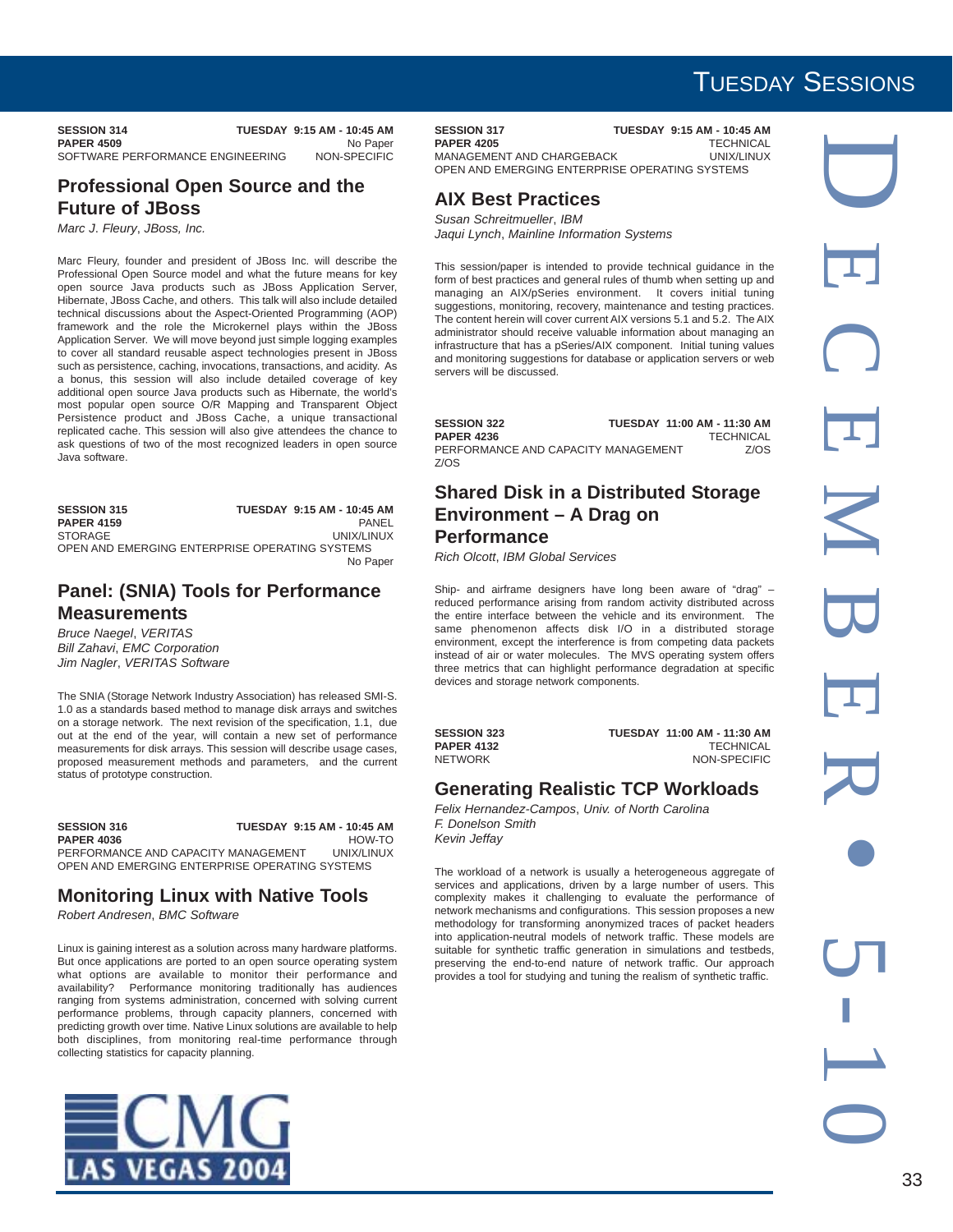### TUESDAY SESSIONS

**PAPER 4127** HOW-TO<br>MODELING MATH AND STATISTICS UNIX/LINUX MODELING, MATH AND STATISTICS OPEN AND EMERGING ENTERPRISE OPERATING SYSTEMS

### **Using a Discrete Simulation Tool for Modeling**

*James Holtman*, *Convergys*

For the mathematically challenged, a discrete simulation model is sometimes easier to understand and bears a close relationship to the model created graphically. This paper will describe how open and closed models are created and will compare the simulation results to the analytical results.

**SESSION 325 TUESDAY 11:00 AM - 11:30 AM PAPER 4033** ADVANCED PERFORMANCE AND CAPACITY MANAGEMENT NON-SPECIFIC WEBSERVICES, WEBSPHERE, E-BUSINESS

**Performance Testing Protocol**

*Alexandre Polozoff*, *IBM*

This session provides a protocol for conducting performance testing to determine the optimal environmental settings for an application in a variety of load scenarios. Topics include planning the performance environment, performing the actual testing, and measuring the application's performance characteristics.

**SESSION 326 TUESDAY 11:00 AM - 11:30 AM PAPER 4240** PERFORMANCE AND CAPACITY MANAGEMENT Z/OS OPEN AND EMERGING ENTERPRISE OPERATING SYSTEMS

### **Ubiquitous Data Collection in a Large Distributed Environment**

*Russell A*. *Rogers*, *Bank of America*

A significant challenge for many companies with a large number of distributed systems is finding a performance data collector that will scale to the size of the enterprise and not cost a bundle to buy and maintain. This session discusses a new data collection approach developed in-house at Banc of America. It compares some of the features of this new approach to commercial applications, and summarizes some key benefits.

| <b>SESSION 327</b><br><b>PAPER 4221</b> | TUESDAY 11:00 AM - 11:30 AM |      |
|-----------------------------------------|-----------------------------|------|
| MANAGEMENT AND CHARGEBACK               |                             | Z/OS |
| Z/OS                                    |                             |      |

### **CMG-Italia Best Paper: 7 Deadly Sins in WLC**

*Fabio M*. *Ottaviani*, *D.T.S. Italia*

In mainframe environments the software product prices have been historically based on the computing capacity of the central processor complex (CPC). The WLC policy allows paying software licenses based on the CPU usage (the maximum monthly value of the 4-hour rolling average) instead of the CPC capacity. rolling average) instead of the CPC capacity. It's important to be aware that a cultural change in the way systems are managed is required in order to take full advantage of a WLC contract. Otherwise some of the current behaviors will become deadly sins not allowing to get the cost savings expected from company management. **EXECUTIVE MANAGEMENT SHOWCASE**

**SESSION 331 TUESDAY 1:15 PM - 2:15 PM PAPER 4504** No Paper NETWORK NON-SPECIFIC

### **Radio-Frequency Identification at Enterprise Scale**

*Kenneth R*. *Traub*, *ConnecTerra, Inc*

Radio-Frequency Identification (RFID) is being rapidly adopted within many industry verticals, driven in part by mandates from leading retailers, regulatory agencies, and the federal government. Adoption will have significant impact on IT infrastructure for enterprises. For example, a nationwide retail chain may require ten million RFID readers, representing a manageability problem and a source of new data, orders of magnitude larger than anything deployed today. This talk will present the fundamentals of large-scale RFID deployments, with particular attention on the enterprise IT challenges. Topics discussed include architecture, software standards, management, and scalability.

| <b>SESSION 332</b>                  | TUESDAY 1:15 PM - 2:15 PM |
|-------------------------------------|---------------------------|
| <b>PAPER 4215</b>                   | <b>TECHNICAL</b>          |
| PERFORMANCE AND CAPACITY MANAGEMENT | 7/0S                      |
| 7/0S                                | No Paper                  |

### **A z/OS WLM Update for DB2**

**Environments**

*Glenn R*. *Anderson*, *IBM*

Begin this fast-paced session with a review of how DB2 exploits WLM on z/OS, including advanced WLM functions such as enclaves and application environments. The relationship between the different types of DB2 work and WLM will be explained. Then move into a look at the most recent updates to WLM functionality and their relationship to DB2, including a look at WLM reporting capabilities. If you are at all interested in the powerful combination of DB2 and WLM, this session is for you. It does assume a basic knowledge of the z/OS Workload Manager.

| <b>SESSION 333</b>        | TUESDAY 1:15 PM - 2:15 PM |
|---------------------------|---------------------------|
| <b>PAPER 4083</b>         | <b>INTRODUCTORY</b>       |
| MANAGEMENT AND CHARGEBACK | NON-SPECIFIC              |

### **A Performance Process Maturity Model**

*Michael D*. *Maddox*, *MCI*

Computer performance science is very well developed, yet the state of the practice somewhat lags the state of the art. This session presents a model of computer performance process maturity including signposts of each maturity stage, suggests types of benefits accruing from advancing in maturity, and offers basic guidelines for advancing from stage to stage.

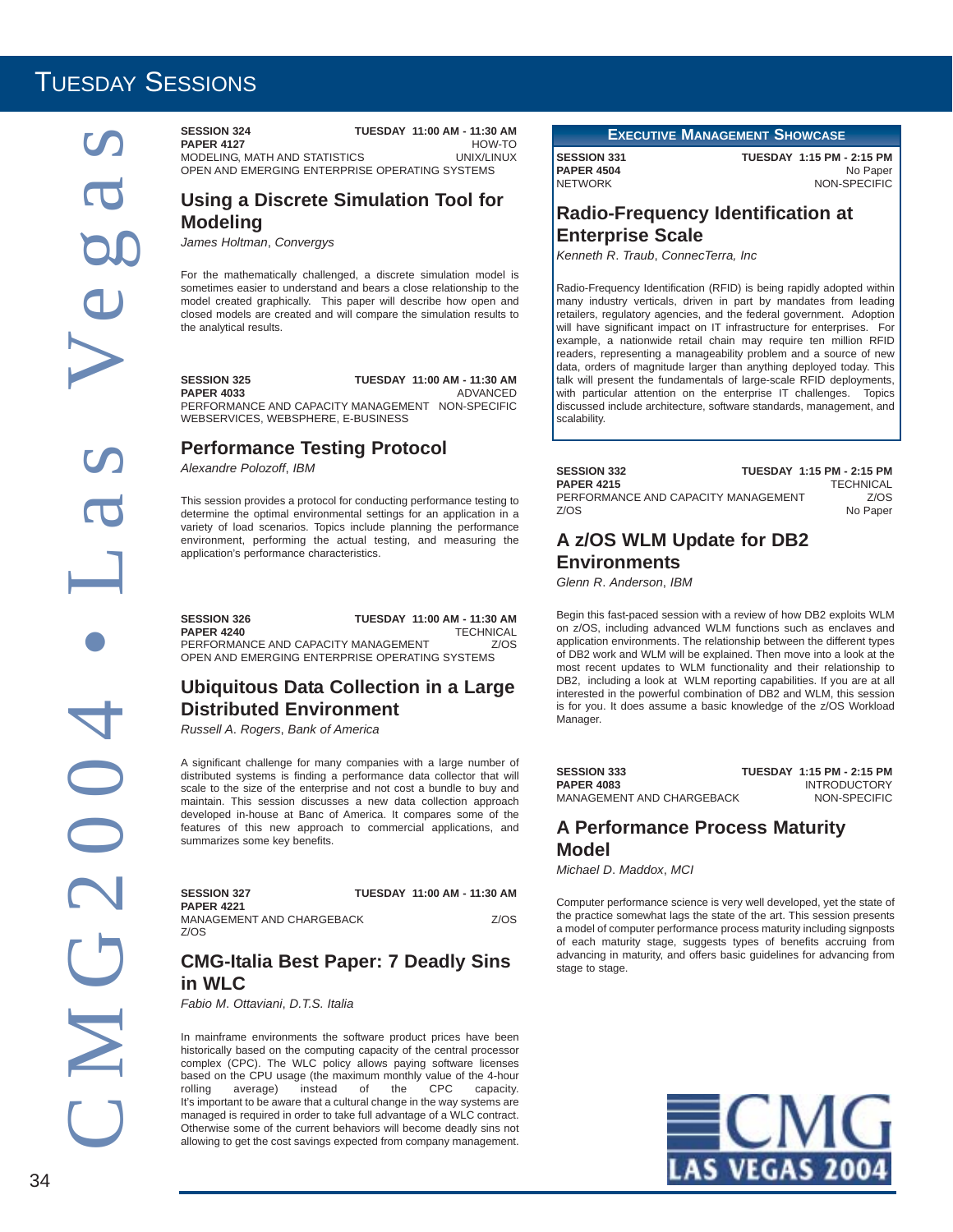**SESSION 334 TUESDAY 1:15 PM - 2:15 PM<br>PAPER 4016 TECHNICAL PAPER 4016**<br>MODELING MATH AND STATISTICS **THE CONSTRUSS OF A LINIX/LINI**TY MODELING, MATH AND STATISTICS OPEN AND EMERGING ENTERPRISE OPERATING SYSTEMS

### **Linux Load Average Revealed**

*Neil J*. *Gunther*, *Performance Dynamics*

The Linux kernel code responsible for calculating the load average in the 'uptime' and 'procinfo' commands is dissected. It is shown to be a fixed-point representation of an exponentially damped moving average (not your average average) of process queueing as defined by Little's law. We then show how the intended trending information could be improved by relating it to more familiar capacity planning techniques. The historical connection with other UNIX performance instrumentation and the SCO law suit are also discussed.

| <b>SESSION 335</b> |  |
|--------------------|--|
| PAPER 4034         |  |
| STORAGE            |  |

**SESSION 335 TUESDAY 1:15 PM - 2:15 PM PAPER 4034** INTRODUCTORY NON-SPECIFIC

#### **iSCSI - Understanding the Issues**

*Randy Kerns*, *Evaluator Group*

For the last three years there has been a large amount of information about iSCSI in the technical media and a great deal of promotion by vendors. Now that there are real solutions available, and more importantly, real customers, what are the opportunities and the implications for customers deploying storage systems. What are the implications to performance in using the layered protocol and program stack implementation for IP storage? This session will introduce iSCSI and explain the various performance implications and other issues.

| <b>SESSION 336</b>               | TUESDAY 1:15 PM - 2:15 PM |
|----------------------------------|---------------------------|
| <b>PAPER 4110</b>                | HOW-TO                    |
| SOFTWARE PERFORMANCE ENGINEERING | NON-SPECIFIC              |

#### **Performance Engineering throughout the Software Life Cycle**

*Fred M*. *Richards*, *The MITRE Corporation Robert N*. *Will*, *The MITRE Corporation*

The Internal Revenue Service (IRS) is in the midst of an enterprise modernization effort, which is being guided by its Enterprise Life Cycle (ELC) process that goes from concept to deployment for the different business functions supported by the modernized environment. This paper discusses how the neglect of performance engineering in IRS modernization created cost and schedule problems and how this is being addressed by modifications to the ELC to include capacity planning and performance engineering in the early phases of the life cycle. Also discussed are several important lessons learned.

**SESSION 337 TUESDAY 1:15 PM - 2:15 PM INTRODUCTORY** PERFORMANCE AND CAPACITY MANAGEMENT NON-SPECIFIC WEBSERVICES, WEBSPHERE, E-BUSINESS

#### **The Performance Impact of Security Attacks on Enterprise Computing Systems**

*Pierre M*. *Fiorini*, *University of Southern Maine Yiping Ding*, *BMC Software*

This session considers the following issues from enterprise performance assurance perspective: 1) How can performance analysts and capacity planners assess the impact on the performance of applications during a security attack? and 2) How systems can be designed and configured so that Quality of Service (QoS) objectives can be met during a security attack for mission critical applications. We develop analytic techniques that can ascertain performance measures for a wide class of computing systems when security attacks occur.

|                                         | <b>EXECUTIVE MANAGEMENT SHOWCASE</b>                                                      |
|-----------------------------------------|-------------------------------------------------------------------------------------------|
| <b>SESSION 341</b><br><b>PAPER 4501</b> | TUESDAY 2:45 PM - 3:45 PM<br>No Paper<br>PERFORMANCE AND CAPACITY MANAGEMENT NON-SPECIFIC |

#### **Assessing the Monitoring Market and Maturity**

*Corey Ferengul*, *META Group*

It's important to keep up with the market. There are numerous changes and countless offerings. Besides understanding tools, companies must understand their own deployments and maturity in use of the tools and processes. We will explore keys to assessing maturity, processes and an update on the overall monitoring market.

#### **EXECUTIVE MANAGEMENT SHOWCASE**

**SESSION 342 TUESDAY 2:45 PM - 3:45 PM PAPER 4502** No Paper<br>SOFTWARE PERFORMANCE ENGINEERING 2/OS SOFTWARE PERFORMANCE ENGINEERING WEBSERVICES, WEBSPHERE, E-BUSINESS

#### **CICS Application Integration using Web Services**

*James R*. *Crew*, *Merrill Lynch*

Merrill Lynch is using Web Services to tackle onerous application integration challenges and reduce the burden of proprietary coding. Merrill Lynch created an integration tool called XML for Merrill Lynch (X4ML)that exposes mainframe applications as standard Web Services interfaces. The tool lets CICS programs participate in Web Services by accepting Simple Object Application Protocol (SOAP) requests from the web, converting the SOAP requests into formats accepted by the legacy programs, and then converting the results into SOAP responses. X4ML runs completely within CICS, requiring no middle-tier hardware. Come and listen to this success story and learn why Merrill Lynch is bullish on Web Services.

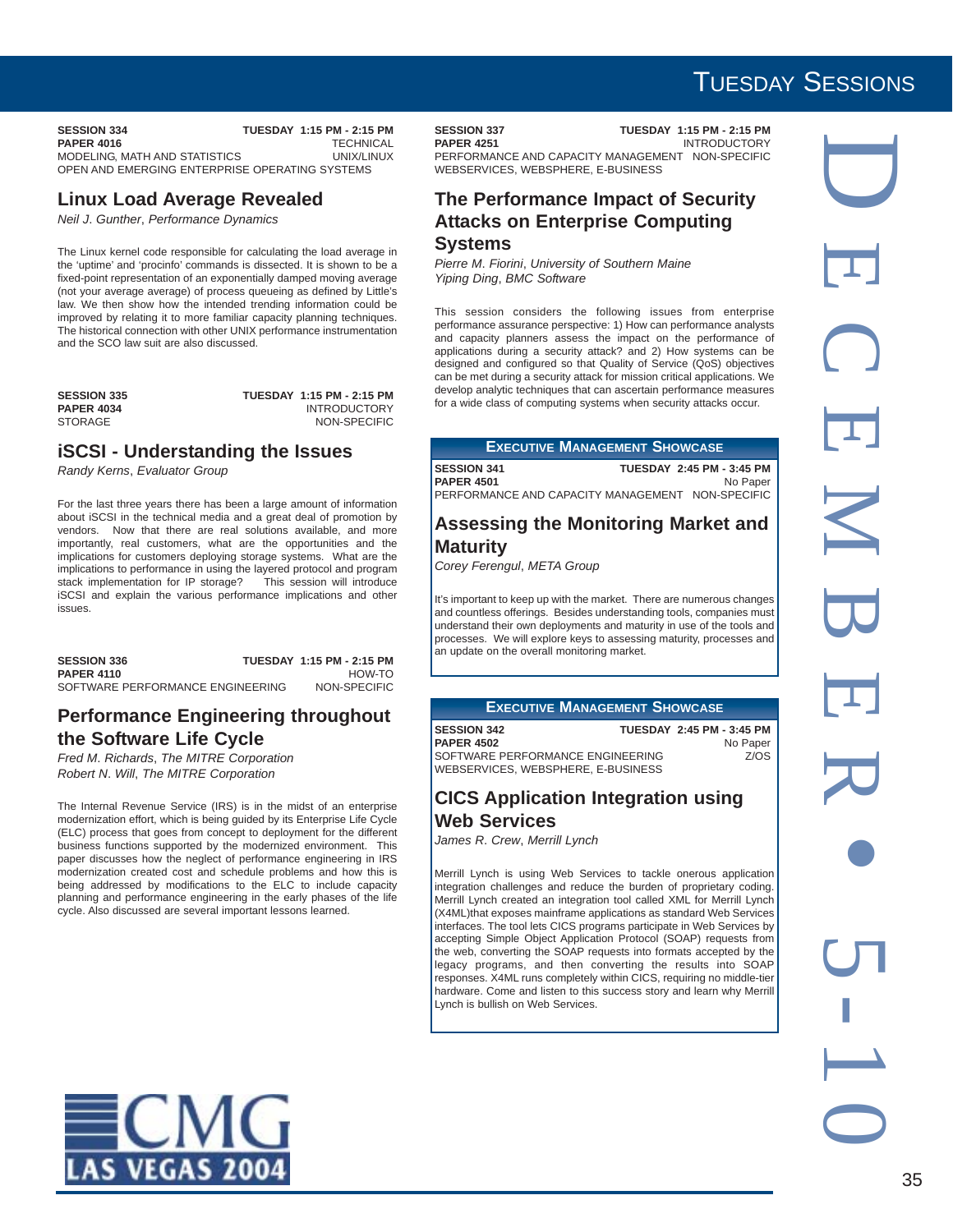**SESSION 343** TUESDAY 2:45 PM - 3:45 PM<br>PAPER 4261 HOW-TO **PAPER 4261** HOW-TO<br>PERFORMANCE AND CAPACITY MANAGEMENT 7/OS PERFORMANCE AND CAPACITY MANAGEMENT Z/OS

#### **z/Series, Sub Capacity Workload License Charges, Soft-Caps, and WLM**

*Richard S*. *Ralston*, *Humana Inc.*

With the advent of zSeries processors and z/OS, IBM decided to offer a new software cost structure. The new pricing structure, Sub-Capacity Workload License Charges, attempts to reduce the cost of key IBM software in the z/OS environment. This session discusses the author's experiences with Sub-Capacity License Charges, the tools available to help manage the LPAR's running sub-capacity WLC, results and benefits.

**SESSION 344** TUESDAY 2:45 PM - 3:45 PM<br>PAPER 4109 INTRODUCTORY **INTRODUCTORY**<br>NON-SPECIFIC STORAGE NON-SPECIFIC OPEN AND EMERGING ENTERPRISE OPERATING SYSTEMS

#### **SAN Virtualization Layout and Performance**

*Bruce McNutt*, *IBM*

A number of products now offer the promise of virtualization to SANbased storage customers. This paper compares the SAN layout typical of in-band virtualization with that of traditional storage, with an emphasis on performance and scalability. The session also examines the performance and scalability of IBM's SAN Volume Controller based upon SPC-1 and other performance tests.

**SESSION 344 TUESDAY 2:45 PM - 3:45 PM PAPER 4086** HOW-TO<br>STORAGE MON-SPECIFIC STORAGE NON-SPECIFIC OPEN AND EMERGING ENTERPRISE OPERATING SYSTEMS

#### **Establishing an Open Systems Storage Strategy for your Company**

*Joel B*. *Motzny*, *EDS Jeffry A*. *Smith*, *EDS*

Open systems storage has traditionally been purchased as needed by the department or project needing storage. These purchases are often made without regard to other storage needs in the company. Establishing an Open Systems Storage Services strategy for your company can greatly reduce your storage costs and increase your storage utilization. Outlined in this session is a series of steps and processes that can be followed to create a leveraged storage services infrastructure that can provide storage for your entire company.

STORAGE Z/OS

**SESSION 345 TUESDAY 2:45 PM - 3:45 PM**<br>PAPER 4253 HOW-TO **PAPER 4253** HOW-TO<br>STORAGE 7/0S

#### **Reporting on I/O Configurations using RMF Data: Connecting the Logical to the Physical**

*Frank M*. *Bereznay*, *Kaiser Permanente Shana J*. *Bereznay*, *ACS*

Storage equipment in a zSeries environment contains hundreds of control units and channels. Logical mappings between channels and control units are well documented but the summarization of these entities into physical subsystems is not as straightforward. A hardware identifier is needed and it does not appear as a variable in any of the RMF record types. However, the Type 74 record does contain a field, SMF74DCT, which has a serial number within it. Extracting this data permits the mapping of logical entities to physical subsystems. A technique is demonstrated to perform this summarization

**SESSION 346 TUESDAY 2:45 PM - 3:45 PM PAPER 4008** PERFORMANCE AND CAPACITY MANAGEMENT NON-SPECIFIC OPEN AND EMERGING ENTERPRISE OPERATING SYSTEMS

#### **IT Web Reporting: All Things to All People**

*William S*. *Keezer*, *SAS Institute, Inc.*

The audience for IT reports published on an internal web has three distinct groups with different needs for information and presentation. Part of the challenge of IT reporting is for people who create the reports to meet the needs of the executives and managers, and their own needs as well. This includes both determining the correct information and selecting the correct format. This session will address who is in what group, what their needs are and how they are to be met, what data to report, what types of reports, what formats work best, and a suggested gallery structure.

| <b>SESSION 347</b>                  | TUESDAY 2:45 PM - 3:45 PM |
|-------------------------------------|---------------------------|
| <b>PAPER 4223</b>                   | TECHNICAL                 |
| PERFORMANCE AND CAPACITY MANAGEMENT | 7/0S                      |
| Z/OS                                |                           |

#### **z/OS Performance Management in the Real World**

*Anthony J*. *Ruberry*, *John Lewis Partnership*

At John Lewis, our zSeries mainframe is at the heart of our computing infrastructure. Far from being the dinosaur of myth, the last few years have seen many changes both in system software, and in the applications that we are running. This session describes some of the challenges encountered in trying to manage a very diverse workload in an environment where we are striving to do more with less. In particular, this sessions describes our experiences in using WLM, IRD and LPAR defined capacity on our z900 and z990 machines to improve our end-user service whilst reducing our costs.

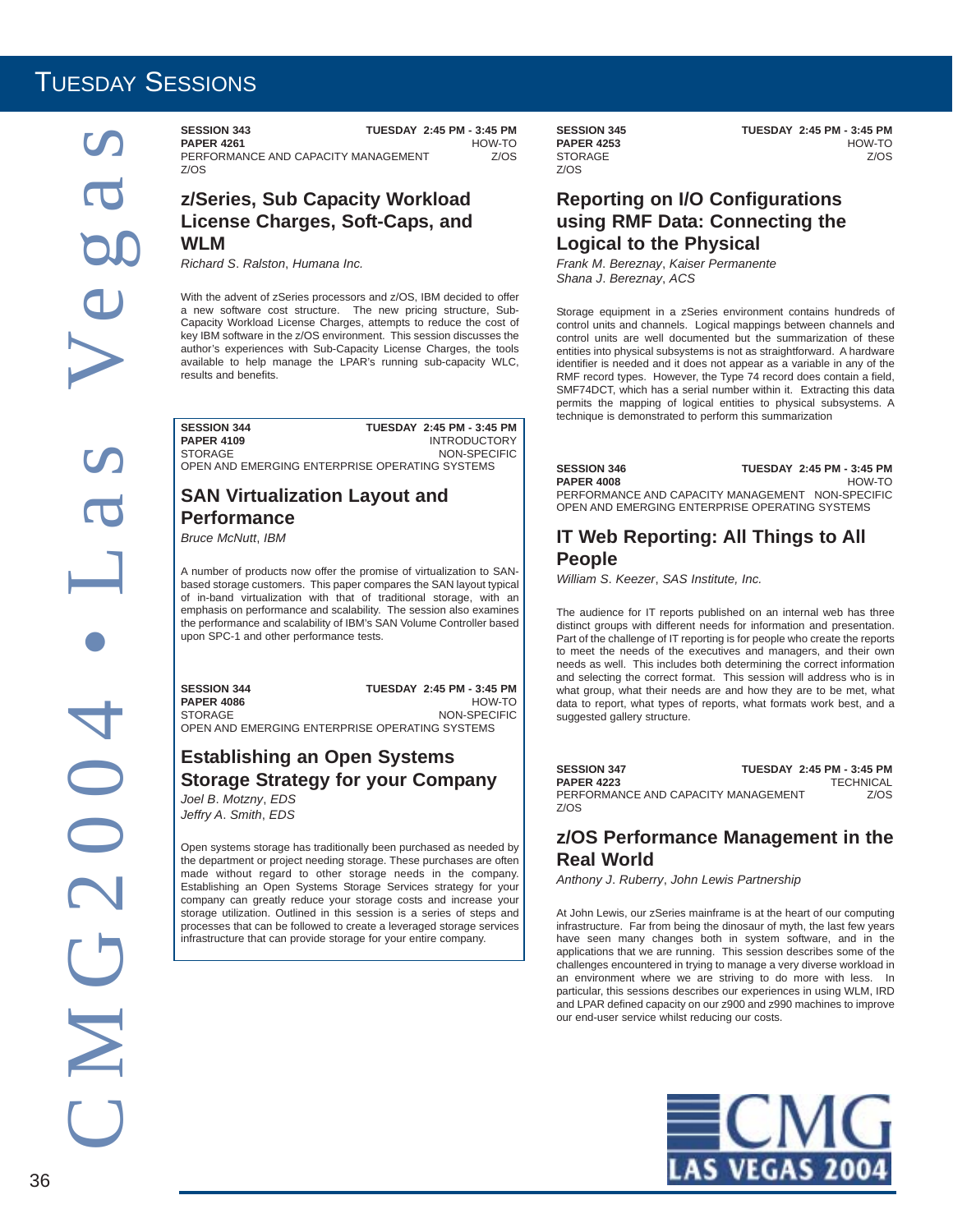#### **EXECUTIVE MANAGEMENT SHOWCASE**

**SESSION 351 TUESDAY 4:00 PM - 5:00 PM**<br>**PAPER 4505** No Paper **PAPER 4505** No Paper<br>MANAGEMENT AND CHARGEBACK NON-SPECIFIC MANAGEMENT AND CHARGEBACK WEBSERVICES, WEBSPHERE, E-BUSINESS

#### **Embracing Best Practices: the IT-Business Alignment Cycle**

*Mary Nugent*, *BMC Software*

An independent study of more than 240 IT executives, middle managers and staff found a very strong relationship exists between IT-Business Alignment Cycle maturity and the participants' assessment of their overall IT efficiency and alignment. Efficiency and alignment leaders had consistent management data, they modeled their IT infrastructures on an enterprise level, and they acted on integrated metrics and scorecards. Participants who rated high on IT efficiency and alignment showed a significant leadership in change management, and high quality management of the IT organization driven by a focus on service agreements. This session will encapsulate the findings of the study and best practices companies can embrace to move toward maturity. The session will also provide details on how companies can assess their organization's maturity in the cycle.

#### **SESSION 352 TUESDAY 4:00 PM - 5:00 PM PAPER 4214** TECHNICAL<br>PERFORMANCE AND CAPACITY MANAGEMENT Z/OS PERFORMANCE AND CAPACITY MANAGEMENT WEBSERVICES, WEBSPHERE, E-BUSINESS No Paper

#### **WebSphere for z/OS Ver 5 Performance Tuning**

*Glenn R*. *Anderson*, *IBM*

Now that you've installed WebSphere Application Server for z/OS Ver 5, how do you know that your system has been tuned for optimal performance? This session will provide performance tuning recommendations for WebSphere on z/OS, including application topology and configuration considerations, WLM settings, WebSphere tuning, JVM tuning, and z/OS system tuning . The session will also provide information about tools and techniques which can be used for performance analysis, such as RMF and various tracing options.

#### **EXECUTIVE MANAGEMENT SHOWCASE**

**SESSION 353 TUESDAY 4:00 PM - 5:00 PM PAPER 4503** NETWORK NON-SPECIFIC WEBSERVICES, WEBSPHERE, E-BUSINESS

#### **Web Services Are Not Distributed Objects**

*Werner Vogels*, *Amazon.com*

The hype surrounding Web Services has generated many common misconceptions about the fundamentals of this emerging technology. In this presentation, I will clarify several common misconceptions about Web-Services technology. This clarification is essential to ensure that Web Service technologies can succeed as technology for solving business, architectural and implementation problems. Some of the misconceptions frequently heard are Web Services are just like Distributed Objects, Web Services are RPC for the Internet, or Web Services need HTTP. This presentation focuses on the core principles of Web Services technology to build an appropriate vision of Web Services and XML-document oriented computing, and the role of vendors in fueling current misconceptions.

**SESSION 354 TUESDAY 4:00 PM - 5:00 PM**<br>**PAPER 4233** TECHNICAL **PAPER 4233**<br>STORAGE WINDOWS NT/XP/ETC. OPEN AND EMERGING ENTERPRISE OPERATING SYSTEMS

#### **A Simplified Approach to Windows Disk Tuning**

*Mark B*. *Friedman*, *Demand Technology Software*

The basic elements of disk hardware performance are common across all platforms. What complicates disk tuning today on every platform, including Windows, is virtualization technology that hides the true nature of the physical disk from the host operating system. This session discusses a simple procedure to measure the performance of the physical disk entity and establish reasonable service time expectations for any virtual or physical device. If actual measured performance exceeds these service expectations, you can then decide on an appropriate disk tuning strategy.

**SESSION 355 TUESDAY 4:00 PM - 5:00 PM**<br>**PAPER 4092** TECHNICAL **PAPER 4092** STORAGE UNIX/LINUX OPEN AND EMERGING ENTERPRISE OPERATING SYSTEMS

#### **Application Performance has Significantly Degraded, It Must be the I/O Subsystem, Please Upgrade It!**

*Alan Phelan*, *(i)Structure Bill Zahavi*, *EMC Corporation*

(i)Structure was presented with a performance problem from one of its clients. An I/O analysis was undertaken. The conclusions eliminated the I/O subsystem as the application performance bottleneck. This resulted in a win-win situation, saving both companies significant dollars from revamping an I/O infrastructure, which would have made little difference to application performance. This session includes a review of the tools used in the analysis including EMC's Workload Analyzer. We will review I/O subsystem performance from server to disk array to the physical disks. This analysis can be applied to all I/O infrastructures.

SOFTWARE PERFORMANCE ENGINEERING NT/XP/ETC.

**SESSION 356 TUESDAY 4:00 PM - 5:00 PM PAPER 4011** INTRODUCTORY<br>SOFTWARE PERFORMANCE ENGINEERING WINDOWS

#### **Where's Waldo: Uncovering Hard-to-Find Application Killers**

*Claire S*. *Cates*, *SAS Institute, Inc*

How do you find performance anti-pattern problems in your system? Having used Rational Quantify for over 7 years and having learned many tips and tricks to help uncover many common anti-patterns. This paper will describe the wealth of data generated by Quantify and how to use this data to uncover software performance problems such as: Excessive Memory Allocation, The Ramp, Unnecessary Processing, One Lane Bridge, Unbalanced Processing and More is Less.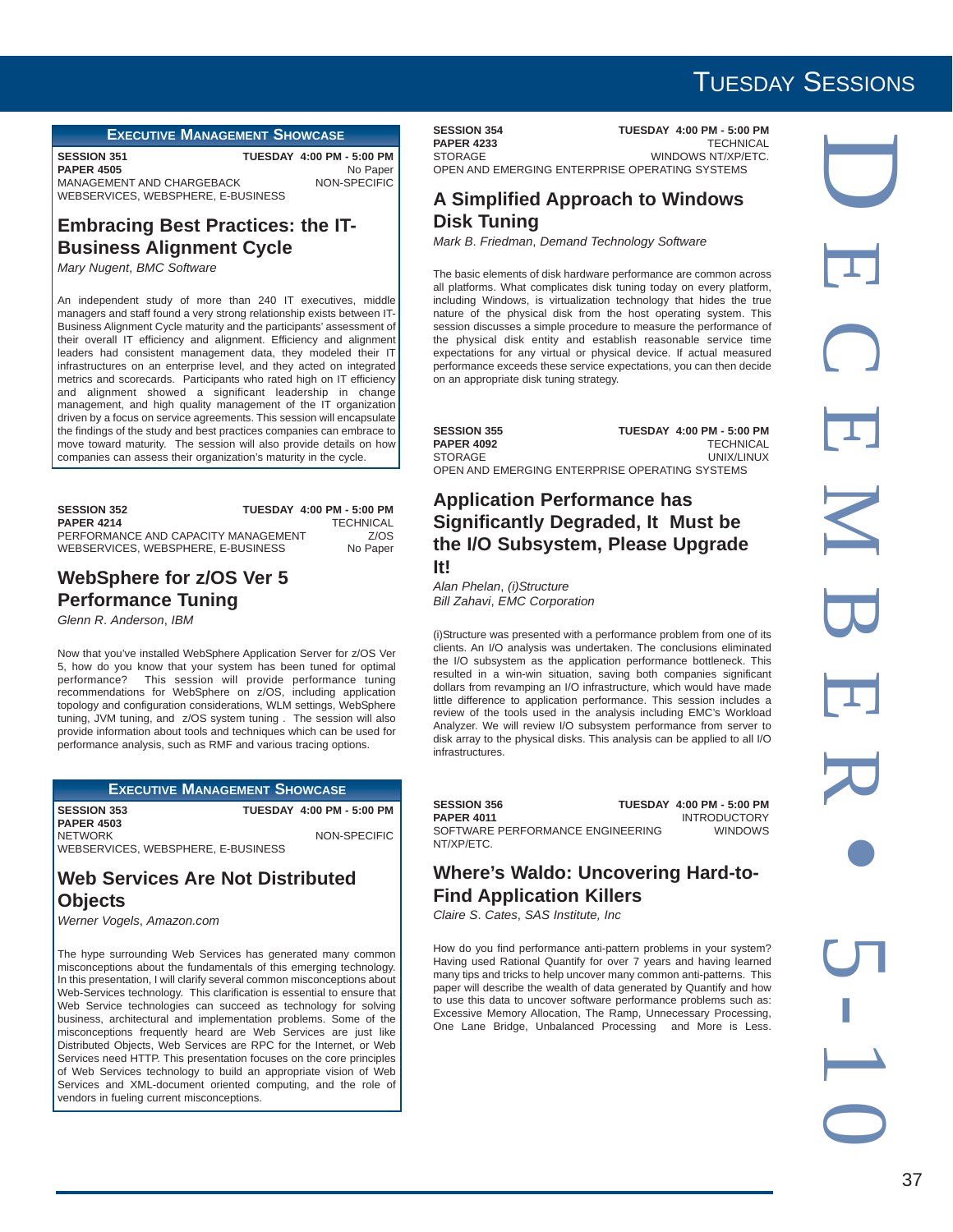SEED MAN THE SEED MAN THE SEED MAN THE SEED MAN THE SEED MAN THE SEED MANUFACTURE CONTINUES AND CONTINUES IN THE SEED MANUFACTURE CONTINUES IN THE SEED MANUFACTURE CONTINUES IN THE SEED MANUFACTURE CONTINUES IN THE SEED OF

**PAPER 4204 INTRODUCTORY** PERFORMANCE AND CAPACITY MANAGEMENT NON-SPECIFIC

## **DB2 Performance Monitoring using**

*Thomas Bodenheimer*, *IBM-Tivoli*

**Snapshots**

DB2 snapshot monitors and simple Perl tools help identify database performance bottlenecks. Integrating these tools into test automation during the software development process eliminates late-cycle discovery of performance problems. Two cases studies illustrate the value snapshot diagnostics add. One demonstrates how snapshots helped improve application performance from 3 ½ hours to 15 minutes. The other shows runtime reduced from 20 hours to 12 minutes for SQL code. DB2 snapshot tools address database performance without requiring the software performance engineer to become a DBA.

**SESSION 357 TUESDAY 4:00 PM - 5:00 PM<br>PAPER 4217 TECHNICAL PAPER 4217** TECHNICAL<br>SOFTWARE PERFORMANCE ENGINEERING NON-SPECIFIC SOFTWARE PERFORMANCE ENGINEERING OPEN AND EMERGING ENTERPRISE OPERATING SYSTEMS

#### **Performance Comparison of Various Hierarchical Structures in Database Systems**

*Serg Mescheryakov*, *St.Petersburg State Polytechnic University*

This session describes both classical and non-traditional approaches to handle hierarchies in database management systems (DBMS) of Relational (R) and Object-Relational (OR) type. Before tests, all structure variants are grouped by criterion of using recursive relations. The advantage of recursiveness-free structures is discussed. Group comparison based on performance test results for multi-platform environment is presented. The measurement procedure is considered that is useful for developers to avoid the weakness of database structures.

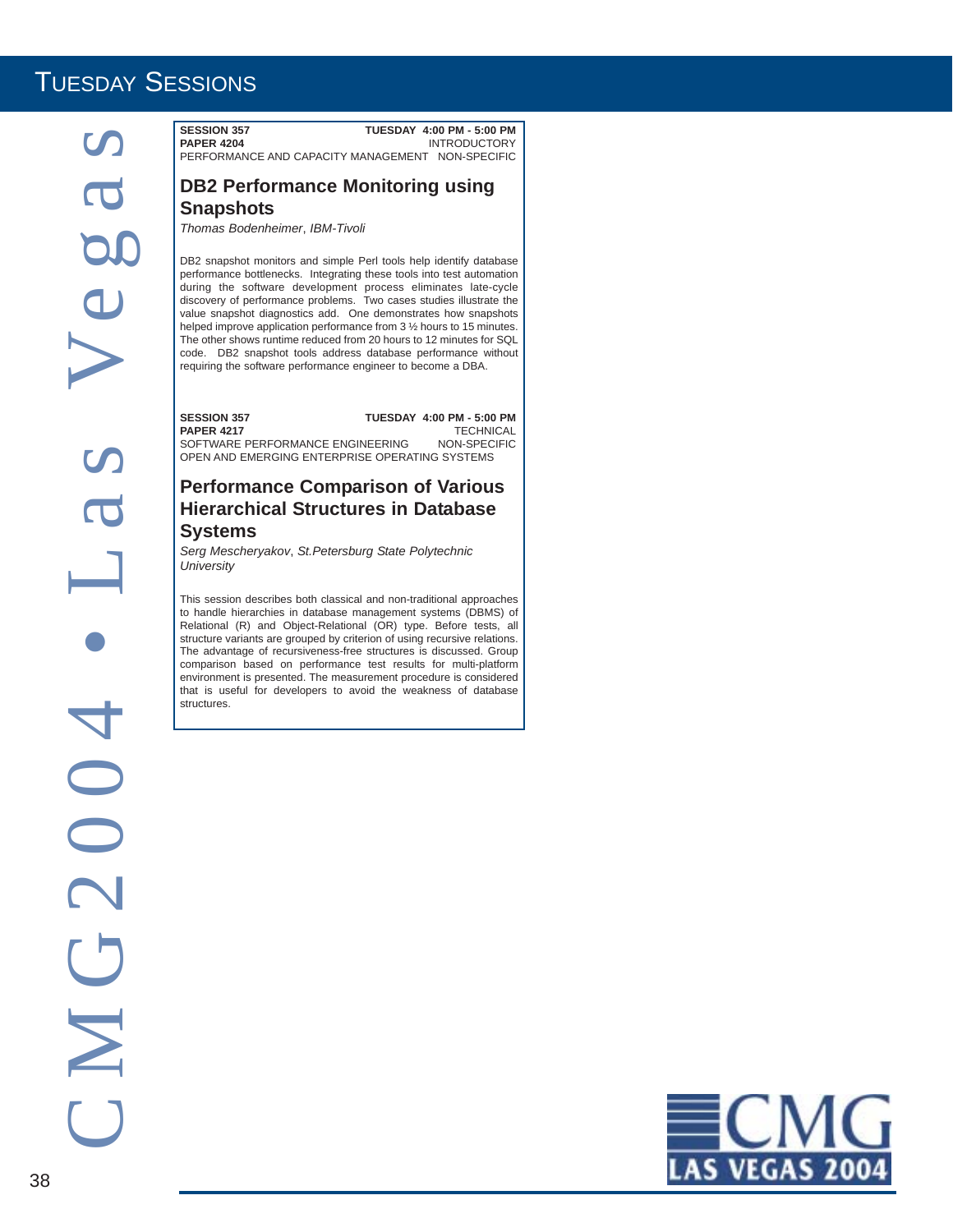| <b>SESSION 401</b>        | <b>WEDNESDAY 8:00 AM - 9:00 AM</b> |
|---------------------------|------------------------------------|
| <b>PAPER 4512</b>         | No Paper                           |
| MANAGEMENT AND CHARGEBACK | NON-SPECIFIC                       |

#### **2010 IT: An Information Infrastructure Manifesto**

*Mark S*. *Lewis*, *EMC Corporation*

The insatiable appetite for digital information is borne out of the same human curiosity, capacity for learning, and creativity which created and continues to drive our civilization. And just like our civilization which keeps changing and expanding, so is the industry built around information technologies. By 2010, IT's scope will be enlarged (again) to include consumer electronics, content-producing industries, and communications, all largely based on digital input and output. In addition, significant portions of non-commercial, information-driven sectors of the economy such as biotechnology research, healthcare, and education will be new sources of digital information creation and use.

*See page 6 for complete abstract.*

#### **BUSINESS SHOWCASE**

**SESSION 411 WEDNESDAY 9:15 AM - 10:45 AM**<br>PAPER 4506 Mo Paper **PAPER 4506** No Paper<br>MANAGEMENT AND CHARGEBACK NON-SPECIFIC MANAGEMENT AND CHARGEBACK

#### **The IT Management Landscape…A View from the Odyssey: A New Set of Challenges Returns**

*Bruce J*. *Rogow*, *ViValdi Odyssey and Advisory Service*

Each year, Bruce makes over 120 independent, one-on-one Odyssey visits with senior IT and business executives. The interviews are used to gain a perspective on the mindset of these senior IT executives, what is working, what is not and the direction of IT management. These perspectives are presented as the OdysseyView of evolving IT management.

Over the past year, the OdysseyView has been seeing a major shift develop related to the underlying management premises for IT. Increasingly, IT strategy and management is about what is affordable and prudent. These changes have been brought about by a set of challenges that have made successful IT more problematic. Each of these challenges is discussed. As an example, many firms are shifting their business models to include a major service business offering. These service support applications often require different architectures than those currently installed. At the same time, most IT execs believe they should be taking over 10% a year out of their cost base.

The changes in the underlying premises for IT, strategy and management will change the shape and nature of IT measurement and metrics. As an example, prudent firms are learning that readiness or assimilation assessment may be far more critical than an ROI analysis based on a basket of assumptions. End to end measurement of the application performance as well as user adoption become critical issues.

## WEDNESDAY SESSIONS

**SESSION 412 WEDNESDAY 9:15 AM - 10:45 AM**<br>PAPER 4238 TECHNICAL

**PAPER 4238** PERFORMANCE AND CAPACITY MANAGEMENT NON-SPECIFIC OPEN AND EMERGING ENTERPRISE OPERATING SYSTEMS

#### **Quality of Service Aspects and Metrics In Grid Computing**

*Daniel A*. *Menasce*, *George Mason University Emiliano Casalicchio*, *Univ. Roma Tor Vergata*

Grid computing promises to become the future computing paradigm for enterprise applications. Large scale grids are composed of a large number of components belonging to disjoined domains. These components are generally autonomous and join the grid as part of a loose federation. This session investigates some of the relevant issues that must be considered in designing grid applications that deliver appropriate QoS: definition of metrics, relationship between resource allocation and SLAs, and QoS-related mechanisms.

| <b>SESSION 413</b>                 | <b>WEDNESDAY 9:15 AM - 10:45 AM</b> |
|------------------------------------|-------------------------------------|
| <b>PAPER 4241</b>                  | ADVANCED                            |
| MANAGEMENT AND CHARGEBACK          | NON-SPECIFIC                        |
| WEBSERVICES, WEBSPHERE, E-BUSINESS |                                     |

#### **Journeying to the Land of On-Demand: Principles to Follow, Pitfalls to Avoid**

*Annie W*. *Shum*, *BMC Software Jeffrey P*. *Buzen*, *Independent Consultant*

The land of On-Demand is a magical metropolis where agile enterprises abound and IT dreams come true. The pixie-dust that makes all this possible includes a strategic amalgam of Web services, SOA, EDA (Event Driven Architecture), BI (Business Intelligence/Insights) and BPM (Business Process Management), built on XML, standards-based componentized software services and security/policy/orchestration standards. Will you need a "Wizard of Oz" to reach this land? Follow us as we attempt to provide a balanced view, separate fact from misconception, and paint a realistic picture of the road ahead.

**SESSION 414 WEDNESDAY 9:15 AM - 10:45 AM**<br>**PAPER 4017** TECHNICAL **PAPER 4017**<br>STORAGE WINDOWS NT/XP/ETC. OPEN AND EMERGING ENTERPRISE OPERATING SYSTEMS

#### **SQL Server 2000 and Large Storage Deployment**

*Prem Mehra*, *Microsoft Art Ullman*, *CSC*

This paper describes Best Practices in deploying SQL Server 2000 on a large SAN. Topics covered include: planning, deployment and performance considerations. The session is based on various implementations in high availability and high volume environments.

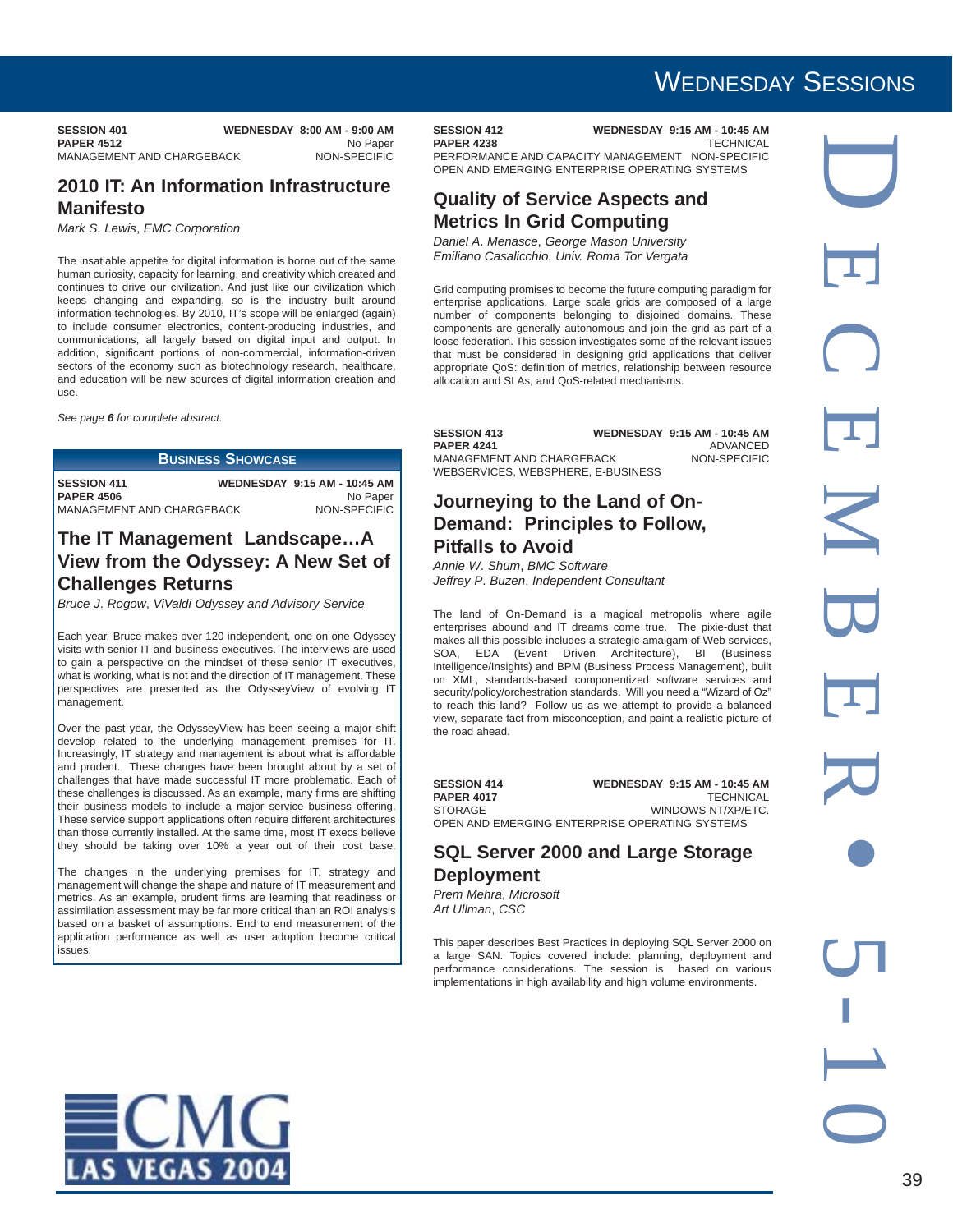## WEDNESDAY SESSIONS

SESSION ASSESSION THE CHRIST AND CHARGEBOAY STEAM -10:54 AM - 10:45 AM - 10:54 AM - 10:54 AM - 10:54 AM - 10:54 AM - 10:54 AM - 10:54 AM - 10:54 AM - 10:54 AM - 10:54 AM - 10:54 AM - 10:54 AM - 10:54 AM - 10:54 AM - 10:54

**PAPER 4041** ADVANCED<br>STORAGE NON-SPECIFIC NON-SPECIFIC OPEN AND EMERGING ENTERPRISE OPERATING SYSTEMS

No Paper

#### **Performance and Capacity Planning Basics for Storage Networks V2.0**

*Greg P*. *Schulz*, *Evaluator Group*

This session looks at performance and capacity planning for storage networks. Related topics including measurement, design and topology considerations, local/metropolitan/wide area ramifications for survivability, and scaling are covered. The attendee will gain insight into the various metrics and resources available to track usage of ports, devices, and links on a local, metropolitan, and global basis for different topologies and environments.

**SESSION 416 WEDNESDAY 9:15 AM - 10:45 AM PAPER 4020**<br>MANAGEMENT AND CHARGEBACK MON-SPECIFIC MANAGEMENT AND CHARGEBACK

### **Perception is Reality - The Psychology of Performance Management**

*Denise P*. *Kalm*, *BMC Software*

The CP/SM field is rife with tools for managing performance and planning for capacity: data collectors, monitors, modeling engines. But no response time number accurately measures the user's perception of the responsiveness of the system. To manage effectively, you need to learn to manage people too. Learn the tricks of the trade in 'performance psychology.'

**SESSION 417 WEDNESDAY 9:15 AM - 10:45 AM PAPER 4190** TECHNICAL NETWORK NON-SPECIFIC

#### **A White Box Look at the Performance of 802.11 Wireless and its Variants** *David J*. *Konz*, *PerfGen*

If you're trying to understand what the key underlying factors controlling the performance of 802.11, a, b or g - buying books on these variants, searching the web, or using benchmarking alone are practically wasted endeavors. This session presents information about these underlying performance issues based on using the core IEEE specifications for 802.11 (the white box) and is supplemented by lab results. Focus will be on 802.11 and the still very popular 802.11b implementations. 802.11a & g will be touched upon. Also some new and key information about managing wireless will be presented.

**PAPER 4244** INTRODUCTORY<br>MANAGEMENT AND CHARGEBACK MON-SPECIFIC MANAGEMENT AND CHARGEBACK

**SESSION 421 WEDNESDAY 11:00 AM - 11:30 AM**

#### **A Methodology for Tracking Capital Spending for IT**

*David F*. *Redinbaugh*, *Federal Reserve Info. Tech.*

The processes described in the session brings together the individual work of capacity planners in separate technical areas into a single database that enables consistent financial reporting in terms recognized by both customers and non-technical management.

**SESSION 422 WEDNESDAY 11:00 AM - 11:30 AM**<br>HOW-TO **PAPER 4220 HOW-TO**<br>SOFTWARE PERFORMANCE ENGINEERING MON-SPECIFIC SOFTWARE PERFORMANCE ENGINEERING

#### **Collecting Java Performance Measurements Using Byte Code Engineering**

*Carl J*. *De Pasquale*, *ADP*

The objective of this session is to introduce a method to gather Java performance and modeling measurements using the Byte Code Engineering Library (BCEL). An overview of the Java class file and provides a simple BCEL class that inserts method timing and counting code will be presented. The timing measurements generated when the instrumented java class is run can be extremely useful to (1) a software engineer who is attempting to identify performance hotspots or (2) a performance engineer who is trying to collect Java performance measurements to build analytical or simulation models.

**SESSION 423 WEDNESDAY 11:00 AM - 11:30 AM PAPER 4064** HOW-TO PERFORMANCE AND CAPACITY MANAGEMENT NON-SPECIFIC OPEN AND EMERGING ENTERPRISE OPERATING SYSTEMS

#### **Managing All of Your Application's Servers From a Single Web Page**

*Andrew S*. *Duffen*, *Disney Worldwide Services*

One of the most difficult challanges a performance analyst has today is pouring through the mountains of information being collected. This session will show how to organize and implement the reporting of several performance metrics from multiple servers on a single, easy to read web page. It will allow the viewer to quickly spot anomalies and provides a jumping-off point to analyze the problem server's metrics in more detail.

| <b>SESSION 424</b>                  | <b>WEDNESDAY 11:00 AM - 11:30 AM</b> |              |
|-------------------------------------|--------------------------------------|--------------|
| <b>PAPER 4216</b>                   |                                      | TECHNICAL    |
| PERFORMANCE AND CAPACITY MANAGEMENT |                                      | NON-SPECIFIC |

PERFORMANCE AND CAPACITY MANAGEMENT NON-SPECIFIC OPEN AND EMERGING ENTERPRISE OPERATING SYSTEMS

#### **Performance Integration: from Development to Delivery All at Once**

*Giuseppe Cassone*, *Telecom Italia Lab Andrea Pinnola*, *Telecom Italia Lab*

In the past, competition landscape of TELCO/IT industries has undergone a radical change. Time-to-market forced companies to squeeze their software processes, reducing performance testing in order to get to market on time. Services have been deployed in the field without the necessary performance verifications, and so with less quality (from the performance point of view). In this session we suggest a methodology based on an incremental model called Performance Integration and present a case study where this methodology was applied on the large complex system of the OSS application of Telecom Italia.

### *Sessions continued on page: 45*

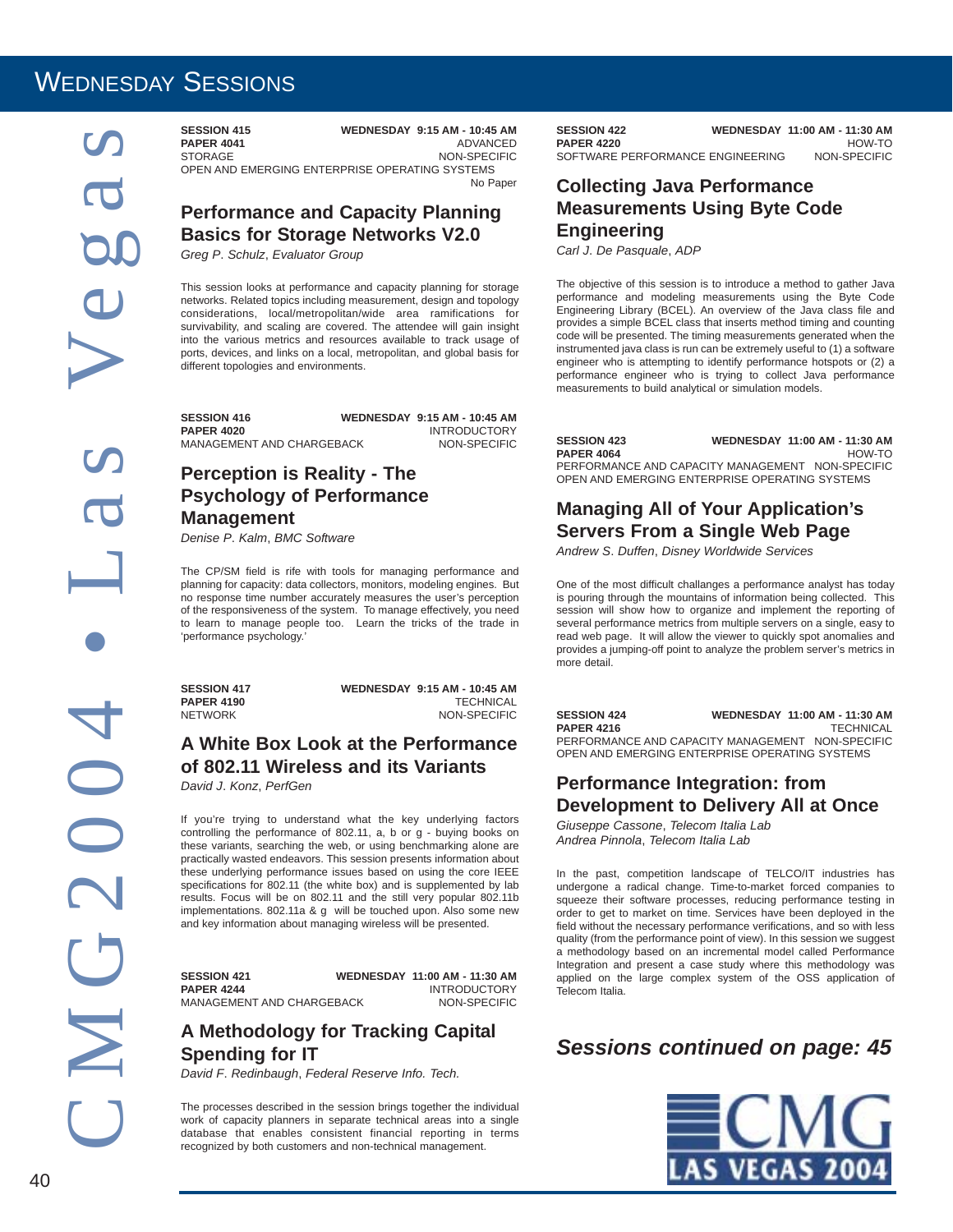## Hotel & REGISTRATION FORMS

### **The Paris Hotel in Las Vegas: The Place to be for CMG2004**

Conference hotels base meeting space charges on the number of hotel sleeping rooms purchased by conference attendees. In locations where there are other alternatives, it's easy to see that not staying in the conference hotel can have a significant financial impact on conference costs, and that these costs are ultimately passed on to attendees.

Please remember to help CMG keep costs under control by staying at the Paris Hotel when you come to CMG2004. In addition to helping CMG, you will be close to all the CMG activities: sessions, meals, the exhibit area, and PARS. This will help CMG keep costs at a reasonable level and keep you close to everything that's going on.

The city of Paris is reflected everywhere you go in the hotel. Outside, the hotel is anchored by scaled-down replicas of the Eiffel Tower and the Arc de Triomphe. Inside, the shops and restaurants of "Le Boulevard" sit on an actual cobblestone "street". And if you look up, you will see "sky"!

The nearly 3,000 guest rooms are spacious, nicely appointed and full of amenities: twoline phones and data ports are of particular interest to CMGers! There is also fine dining, a European-style health spa, and the convention and meeting areas are absolutely fabulous. Dining rooms are cozy, the shops small and humble; even the buffet is broken into a series of smaller dining rooms, with fireplaces, mirrors and mantels.

This will be the most unique venue for a CMG conference in many years. We are sure you will enjoy your stay here almost as much as you will enjoy CMG2004. Please come to take advantage of the CMG learning experience in a hotel you will not soon forget.

#### **3 EASY WAYS TO REGISTER FOR CMG2004**

- **1. Register online.** Visit the CMG Homepage, www.cmg.org. Click the "Register for CMG2004" button, complete the forms, and submit. Online registration requires a valid Visa, Mastercard, or American Express account.
- **2. Register by fax.** Complete the CMG2004 Registration Form and fax it back to CMG HQ at 856-401-1708.
- **3. Register by mail.** Complete the CMG2004 Registration Form and mail it back to Computer Measurement Group, Inc., P.O. Box 8500-5545, Philadelphia, PA 19178-8500.

**For more information, call 1 800 4ForCMG or 856-401-1700**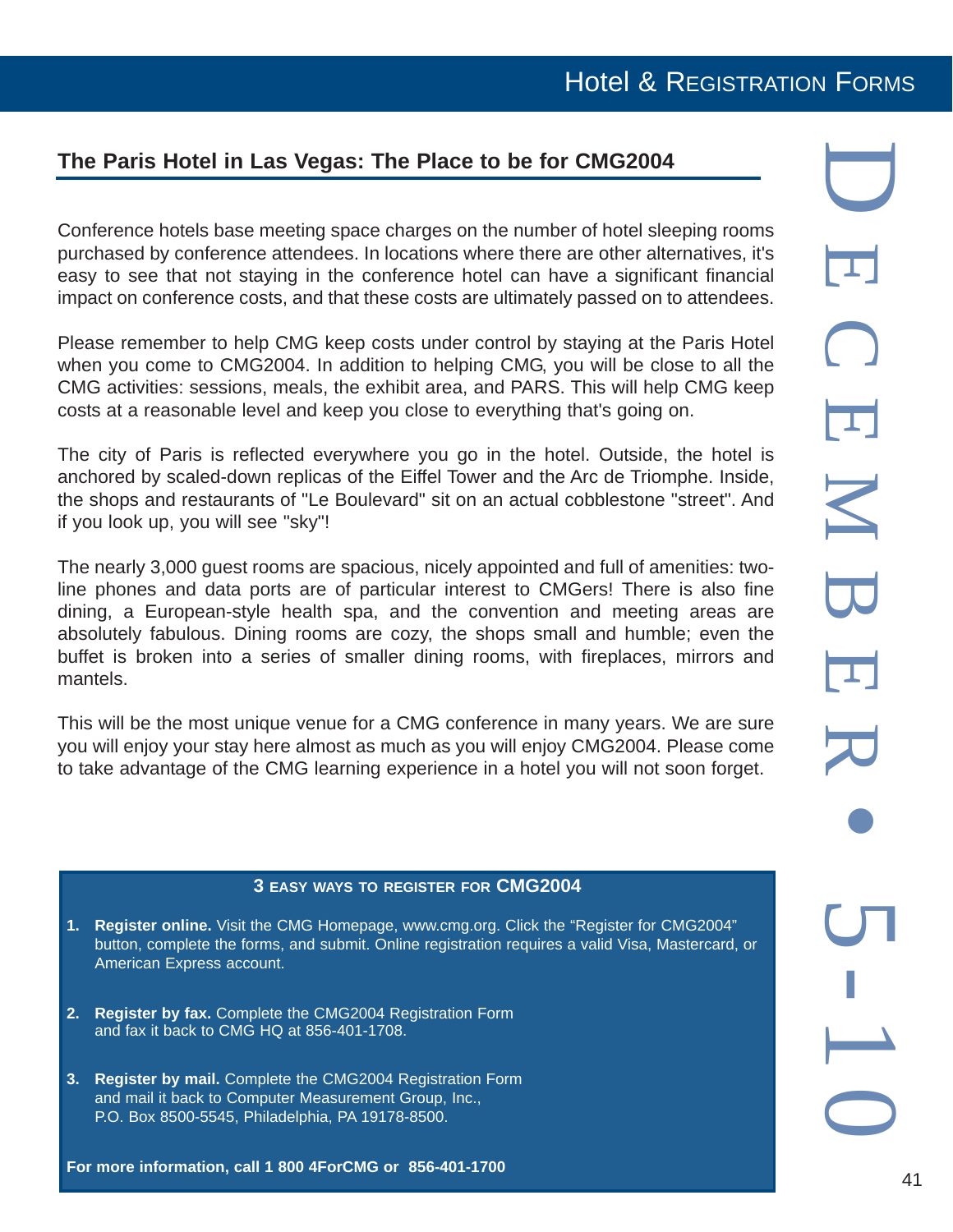

December 5-10, 2004 in Las Vegas, NV

#### Convention Group Code: SPCMG4

It's time to start planning for CMG2004! Complete this form and mail or fax it to the Paris Las Vegas. The CMG hotel discounted rates below apply. Be sure to mention CMG when you register! To guarantee your room reservation at the CMG rate you must reserve your room **before Tuesday, November 2, 2004 @ 5:00PM Pacific Time**.

## **Mail or fax this Hotel Registration Form to the hotel.**

Please type or print clearly and make a copy for your records.

| Company: the company of the company of the company of the company of the company of the company of the company |                                                                                                                  |
|----------------------------------------------------------------------------------------------------------------|------------------------------------------------------------------------------------------------------------------|
|                                                                                                                |                                                                                                                  |
|                                                                                                                |                                                                                                                  |
|                                                                                                                |                                                                                                                  |
|                                                                                                                |                                                                                                                  |
|                                                                                                                | For International numbers, please include country code.                                                          |
| <b>Room Rates:</b>                                                                                             |                                                                                                                  |
| $\Box$ Single / $\Box$ Double                                                                                  | $$129 + 9\%$ tax                                                                                                 |
| $\Box$ Triple                                                                                                  | $$159 + 9\%$ tax                                                                                                 |
| $\Box$ Government Rate                                                                                         | \$98.75                                                                                                          |
|                                                                                                                | (Proper identification required. If calling the hotel directly,<br>please ask for Government rate block SPCMG4B) |
| $\Box$ Double Queen Beds                                                                                       | <b>Preferences:</b> The King Size Bed The Non-Smoking Room                                                       |
|                                                                                                                | Number of persons in party:______________ Number of rooms needed:_______________                                 |
|                                                                                                                |                                                                                                                  |
|                                                                                                                |                                                                                                                  |
|                                                                                                                |                                                                                                                  |
| <b>CREDIT CARD INFORMATION</b>                                                                                 | $\square$ Visa $\square$ MasterCard $\square$ American Express $\square$ Other                                   |
|                                                                                                                |                                                                                                                  |
| Name of Cardholder:<br>(Please print as it appears on the credit card)                                         |                                                                                                                  |
| Signature of Cardholder:                                                                                       | (Signifies authorization to charge credit card account)                                                          |

#### **IMPORTANT POINTS**

- Contact the Paris Las Vegas directly by phone, or fax this completed form to the hotel to reserve your room.
- Print or type clearly to ensure correct processing.
- Use one form per room reservation.
- All reservations will require a one (1) night advance deposit per room, plus tax to guarantee room. All nonguaranteed reservations will be cancelled two (2) weeks after the date the reservation is made. Reservations must be guaranteed with a credit card or advanced deposit.
- To reserve your room with a cash deposit, mail a check or money order for the first night's room and tax along with this form directly to the Paris Las Vegas for the first night's room & tax rate.
- All cancellations must be made 48 hours prior to your check-in or you will be charged one night's room and tax.
- Check-in time is 3:00 pm & Check-out time is 11:00 am

#### **Paris Las Vegas**

3655 Las Vegas Blvd. Las Vegas, NV 89109-4343 USA Tel: 702-946-7000 Toll Free: 1-888-Bonjour Fax: 702-967-3848

**www.parislasvegas.com**

**For CMG Information, call 1-800-4 FOR CMG**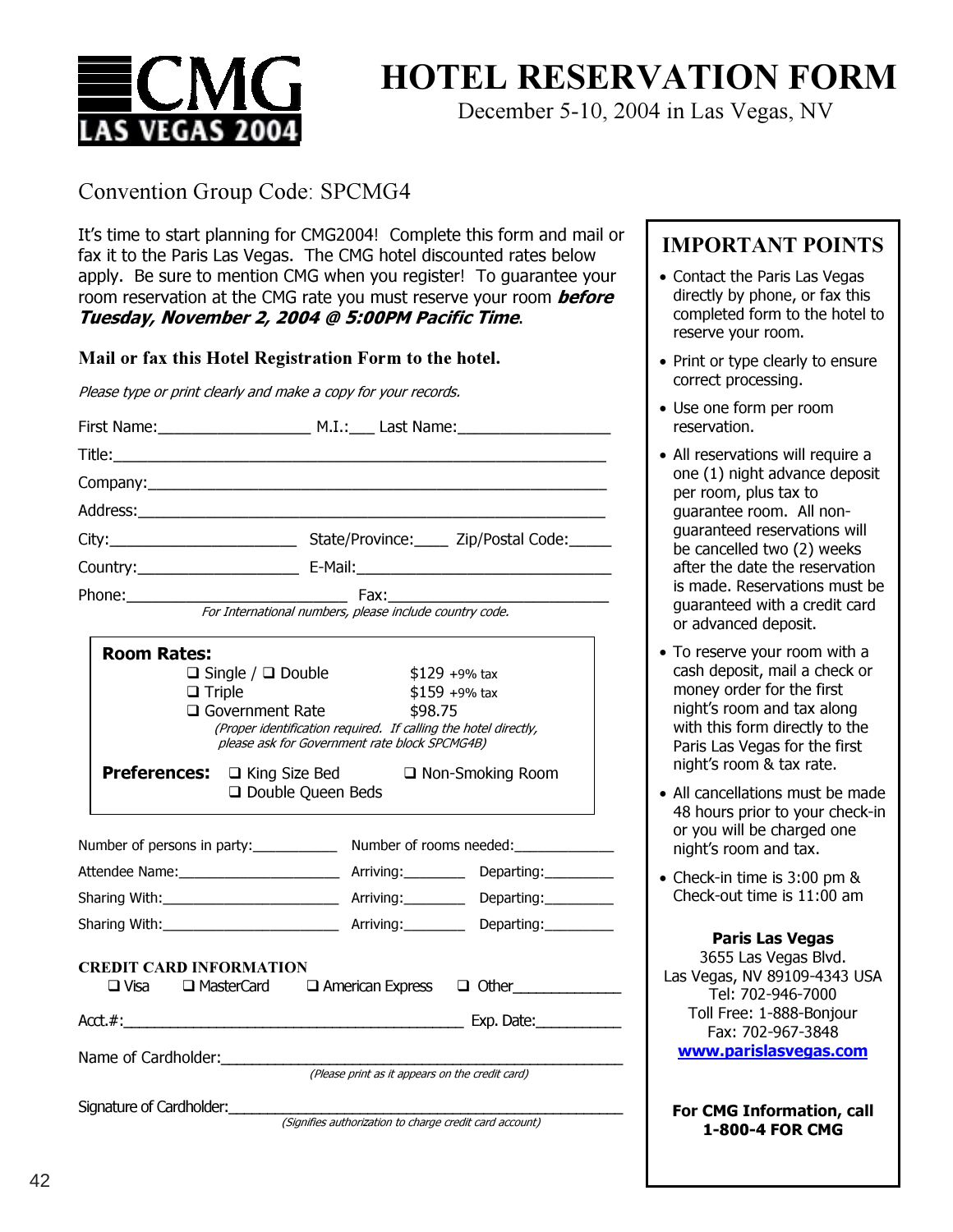

**December 5-10, 2004 Las Vegas, NV Las Vegas, NV**

**EXECTED AND SEASY Ways to Register!** 

**1. Internet:**

856-401-1708

**2. Fax:**

**3. Mail:**

www.cmg.org/conference Computer Measurement Group, Inc. P.O. Box 8500-5545 Philadelphia, PA 19178-8500

For more information call 1-800-4 FOR CMG or 856-401-1700

|  | <b>Membership Number</b> |  |  |
|--|--------------------------|--|--|
|  |                          |  |  |

**Important:** Please provide your Membership Number. New members will be assigned a number by CMG. If unsure, please leave blank.

**Please Note:** Your badge will read *exactly* as indicated on this form. Please print or type all information clearly. Keep a copy of the completed form for your records

| Name:__   |                                                                                    |                                                                                                                              |
|-----------|------------------------------------------------------------------------------------|------------------------------------------------------------------------------------------------------------------------------|
|           | For Corporate Badges (options 6 & 7) indicate the person to receive CMG literature | Your email address is required for a copy of the conference attendee list                                                    |
|           |                                                                                    | $\Box$ Please do not include my name for special offers or promotions from CMG partners.                                     |
|           |                                                                                    | Your Badge Name: Vour Badge Name:                                                                                            |
| Address:_ | Please include mail code                                                           | Corporate Badges (options 6 & 7) will list company name as badge name<br>Guest Name: <u>Alexander Contract Communication</u> |
|           | State Zip:_________                                                                |                                                                                                                              |
| Country:  | <u> 1980 - Johann John Stone, Amerikaansk politiker († 1908)</u>                   | $\Box$ Vegetarian<br>Special Meal Needs:<br>$\Box$ Kosher                                                                    |
|           | Phone:__________________________<br>Fax: __________________________                |                                                                                                                              |

Please include country code

**CMG2004 Attendance Options:** Please mark the appropriate option and price. Complete this form and return it to the address at the top of the form. To take advantage of the Early Bird discount rate, your registration *must be received at CMG Headquarters by the date listed below*.

**Registration Fees:** Options 1-2 and 6-7 include attendance to all sessions, BOFs, Exhibitor Presentations, Exhibit access Tuesday-Thursday, Breakfasts and Lunches Tuesday-Friday, and PARS (Options 3 & 4 include the same functions for those days registered). Options 1, 5 & 6 include attendance to the Sunday Workshops, Breakfast and Lunch on Sunday. All registration options (EXCEPT options 6, 7, and 8) include a one year CMG membership for the year immediately following the conference. **Refund Policy:** All cancellations must be in writing on company letterhead and must be received at CMGHQ **by November 19, 2004**. CMG will deduct the cost of a one-year membership plus a \$150 processing fee from all refunds. *No refunds will be issued after that date.* 

**Cancellation:** If the CMG conference cannot be conducted due to acts of God, war, government regulation, disaster, strikes, civil disorder, curtailment of transportation facilities or other emergencies making it inadvisable, illegal or impossible to provide the facilities or to hold the meeting, each prepaid registrant will receive a copy of the conference Proceedings and any other gifts. Membership dues of pre registrants and other fixed conference expenses will be paid from the pre registration funds. Any remaining funds will be refunded to pre registrants. CMG is not responsible for any other costs incurred by pre registrants in connection with the conference.

|                                                                                                                                                          | Early Bird by 10/15/04                                               |             | Registration after 10/15/04 |                  |               |
|----------------------------------------------------------------------------------------------------------------------------------------------------------|----------------------------------------------------------------------|-------------|-----------------------------|------------------|---------------|
|                                                                                                                                                          | Choose one option from 1-7.<br>Option 8 may be an additional option. | Member      | Non-Member                  | Member           | Non-Member    |
| Option 1                                                                                                                                                 | Full Week Conference & Sunday Workshops                              | \$1,650.00□ | \$1,850.00□                 | \$1,900.00□      | \$2,100.00□   |
| Option 2                                                                                                                                                 | Full Week Conference Only                                            | \$1,375.00□ | \$1,575.00□                 | \$1,525.00       | \$1,825.00□   |
| Option 3                                                                                                                                                 | One Day Conf. (exhibits when open)<br>□Tue. □Wed. □Thu. □Fri.        | \$475.00□   | $$525.00\Box$               | $$550.00\square$ | \$600.00      |
| Option 4                                                                                                                                                 | Two Day Conf. (exhibits when open)<br>OTue, OWed, OThu, OFri.        | \$775.00□   | \$875.00□                   | $$900.00\square$ | \$1,000.000   |
| Option 5                                                                                                                                                 | Sunday Workshops Only                                                | \$475.00□   | \$475.00□                   | \$475.00□        | \$475.00□     |
| Option 6                                                                                                                                                 | Corporate (shared) Badge - Full Week & Workshops                     | N/A         | \$1,850.00                  | N/A              | \$2,100.00□   |
| Option 7                                                                                                                                                 | Corporate (shared) Badge - Full Week                                 | N/A         | \$1,575.00                  | N/A              | \$1,825.00□   |
| Option 8<br>Guest Registration: Breakfast and PARS tickets                                                                                               |                                                                      |             |                             |                  | $$350.00\Box$ |
| Add ICCP Certification (This program will run on Sunday. It is only available WITH options 2, 3, 4 or 7.)                                                |                                                                      |             |                             |                  | $$595.00\Box$ |
| CMG2004 CD-Rom Proceedings: All registered attendees will receive on site with their collectibles                                                        |                                                                      |             |                             | FREE <b>E</b>    |               |
| CMG2004 Printed Proceedings - 2 Volume                                                                                                                   |                                                                      |             |                             | $$60.00\square$  |               |
|                                                                                                                                                          |                                                                      |             | <b>GRAND</b>                | <b>TOTAL</b>     |               |
| Downant Ontiana: Full account in UC dellere, sheek, means coder are credit and must accompany the maintation form on the maintention account he measured |                                                                      |             |                             |                  |               |

**Payment Options:** Full payment in US dollars, check, money order or credit card must accompany the registration form or the registration cannot be processed. □ Check Enclosed (payable to The Computer Measurement Group, Inc.) □ VISA □ Mastercard □ American Express Credit Card #:\_\_\_\_\_\_\_\_\_\_\_\_\_\_\_\_\_\_\_\_\_\_\_\_\_\_\_\_\_\_\_\_\_\_\_\_\_\_\_\_\_\_\_\_\_\_\_\_ Expiration Date:\_\_\_\_\_\_\_\_\_\_\_\_\_\_ Zip Code:\_\_\_\_\_\_\_\_\_\_\_\_\_\_\_\_\_\_

\_\_\_\_\_\_\_\_\_\_\_\_\_\_\_\_\_\_\_\_\_\_\_\_\_\_\_\_\_\_\_\_\_\_\_\_\_\_\_\_\_\_\_\_\_\_\_ \_\_\_\_\_\_\_\_\_\_\_\_\_\_\_\_\_\_\_\_\_\_\_\_\_\_\_\_\_\_\_\_\_\_\_\_\_\_\_\_\_\_\_\_\_\_\_\_\_\_\_\_\_\_\_\_\_\_\_\_\_\_

Name of Cardholder (*please print*) Signature of Cardholder (*signifies authorization to charge credit card account*)

Note: Monies paid to the Computer Measurement Group are not deductible as charitable contributions but may be deductible as ordinary & necessary business expenses. See your tax consultant for advice.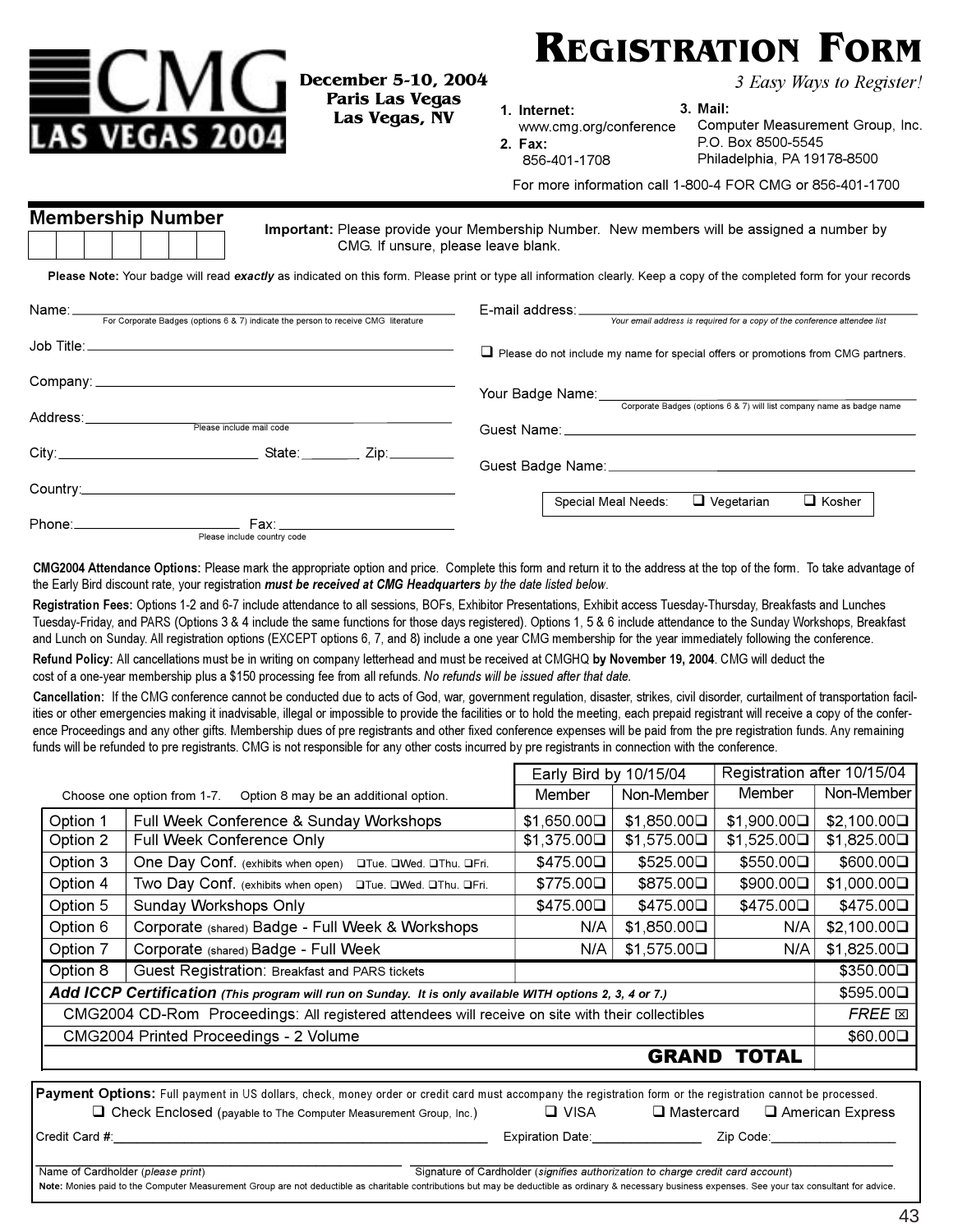## *REGISTRATION OPTIONS*

#### *OPTION 1* **FULL CONFERENCE & SUNDAY WORKSHOPS**

Includes entry to all **CMG2004** sessions, BOFS, exhibitor presentations, exhibit hall access, meals/PARS, Proceedings, Sunday Workshops, and 2005 CMG membership.

#### *OPTION 2* **FULL WEEK CONFERENCE**

Includes entry to all **CMG2004** sessions, BOFS, exhibitor presentations, exhibit hall access, meals/PARS, Proceedings, and 2005 CMG membership. (Sunday Workshops are not included)

#### *OPTION 3* **ONE-DAY CONFERENCE**

Includes entry on the day specified to all **CMG2004** sessions, BOFS, exhibitor presentations, exhibit hall access, meals/PARS, Proceedings, and 2005 CMG membership. (Sunday Workshops are not included)

#### *OPTION 4* **TWO-DAY CONFERENCE**

Includes entry on the days specified to all **CMG2004** sessions, BOFS, exhibitor presentations, exhibit hall access, meals/PARS, Proceedings, and 2005 CMG membership. (Sunday Workshops are not included)

#### *OPTION 5* **SUNDAY WORKSHOP ONLY**

Includes entry to Sunday Workshops including handouts for the Sunday Workshops, breakfast and lunch on Sunday, Proceedings, and a 2005 CMG Membership.

#### *OPTION 6* **CORPORATE BADGE – FULL WEEK AND SUNDAY WORKSHOPS**

Each Corporate Badge specifies a company name, not an attendee name. Includes entry to all **CMG2004** sessions, BOFS, exhibitor presentations, exhibit hall access, meals/PARS, Proceedings, and Sunday Workshops. This provides local companies and **CMG2004** exhibitors the opportunity to send more associates to a variety of conference sessions at different times during conference week. **There is no 2005 CMG membership with this option.**

#### *OPTION 7* **CORPORATE BADGE – FULL WEEK**

Each Corporate Badge specifies a company name, not an attendee name. Includes entry to all **CMG2004** sessions, BOFS, exhibitor presentations, exhibit hall access, meals/PARS, and Proceedings (Sunday Workshops are not included). This provides local companies and **CMG2004** exhibitors the opportunity to send more associates to a variety of conference sessions at different times during conference week. **There is no 2005 CMG membership with this option.**

#### *OPTION 8* **GUEST REGISTRATION**

Includes Full Breakfast and evening PARS. Guests are only permitted in Exhibit Hall on Thursday.

#### *ICCP CERTIFICATION*

#### **(Available only along with Options 2, 3, 4, or 7.)**

The Institute for Certification of Computing Professionals (ICCP) was established to credential the highest level of professional for the following professions: computer scientists, system analysts, IT manager, IT consultants, data management professionals and others.

CMG along with ICCP is pleased to offer discount to our members for a one-day examination cramming session followed by a series of up to 3 examinations. We will be offering preparation and testing for the IT Core Exam, IT Management Exam and the Business Information Systems exam.

Additionally, CMG is a recognized affiliate organization and as such, conference attendance can count towards continuing education hours required for recertification.

For additional preparation the ICCP website offers sample tests and content for their review courses as well as suggested reading lists.

Visit http://www.iccp.org/iccpnew/training.html for this specific information.

Includes breakfast and lunch on Sunday.

#### **CANCELLATION & REFUND INSTRUCTIONS**

All cancellations must be in writing on company letterhead and be received at CMG HQ by November 19, 2004. CMG will deduct the cost of a one-year membership and a \$150.00 processing fee from all refunds.

#### **SUBSTITUTION INSTRUCTIONS**

Requests must be in writing on company letterhead, identifying the pre-registered attendee and the substitute. The substituted individual must complete a registration form. You can make a substitution at anytime. CMG allows only one substitution per registration.

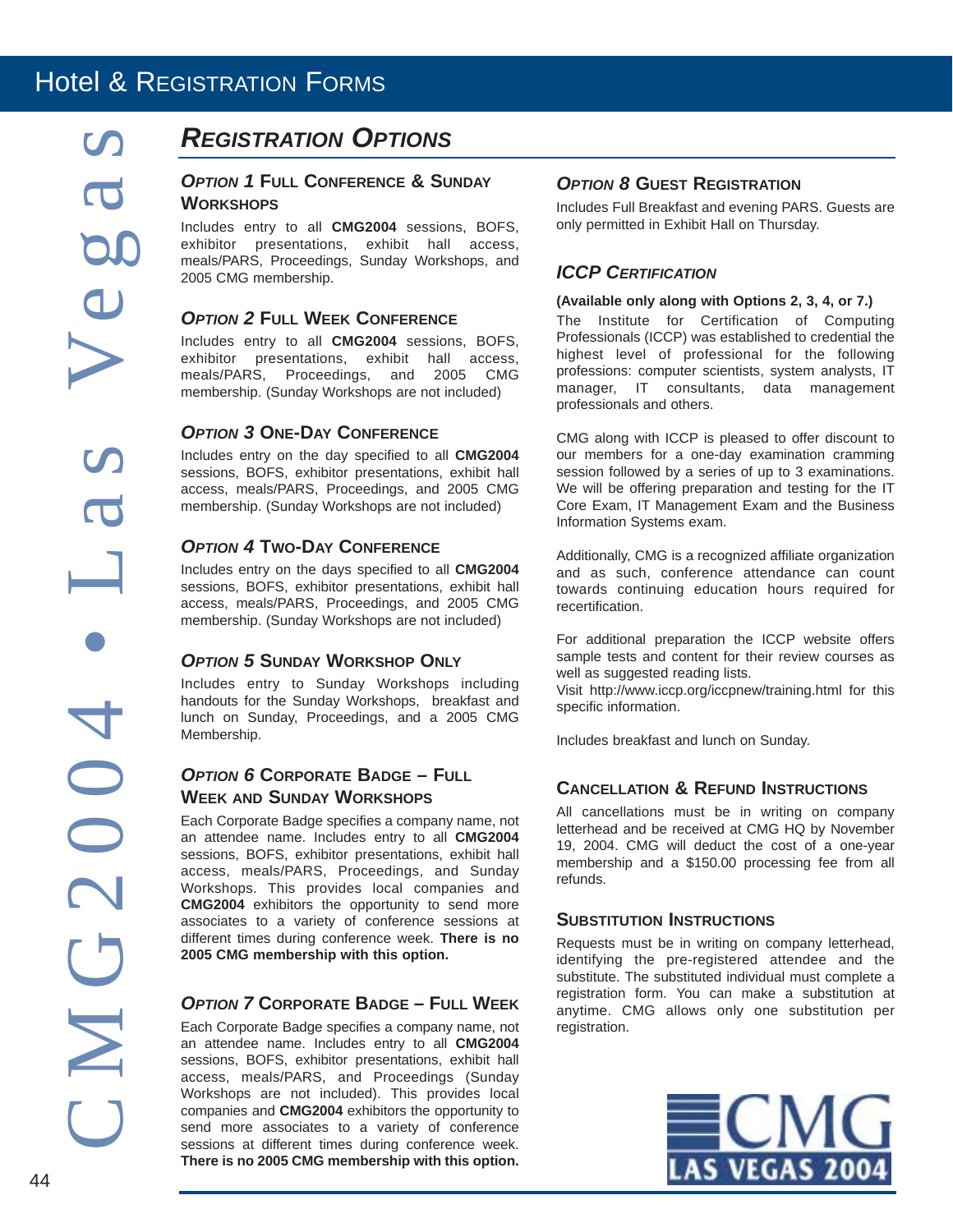WEDNESDAY SESSIONS

**PAPER 4169** 

#### **SESSION 425 WEDNESDAY 11:00 AM - 11:30 AM**

PERFORMANCE AND CAPACITY MANAGEMENT NON-SPECIFIC WEBSERVICES, WEBSPHERE, E-BUSINESS

#### **Overload Control for Web Services: Web Admission Control**

*Robert D*. *van der Mei*, *Centre for Mathematics and Computer Science Bart M*. *Gijsen*, *TNO Telecom Pieter J*. *Meulenhoff*, *TNO Telecom*

Nowadays, web services are ''hot'' and e-commerce revenue is growing fast. In this context it is striking that popular web servers often suffer from severe temporary overload, causing web browsing performance to degrade dramatically. Therefore controlling browsing performance is essential in the e-commerce market. Server capacity planning is important for controlling browsing performance, but more is required to resolve the problem of a total performance collapse during temporary server overload. In this session we present a novel intelligent request discard mechanism that resolves this problem.

### **SESSION 426 WEDNESDAY 11:00 AM - 11:30 AM**

**PAPER 4131** TECHNICAL<br>SOFTWARE PERFORMANCE ENGINEERING NON-SPECIFIC SOFTWARE PERFORMANCE ENGINEERING WEBSERVICES, WEBSPHERE, E-BUSINESS

#### **An Analytic Model for Predicting the Performance of SOA-Based Enterprise Software Applications**

*Henry H*. *Liu*, *DST Innovis, Inc.*

*Pat V*. *Crain*, *DST Innovis, Inc.*

Cost control and time-to-market demand driving complexities out of today's mission-critical, large-scale enterprise software applications. In the meanwhile, SLAs require that adequate performance be built-in up front, in order to meet stringent business operational requirements. These forces have led to a more disciplined approach to building software by adopting Service-Oriented Architecture (SOA). In this session, we present an analytic model that is helpful for facilitating performance prediction of SOA-based enterprise software applications built with commonly used design patterns and hardware systems.

#### **SESSION 427 WEDNESDAY 11:00 AM - 11:30 AM PAPER 4039** INTRODUCTORY PERFORMANCE AND CAPACITY MANAGEMENT UNIX/LINUX OPEN AND EMERGING ENTERPRISE OPERATING SYSTEMS

#### **UNIX Update and Compile Performance Resolution**

*Douglas A*. *Tapscott*, *Siemens Medical Solutions*

At Siemens Medical Solutions Health Services, several of my fellow Unix System Administrators and I noticed significant performance issues during updates and compiles of our ERP application environments. Some detective work identified the bottleneck as access to the /tmp file system on the SCSI based internal drives. We noticed that the performance during updates and compiles was the same on all our Unix hardware. This session describes the increased system resource utilization efficiency we achieved with a 74 percent decrease in compile times by resolving this performance bottleneck.



#### **BUSINESS SHOWCASE**

**SESSION 431 WEDNESDAY 1:15 PM - 2:15 PM**<br>PAPER 4507 No Paper **PAPER 4507** No Paper<br>MANAGEMENT AND CHARGEBACK NON-SPECIFIC MANAGEMENT AND CHARGEBACK

*Amy Wohl*, *Wohl Associates*

| <b>SESSION 432</b>                  | <b>WEDNESDAY 1:15 PM - 2:15 PM</b> |
|-------------------------------------|------------------------------------|
| <b>PAPER 4259</b>                   | PANFI                              |
| PERFORMANCE AND CAPACITY MANAGEMENT | 7/0S                               |
| Z/OS                                |                                    |

### **Panel: z/OS and WLM Q & A**

*Ivan L*. *Gelb*, *Gelb Information Systems Corp. Peter Enrico*, *Enterprise Perf Strategies, Inc.*

If you have a general z/OS or WLM question, this is the panel to ask. Some of the many performance topics the panel of experts can answer questions on include zSeries processors and processor configurations, general sysplex and z/OS system performance, WLM anything, Workload License Charges, WebSphere, and a great many other topics. Come prepared with questions. Panel Moderator: Ivan L. Gelb. Panelists: Peter Enrico, Kathy Walsh

| <b>SESSION 433</b>                 | <b>WEDNESDAY 1:15 PM - 2:15 PM</b> |
|------------------------------------|------------------------------------|
| <b>PAPER 4246</b>                  | <b>INTRODUCTORY</b>                |
| MODELING, MATH AND STATISTICS      | UNIX/LINUX                         |
| WEBSERVICES, WEBSPHERE, E-BUSINESS |                                    |

#### **Web Application Scalability: A Model-Based Approach**

*Lloyd G*. *Williams*, *Software Engineering Research Connie U. Smith*, *Performance Engineering Services*

Scalability is one of the most important quality attributes of today's software systems. Yet, despite its importance, scalability in applications is poorly understood. This session presents a model-based view of scalability in Web and other distributed applications that is aimed at removing some of the myth and mystery surrounding this important software quality. We review four models of scalability and show how they relate to Web and other distributed applications. The applicability of these models is demonstrated with a case study.

**SESSION 434 WEDNESDAY 1:15 PM - 2:15 PM** PAPER 4601 No Paper MODELING, MATH AND STATISTICS OPEN AND EMERGING ENTERPRISE OPERATING SYSTEMS

#### **Platinum Sponsor TeamQuest presents: the ABCs of Workloads**

*Joe Rich*, *TeamQuest*

This presentation will take the audience through the basics of what workloads are. How one goes about creating or characterizing them. Why they are necessary for proper business oriented resource monitoring and provisioning. And, how you would use workloading with respect to the IBM AIX Workload Manager Environment and the Solaris Resource Manager.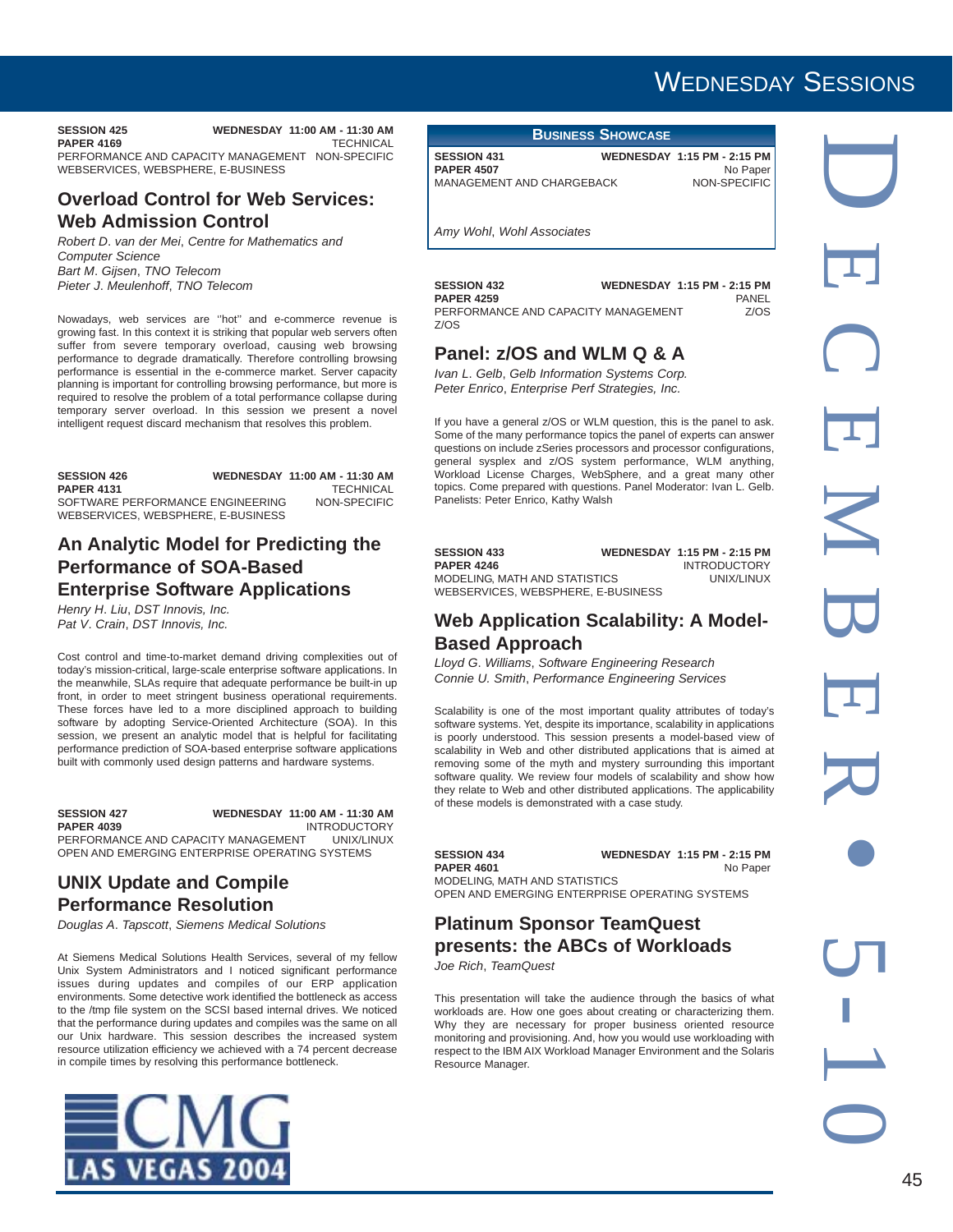## WEDNESDAY SESSIONS

**SESSION 435 WEDNESDAY 1:15 PM - 2:15 PM<br>PAPER 4040 INTRODUCTORY PAPER 4040** INTRODUCTORY NON-SPECIFIC OPEN AND EMERGING ENTERPRISE OPERATING SYSTEMS No Paper

#### **Storage Technology Primer & Update**

*Greg P*. *Schulz*, *Evaluator Group Randy Kerns*, *Evaluator Group*

There is a confusing wealth of new terminology in storage networking: iSCSI, FC, FCIP, iFCP, DAFS, SAN, NAS, CAS, DAS, SAS, SATA/ATA, SRM, Virtualization, ILM, Thin provisioning and InfiniBand. This session and material is intended for those who plan to utilize storage networks or who are seeking a greater understanding of the technology and concepts associated with storage networking. Information provided will aid in selection, planning, implementation, and understanding tradeoffs for storage networks various storage networking technologies and techniques.

**SESSION 436 WEDNESDAY 1:15 PM - 2:15 PM PAPER 4055** HOW-TO<br>SOFTWARE PERFORMANCE ENGINEERING UNIX/LINUX SOFTWARE PERFORMANCE ENGINEERING OPEN AND EMERGING ENTERPRISE OPERATING SYSTEMS

#### **The Use of ''R'' for System Performance Analysis**

*James Holtman*, *Convergys*

"R" is the GNU version of the S programming language. This is a complete programming environment that can support the most complex data analysis requirements and provides great graphical output. This session will be an overview of "R" and examples of how we use both system performance data (e.g., sar, vmstat, iostat, mpstat) and application logs to create output on the web for review by production staff. We will show how we manipulate data structures with millions of entries (e.g., transaction start/end times) to determine response times and categorize by time of day and transaction type.

**SESSION 437 WEDNESDAY 1:15 PM - 2:15 PM**<br>PAPER 4087 INTRODUCTORY **INTRODUCTORY** PERFORMANCE AND CAPACITY MANAGEMENT Z/OS Z/OS

#### **DB2 DDF, Life in the Fast Lane**

*Robert E*. *Chaney*, *Delta Technology, Inc.*

When the I/T pundits proclaimed in the early '90s, ''The Mainframe is Dead'', they didn't tell us it would die from overuse! IBM's DB2 Distributed Data Facility (DDF), along with DB2 Connect, have formed the great data bridge of the new millenium, facilitating remote access to the company's most widely used critical databases. This session explores the intricacies of DB2 Connect, DDF and Workload Manager (WLM) in support of an enterprise-critical workload.

**BUSINESS SHOWCASE**

**SESSION 44** WEDNESDAY 2:45 PM - 3:45 PM<br>PAPER 4508 Mo Paper **PAPER 4508** No Paper<br>MANAGEMENT AND CHARGEBACK NON-SPECIFIC MANAGEMENT AND CHARGEBACK

#### **The Consumerization of Information Technologies - A New Source of Both Infrastructure and More Responsible Employees**

*Douglas Neal* , *CSC's Research and Advisory Services*

The increasing consumerization of information technologies is providing employees with significant, but incomplete, education in many information technologies. It is now not uncommon to find half a dozen wireless LAN's within reach of a suburban house. This new education and capability could lead to insights and innovations in the use of technology within firms, just at a time when businesses are hungry for innovation. At the same time, consumerization is also leading to public infrastructure, such as email and backup, which are rapidly becoming attractive alternatives to our existing private infrastructure. However, if we pursue business as usual we will not capture the benefits of these relentless trends. To take advantage of these trends, organizations need to 1) create the ability to monitor the evolution of emerging public infrastructure, and 2) begin to trust users in ways that develop not just their technical understanding, but also their responsibility for how it is used.

**SESSION 442 WEDNESDAY 2:45 PM - 3:45 PM PAPER 4518** No Paper PERFORMANCE AND CAPACITY MANAGEMENT Z/OS Z/OS

#### **WLM Myths, Truths, and Half Truths**

*Kathy Walsh*, *IBM Corporation*

WLM folklore has grown and many misconceptions are all about us. Come to this session where the speaker will discuss the most frequently discussed WLM myths, mysteries, truths, and half truths. Understand why the answer to almost all performance questions is: It Depends. Do you think WLM can only have 30-35 service classes, must every system have discretionary work, must you run CICS using transaction goals, TSO still needs to have 4 periods, and DB2 must be the highest service class in the system? If so, then come and review the reasons why some of these answers must always begin with: Well it depends on.

| <b>SESSION 443</b>            | <b>WEDNESDAY 2:45 PM - 3:45 PM</b> |
|-------------------------------|------------------------------------|
| <b>PAPER 4600</b>             | No Paper                           |
| MODELING. MATH AND STATISTICS |                                    |

#### **Platinum Sponsor TeamQuest presents: Modeling Multi-Tiered Applications That Access Legacy Systems**

*Scott Johnson*, *TeamQuest*

Many new applications are implemented using a multi-tier architecture. While the presentation, business logic, and database layers are often implemented using Unix or Windows servers, the application may still require some information from legacy applications and databases on the mainframe. This presentation discusses modeling approaches for this type of application and looks at an example model for an application.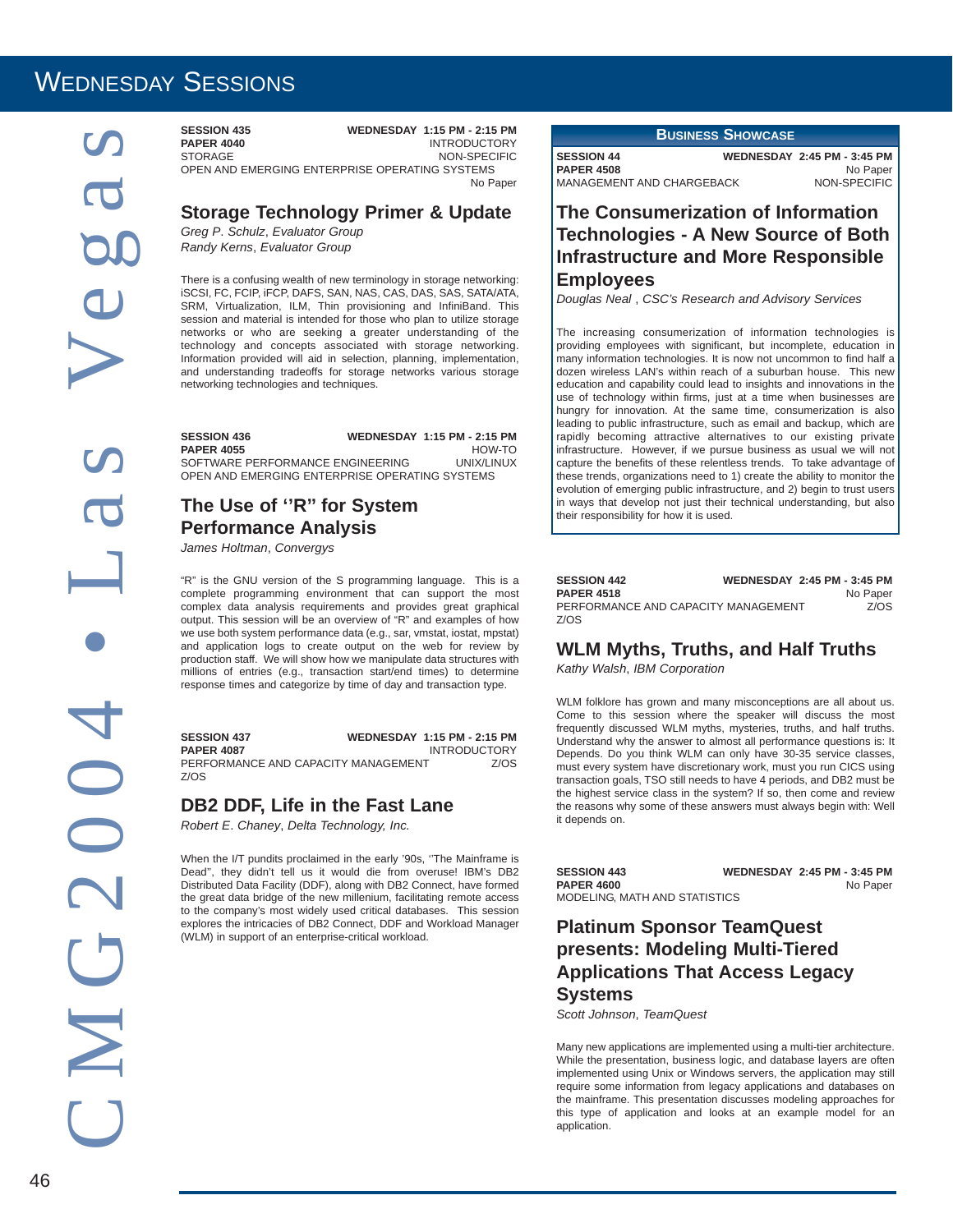**SESSION 444** WEDNESDAY 2:45 PM - 3:45 PM<br>PAPER 4188 ADVANCED **PAPER 4188** ADVANCED<br>PERFORMANCE AND CAPACITY MANAGEMENT WINDOWS PERFORMANCE AND CAPACITY MANAGEMENT OPEN AND EMERGING ENTERPRISE OPERATING SYSTEMS

#### **Event Tracing for Windows: Best Practices**

*Insung Park*, *Microsoft Corp.*

Event Tracing for Windows (ETW) is a general instrumentation and tracing facility which has been available since Windows 2000 and is widely used in various OS components. This session summarizes ways to make the most out of this technology taking advantage of the abundance of natve OS events. Different usage scenarios are discussed for different user profiles, specifically server administrators, diagnostic tool developers, and developers of performance-critical applications.

STORAGE Z/OS

**SESSION 445 WEDNESDAY 2:45 PM - 3:45 PM PAPER 4005** ADVANCED

#### **Understanding the Differences between z900 and z990 Service Time Measurements**

*H. Pat Artis*, *Performance Associates, Inc.*

With the introduction of the z990, IBM increased the precision of the timing measurements provided by the I/O subsystem from 128 to 0.5 microseconds. This paper will explore the benefits and impacts of this change and answer the question "did my service time really increase?".

**SESSION 446 WEDNESDAY 2:45 PM - 3:45 PM PAPER 4207** TECHNICAL PERFORMANCE AND CAPACITY MANAGEMENT NON-SPECIFIC WEBSERVICES, WEBSPHERE, E-BUSINESS

#### **Workload Characterization for Websphere Application Server**

*Yefim Somin*, *BMC Software*

WebSphere Application Server is a complex Java-based environment widely used as a business tier for critical applications accessed through the web. It is important to understand what resources are consumed within WebSphere by different types of business activities. Using OS level process information or other non-process statistics presents certain problems. The session discusses benefits and problems inherent in various approaches.

**SESSION 447 WEDNESDAY 2:45 PM - 3:45 PM PAPER 4523**

MANAGEMENT AND CHARGEBACK NON-SPECIFIC

#### **UK CMG Best Paper: Business Continuity and Disaster Recovery - Managing the Pain**

*Elaine Weston*, *BT*

Consider a business with over 100,000 employees; 20 million plus customers and an IT estate with a business value in excess of £2 billion? Consider how to protect that business from the risk and impact of a major incident affecting the IT systems which manage that business, whilst taking account of the optimists view - 'it'll never happen'. Developing a strategic approach for a cost-effective business response to risk, with highest level company buy-in, is one challenge. Taking it from strategy through implementation, testing, managing, changing, & communicating is a very significant, and achievable, challenge. Let's talk about it.

|                                         | <b>BUSINESS SHOWCASE</b>           |                   |
|-----------------------------------------|------------------------------------|-------------------|
| <b>SESSION 451</b><br><b>PAPER 4537</b> | <b>WEDNESDAY 4:00 PM - 5:00 PM</b> | PANEL<br>No Paper |
|                                         |                                    |                   |

#### **Panel: Business Showcase Panel** *Sid Finehirsh*

During the Business Showcase you heard separate presentations by three innovative and important Information Technology leaders with distinguished careers in analyzing the future of our industry. Now the Business Showcase brings them together for an interactive discussion with each other and the CMG community. This is not only your chance to see how they respond to each other's controversial visions of our IT future, but also to voice your own opinions, questions, and concerns. Panelists include: Bruce J. Rogow and Douglas Neal

| <b>SESSION 452</b>                  | <b>WEDNESDAY 4:00 PM - 5:00 PM</b> |          |
|-------------------------------------|------------------------------------|----------|
| <b>PAPER 4520</b>                   |                                    | No Paper |
| PERFORMANCE AND CAPACITY MANAGEMENT |                                    | Z/OS     |
| Z/OS                                |                                    |          |

#### **Introduction and Overview of zAAPs on z/OS**

*Kathy Walsh*, *IBM Corporation*

This session will introduce the new zSeries Application Assist Processor (zAAP). The session will introduce the zAAP technology and will review the impact on CPU time recording and how it impacts down stream activities such as performance reporting, capacity planning, and accounting. Information on how to configure zAAPs from an LPAR perspective will be covered, as will zAAP impact on WLM metrics.

## WEDNESDAY SESSIONS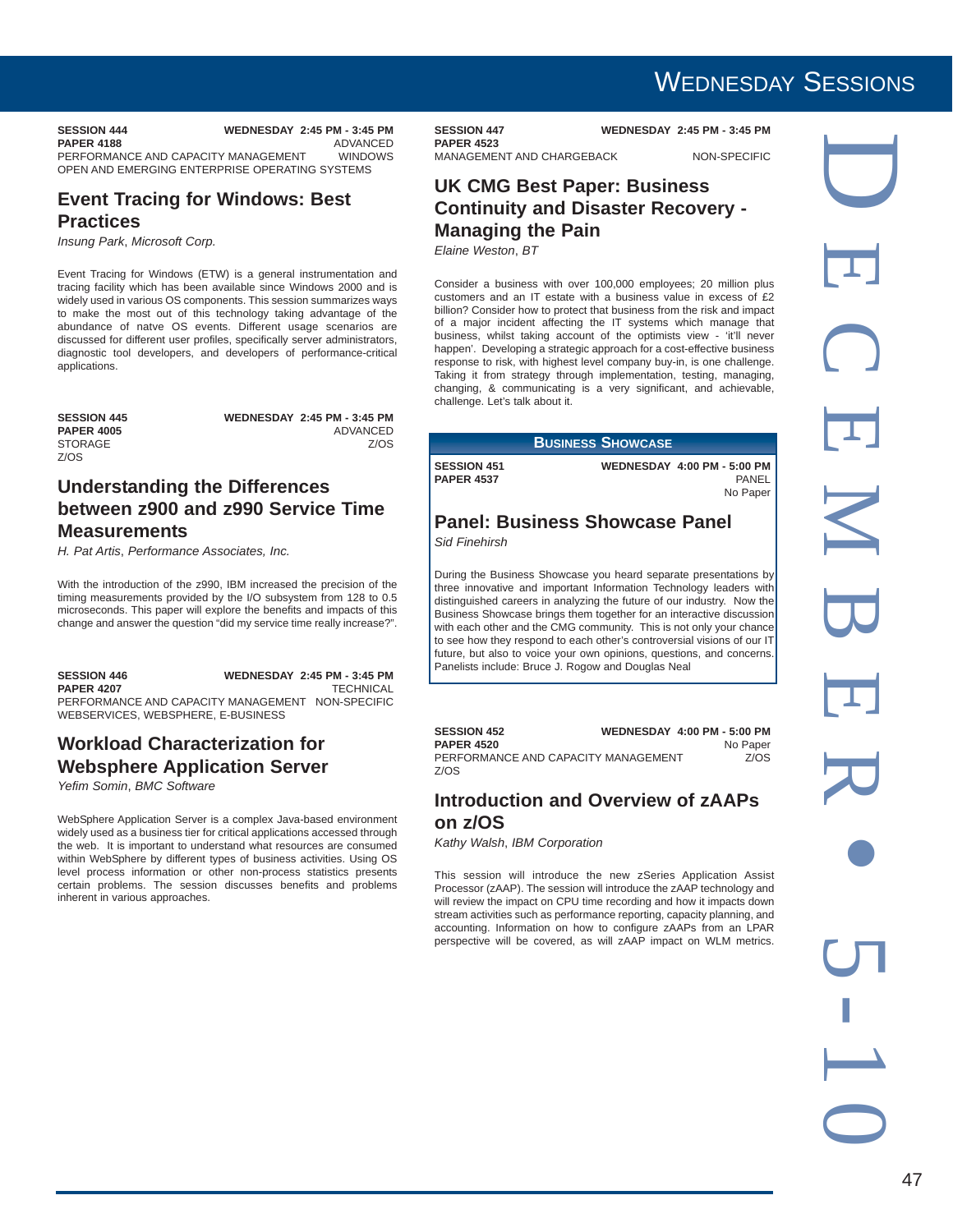## WEDNESDAY SESSIONS

C M G 2 0 0 4 • L a s Ve g a s  $2004$ NO

**SESSION 453 WEDNESDAY 4:00 PM - 5:00 PM PAPER 4186**<br>NETWORK WINDOWS NT/XP/ETC. WEBSERVICES, WEBSPHERE, E-BUSINESS

#### **Turn Your Old Unused PC At Home Into A Fully Functional Web Server That Runs From Your Kitchen**

*Bernard Domanski*, *The City University of New York-CSI Rob Domanski*

Many of us have older PCs that still work but have been replaced with faster, bigger behemoths. Often, the kids or Aunt Sophie is the recipient of these working dinosaurs. This How-To session will take you through configuring your dinosaur to be a fully functional web server that is absolutely on the Internet, is fully legal, and will cost you absolutely nothing but a little bit of time. So if you have Windows, have an account with an ISP, and can think of what you would do with your own web server, this session is an absolute must-attend!

| <b>SESSION 454</b>                             | <b>WEDNESDAY 4:00 PM - 5:00 PM</b> |  |
|------------------------------------------------|------------------------------------|--|
| <b>PAPER 4200</b>                              | <b>TECHNICAL</b>                   |  |
| PERFORMANCE AND CAPACITY MANAGEMENT            | UNIX/LINUX                         |  |
| OPEN AND EMERGING ENTERPRISE OPERATING SYSTEMS |                                    |  |

#### **Planning for Partitioned AIX Systems**

*Jaqui Lynch*, *Mainline Information Systems*

This session will be an introduction to Planning for Partitioning the pSeries. It will include an introduction to partitioning and will also cover some of the 'gotchas' when designing partitioned systems.

**SESSION 455 WEDNESDAY 4:00 PM - 5:00 PM**<br>PAPER 4019 **PAPER 4019**<br>STORAGE NON-SPECIFIC OPEN AND EMERGING ENTERPRISE OPERATING SYSTEMS

#### **Panel: Storage Performance Council Status Update Panel Discussion**

*Mel Boksenbaum*, *Hitachi Data Systems*

The first cross-vendor team of storage performance experts has built the industry's first benchmark for storage which has become the standard for decision making. The Storage Performance Council (SPC) has sought a real-world workload to become the first benchmark that is vendor-neutral, platform independent, network storage capable. More than two dozen SPC-1 results have been published to date. This panel session will discuss the status of the Storage Performance Council and the Storage Industry standard performance benchmarks available and under development.

**SESSION 456 WEDNESDAY 4:00 PM - 5:00 PM**<br>PAPER 4001 TECHNICAL **PAPER 4001**<br>STORAGE NON-SPECIFIC OPEN AND EMERGING ENTERPRISE OPERATING SYSTEMS

#### **Business Process Mapping, Data Classification, and Service Level Objectives**

*Robert Rogers*, *Application Matrix*

This session describes a methodology for information lifecycle management (ILM). ILM is the discipline of ensuring that applications get the resources they are allotted in a resource constrained environment. Almost every enterprise has established priorities for their applications. The question is how to determine who deserves service (i.e., what constitutes the critical "business process"); how are the data objects of that business process classified, how are service level objectives applied to the entity, and finally, how does the management system steer data to devices and services?

| <b>SESSION 457</b>                  | <b>WEDNESDAY 4:00 PM - 5:00 PM</b> |        |
|-------------------------------------|------------------------------------|--------|
| <b>PAPER 4141</b>                   |                                    | HOW-TO |
| PERFORMANCE AND CAPACITY MANAGEMENT |                                    | 7/0S   |
| Z/OS                                |                                    |        |

#### **Care and Feeding of SMF in the Large System Environment**

*Joseph L*. *Babcock*, *Bank One*

In large z/OS systems today, SMF generates data at a rate which requires some changes to our old sequential processing pattern, otherwise we will not complete daily SMF processing before the following day, putting us that much further behind in SMF processing. This session describes the processes used to deliver timely summaries and reports in a 10K –12K MIPS z / OS installation. We will cover SMF dump processing to the delivery to online reporting access points.

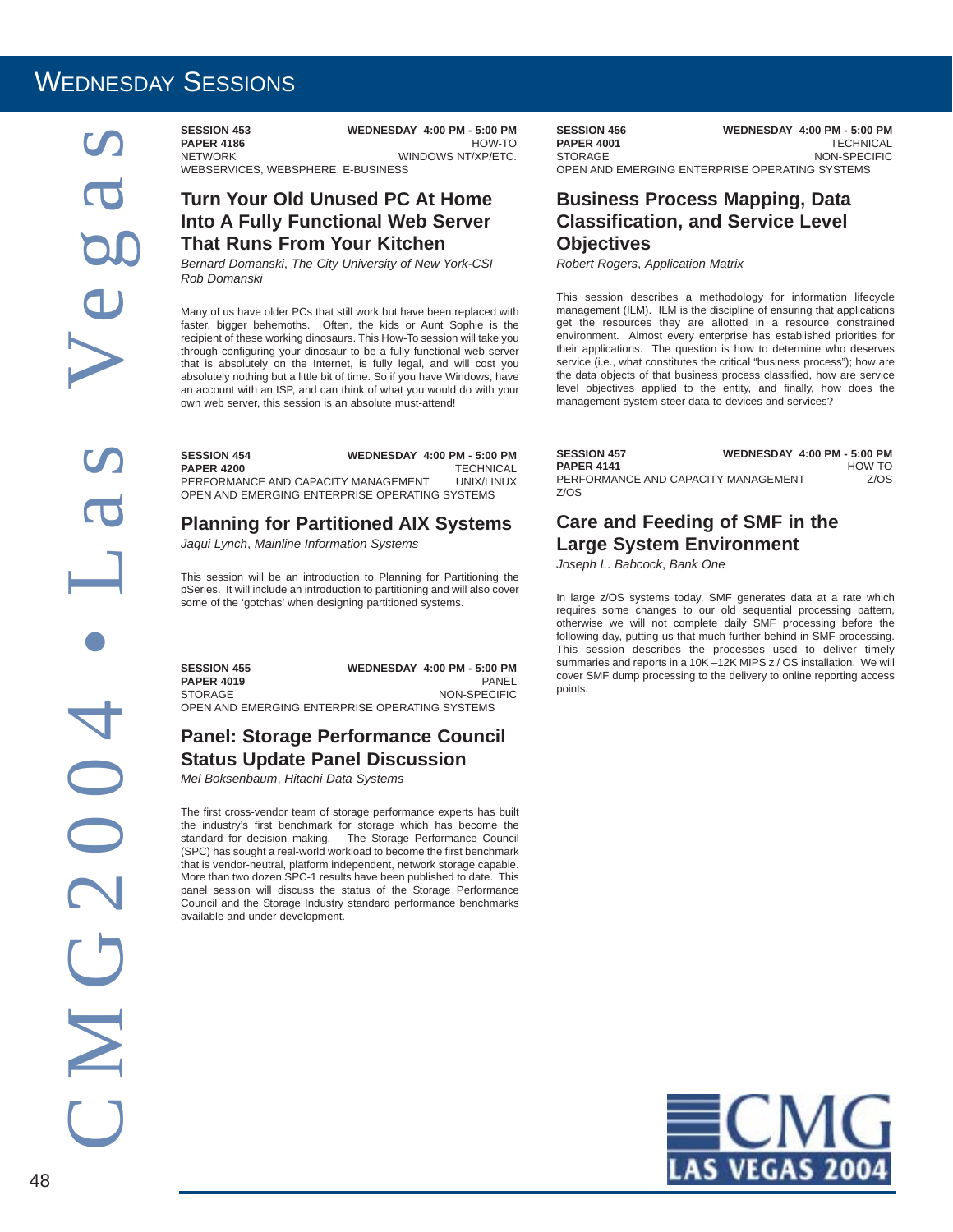#### **PAPER 4511**

**SESSION 501 THURSDAY 8:00 AM - 9:00 AM**

PERFORMANCE AND CAPACITY MANAGEMENT NON-SPECIFIC Z/OS No Paper

#### **Business Service Management: Configuration, Change, Assets and IT Management**

*Jim Grant*, *BMC Software*

Practitioners of resource and performance management have, in many ways, led the early charge for acceptance of service management principles. As customers and vendors engage in building solutions that are service-centric in design and application we must challenge longheld ideas and approaches to solving the management problem. Is the integration of best of breed technologies a superior approach to what has been seen as the failure of frameworks? Is there something in between? Can standards really solve the problem? There are a number of parallels that can be instructive here and we should consider the implications as a way of ensuring our work is more relevant to the businesses we serve. Jim will explore these issues in the context of the evolving management software market and its likely directions in an effort to create context for the good work CMG attendees must do.

#### **SESSION 511 THURSDAY 9:15 AM - 10:45 AM PAPER 4022** INTRODUCTORY<br>MANAGEMENT AND CHARGEBACK MON-SPECIFIC MANAGEMENT AND CHARGEBACK OPEN AND EMERGING ENTERPRISE OPERATING SYSTEMS

#### **Utility Pricing - Software Licensing Strategies for an On Demand World**

*David Rowley*, *Macrovision*

This session discusses the challenges that must be overcome by software publishers and their customers as they move towards utility pricing models. It gives a detailed analysis of where the demand for utility pricing is coming from and why it can change the future of software pricing and licensing. It goes in-depth into describing utility pricing models in demand and in use today, citing actual case studies that provide strategic perspectives behind decisions to offer usagebased pricing models. Finally, it demonstrates a good model implementation.

#### **SESSION 512** THURSDAY 9:15 AM - 10:45 AM<br>PAPER 4101 ADVANCED **PAPER 4101** ADVANCED PERFORMANCE AND CAPACITY MANAGEMENT NON-SPECIFIC OPEN AND EMERGING ENTERPRISE OPERATING SYSTEMS

#### **Automating Workload Characterization by Policy**

*Ronald R*. *Kaminski*, *Safeway Inc.*

The shift from dozens to hundreds or even thousands of machines per analyst is in progress, and scaling issues are forcing us to abandon our traditional handcrafted techniques. Workload characterized views of consumption are vital, but creating and maintaining them by hand is time consuming, error prone, and the looming prospect of keeping thousands of heterogeneous machines consistent can pale the most battle hardened practitioner. Join the author as he explores how to use policies to create workload characterizations dynamically from collected data, policy choices and historical hints.



**SESSION 513** THURSDAY 9:15 AM - 10:45 AM<br>PAPER 4535 No Paper **PAPER 4535** PERFORMANCE AND CAPACITY MANAGEMENT

**MXG for Dummies**

*Charles W*. *Hopf*

So you can't figure out how to customize BUILDPDB? Can't get your hands around ANALCNCR or VMXGSUM? And what is this UTILBLDP thing anyway? What do I do when BUILDPDB for a day takes 2 days to run? The answers to these and many other MXG questions can be found in this session.

**PAPER 4123**<br>STORAGE

**SESSION 514** THURSDAY 9:15 AM - 10:45 AM<br>PAPER 4123 TECHNICAL NON-SPECIFIC

#### **A Multi-tiered Model for Performance Analysis of Storage Area Network**

*Chao Li*, *Tsinghua University Li-zhu Zhou*, *Tsinghua University Chun-xiao Xing*, *Tsinghua University*

The infrastructure of a SAN is complex , and finding a modeling method is very important for SAN designers and performance tuners. This session discusses a multi-tier, multi-server queing network SAN model. The model validation demonstrates an error range of less than 10% which is adequate for quick decision making and design comparisons.

#### **PAPFR 4239**

**SESSION 515 THURSDAY 9:15 AM - 10:45 AM**<br>**PAPER 4239** ADVANCED

PERFORMANCE AND CAPACITY MANAGEMENT NON-SPECIFIC WEBSERVICES, WEBSPHERE, E-BUSINESS

#### **Monitoring and Diagnosing Applications with ARM 4.0**

*Mark W*. *Johnson*, *IBM*

The ARM (Application Response Measurement) standard provides a way to manage business transactions. By embedding simple calls to an agent supporting ARM an application can be managed for availability, service level agreements, and capacity planning. ARM provides a way for applications to provide additional information about transactions, including the relationship between parent and child transactions end-to-end. This session describes the API, and then explores how ARM information can be used to monitor and diagnose application response time.

**SESSION 515 THURSDAY 9:15 AM - 10:45 AM PAPER 4163** TECHNICAL<br>SOFTWARE PERFORMANCE ENGINEERING UNIX/UNUX SOFTWARE PERFORMANCE ENGINEERING WEBSERVICES, WEBSPHERE, E-BUSINESS

### **ARMing Apache**

*David Carter*, *OPNET Technologies*

In the past, the only applications that were able to use ARM were those with ARM coded in. By building it into the Apache application platform, The benefits of ARM has been brought to a wider audience. Two approaches to adding ARM to Apache are examined: one is a requestbased transaction monitor that treats each page as a request, and the second approach is through a series of APIs exposed to users of PHP and similar modules.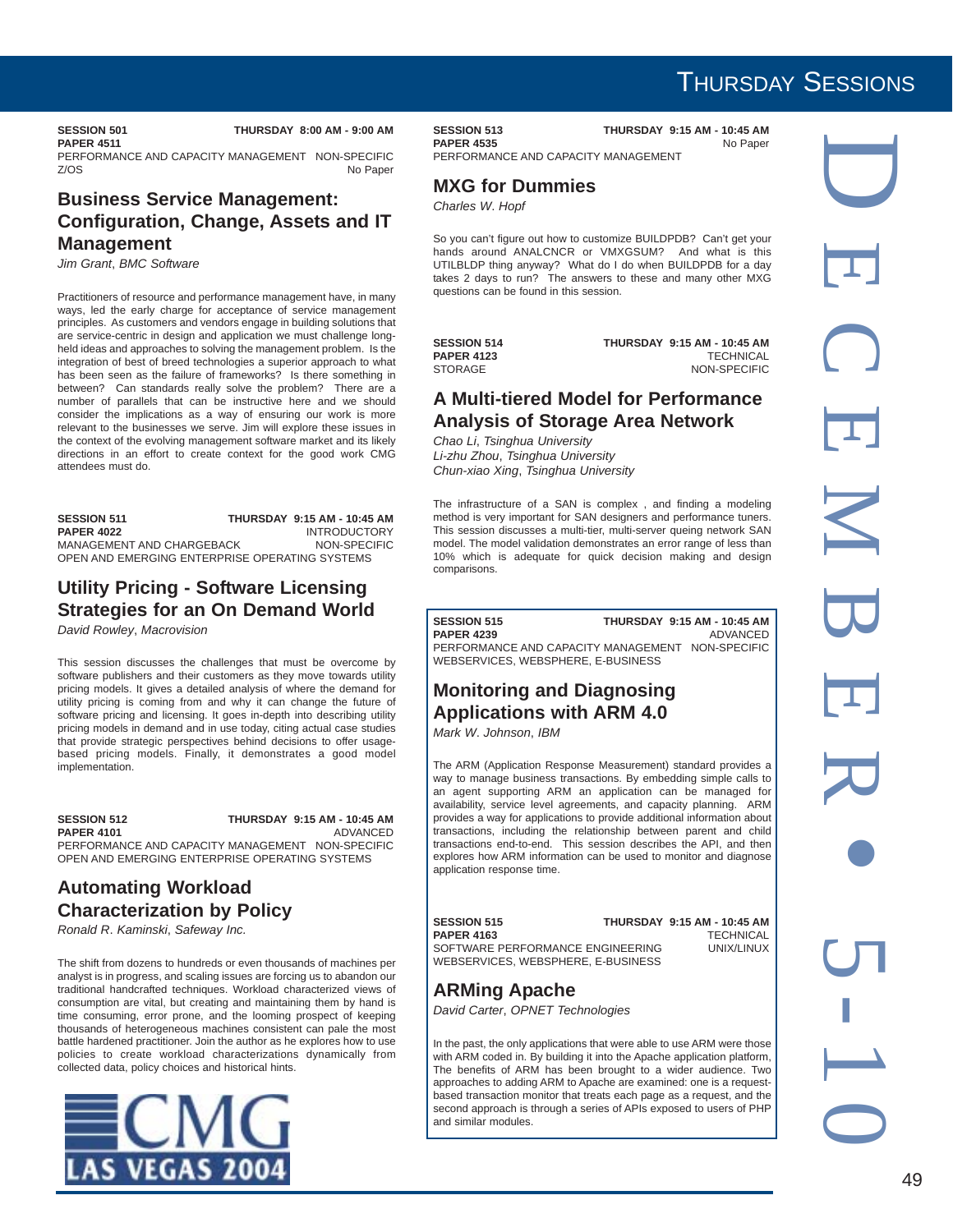**SESSION 516 THURSDAY 9:15 AM - 10:45 AM** PAPER 4243<br>MANAGEMENT AND CHARGEBACK MON-SPECIFIC MANAGEMENT AND CHARGEBACK

**Evaluating IT Management Practice**

*Christopher P*. *Strasser*, *National Security Agence*

Are there unique management practices for IT managers? Are there considerations that managers of an enterprise should give uniquely to IT? The session will discuss the evaluation of IT management practices using very specific criteria similar in approach to the Capability Maturity Model, but focused strictly on IT management at the enterprise level. It will show how IT management effectiveness can be evaluated to promote better returns from IT investments across the enterprise. It also offers evidence that effective IT management translates directly to business value for the enterprise.

**SESSION 517 THURSDAY 9:15 AM - 10:45 AM PAPER 4242** HOW-TO PERFORMANCE AND CAPACITY MANAGEMENT NON-SPECIFIC

#### **Moving Beyond Test and Guess - Using Modeling with Load Testing to Improve Web Application Readiness**

*Richard Gimarc*, *HyPerformix, Inc. Amy C*. *Spellmann*, *HyPerformix, Inc. James Reynolds*, *HyPerformix, Inc.*

This session will discuss and demonstrate how performance modeling compliments load testing to improve the readiness of an application before deployment. After a discussion of the benefits and challenges of modeling, a case study of an actual load testing and modeling effort is presented. The case study walks through the entire model construction process, from data collection, through model construction, and model validation. The case study concludes with a description of how the model was used to guide and improve the load testing effort.

**SESSION 521 THURSDAY 11:00 AM - 11:30 AM PAPER 4130** TECHNICAL PERFORMANCE AND CAPACITY MANAGEMENT

#### **Implementing an Evaluation Architecture for Web Proxies**

*Baoning Wu*, *Lehigh Univ. Brian D*. *Davison*, *Lehigh Univ*

The evaluation of Web proxy performance can be complex. In this session, we present the lessons learned and results of our implementation of a novel simultaneous proxy evaluation technique. In this architecture, we send the same requests to several proxies simultaneously and then measure their performance (e.g. response time). With this approach, we can test proxies using a live network with real content, and additionally be able to evaluate prefetching proxies.

**SESSION 522 THURSDAY 11:00 AM - 11:30 AM PAPER 4179** TECHNICAL<br>PERFORMANCE AND CAPACITY MANAGEMENT 7/OS PERFORMANCE AND CAPACITY MANAGEMENT Z/OS

#### **Mainframe Global and Workload Level Statistical Exception Detection System, Based on MASF**

*Igor A*. *Trubin*, *Capital One Linwood Merritt*, *Capital One Services, Inc.*

The session describes one site's experience of using Multivariate Adaptive Statistical Filtering (MASF) to produce web based exception reports against SAS/ITRM performance databases for MVS, Unisys and Tandem mainframe platforms. In addition to global exceptions, the system can capture workload level detail. The advantages of using a home made SAS based Statistical Exception Detection System for this purpose vs. usage of MASF build into BMC Visualizer are discussed.

|                                                                      | IT IE |                                                                     |
|----------------------------------------------------------------------|-------|---------------------------------------------------------------------|
| <b>SESSION 523</b><br><b>PAPER 4184</b><br>MANAGEMENT AND CHARGEBACK |       | THURSDAY 11:00 AM - 11:30 AM<br><b>INTRODUCTORY</b><br>NON-SPECIFIC |

#### **Service Management - The ITIL Framework**

*Jerry L*. *Rosenberg*, *SRM Associates, Ltd.*

The ITIL framework is becoming more accepted world-wide as the standard for conducting service management within the organization. This paper will explain the basics of the ITIL framework and illustrate how one can perform an assessment of corporate readiness/compliance with ITIL standards.

**SESSION 524** THURSDAY 11:00 AM - 11:30 AM<br>PAPER 4098 TECHNICAL **PAPER 4098** TECHNICAL MODELING, MATH AND STATISTICS WEBSERVICES, WEBSPHERE, E-BUSINESS

#### **Issues in Developing a Simulation Model of an EJB Application Server**

*David Mc Guinness*, *Performance Engineering Laboratory*

Despite the fact that EJB is such a widely used technology research in the area of modeling EJB application servers in terms of performance characteristics is quite sparse. This session will describe how Ptolemy II, a discrete event simulator, can be used to build a scalable model of an EJB system that allows users to input variables that describe interactions and their constituent methods, as well as system parameters. The model will output the average time for each given user interaction and allow users to seek system improvements by changing the system parameters and workloads.

**SESSION 525 THURSDAY 11:00 AM - 11:30 AM**<br>**PAPER 4222** TECHNICAL **TECHNICAL**<br>NON-SPECIFIC MANAGEMENT AND CHARGEBACK

#### **Why Develop a Storage Strategy?**

*John H*. *Silver*, *StorageTek Corp.*

The challenge faced by IT is how to cope with the growth in both the quantity and complexity of storage infrastructure. Even though the unit cost for data storage has continued to decrease, this has been more than offset by data growth. Add to this the new regulatory requirements and the emphasis on data lifecycle management storage has moved to center stage. This session takes the position that the best first step in managing storage growth and protection is to develop a storage  $50$  strategy.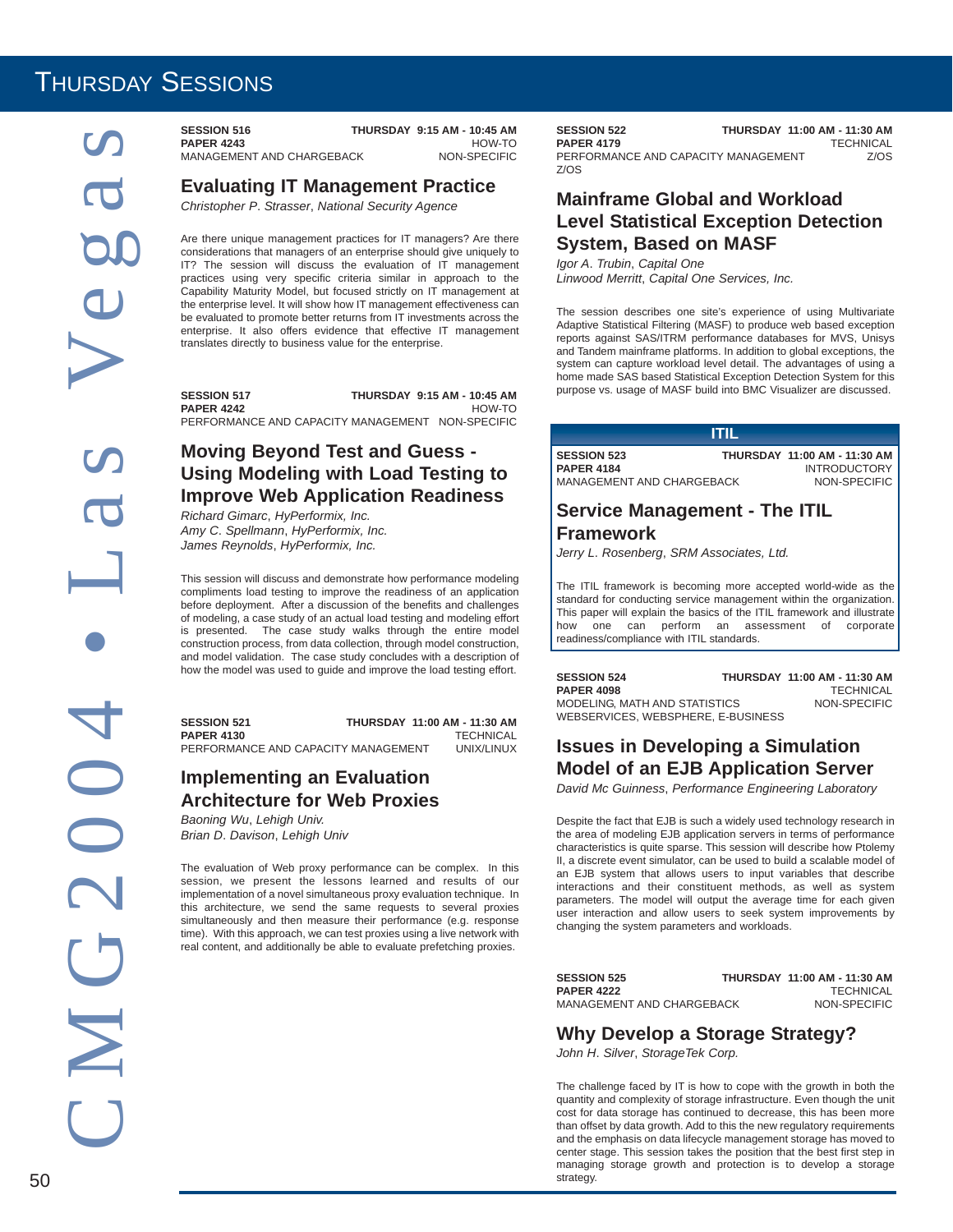**SESSION 526 THURSDAY 11:00 AM - 11:30 AM PAPER 4093** TECHNICAL<br>MANAGEMENT AND CHARGEBACK MON-SPECIFIC MANAGEMENT AND CHARGEBACK OPEN AND EMERGING ENTERPRISE OPERATING SYSTEMS

#### **Self-Aware Business Processes**

*Michael A*. *Salsburg*, *Unisys*

For highly automated business processes, Business Process Management (BPM) cannot be realized until the business processes are self-aware regarding cost, service levels and availability. Selfawareness at the business process level enables a new dimension of management so that the priorities and goals of the business can be realized and deployed through all layers of the supporting IT infrastructure.

**SESSION 527 THURSDAY 11:00 AM - 11:30 AM PAPER 4174** TECHNICAL PERFORMANCE AND CAPACITY MANAGEMENT NON-SPECIFIC OPEN AND EMERGING ENTERPRISE OPERATING SYSTEMS

#### **Capacity Planning of Voice Response Middleware**

*Curtis Hrischuk*, *IBM*

Voice recognition and text to speech capabilities are pervasive and ubiquitous. Simple voice navigation applications have now become different modes for users to interact with enterprise applications via cell phone, Voice over IP, or POTS. Voice enabling middleware (VEM) is opening up with standards like SIP, VoiceXML, and others. Capacity planning of VEM crosses technology boundaries and models that are the subject of this paper. The VEM capacity planning is based on reallife issues and technical challenges with providing sizing information, covering several generations of technology.

**SESSION 531 THURSDAY 1:15 PM - 2:15 PM PAPER 4522** No Paper STORAGE NON-SPECIFIC

#### **Storage Navigator**

*Fred G*. *Moore*, *Horison, Inc.*

The next phase of evolution in data storage has begun. Emerging from an economic slump, IT is beginning to display glimpses of the innovation of years past. Recent events have raised interest in data protection, security and disaster recovery to unprecedented levels. Growth continues at 40-60% annually. Tape cartridge capacity has surpassed magnetic disk and appears poised to hold that lead. The consolidation of storage vendors is well underway with 5 or fewer companies having over 85% of the revenue in their segment. The stampede to offshore outsourcing offers a savings in labor rates but with all the competitors offshore, the advantage is soon nullified. A more sustainable strategy to reduce costs while securing competitive advantage remains an elusive goal for many businesses.

The new economics of the storage industry have created a new game with new rules that are reshaping traditional methods of managing data. Beyond addressing the fundamentals of disk, tape and storage architectures, Storage Navigator will address emerging trends and future directions in data storage, storage networking, and storage management. The disruption in the storage industry over the past few years assures us that there is no security, only opportunities.

**SESSION 532 THURSDAY 1:15 PM - 2:15 PM**<br>PAPER 4002 INTRODUCTORY **INTRODUCTORY** PERFORMANCE AND CAPACITY MANAGEMENT NON-SPECIFIC

#### **Seeing the Forest AND the Trees: Capacity Planning for a Large Number of Servers**

*Linwood Merritt*

This author's capacity planning learning expertise was built on a limited number of servers. Specifically, it involved analyzing and reporting workloads on a few mainframe footprints and, eventually, a few dozen distributed (Unix and NT) servers. His environment today includes hundreds of distributed servers along with larger mainframe footprints. The challenge in this increasingly common environment is to manage the complexity of capacity planning and reporting for this explosion in the numbers and types of data processing platforms.

| ш                  |                                                  |  |  |
|--------------------|--------------------------------------------------|--|--|
| <b>SESSION 533</b> | THURSDAY 1:15 PM - 2:15 PM                       |  |  |
| <b>PAPER 4260</b>  | <b>INTRODUCTORY</b>                              |  |  |
|                    | PERFORMANCE AND CAPACITY MANAGEMENT NON-SPECIFIC |  |  |

#### **Service Level Management: More Than Just SLAs**

*David F*. *Pultorak*, *Fox IT*

A major source of IT Service Management (ITSM) best practices is the IT Infrastructure Library (ITIL®). One key instrument for recording business requirements and IT's capabilities is the Service Level Agreement (SLA). This paper talks about the realities SLAs. Key characteristics of SLAs (availability, reliability, support, performance, charging, reviews, etc.) are covered in this paper. Guidelines for SLA development are presented. Lastly, sample SLA Checklist, Agreement, and SLA Report are presented in an appendix.

### **SESSION 534** THURSDAY 1:15 PM - 2:15 PM<br>PAPER 4037 INTRODUCTORY

**INTRODUCTORY** PERFORMANCE AND CAPACITY MANAGEMENT NON-SPECIFIC OPEN AND EMERGING ENTERPRISE OPERATING SYSTEMS

#### **Too Many Servers, Not Enough Eyes (or – Where Did All These Servers Come From?!?)**

*Rich Fronheiser*, *Metron*

This paper is based on the Author's experiences in formal Capacity Planning and Performance Management departments – starting with a large company that had few servers and many analysts and concluding with an even larger company that better reflected the title of this paper. The paper outlines a methodology that allows analysts and planners to target their limited resources at systems (and more importantly, applications) that require the most attention as the number of servers grows and the number of analysts decrease.

## THURSDAY SESSIONS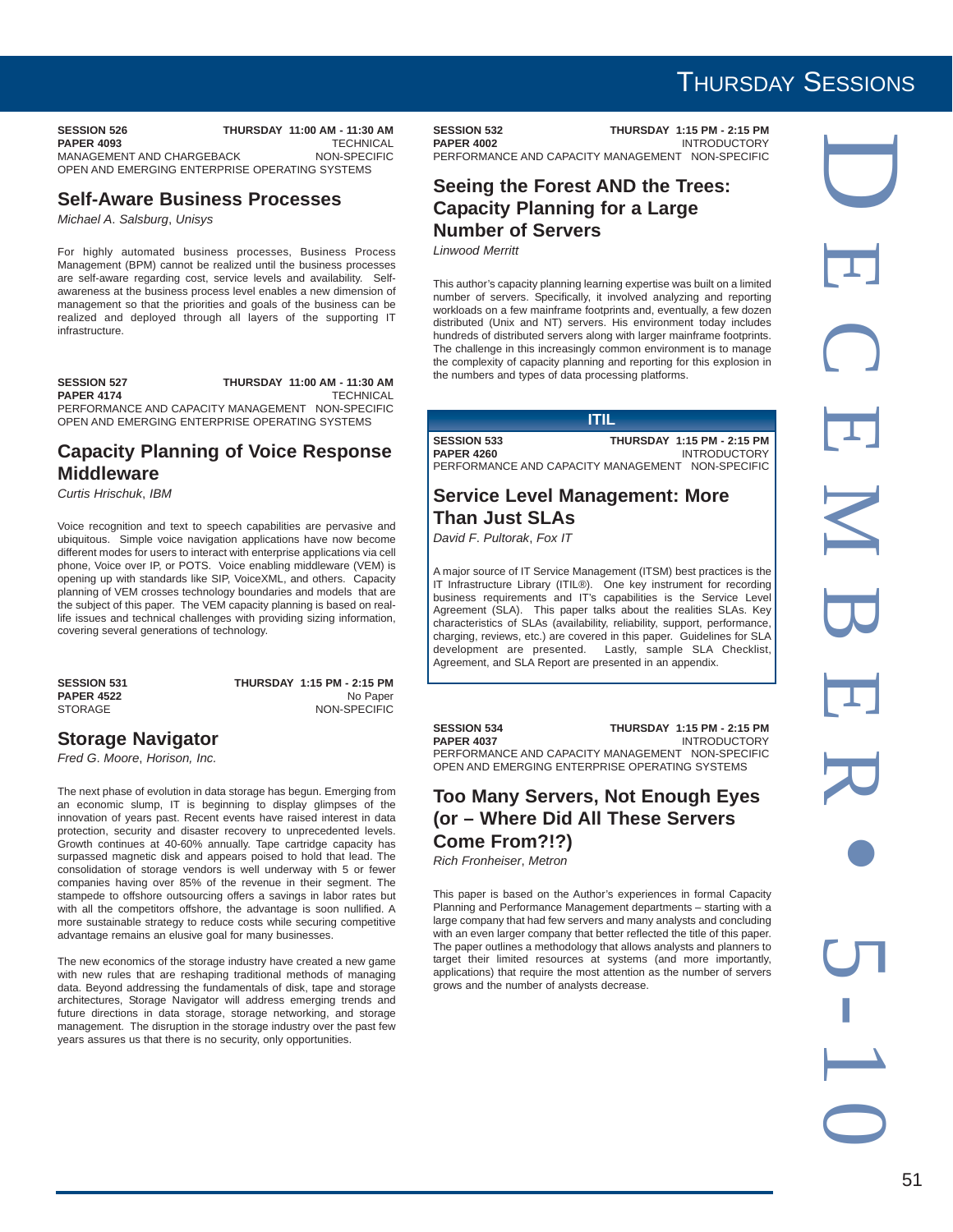**SESSION 535 THURSDAY 1:15 PM - 2:15 PM PAPER 4235**<br>NETWORK UNIX/LINUX WEBSERVICES, WEBSPHERE, E-BUSINESS

#### **Web Bandwidth Management using Homemade Tools and Freeware**

*Sidney W*. *Soberman*, *H W Wilson*

This session describes network performance problems encountered during the operation of a web service. Faced with a limited capital budget for networking monitoring software, we depend on homemade tools and open source software to monitor and detect internal and external network bottlenecks. This allows network operations staff to diagnose response time problems experienced by our customers. Over time, we've gained an understanding of the components of endto-end response time and bandwidth usage. Thus, better service is provided to our customers.

**SESSION 535 THURSDAY 1:15 PM - 2:15 PM**<br>PAPER 4121 INTRODUCTORY **PAPER 4121** INTRODUCTORY<br>
NETWORK NETWORK NON-SPECIEIC WEBSERVICES, WEBSPHERE, E-BUSINESS

#### **Network Bandwidth Estimations Based on Use-Case Scenarios**

*Nikhil Venugopal*, *Infosys Technologies Limited Gaurav Caprihan*, *Infosys Technologies Ltd.*

Shoe-string budgets, coupled with increasing performance requirements have become the bane of IT departments the world over. With networking capabilities becoming the norm for most applications, bandwidth is crucial for performance. Bandwidth sizing is thus gaining importance as IT managers insist on getting indicative sizing estimates as part of the requirements gathering phase to enable them to get a "heads up" for budgeting and procurement. This session presents a novel method for analyzing use-case information to determine application bandwidth requirements.

**SESSION 536 THURSDAY 1:15 PM - 2:15 PM PAPER 4262** PANEL MANAGEMENT AND CHARGEBACK

No Paper

NON-SPECIFIC

#### **Panel: Metering and Billing in an On Demand World**

*Rick Lebsack*, *IBM*

This panel will be an interactive discussion on approaches to metering and billing in on demand environment. Is it necessary? How can we approach it? Is this back to the future?

**SESSION 537 THURSDAY 1:15 PM - 2:15 PM**<br>**PAPER 4069** TECHNICAL **PAPER 4069** TECHNICAL<br>MODELING, MATH AND STATISTICS NON-SPECIFIC MODELING, MATH AND STATISTICS

#### **Performance Analysis: Converting Data Into Information Using One Simple Statistic Function**

*Jorge D*. *Xifra*, *BMC Software Argentina*

This session focuses on the statistic function Correlation Coefficient (CC), and the way it helps IT specialist to solve performance problems by transforming lots of data into meaningful information. A quick overview of CC is provided and many real performance problems are presented in the paper along with their resolution using CC. Some of the problems include: finding which process is using a particular disk, finding which server in the network is overloading another server and understanding the behavior of a new production server.

| <b>SESSION 541</b> | <b>THURSDAY 2:45 PM - 3:45 PM</b> |
|--------------------|-----------------------------------|
| <b>PAPER 4521</b>  | PANEL                             |
| STORAGE            | NON-SPECIFIC                      |
|                    | No Paper                          |

#### **Panel: Storage - The Next Dimension (Part 1)**

*Fred G*. *Moore*, *Horison, Inc.*

Leading storage industry luminaries are probed to find out what new capabilities are emerging to ease the storage management burden, improve availability, more effectively address data security, and to scale in order to meet the resource and financial needs of the customers in the future. These experts will also debate new breakthroughs that lie ahead in storage devices, networking, and storage management as posed by the audience.

Panel members will identify what they see as the upcoming storage challenges and opportunities. Topics such as intelligent storage switched; disk & tapes with capacities beyond a terabyte; replication; technology such as SATA, MAID, D2D, D2D2T; Open, Interoperability & System Managed Storage - Reality and/or Promise have been used to prime the panels comments. They will also address what will be hot 2-3 years from now and what will new storage architectures look like.

| <b>SESSION 542</b>        | <b>THURSDAY 2:45 PM - 3:45 PM</b> |
|---------------------------|-----------------------------------|
| <b>PAPER 4048</b>         | <b>INTRODUCTORY</b>               |
| MANAGEMENT AND CHARGEBACK | 7/0S                              |
| Z/OS                      |                                   |

#### **TCP/IP Chargeback to Enforce Performance Targets**

*Nalini J*. *Elkins*, *Inside Products*

Many companies are curious about billing for TCP/IP usage on the z/OS platform to users or applications for their usage of associated resources. TCP/IP started tasks and the services which rely on TCP/IP use scarce and expensive resources such as CPU usage and network traffic. TCP/IP resource usage seems to be growing exponentially. This session will discuss topics such as: what are the factors which may be monitored and billed? What is "fair?" Chargeback should be for the most scarce resources and help to automatically enforce performance targets.

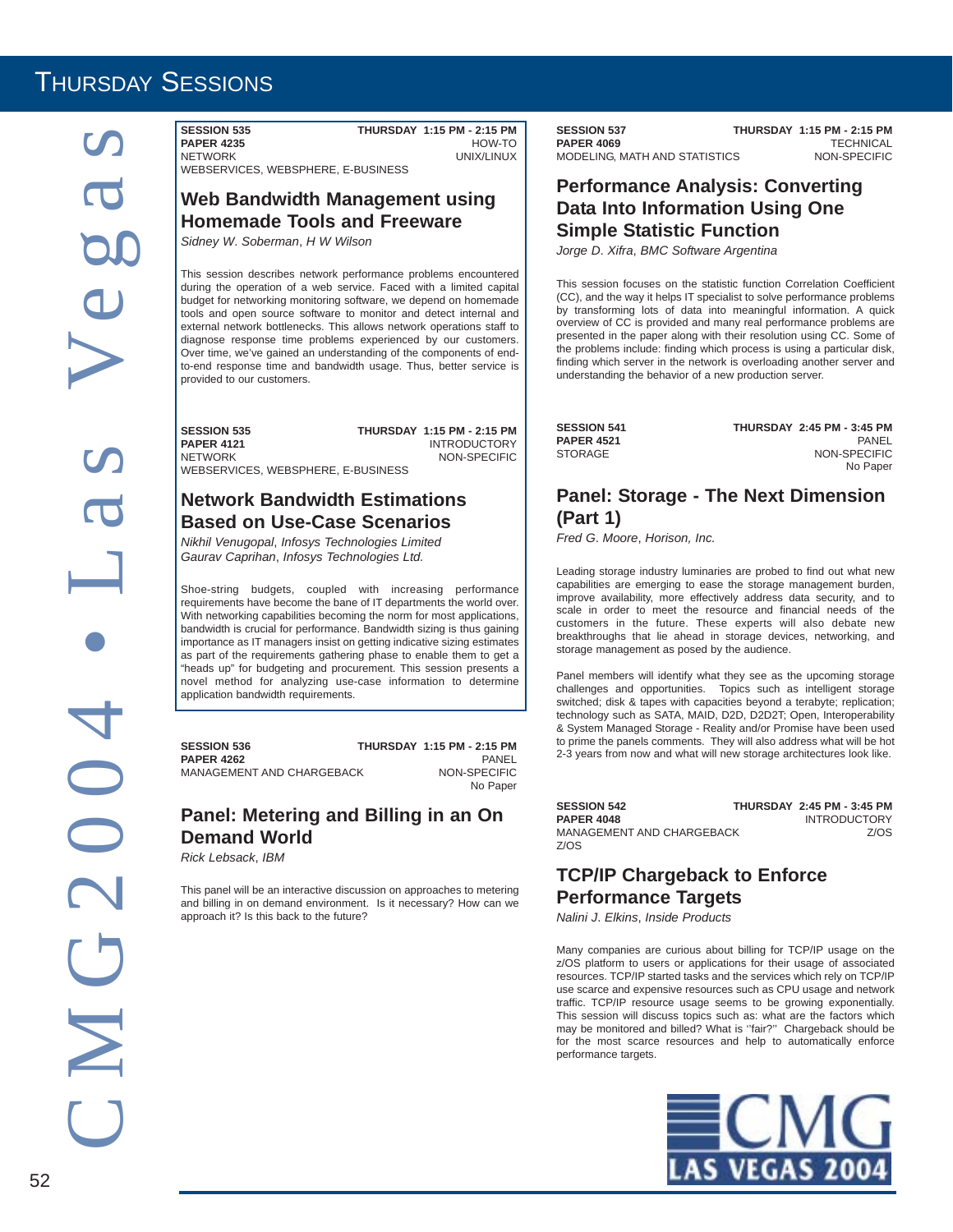#### **ITIL**

**SESSION 543** THURSDAY 2:45 PM - 3:45 PM<br>PAPER 4046 MITRODUCTORY **PAPER 4046 INTRODUCTORY** PERFORMANCE AND CAPACITY MANAGEMENT NON-SPECIFIC

#### **Corporate Performance Management as a Pragmatic Process in an ITIL World.**

*Adam Grummitt*, *Metron*

This session introduces Corporate Performance Management for the effective dashboard presentation of business metrics in conjunction with traditional computer performance management metrics to provide an effective business tool. It introduces a variety of IT good practices such as ITIL. It discusses a case study showing the need for a flexible tool for managers to define their own metrics with the ability to drill down to the level of detail appropriate to each user. This requires not just the corporate business metrics but also the underlying detail in the computer performance database.

#### **SESSION 543 THURSDAY 2:45 PM - 3:45 PM** PAPER 4536 No Paper MANAGEMENT AND CHARGEBACK

## **ITIL: Make it So**

*Cathy Wright*, *British Telecom*

This session gives an overview of the ITIL Service Delivery and Service Support frameworks, It discusses user experience detailing the various challenges experienced at the start of a journey towards ITIL in a multinational ICT company with a large and well established IT Systems Support set up. The session covers the initial technical and cultural barriers that existed, looks at how these were tackled and what lessons were learned from this. The session will cover in some depth the Capacity Management and Configuration Management disciplines.

#### **SESSION 544** THURSDAY 2:45 PM - 3:45 PM<br>PAPER 4031 TECHNICAL **PAPER 4031** TECHNICAL<br>SOFTWARE PERFORMANCE ENGINEERING WINDOWS SOFTWARE PERFORMANCE ENGINEERING NT/XP/ETC.

OPEN AND EMERGING ENTERPRISE OPERATING SYSTEMS

#### **How's My Performance? Dial 1-800-I-AM-FAST**

*Peter Johnson*, *Unisys*

The .Net Framework includes a set of classes that enable an application developer to declare application-specific performance counters. This paper describes those classes and provides concrete examples for how to use them in your code to provide performance monitoring of your application.

**SESSION 545 THURSDAY 2:45 PM - 3:45 PM**<br>PAPER 4176 TECHNICAL **PAPER 4176** TECHNICAL<br>PERFORMANCE AND CAPACITY MANAGEMENT WINDOWS PERFORMANCE AND CAPACITY MANAGEMENT NT/XP/ETC. OPEN AND EMERGING ENTERPRISE OPERATING SYSTEMS

#### **Best Practices for Server Virtualization**

*Chris Molloy*, *IBM*

Logical Partitioning of the mainframe environment has existed for several years. Logical partitioning of the distributed environment using products such as VMWare's ESX or Microsoft's Virtual Server is gaining momentum as companies look to improve their return on investment with server consolidation projects. This session reviews some of the virtualization techniques now available in the server environment, and what best practices should be put in place to maximize the benefits of virtual servers.

**SESSION 546 THURSDAY 2:45 PM - 3:45 PM**<br>PAPER 4009 ADVANCED **PAPER 4009**<br>STORAGE WINDOWS NT/XP/ETC. OPEN AND EMERGING ENTERPRISE OPERATING SYSTEMS

#### **Is a PetaByte More Than We Can Chew?**

*Michael A*. *Salsburg*, *Unisys*

Computer systems have always been an essential tool for scientific research. In the past, computers have aided research by providing faster and faster processing capabilities. A number of research groups are now embarking on explorations that can only be realized by large, data-driven projects. This session will discuss the issues involved in the configuration, administration, performance estimations and expectations regarding data-driven research that requires a Petabyte or more for data storage.

**SESSION 547 THURSDAY 2:45 PM - 3:45 PM**<br>PAPER 4119 INTRODUCTORY MODELING, MATH AND STATISTICS

**INTRODUCTORY**<br>NON-SPECIFIC

#### **Optimize Server Consolidations with End-to-End Modeling**

*Tom A*. *Thompson*, *OPNET Technologies*

Consolidation or relocation of servers can have a large impact on enduser response times and on the cost of the network. This session will present best-practice methodologies that leverage current modeling techniques, utilizing server workloads, router configurations, and application traces. These methodologies are used to proactively ensure: adequate server capacity, adequate network capacity and endto-end application performance. With this approach the user can estimate the costs associated with consolidation and gain valuable ROI insights – before significant expenses are incurred.

**PAPER 4538** 

**SESSION 551 THURSDAY 4:00 PM - 5:00 PM** STORAGE NON-SPECIFIC No Paper

#### **Panel: Storage - The Next Dimension (Part 2)**

*Fred G*. *Moore*, *Horison, Inc.*

Continuation of the previous session: 541.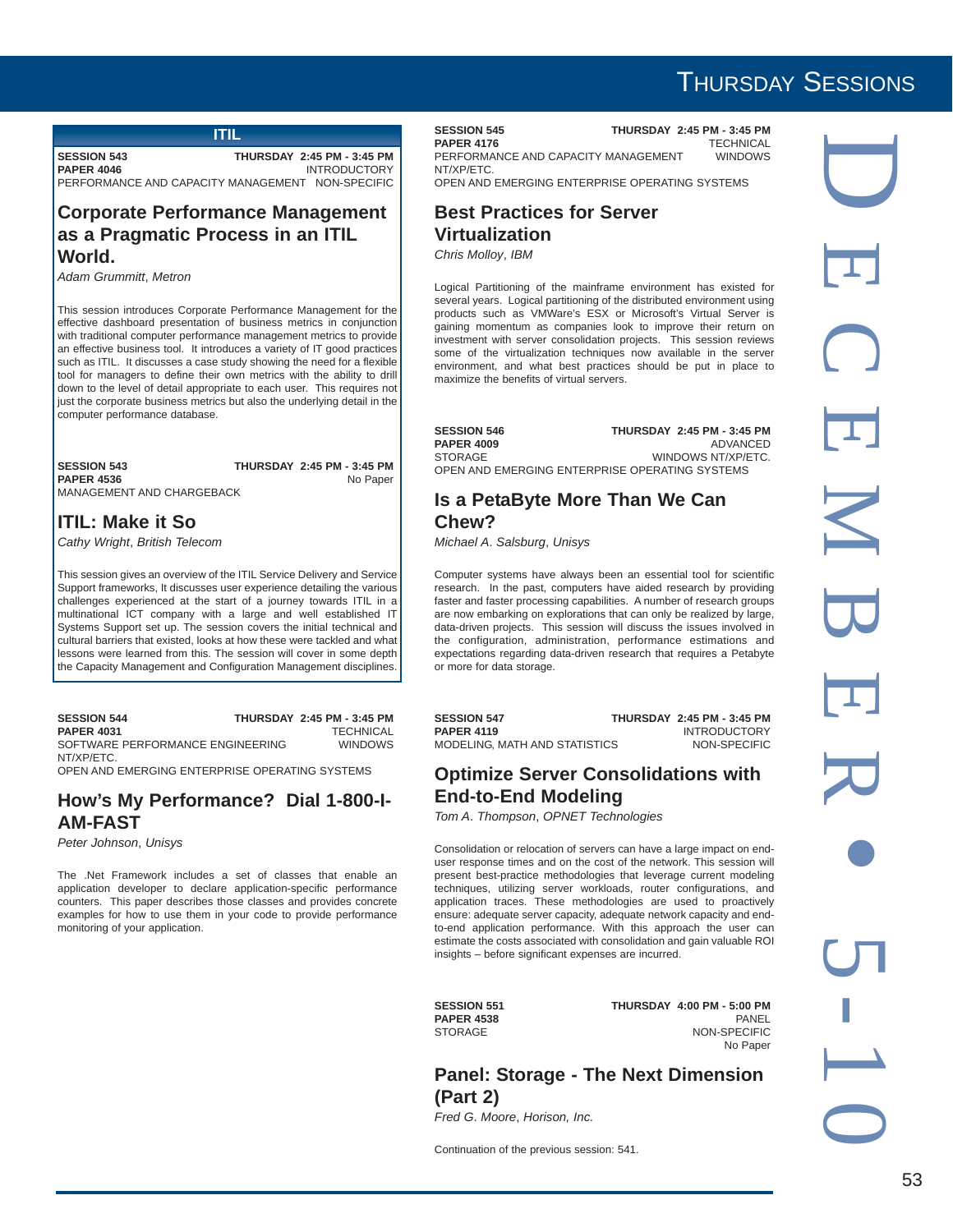Thussen assessmess of the three contents of the state of the state of the state of the **Proference** AND CAPACITY MANAGEMENT INCESSION CONTENTS For the STATE of the **Proference CFIGIC CONTENTS CONTENTS CONTENTS CONTENTS (SM** 

**PAPER 4264** PANEL PERFORMANCE AND CAPACITY MANAGEMENT NON-SPECIFIC No Paper

#### **Facilitated Discussion: The Future of The Performance Field**

*Rick Lebsack*, *IBM Thomas E*. *Bell*, *Rivendel Consultants*

Decreases in the cost of hardware are no longer being cited as the reason that the performance field will disappear. But will it continue to evolve, or will it wither as other topics capture management attention? The topic of this facilitated discussion will be perceptions of the future, and how individuals should focus their attention to survive and prosper. Opinions of CMG attendees will be interchanged on a number to topics, and senior members of the profession will offer their ideas.

| m                                                                    |  |                                                          |  |
|----------------------------------------------------------------------|--|----------------------------------------------------------|--|
| <b>SESSION 553</b><br><b>PAPER 4539</b><br>MANAGEMENT AND CHARGEBACK |  | <b>THURSDAY 4:00 PM - 5:00 PM  </b><br>PANEL<br>No Paper |  |

#### **Panel: ITIL Discussion**

*Ellen M*. *Friedman*, *SRM Associates, Ltd.*

**SESSION 554 THURSDAY 4:00 PM - 5:00 PM PAPER 4032** TECHNICAL SOFTWARE PERFORMANCE ENGINEERING NON-SPECIFIC OPEN AND EMERGING ENTERPRISE OPERATING SYSTEMS

#### **Java Garbage Collection Statistical Analysis 101**

*Peter Johnson*, *Unisys*

There are various command line arguments to the Java runtime environment that produce garbage collection statistics. This session describes those arguments and the data that they produce. The session also describes how to analyze the data to tune the application. A simple application is presented that can be used to gather the data for analysis by a spreadsheet application.

| <b>SESSION 555</b>                 | <b>THURSDAY 4:00 PM - 5:00 PM</b> |
|------------------------------------|-----------------------------------|
| <b>PAPER 4227</b>                  | <b>INTRODUCTORY</b>               |
| MODELING. MATH AND STATISTICS      | NON-SPECIFIC                      |
| WEBSERVICES. WEBSPHERE. E-BUSINESS |                                   |

#### **Performance Impact of Load Balancers on Server Farms**

*Yiping Ding*, *BMC Software*

Server Farms have gained popularity for providing scalable and reliable computing/Web services. A load balancer plays a key role in this architecture. It serves as a "traffic cop" to direct requests to suitable servers. Selecting and using a proper load balancer to match the characteristic of the servers has a significant performance impact. This session examines commonly used load-balancing algorithms for server farms, and introduces a performance model as a basis for the analysis. This session shows how to select a load balancer to maximize the performance potential of the server farms.

**PAPER 4524**

**SESSION 556 THURSDAY 4:00 PM - 5:00 PM**

PERFORMANCE AND CAPACITY MANAGEMENT NON-SPECIFIC

#### **CMG Australia Best Paper: TBD**

| <b>SESSION 557</b>                  | <b>THURSDAY 4:00 PM - 5:00 PM</b> |
|-------------------------------------|-----------------------------------|
| <b>PAPER 4226</b>                   | <b>INTRODUCTORY</b>               |
| PERFORMANCE AND CAPACITY MANAGEMENT | Z/OS                              |
| Z/OS                                |                                   |

#### **The Job You Save**

*Richard Kephart*, *Convergys*

What do you do when faced with having to perform a large system upgrade in tough financial times? This company decided to pull together all of their performance resources to avoid it. This session depicts the course of actions taken from identifying the situation at a Capacity Council meeting through the end results of more than a dozen recommendations. What worked, what didn't, and what happened along the way.

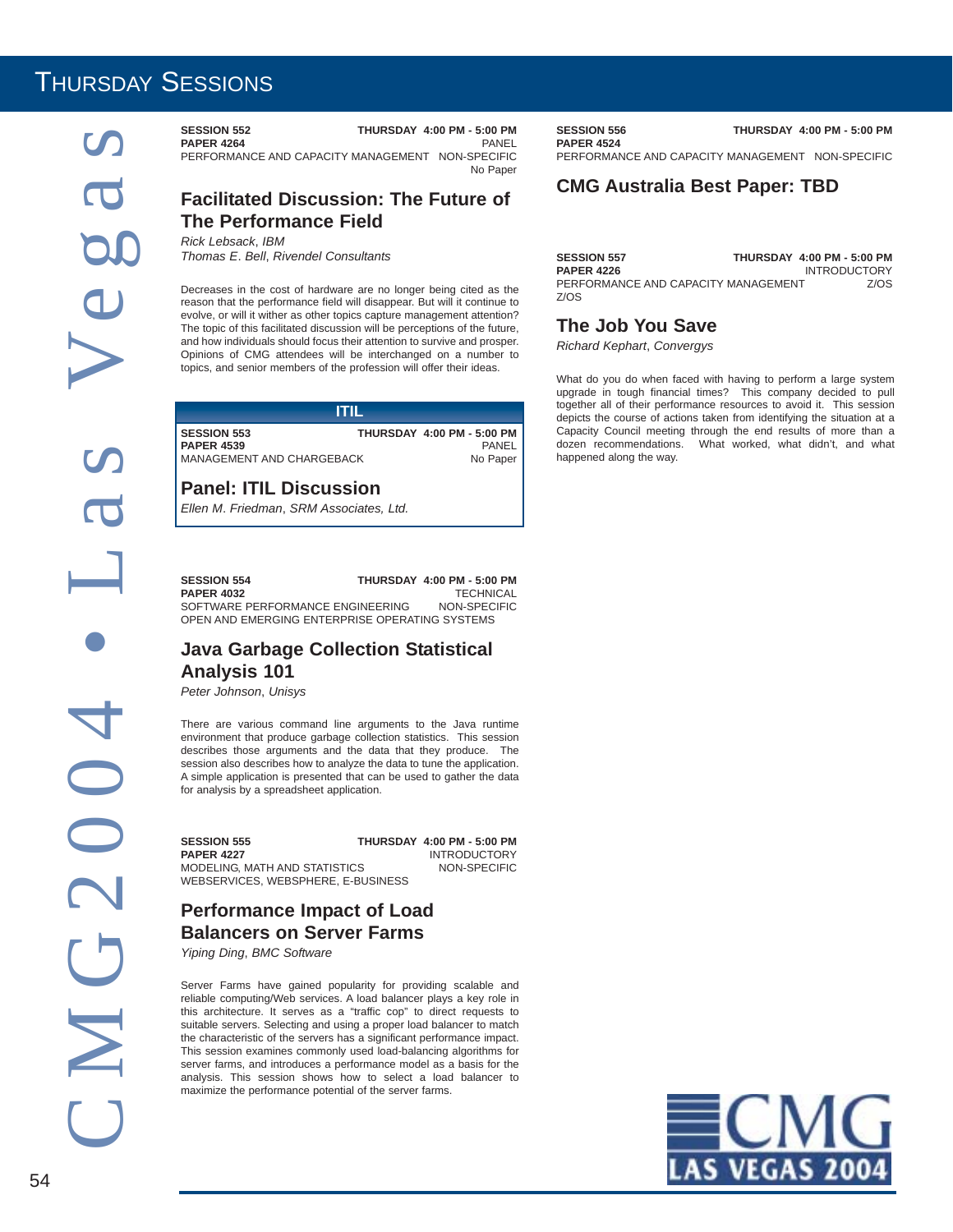## FRIDAY SESSIONS

**SESSION 602 FRIDAY 8:00 AM - 9:00 AM**<br>**PAPER 4077 TECHNICAL PAPER 4077**<br>MANAGEMENT AND CHARGEBACK MON-SPECIFIC MANAGEMENT AND CHARGEBACK WEBSERVICES, WEBSPHERE, E-BUSINESS

#### **Adapting the TileBar Interface for Visualizing Resource Usage**

*Larry Reeve*, *CIMS Lab, Inc.*

Visualizing resource use is important for discovering patterns of system component usage over time. This session describes how the TileBar interface, originally developed for use in information retrieval, can be adapted for visually analyzing resource usage. The 1-dimensional TileBar can show up to four attributes simultaneously, allowing analysts to quickly determine what is being used, how much, when, and by whom. TileBar displays can also be used as a navigation interface for drilling down into resource usage detail.

**SESSION 603 FRIDAY 8:00 AM - 9:00 AM PAPER 4084** ADVANCED PERFORMANCE AND CAPACITY MANAGEMENT NON-SPECIFIC OPEN AND EMERGING ENTERPRISE OPERATING SYSTEMS

#### **Beyond Thresholds: New Directions in QoS Monitoring and Alerting**

*Mike Tsykin*, *Fujitsu Australia Limited James Bouhana*, *Performance International, Inc.*

Traditional approaches to monitoring performance, capacity, and quality of service rely on fixed numeric thresholds for generating alerts. Static alert generation fails to handle situations where system operation varies by time or by application context. This session discusses several extensions to alerting that convey more information by adjusting alert thresholds according to time of day, re-occurrence frequency, and correlation to other alert conditions. It also discusses strategies for predictive alerting that assesses likelihood of achieving QoS objectives, as derived from historical baseline data.

**SESSION 604 FRIDAY 8:00 AM - 9:00 AM PAPER 4013**<br>SOFTWARE PERFORMANCE ENGINEERING WINDOWS SOFTWARE PERFORMANCE ENGINEERING NT/XP/ETC.

#### **How's Your Memory?**

*Claire S*. *Cates*, *SAS Institute, Inc*

Detailed memory analysis of a system, especially a large complex system, can be very beneficial. The analysis may uncover performance issues or misuse of this limited system resource. Obtaining the analysis data though is often difficult. This session describes how SAS® uses RootCause™, along with a custom probe, to gather data from the SAS System memory management routines. The type of data collected is described, along with the types of problems that can be uncovered by analyzing this data.

STORAGE Z/OS

**SESSION 605 FRIDAY 8:00 AM - 9:00 AM**<br>**PAPER 4160 FRIDAY RECHNICAL PAPER 4160** TECHNICAL

#### **ESCON to FICON Migration Planning**

*Charles T*. *McGavin Jr*, *EMC Corporation Tony Mungal*, *EMC Corporation*

There have been many papers, published at CMG and elsewhere, which have discussed FICON technology concepts and new FICON installations. However, many data centers find themselves in the situation of already having extensive ESCON channel configurations which they must now upgrade to FICON. FICON technology is still evolving, but some concepts and guidelines are emerging for planning ESCON-to-FICON migrations. This session will describe several of these new methodologies.

| <b>SESSION 606</b>                 | <b>FRIDAY 8:00 AM - 9:00 AM</b> |
|------------------------------------|---------------------------------|
| <b>PAPER 4060</b>                  | HOW-TO                          |
| MANAGEMENT AND CHARGEBACK          | NON-SPECIFIC                    |
| WEBSERVICES, WEBSPHERE, E-BUSINESS |                                 |

#### **Performance Metrics in IT Operation Outsourcing**

*Yong-Soo Kim*, *Kyungwon University*

For successful IT operation outsourcing, there needs to be appropriate metrics on which both service clients and provider agree. A study of metrics is necessary for the following reasons: First, most of the metrics used today were introduced in the early years of computers and are not satisfactory to both of the service providers and clients. Second, the metrics represent the performance of system components, but not end-user satisfaction. Third, because the service provider usually leads the outsourcing agreement, the objectives specified are more favorable to the provider.

**SESSION 607 FRIDAY 8:00 AM - 9:00 AM PAPER 4146** HOW-TO<br>MODELING MATH AND STATISTICS MON-SPECIFIC MODELING, MATH AND STATISTICS

#### **Projecting Large Scale Deployments with Multiple Year Rollouts**

*Christopher A*. *Newland*, *Nationwide*

This session describes a methodology which allows the planner to project the number of servers and Total Cost of Ownership (TCO) including amortization, for a multi-tiered distributed application having a multi-year rollout. The methodology incorporates Moore's Law, production high availability targets, Disaster Recovey high availability targets, Disaster Recovery levels, and different disaster recovery approaches. It includes a server purchase schedule, a staggered rollout of different applications on the same servers, OS efficiencies, TCO, costs, projections of usage and populations, and allows for whatif scenarios with variables.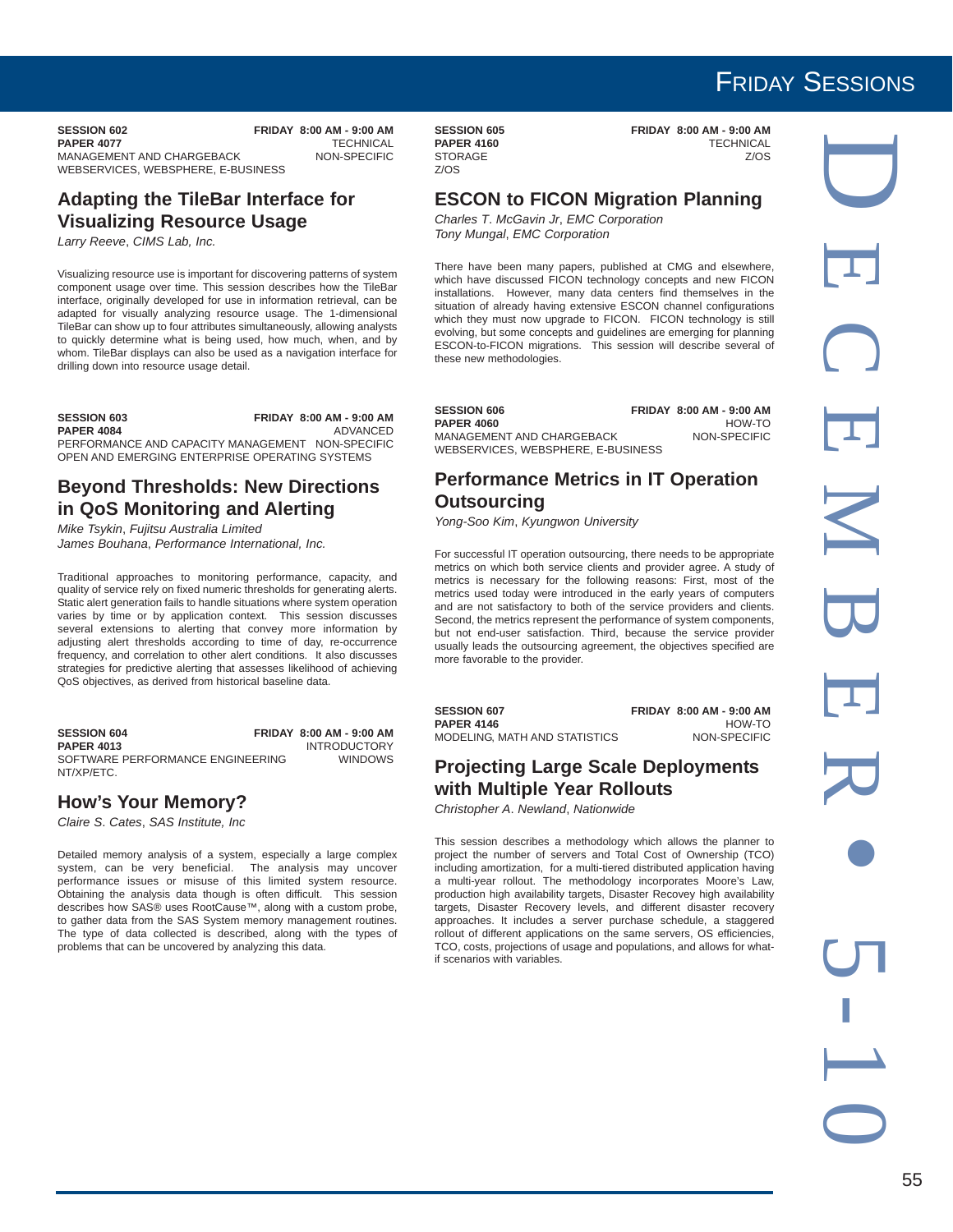## FRIDAY SESSIONS

C M G 2 0 0 4 • L a s Ve g a s 

#### **SESSION 661 FRIDAY 9:15 AM - 10:15 AM PAPER 4219** TECHNICAL<br>PERFORMANCE AND CAPACITY MANAGEMENT UNIX/LINUX

PERFORMANCE AND CAPACITY MANAGEMENT OPEN AND EMERGING ENTERPRISE OPERATING SYSTEMS No Paper

#### **Configuring and Maintaining Highly Available UNIX Systems**

*Tony Catone*, *Philadelphia Stock Exchange*

While current generation UNIX systems from HP, IBM and SUN are not fault tolerant, they can be configured to be highly available. However, it is incumbent upon the system administrator to know the characteristics of the default vendor configurations and add the required hardware and software to achieve high availability. This session will focus on educating system administrators on the characteristics of the basic UNIX hardware systems, the additional hardware components required for high availability and the additional software support required to exploit hardware redundancy.

**SESSION 662 FRIDAY 9:15 AM - 10:15 AM PAPER 4014** TECHNICAL<br>PERFORMANCE AND CAPACITY MANAGEMENT WINDOWS PERFORMANCE AND CAPACITY MANAGEMENT NT/XP/ETC. WEBSERVICES, WEBSPHERE, E-BUSINESS

#### **Developing and Applying a Distributed Systems Performance Approach for a Web Platform**

*James Cusick*, *Wolters Kluwer*

This session describes the steps taken to develop and apply a performance engineering model to an existing commercial web site. .<br>The approach to developing the performance model is presented along with the detailed results of the baseline data. A metric is developed to determine the transaction cost of orders being placed on the system. A comparison of forecasts to actual performance results is also presented.

**SESSION 663** FRIDAY 9:15 AM - 10:15 AM<br>PAPER 4113 HOW-TO **PAPER 4113** MANAGEMENT AND CHARGEBACK Z/OS Z/OS

#### **Software Licensing Cost Reduction Strategies for Large Mainframe Environments**

*Mp Welch*, *Sprint Chris P*. *Schreck*, *Sprint*

In large complex IBM Mainframe environments Software Licensing is the fastest growing but most controllable cost. If this trend continues, the large systems platform we know (and love) will be unable to compete for limited enterprise expenditures in the future. Product replacements, Sub-Capacity Pricing, Per Seat, and usage based pricing offer opportunities to reduce cost. This session shares the implementation of the Penalty Box concept used to control ISV software costs. Its advantages, disadvantages and implementation challenges will be explored.

**SESSION 664 FRIDAY 9:15 AM - 10:15 AM**<br>**PAPER 4106 FRIDAY 9:15 AM TECHNICAL PAPER 4106** TECHNICAL<br>PERFORMANCE AND CAPACITY MANAGEMENT UNIX/LINUX PERFORMANCE AND CAPACITY MANAGEMENT OPEN AND EMERGING ENTERPRISE OPERATING SYSTEMS

#### **Supersizing Capacity and Performance**

*Scott B*. *Small*, *Acxiom Corporation*

There may be significant performance and capacity advantages to running some types of applications in a "supercomputer" type architecture. This paper will concentrate on the enterprise possibilities of open source Linux based clustering software used to implement ''supercomputing'' clusters. Particularly, the possible performance and capacity advantages and disadvantages will be analyzed.

| <b>SESSION 665</b>                              |  | FRIDAY 9:15 AM - 10:15 AM |  |
|-------------------------------------------------|--|---------------------------|--|
| <b>PAPER 4138</b>                               |  | <b>TECHNICAL</b>          |  |
| STORAGE                                         |  | UNIX/LINUX                |  |
| OPEN AND EMERGING ENTERPRISE OPERATING SYSTEMS. |  |                           |  |

#### **Study of I/O Performance Characteristics for Volume Managers and File Systems on Intel Servers**

*Xianneng Shen*, *Veritas Software Clark MacDonald Randy Taylor*, *Veritas Software*

This session investigates the I/O performance characteristics of raw volumes and file systems in a Linux environment running on Intel Xeon and Itanium 2 architectures. Both sequential and random I/O performance is measured using various logical volume managers and file systems. Standard I/O performance benchmark tools and other tools are run to generate an I/O intensive workload. System tools are used to monitor the system resources and I/O statistics data. The session presents the system configuration, testing environment, measurement results, and performance analysis.

| <b>SESSION 666</b>            | FRIDAY 9:15 AM - 10:15 AM |
|-------------------------------|---------------------------|
| <b>PAPER 4201</b>             | <b>INTRODUCTORY</b>       |
| MODELING, MATH AND STATISTICS | WINDOWS NT/XP/ETC.        |

#### **More CPUs or more DIMMs? Finding the Optimal Balance between System Components**

*Judson E*. *Veazey*, *Hewlett-Packard Blaine Gaither*, *Hewlett-Packard Larry J*. *Thayer*, *Hewlett-Packard*

In configuring a server, which is better, an additional CPU or a few more DIMMs? What's the optimal balance between the I/O and memory configuration? IT staff and capacity planners face these sorts of questions all the time, but there appears to be no general solution or accepted methodology for making sub-system tradeoffs. This session presents such a methodology, based on both modeled performance and sub-system cost for an OLTP workload. Analysis of results indicates that memory configuration plays a crucial role in optimizing for price-performance.

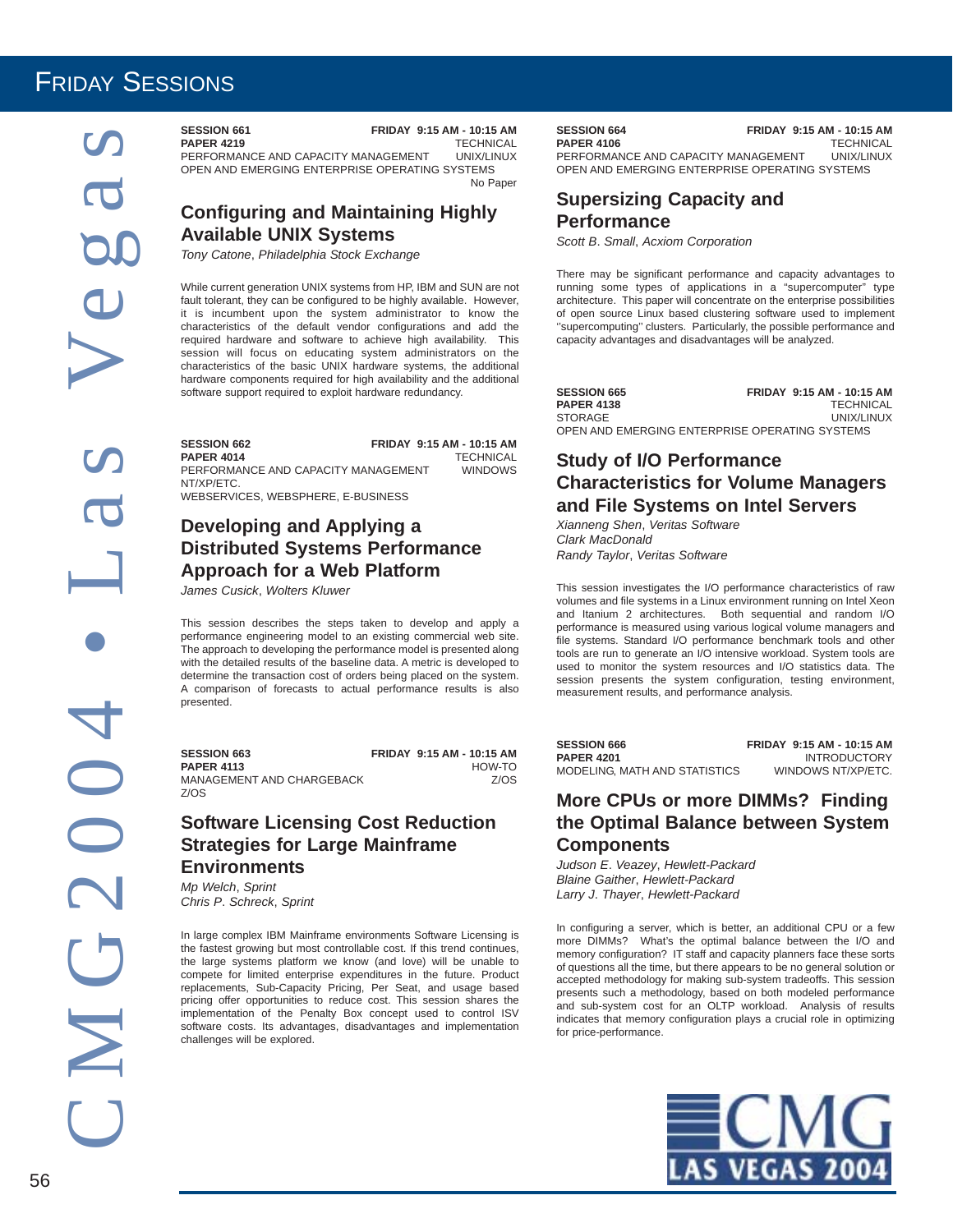**SESSION 667 FRIDAY 9:15 AM - 10:15 AM**<br>PAPER 4078 FRIDAY 9:15 AM TECHNICAL **PAPER 4078** PERFORMANCE AND CAPACITY MANAGEMENT NON-SPECIFIC OPEN AND EMERGING ENTERPRISE OPERATING SYSTEMS

#### **Principles of Good Benchmark Construction**

*Shanti Subramanyam*, *Sun Microsystems Inc.*

With multi-tier middleware technologies, benchmarks are becoming increasingly complex and creating them is non-trivial. Understanding how to construct benchmarks correctly can dramatically improve a product by providing accurate performance data. This session examines the principles of good benchmark construction and covers various issues such as user load emulation, arrival rates and performance metrics. These issues are addressed by using a real Java 2 Enterprise System (J2EE) platform benchmark example.

| <b>SESSION 673</b>        | FRIDAY 10:30 AM - 11:30 AM |
|---------------------------|----------------------------|
| <b>PAPER 4167</b>         | <b>TECHNICAL</b>           |
| MANAGEMENT AND CHARGEBACK | NON-SPECIFIC               |

#### **Asset Management as a Prerequisite for Capacity Planning**

*John H*. *Silver*, *StorageTek Corp.*

It has been said that if you can't measure, then you can't manage. To take that one more step, before you can measure, you need to be able to count. More than just a count or inventory, IT Asset Management (ITAM) is essential for capacity planning. Capacity planning is no longer a matter of processor utilization or disk storage utilization, but needs to be concerned with multiple components working together and how change will impact the working of these components. This session takes the position that only with effective ITAM can capacity planning be complete and successful.

### **SESSION 674 FRIDAY 10:30 AM - 11:30 AM**

**PAPER 4111** HOW-TO<br>PERFORMANCE AND CAPACITY MANAGEMENT UNIX/LINUX PERFORMANCE AND CAPACITY MANAGEMENT OPEN AND EMERGING ENTERPRISE OPERATING SYSTEMS

#### **A Practical Implementation of Guerrilla Monitoring**

**AS VEGAS 2004** 

*James A*. *Yaple*, *Austin Automation Center - Dept. of Veteran' Affairs*

This is a real-world report of ''guerrilla'' monitoring and capacity planning (see the MeasureIT article by Neil J Gunther) for Sun systems at a federal enterprise hosting facility. This includes a review of concepts, issues, risks and open source toolsets employed to deliver results at a low cost. Specific configurations will be reviewed, including using the SE toolkit to collect data from hosts and web presentation using Orca. Results are aggregated and uploaded to a z900 mainframe enabling SAS processing of data.

**PAPER 4209**<br>NETWORK

**SESSION 675 FRIDAY 10:30 AM - 11:30 AM<br>PAPER 4209 FRIDAY 10:30 AM - TECHNICAL** WINDOWS NT/XP/ETC.

#### **A Network Benchmark for the .NET Framework**

*Jozo J*. *Dujmovic*, *San Francisco State University Zoran Avramov*, *San Francisco State University*

This paper presents a multithreaded architecture of a Network Performance Measurement Sharp (NPM#) benchmark designed for the .NET framework. Main components of the NPM# benchmark architecture are: (1) Distributed Client/Server Pair (DCSP) nodes and (2) a Network Workload Control System (NWCS). DCSP node modules of NPM# are used for network workload generation and gathering of measured performance indicators. The NWCS provides user input, workload control, and display of results. We present the design concepts of the NPM# benchmark architecture and its implementation in the .NET environment.

| <b>SESSION 676</b>               | FRIDAY 10:30 AM - 11:30 AM |
|----------------------------------|----------------------------|
| <b>PAPER 4115</b>                | <b>TECHNICAL</b>           |
| SOFTWARE PERFORMANCE ENGINEERING | <b>7/0S</b>                |
| Z/OS                             |                            |

#### **Performance Improvements from the "Things I Wish They'd Told Me 8 Years Ago" - Visualized**

*Thomas A*. *Halinski*, *Compuware Corporation*

Pearls of wisdom for application performance improvements using DB2 sound good and make a lot of sense. But how do we know how well they work and to what extent. This session will take some of the performance tips from Bonnie Baker and measure them using STROBE. It will explain the theory, and show the actual before and after results of implementing tips like: synchronous vs. asynchronous I/O, index usage and stage 1 vs. stage 2 predicates. After seeing the actual performance improvements, IT personnel will be much more confident that theory and reality can go hand in hand.

**SESSION 677 FRIDAY 10:30 AM - 11:30 AM PAPER 4003 INTRODUCTORY** PERFORMANCE AND CAPACITY MANAGEMENT NON-SPECIFIC

#### **A Finger in the Wind: Forecasting Techniques for Capacity Planning** *Linwood Merritt*

Robust capacity planning entails the analysis of data to project future demand. This analysis can be as simple as a linear trend of historical demand data, and can be as complex as multivariate regression using business drivers combined with analysis of changing business functionality. This session explores the use of Excel and SAS to perform simple trend analyses of computer resources and produce capacity planning forecasts.



## FRIDAY SESSIONS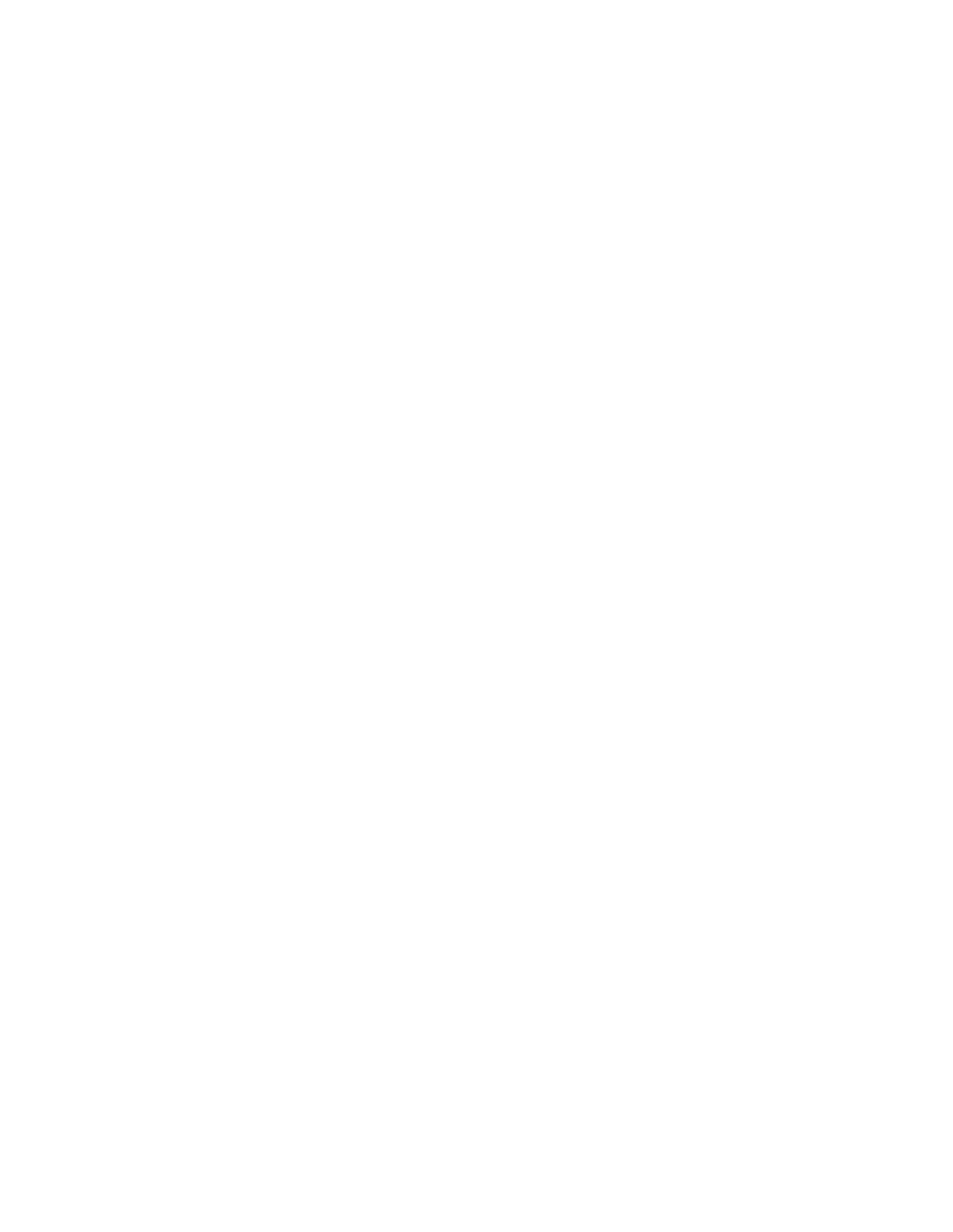## **SESSION CROSS REFERENCE**

# *SESSION CROSS REFERENCE*

#### **SUBJECT AREAS**

- **PERFORMANCE AND CAPACITY MANAGEMENT**
- **MANAGEMENT AND CHARGEBACK**
- **MODELING, MATH AND STATISTICS**
- **NETWORK**
- **SOFTWARE PERFORMANCE ENGINEERING**
- **STORAGE**

#### **FOCUS AREAS**

- **Open and Emerging Enterprise Operating Systems**
- **WEBSERVICES, WEBSPHERE, E-BUSINESS**
- **Z/OS**

#### **PLATFORMS**

- **UNIX/LINUX**
- **WINDOWS NT/XP ETC.**
- **Z/OS**
- **NON-SPECIFIC**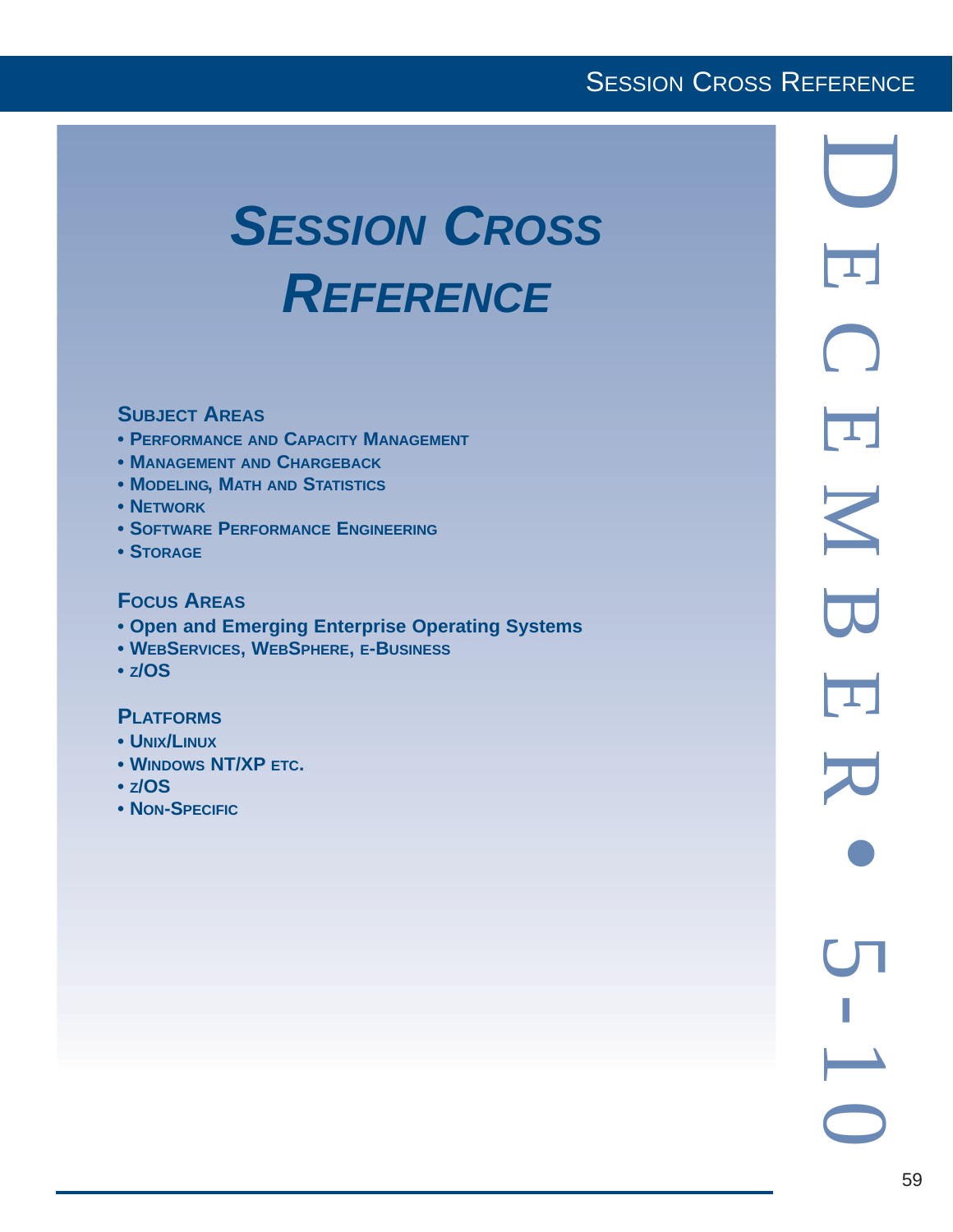## **PERFORMANCE AND CAPACITY MANAGEMENT**

|             | <b>FOCUS PLATFORM SESSION</b> |     | <b>AUTHOR</b>          | <b>TITLE</b>                                                                              |
|-------------|-------------------------------|-----|------------------------|-------------------------------------------------------------------------------------------|
| z/OS        | z/OS                          | 313 | Len Jejer              | WLM - Our Experiences Implementing Goals By Online Transaction Response Time              |
| z/OS        | z/OS                          | 322 | Dr Rich Olcott         | Shared Disk in a Distributed Storage Environment - A Drag on Performance                  |
| z/OS        | z/OS                          | 332 | Glenn R. Anderson      | A z/OS WLM Update for DB2 Environments                                                    |
| z/OS        | z/OS                          | 343 | Richard S. Ralston     | z/Series, Sub Capacity Workload License Charges, Soft-Caps, and WLM                       |
| z/OS        | z/OS                          | 347 | Anthony J. Ruberry     | z/OS Performance Management in the Real World                                             |
| z/OS        | z/OS                          | 432 | Ivan L. Gelb           | Panel: z/OS and WLM Q & A                                                                 |
| z/OS        | z/OS                          | 437 | Robert E. Chaney       | DB2 DDF, Life in the Fast Lane                                                            |
| z/OS        | z/OS                          | 442 | Kathy Walsh            | WLM Myths, Truths, and Half Truths                                                        |
| z/OS        | z/OS                          | 452 | Kathy Walsh            | Introduction and Overview of zAAPs on z/OS                                                |
| z/OS        | z/OS                          | 457 | Joseph L. Babcock      | Care and Feeding of SMF in the Large System Environment                                   |
| z/OS        | Non                           | 501 | Jim Grant              | Business Service Management: Configuration, Change, Assets and IT Management              |
| z/OS        | z/OS                          | 522 | Igor A. Trubin         | Mainframe Global and Workload Level Statistical Exception Detection System, Based on MASF |
| z/OS        | z/OS                          | 557 | <b>Richard Kephart</b> | The Job You Save                                                                          |
| <b>WEB</b>  | Non                           | 325 | Alexandre Polozoff     | <b>Performance Testing Protocol</b>                                                       |
| WEB         | Non                           | 337 | Dr. Pierre M. Fiorini  | The Performance Impact of Security Attacks on Enterprise Computing Systems                |
| <b>WEB</b>  | z/OS                          | 352 | Glenn R. Anderson      | WebSphere for z/OS Ver 5 Performance Tuning                                               |
| <b>WEB</b>  | Non                           | 425 |                        | Prof. Robert D. van der Mei Overload Control for Web Services: Web Admission Control      |
| WEB         | Non                           | 446 | Yefim Somin            | Workload Characterization for Websphere Application Server                                |
| WEB         | Non                           | 515 | Mark W. Johnson        | Monitoring and Diagnosing Applications with ARM 4.0                                       |
| WEB         | Win                           | 662 | James Cusick           | Developing and Applying a Distributed Systems Performance Approach for a Web Platform     |
| <b>EEOS</b> | *nix                          | 316 | Robert Andresen        | Monitoring Linux with Native Tools                                                        |
| <b>EEOS</b> | z/OS                          | 326 | Russell A. Rogers      | Ubiquitous Data Collection in a Large Distributed Environment                             |
| <b>EEOS</b> | Non                           | 346 | William S. Keezer      | IT Web Reporting: All Things to All People                                                |
| <b>EEOS</b> | Non                           | 412 | Daniel A. Menasce      | Quality of Service Aspects and Metrics In Grid Computing                                  |
| <b>EEOS</b> | Non                           | 423 | Andrew S. Duffen       | Managing All of Your Application's Servers From a Single Web Page                         |
| <b>EEOS</b> | Non                           | 424 | Giuseppe Cassone       | Performance Integration: from Development to Delivery All at Once                         |
| <b>EEOS</b> | *nix                          | 427 | Douglas A. Tapscott    | UNIX Update and Compile Performance Resolution                                            |
| <b>EEOS</b> | Win                           | 444 | Dr. Insung Park        | Event Tracing for Windows: Best Practices                                                 |
| <b>EEOS</b> | *nix                          | 454 | Jaqui Lynch            | Planning for Partitioned AIX Systems                                                      |
| <b>EEOS</b> | Non                           | 512 | Ronald R. Kaminski     | Automating Workload Characterization by Policy                                            |
| <b>EEOS</b> | Non                           | 527 | Dr. Curtis Hrischuk    | Capacity Planning of Voice Response Middleware                                            |
| <b>EEOS</b> | Non                           | 534 | <b>Rich Fronheiser</b> | Too Many Servers, Not Enough Eyes (or - Where Did All These Servers Come From?!?)         |
| <b>EEOS</b> | Win                           | 545 | <b>Chris Molloy</b>    | <b>Best Practices for Server Virtualization</b>                                           |
| <b>EEOS</b> | Non                           | 603 | Mike Tsykin            | Beyond Thresholds: New Directions in QoS Monitoring and Alerting                          |
| EEOS        | *nix                          | 661 | Tony Catone            | Configuring and Maintaining Highly Available UNIX Systems                                 |
| EEOS        | *nix                          | 664 | Scott B. Small         | Supersizing Capacity and Performance                                                      |
| <b>EEOS</b> | Non                           | 667 | Shanti Subramanyam     | Principles of Good Benchmark Construction                                                 |
| <b>EEOS</b> | *nix                          | 674 | James A. Yaple         | A Practical Implementation of Guerrilla Monitoring                                        |
|             | Non                           | 341 | Corey Ferengul         | Assessing the Monitoring Market and Maturity                                              |
|             | Non                           | 357 | Thomas Bodenheimer     | DB2 Performance Monitoring using Snapshots                                                |
|             |                               | 513 | Charles W. Hopf        | <b>MXG</b> for Dummies                                                                    |
|             | Non                           | 517 | Richard Gimarc         | Moving Beyond Test and Guess - Using Modeling with Load Testing to Improve Web            |
|             |                               |     |                        | <b>Application Readiness</b>                                                              |
|             | *nix                          | 521 | Baoning Wu             | Implementing an Evaluation Architecture for Web Proxies                                   |
|             | Non                           | 532 | Linwood Merritt        | Seeing the Forest AND the Trees: Capacity Planning for a Large Number of Servers          |
|             | Non                           | 533 | David F. Pultorak      | Service Level Management: More Than Just SLAs                                             |
|             | Non                           | 543 | Adam Grummitt          | Corporate Performance Management as a Pragmatic Process in an ITIL World.                 |
|             | Non                           | 552 | Rick Lebsack           | Facilitated Discussion: The Future of The Performance Field                               |
|             | Non                           | 556 | TBD                    | <b>CMG Australia Best Paper: TBD</b>                                                      |
|             | Non                           | 677 | <b>Linwood Merritt</b> | A Finger in the Wind: Forecasting Techniques for Capacity Planning                        |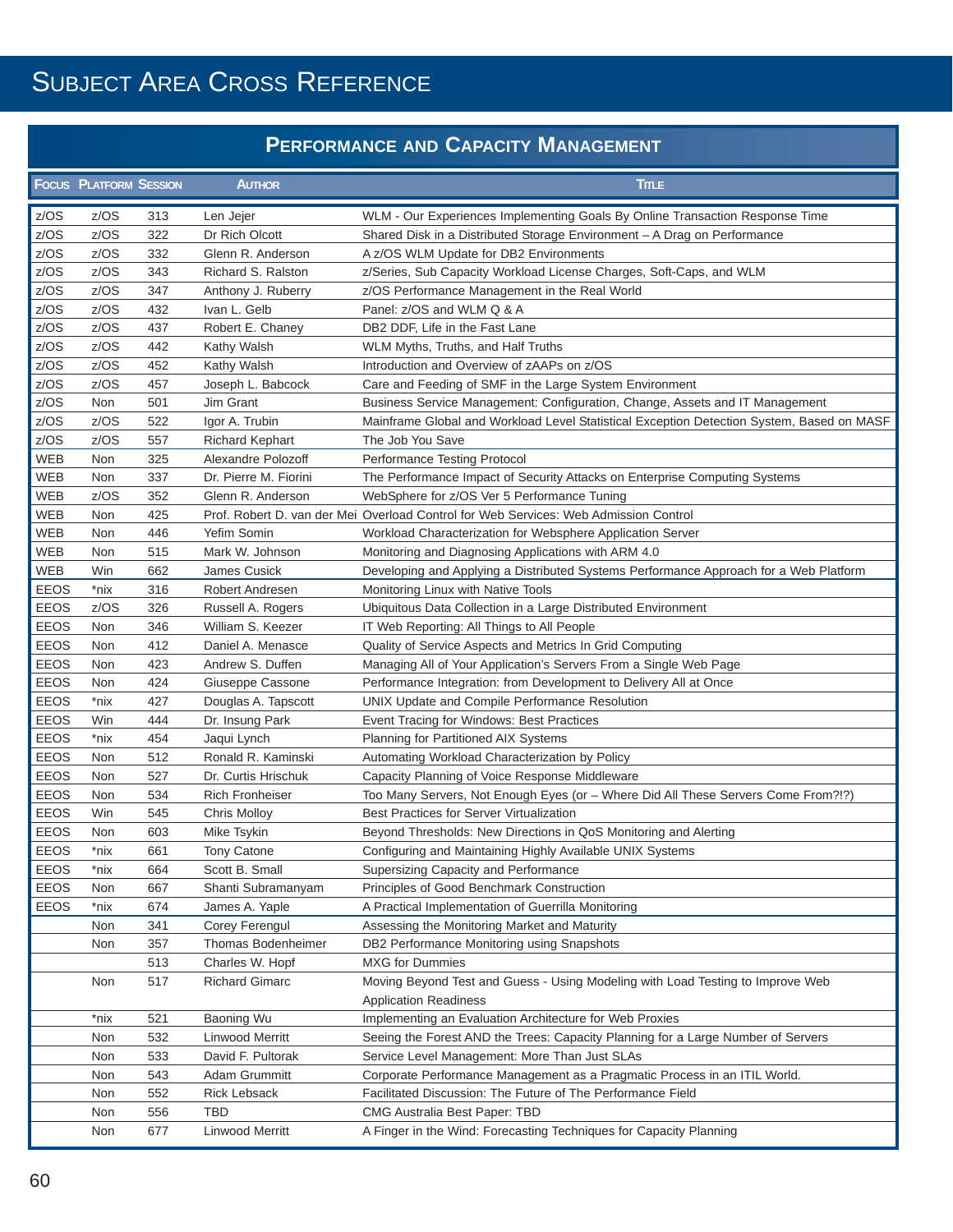#### **MANAGEMENT AND CHARGEBACK**

|             | <b>FOCUS PLATFORM SESSION</b> |     | <b>AUTHOR</b>           | <b>TITLE</b>                                                                        |
|-------------|-------------------------------|-----|-------------------------|-------------------------------------------------------------------------------------|
| <b>EEOS</b> | *nix                          | 317 | Susan Schreitmueller    | <b>AIX Best Practices</b>                                                           |
| <b>EEOS</b> | Non                           | 511 | David Rowley            | Utility Pricing - Software Licensing Strategies for an On Demand World              |
| <b>EEOS</b> | Non                           | 526 | Michael A. Salsburg     | Self-Aware Business Processes                                                       |
| <b>WEB</b>  | <b>Non</b>                    | 301 | <b>Rick Fuchs</b>       | On Demand Business                                                                  |
| <b>WEB</b>  | <b>Non</b>                    | 311 | Dr. Jothy B. Rosenberg  | See, Understand and Act in Real Time                                                |
| WEB         | Non                           | 351 | Mary Nugent             | Embracing Best Practices: the IT-Business Alignment Cycle                           |
| <b>WEB</b>  | Non                           | 413 | Annie W. Shum           | Journeying to the Land of On-Demand: Principles to Follow, Pitfalls to Avoid        |
| <b>WEB</b>  | <b>Non</b>                    | 602 | Larry Reeve             | Adapting the TileBar Interface for Visualizing Resource Usage                       |
| <b>WEB</b>  | <b>Non</b>                    | 606 | Dr. Yong-Soo Kim        | Performance Metrics in IT Operation Outsourcing                                     |
| z/OS        | z/OS                          | 327 | Dr Fabio M. Ottaviani   | CMG-Italia Best Paper: 7 Deadly Sins in WLC                                         |
| z/OS        | z/OS                          | 542 | Nalini J. Elkins        | TCP/IP Chargeback to Enforce Performance Targets                                    |
| z/OS        | z/OS                          | 663 | Mp Welch                | Software Licensing Cost Reduction Strategies for Large Mainframe Environments       |
|             | Non                           | 333 | Michael D. Maddox       | A Performance Process Maturity Model                                                |
|             | <b>Non</b>                    | 401 | Mark S. Lewis           | 2010 IT: An Information Infrastructure Manifesto                                    |
|             | Non                           | 411 | Bruce J. Rogow          | The IT Management LandscapeA View from the Odyssey: A New Set of Challenges Returns |
|             | <b>Non</b>                    | 416 | Denise P. Kalm          | Perception is Reality - The Psychology of Performance Management                    |
|             | <b>Non</b>                    | 421 | David F. Redinbaugh     | A Methodology for Tracking Capital Spending for IT                                  |
|             | Non                           | 431 | Amy Wohl                | <b>TBD</b>                                                                          |
|             | <b>Non</b>                    | 441 | Douglas Neal            | Innovating through Technology                                                       |
|             | <b>Non</b>                    | 447 | Elaine Weston           | UK CMG Best Paper: Business Continuity and Disaster Recovery - Managing the Pain    |
|             | <b>Non</b>                    | 516 | Christopher P. Strasser | <b>Evaluating IT Management Practice</b>                                            |
|             | Non                           | 523 | Jerry L. Rosenberg      | Service Management - The ITIL Framework                                             |
|             | Non                           | 525 | John H. Silver          | Why Develop a Storage Strategy?                                                     |
|             | Non                           | 536 | <b>Rick Lebsack</b>     | Panel: Metering and Billing in an On Demand World                                   |
|             |                               | 543 | Cathy Wright            | <b>ITIL: Make it So</b>                                                             |
|             |                               | 553 | Ellen M. Friedman       | Panel: ITIL Discussion                                                              |
|             | Non                           | 673 | John H. Silver          | Asset Management as a Prerequisite for Capacity Planning                            |

## **MODELING, MATH AND STATISTICS**

|             | <b>FOCUS PLATFORM SESSION</b> |     | <b>AUTHOR</b>          | <b>Time</b>                                                                                |
|-------------|-------------------------------|-----|------------------------|--------------------------------------------------------------------------------------------|
| <b>EEOS</b> | *nix                          | 324 | James Holtman          | Using a Discrete Simulation Tool for Modeling                                              |
| <b>EEOS</b> | *nix                          | 334 | Dr Neil J. Gunther     | Linux Load Average Revealed                                                                |
| <b>EEOS</b> |                               | 434 | Joe Rich               | Platinum Sponsor TeamQuest presents: the ABCs of Workloads                                 |
| <b>WEB</b>  | *nix                          | 433 | Lloyd G. Williams      | Web Application Scalability: A Model-Based Approach                                        |
| <b>WEB</b>  | Non                           | 524 | David Mc Guinness      | Issues in Developing a Simulation Model of an EJB Application Server                       |
| <b>WEB</b>  | Non                           | 555 | Yiping Ding            | Performance Impact of Load Balancers on Server Farms                                       |
|             |                               | 443 | Scott Johnson          | Platinum Sponsor TeamQuest presents: Modeling Multi-Tiered Applications That Access        |
|             |                               |     |                        | <b>Legacy Systems</b>                                                                      |
|             | Non                           | 537 | Jorge D. Xifra         | Performance Analysis: Converting Data Into Information Using One Simple Statistic Function |
|             | Non                           | 547 | Tom A. Thompson        | Optimize Server Consolidations with End-to-End Modeling                                    |
|             | Non                           | 607 | Christopher A. Newland | Projecting Large Scale Deployments with Multiple Year Rollouts                             |
|             | Win                           | 666 | Judson E. Veazey       | More CPUs or more DIMMs? Finding the Optimal Balance between System Components             |

## **FOCUS AREAS**<br>**EEOS** = Open

- **EEOS** = Open and Emerging Enterprise Operating Systems
- **WEB** = WebServices, WebSphere, e-Business

**z/OS** = z/OS

## **PLATFORMS**<br>\*nix = UN

\*nix = UNIX / LINUX<br>**Non** = Non-Specific **Non** = Non-Specific

**Win** = Windows NT/XP/etc.<br> $z/OS$  =  $z/OS$ **z/OS** = z/OS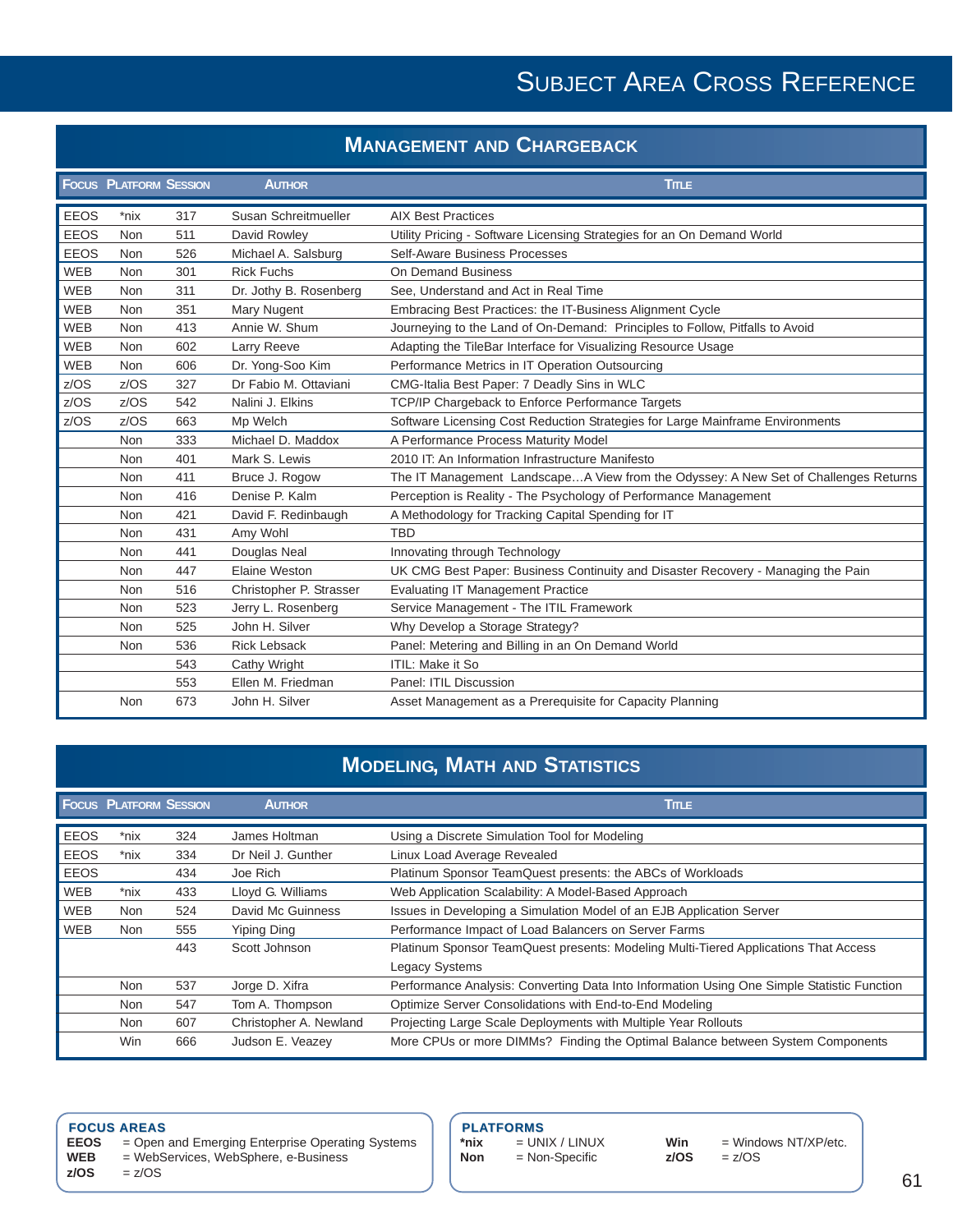|            | <b>NETWORK</b>                |     |                        |                                                                                                                 |  |
|------------|-------------------------------|-----|------------------------|-----------------------------------------------------------------------------------------------------------------|--|
|            | <b>FOCUS PLATFORM SESSION</b> |     | <b>AUTHOR</b>          | <b>Time</b>                                                                                                     |  |
| <b>WEB</b> | <b>Non</b>                    | 353 | Dr. Werner Vogels      | Web Services Are Not Distributed Objects                                                                        |  |
| <b>WEB</b> | <b>Win</b>                    | 453 | Dr. Bernard Domanski   | Turn Your Old Unused PC At Home Into A Fully Functional Web Server That Runs From Your<br>Kitchen               |  |
| <b>WEB</b> | *nix                          | 535 | Sidney W. Soberman     | Web Bandwidth Management using Homemade Tools and Freeware                                                      |  |
| <b>WEB</b> | Non                           | 535 | Nikhil Venugopal       | Network Bandwidth Estimations Based on Use-Case Scenarios                                                       |  |
|            | Non                           | 311 | Fred Engel             | Death, Taxes, and Your Network Infrastructure. How to Make Network Reliability One of Life's<br>Few Guarantees. |  |
|            | <b>Non</b>                    | 323 | Felix Hernandez-Campos | <b>Generating Realistic TCP Workloads</b>                                                                       |  |
|            | Non                           | 331 | Dr. Kenneth R. Traub   | Radio-Frequency Identification at Enterprise Scale                                                              |  |
|            | Non                           | 417 | David J. Konz          | A White Box Look at the Performance of 802.11 Wireless and its Variants                                         |  |
|            | Win                           | 675 | Dr. Jozo J. Dujmovic   | A Network Benchmark for the .NET Framework                                                                      |  |

|             |                               |     |                         | <b>SOFTWARE PERFORMANCE ENGINEERING</b>                                                   |
|-------------|-------------------------------|-----|-------------------------|-------------------------------------------------------------------------------------------|
|             | <b>FOCUS PLATFORM SESSION</b> |     | <b>AUTHOR</b>           | <b>Title</b>                                                                              |
| <b>EEOS</b> | <b>Non</b>                    | 357 | Dr. Serg Mescheryakov   | Performance Comparison of Various Hierarchical Structures in Database Systems             |
| <b>EEOS</b> | *nix                          | 436 | James Holtman           | The Use of "R" for System Performance Analysis                                            |
| <b>EEOS</b> | Win                           | 544 | Peter Johnson           | How's My Performance? Dial 1-800-I-AM-FAST                                                |
| <b>EEOS</b> | Non                           | 554 | Peter Johnson           | Java Garbage Collection Statistical Analysis 101                                          |
| <b>WEB</b>  | z/OS                          | 342 | James R. Crew           | CICS Application Integration using Web Services                                           |
| <b>WEB</b>  | Non                           | 426 | Henry H. Liu            | An Analytic Model for Predicting the Performance of SOA-Based Enterprise Software         |
|             |                               |     |                         | Applications                                                                              |
| <b>WEB</b>  | *nix                          | 515 | David Carter            | <b>ARMing Apache</b>                                                                      |
| z/OS        | z/OS                          | 676 | Thomas A. Halinski      | Performance Improvements from the "Things I Wish They'd Told Me 8 Years Ago" - Visualized |
|             | Non                           | 312 | Dr. Connie U. Smith     | Introduction to Software Performance Engineering                                          |
|             | <b>Non</b>                    | 314 | Marc J. Fleury          | Professional Open Source and the Future of JBoss                                          |
|             | <b>Non</b>                    | 336 | Fred M. Richards        | Performance Engineering throughout the Software Life Cycle                                |
|             | Win                           | 356 | Claire S. Cates         | Where's Waldo: Uncovering Hard-to-Find Application Killers                                |
|             | <b>Non</b>                    | 422 | Dr. Carl J. De Pasquale | Collecting Java Performance Measurements Using Byte Code Engineering                      |
|             | Win                           | 604 | Claire S. Cates         | How's Your Memory?                                                                        |

## **FOCUS AREAS**

- **EEOS** = Open and Emerging Enterprise Operating Systems
- **WEB** = WebServices, WebSphere, e-Business
- **z/OS** = z/OS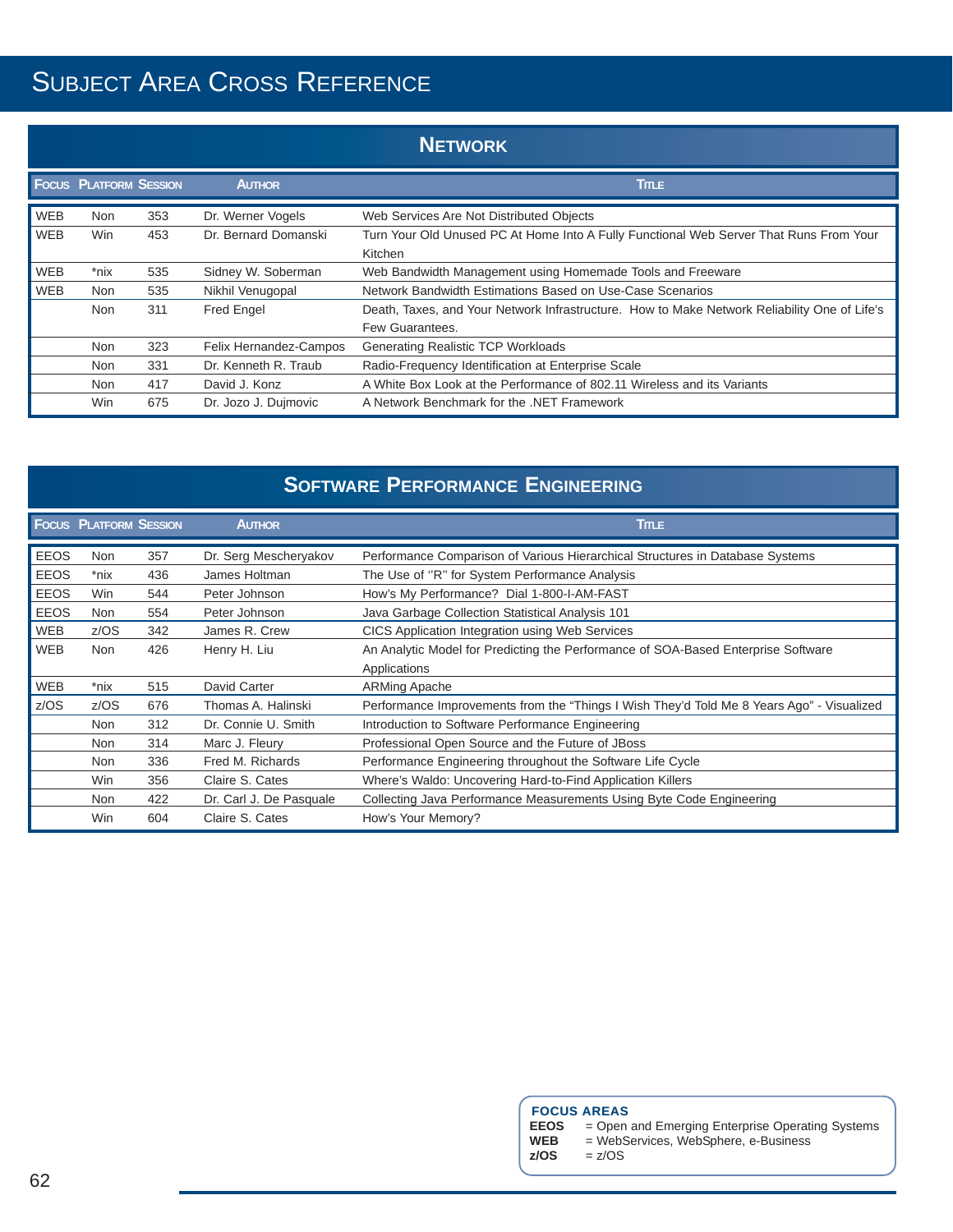|             |                               |     |                        | <b>STORAGE</b>                                                                                          |
|-------------|-------------------------------|-----|------------------------|---------------------------------------------------------------------------------------------------------|
|             | <b>FOCUS PLATFORM SESSION</b> |     | <b>AUTHOR</b>          | <b>TITLE</b>                                                                                            |
| <b>EEOS</b> | *nix                          | 315 | <b>Bruce Naegel</b>    | Panel: (SNIA) Tools for Performance Measurements                                                        |
| <b>EEOS</b> | Non                           | 344 | <b>Bruce McNutt</b>    | SAN Virtualization Layout and Performance                                                               |
| <b>EEOS</b> | Non                           | 344 | Joel B. Motzny         | Establishing an Open Systems Storage Strategy for your Company                                          |
| <b>EEOS</b> | <b>Win</b>                    | 354 | Mark B. Friedman       | A Simplified Approach to Windows Disk Tuning                                                            |
| <b>EEOS</b> | *nix                          | 355 | Alan Phelan            | Application Performance has Significantly Degraded, It Must be the I/O Subsystem, Please<br>Upgrade It! |
| <b>EEOS</b> | Win                           | 414 | Prem Mehra             | SQL Server 2000 and Large Storage Deployment                                                            |
| <b>EEOS</b> | Non                           | 415 | Greg P. Schulz         | Performance and Capacity Planning Basics for Storage Networks V2.0                                      |
| <b>EEOS</b> | Non                           | 435 | Greg P. Schulz         | Storage Technology Primer & Update                                                                      |
| <b>EEOS</b> | Non                           | 455 | Mel Boksenbaum         | Panel: Storage Performance Council Status Update Panel Discussion                                       |
| <b>EEOS</b> | Non                           | 456 | <b>Robert Rogers</b>   | Business Process Mapping, Data Classification, and Service Level Objectives                             |
| <b>EEOS</b> | Win                           | 546 | Michael A. Salsburg    | Is a PetaByte More Than We Can Chew?                                                                    |
| <b>EEOS</b> | *nix                          | 665 | Dr. Xianneng Shen      | Study of I/O Performance Characteristics for Volume Managers and File Systems on Intel                  |
|             |                               |     |                        | Servers                                                                                                 |
| z/OS        | z/OS                          | 345 | Frank M. Bereznay      | Reporting on I/O Configurations using RMF Data: Connecting the Logical to the Physical                  |
| z/OS        | z/OS                          | 445 | H. Pat Artis           | Understanding the Differences between z900 and z990 Service Time Measurements                           |
| z/OS        | z/OS                          | 605 | Charles T. McGavin Jr. | ESCON to FICON Migration Planning                                                                       |
|             | Non                           | 335 | Randy Kerns            | iSCSI - Understanding the Issues                                                                        |
|             | Non                           | 514 | Chao Li                | A Multi-tiered Model for Performance Analysis of Storage Area Network                                   |
|             | Non                           | 531 | Fred G. Moore          | Storage Navigator                                                                                       |
|             | Non                           | 541 | Fred G. Moore          | Panel: Storage - The Next Dimension (Part 1)                                                            |
|             | Non                           | 551 | Fred G. Moore          | Panel: Storage - The Next Dimension (Part 2)                                                            |

**PLATFORMS**<br>\*nix = UN

 $*$ **nix**  $=$  UNIX / LINUX **Non** = Non-Specific

**Win** = Windows NT/XP/etc. **z/OS** = z/OS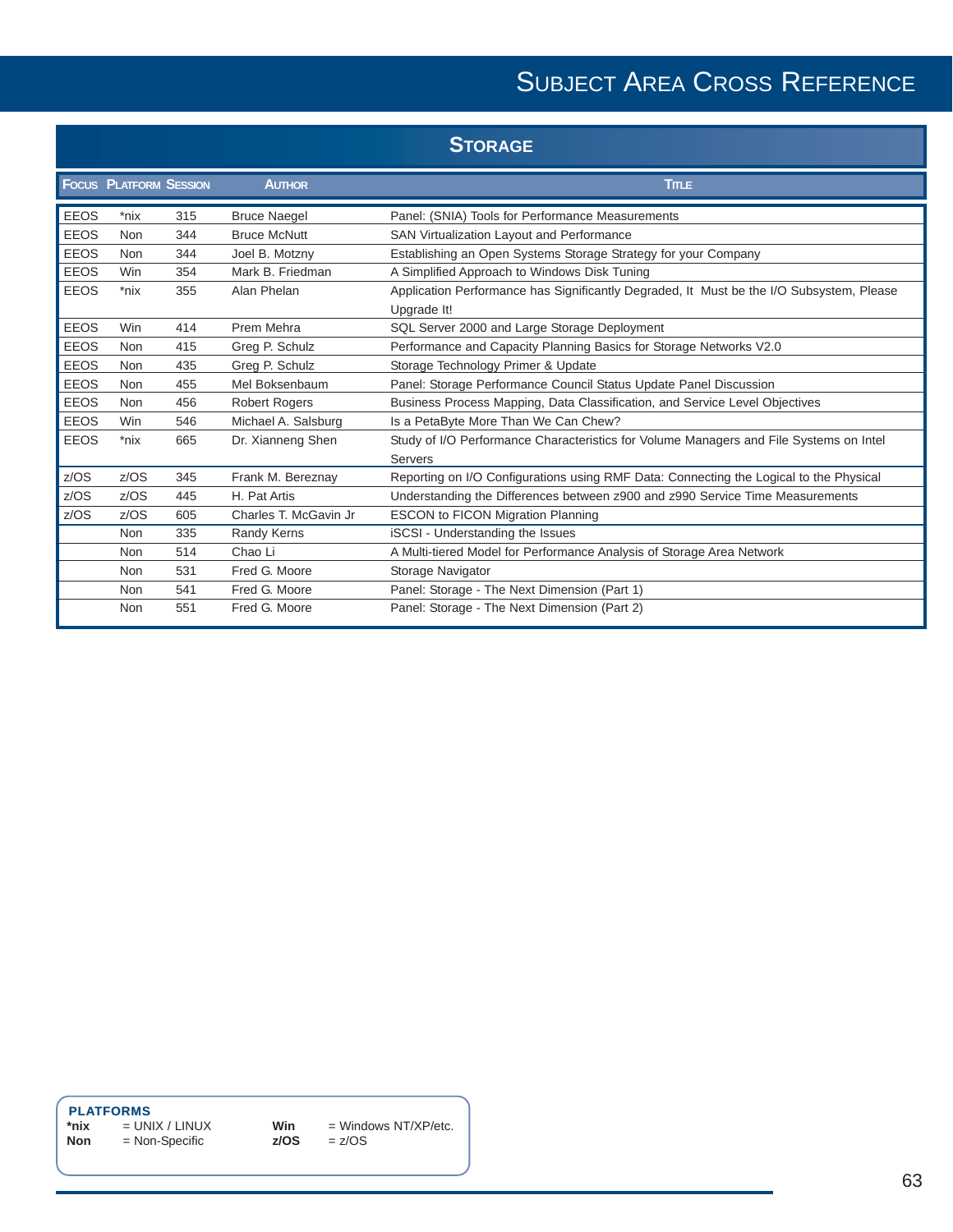## FOCUS AREA CROSS REFERENCE

### **OPEN AND EMERGING ENTERPRISE OPERATING SYSTEMS**

|            | <b>SUBJECT PLATFORM SESSION</b> |     | <b>AUTHOR</b>          | <b>TITLE</b>                                                                             |
|------------|---------------------------------|-----|------------------------|------------------------------------------------------------------------------------------|
| Mgmt       | *nix                            | 317 | Susan Schreitmueller   | <b>AIX Best Practices</b>                                                                |
| Mgmt       | Non                             | 511 | David Rowley           | Utility Pricing - Software Licensing Strategies for an On Demand World                   |
| Mgmt       | Non                             | 526 | Michael A. Salsburg    | Self-Aware Business Processes                                                            |
| Model      | *nix                            | 324 | James Holtman          | Using a Discrete Simulation Tool for Modeling                                            |
| Model      | *nix                            | 334 | Dr Neil J. Gunther     | Linux Load Average Revealed                                                              |
| Model      |                                 | 434 | Joe Rich               | Platinum Sponsor TeamQuest presents: the ABCs of Workloads                               |
| Perf       | *nix                            | 316 | Robert Andresen        | Monitoring Linux with Native Tools                                                       |
| Perf       | z/OS                            | 326 | Russell A. Rogers      | Ubiquitous Data Collection in a Large Distributed Environment                            |
| Perf       | Non                             | 346 | William S. Keezer      | IT Web Reporting: All Things to All People                                               |
| Perf       | Non                             | 412 | Daniel A. Menasce      | Quality of Service Aspects and Metrics In Grid Computing                                 |
| Perf       | Non                             | 423 | Andrew S. Duffen       | Managing All of Your Application's Servers From a Single Web Page                        |
| Perf       | Non                             | 424 | Giuseppe Cassone       | Performance Integration: from Development to Delivery All at Once                        |
| Perf       | *nix                            | 427 | Douglas A. Tapscott    | UNIX Update and Compile Performance Resolution                                           |
| Perf       | Win                             | 444 | Dr. Insung Park        | Event Tracing for Windows: Best Practices                                                |
| Perf       | *nix                            | 454 | Jaqui Lynch            | Planning for Partitioned AIX Systems                                                     |
| Perf       | Non                             | 512 | Ronald R. Kaminski     | Automating Workload Characterization by Policy                                           |
| Perf       | Non                             | 527 | Dr. Curtis Hrischuk    | Capacity Planning of Voice Response Middleware                                           |
| Perf       | Non                             | 534 | <b>Rich Fronheiser</b> | Too Many Servers, Not Enough Eyes (or - Where Did All These Servers Come From?!?)        |
| Perf       | Win                             | 545 | <b>Chris Molloy</b>    | <b>Best Practices for Server Virtualization</b>                                          |
| Perf       | Non                             | 603 | Mike Tsykin            | Beyond Thresholds: New Directions in QoS Monitoring and Alerting                         |
| Perf       | *nix                            | 661 | Tony Catone            | Configuring and Maintaining Highly Available UNIX Systems                                |
| Perf       | *nix                            | 664 | Scott B. Small         | Supersizing Capacity and Performance                                                     |
| Perf       | Non                             | 667 | Shanti Subramanyam     | Principles of Good Benchmark Construction                                                |
| Perf       | *nix                            | 674 | James A. Yaple         | A Practical Implementation of Guerrrilla Monitoring                                      |
| <b>SPE</b> | Non                             | 357 | Dr. Serg Mescheryakov  | Performance Comparison of Various Hierarchical Structures in Database Systems            |
| <b>SPE</b> | *nix                            | 436 | James Holtman          | The Use of "R" for System Performance Analysis                                           |
| <b>SPE</b> | Win                             | 544 | Peter Johnson          | How's My Performance? Dial 1-800-I-AM-FAST                                               |
| <b>SPE</b> | Non                             | 554 | Peter Johnson          | Java Garbage Collection Statistical Analysis 101                                         |
| Stor       | *nix                            | 315 | <b>Bruce Naegel</b>    | Panel: (SNIA) Tools for Performance Measurements                                         |
| Stor       | Non                             | 344 | <b>Bruce McNutt</b>    | SAN Virtualization Layout and Performance                                                |
| Stor       | Non                             | 344 | Joel B. Motzny         | Establishing an Open Systems Storage Strategy for your Company                           |
| Stor       | Win                             | 354 | Mark B. Friedman       | A Simplified Approach to Windows Disk Tuning                                             |
| Stor       | *nix                            | 355 | Alan Phelan            | Application Performance has Significantly Degraded, It Must be the I/O Subsystem, Please |
|            |                                 |     |                        | Upgrade It!                                                                              |
| Stor       | Win                             | 414 | Prem Mehra             | SQL Server 2000 and Large Storage Deployment                                             |
| Stor       | Non                             | 415 | Greg P. Schulz         | Performance and Capacity Planning Basics for Storage Networks V2.0                       |
| Stor       | Non                             | 435 | Greg P. Schulz         | Storage Technology Primer & Update                                                       |
| Stor       | Non                             | 455 | Mel Boksenbaum         | Panel: Storage Performance Council Status Update Panel Discussion                        |
| Stor       | Non                             | 456 | <b>Robert Rogers</b>   | Business Process Mapping, Data Classification, and Service Level Objectives              |
| Stor       | Win                             | 546 | Michael A. Salsburg    | Is a PetaByte More Than We Can Chew?                                                     |
| Stor       | *nix                            | 665 | Dr. Xianneng Shen      | Study of I/O Performance Characteristics for Volume Managers and File Systems on Intel   |
|            |                                 |     |                        | <b>Servers</b>                                                                           |

|      | <b>SUBJECT AREAS</b>        |
|------|-----------------------------|
| Mgmt | = Management and Chargeback |

- **Model** = Modeling, Math and Statistics
- **Net** = Network
- -
	- **Perf** = Performance and Capacity Management
	- **SPE** = Software Performance Engineering **Stor** = Storage
		-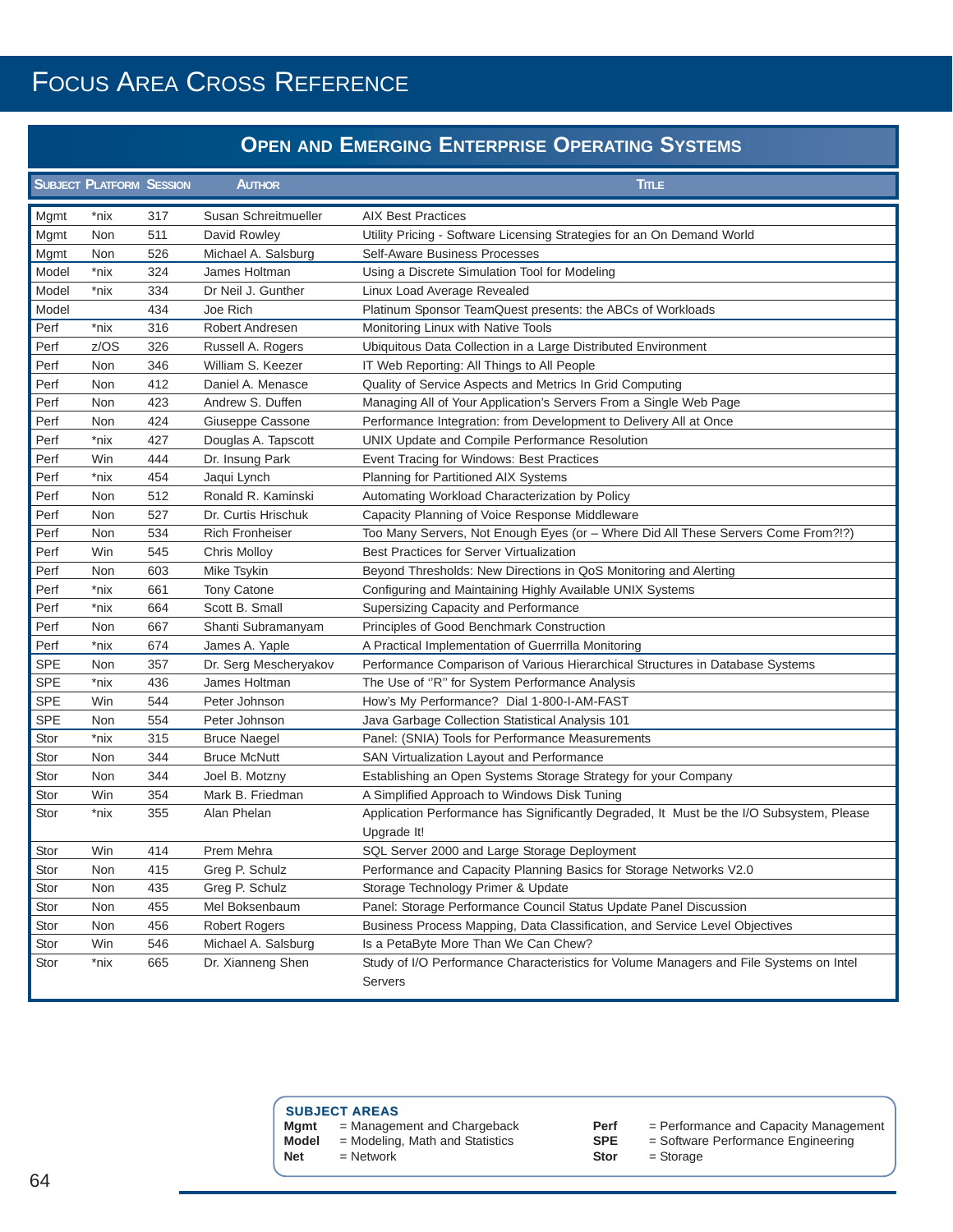## FOCUS AREA CROSS REFERENCE

## **WEBSERVICES, WEBSPHERE, E-BUSINESS**

|            | <b>SUBJECT PLATFORM SESSION</b> |     | <b>AUTHOR</b>          | <b>TITLE</b>                                                                           |
|------------|---------------------------------|-----|------------------------|----------------------------------------------------------------------------------------|
| Mgmt       | <b>Non</b>                      | 301 | <b>Rick Fuchs</b>      | <b>On Demand Business</b>                                                              |
| Mgmt       | Non                             | 311 | Dr. Jothy B. Rosenberg | See, Understand and Act in Real Time                                                   |
| Mgmt       | Non                             | 351 | Mary Nugent            | Embracing Best Practices: the IT-Business Alignment Cycle                              |
| Mgmt       | <b>Non</b>                      | 413 | Annie W. Shum          | Journeying to the Land of On-Demand: Principles to Follow, Pitfalls to Avoid           |
| Mgmt       | <b>Non</b>                      | 602 | Larry Reeve            | Adapting the TileBar Interface for Visualizing Resource Usage                          |
| Mgmt       | <b>Non</b>                      | 606 | Dr. Yong-Soo Kim       | Performance Metrics in IT Operation Outsourcing                                        |
| Model      | *nix                            | 433 | Lloyd G. Williams      | Web Application Scalability: A Model-Based Approach                                    |
| Model      | Non                             | 524 | David Mc Guinness      | Issues in Developing a Simulation Model of an EJB Application Server                   |
| Model      | Non                             | 555 | <b>Yiping Ding</b>     | Performance Impact of Load Balancers on Server Farms                                   |
| <b>Net</b> | Non                             | 353 | Dr. Werner Vogels      | Web Services Are Not Distributed Objects                                               |
| <b>Net</b> | Win                             | 453 | Dr. Bernard Domanski   | Turn Your Old Unused PC At Home Into A Fully Functional Web Server That Runs From Your |
|            |                                 |     |                        | Kitchen                                                                                |
| <b>Net</b> | $*$ nix                         | 535 | Sidney W. Soberman     | Web Bandwidth Management using Homemade Tools and Freeware                             |
| <b>Net</b> | Non                             | 535 | Nikhil Venugopal       | Network Bandwidth Estimations Based on Use-Case Scenarios                              |
| Perf       | Non                             | 325 | Alexandre Polozoff     | Performance Testing Protocol                                                           |
| Perf       | <b>Non</b>                      | 337 | Dr. Pierre M. Fiorini  | The Performance Impact of Security Attacks on Enterprise Computing Systems             |
| Perf       | z/OS                            | 352 | Glenn R. Anderson      | WebSphere for z/OS Ver 5 Performance Tuning                                            |
| Perf       | <b>Non</b>                      | 425 |                        | Prof. Robert D. van der Mei Overload Control for Web Services: Web Admission Control   |
| Perf       | Non                             | 446 | Yefim Somin            | Workload Characterization for Websphere Application Server                             |
| Perf       | <b>Non</b>                      | 515 | Mark W. Johnson        | Monitoring and Diagnosing Applications with ARM 4.0                                    |
| Perf       | <b>Win</b>                      | 662 | <b>James Cusick</b>    | Developing and Applying a Distributed Systems Performance Approach for a Web Platform  |
| <b>SPE</b> | z/OS                            | 342 | James R. Crew          | CICS Application Integration using Web Services                                        |
| <b>SPE</b> | <b>Non</b>                      | 426 | Henry H. Liu           | An Analytic Model for Predicting the Performance of SOA-Based Enterprise Software      |
|            |                                 |     |                        | Applications                                                                           |
| <b>SPE</b> | *nix                            | 515 | <b>David Carter</b>    | <b>ARMing Apache</b>                                                                   |

## **PLATFORMS**<br>\*nix = UN

\*nix = UNIX / LINUX<br>**Non** = Non-Specific **Non** = Non-Specific

**Win** = Windows NT/XP/etc.<br> $z/OS$  =  $z/OS$ **z/OS** = z/OS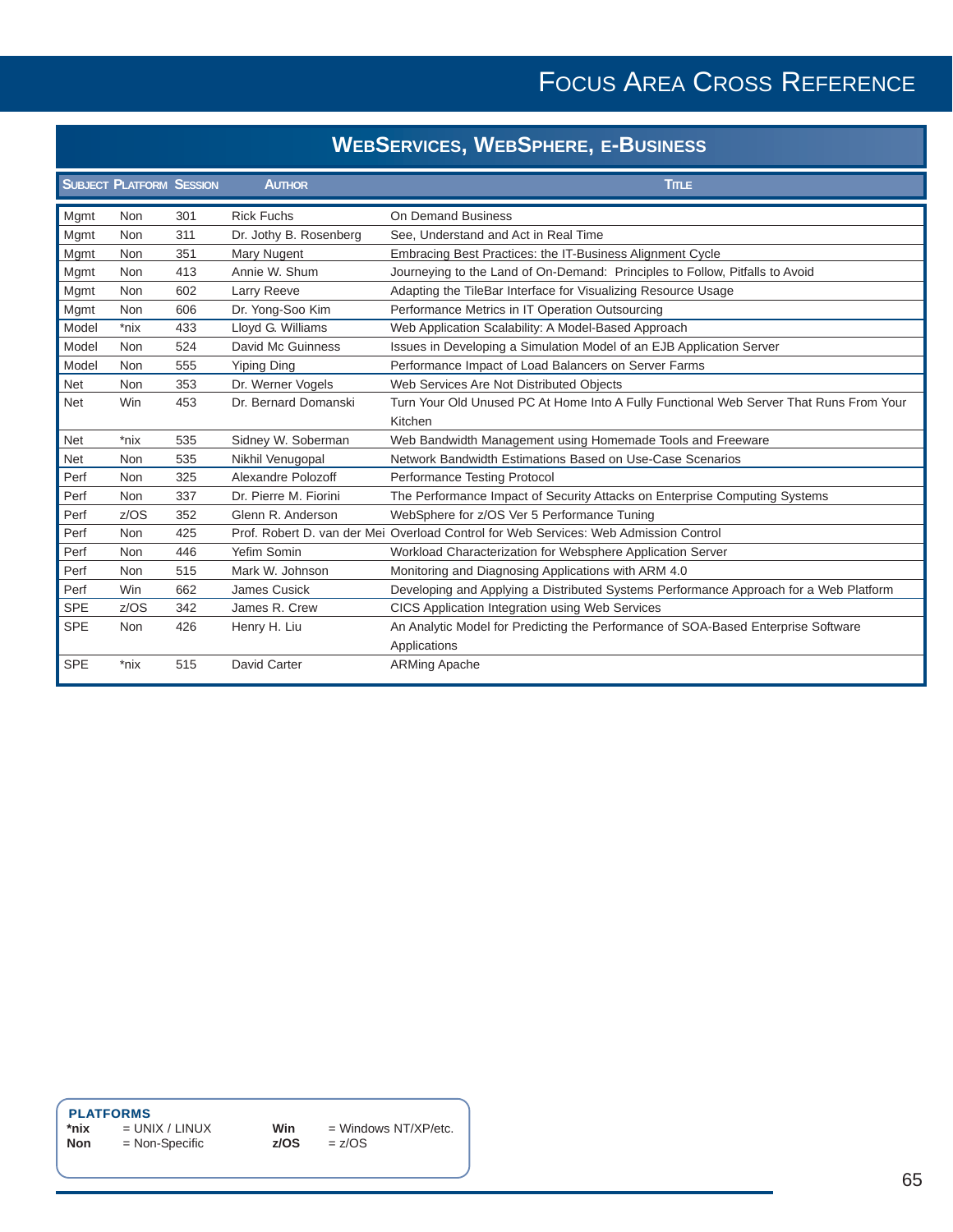## FOCUS AREA CROSS REFERENCE

|            |                                 |     |                        | Z/OS                                                                                      |
|------------|---------------------------------|-----|------------------------|-------------------------------------------------------------------------------------------|
|            | <b>SUBJECT PLATFORM SESSION</b> |     | <b>AUTHOR</b>          | <b>TITLE</b>                                                                              |
| Mgmt       | z/OS                            | 327 | Dr Fabio M. Ottaviani  | CMG-Italia Best Paper: 7 Deadly Sins in WLC                                               |
| Mgmt       | z/OS                            | 542 | Nalini J. Elkins       | TCP/IP Chargeback to Enforce Performance Targets                                          |
| Mgmt       | z/OS                            | 663 | Mp Welch               | Software Licensing Cost Reduction Strategies for Large Mainframe Environments             |
| Perf       | z/OS                            | 313 | Len Jejer              | WLM - Our Experiences Implementing Goals By Online Transaction Response Time              |
| Perf       | z/OS                            | 322 | Dr Rich Olcott         | Shared Disk in a Distributed Storage Environment - A Drag on Performance                  |
| Perf       | z/OS                            | 332 | Glenn R. Anderson      | A z/OS WLM Update for DB2 Environments                                                    |
| Perf       | z/OS                            | 343 | Richard S. Ralston     | z/Series, Sub Capacity Workload License Charges, Soft-Caps, and WLM                       |
| Perf       | z/OS                            | 347 | Anthony J. Ruberry     | z/OS Performance Management in the Real World                                             |
| Perf       | z/OS                            | 432 | Ivan L. Gelb           | Panel: z/OS and WLM Q & A                                                                 |
| Perf       | z/OS                            | 437 | Robert E. Chaney       | DB2 DDF, Life in the Fast Lane                                                            |
| Perf       | z/OS                            | 442 | Kathy Walsh            | WLM Myths, Truths, and Half Truths                                                        |
| Perf       | z/OS                            | 452 | Kathy Walsh            | Introduction and Overview of zAAPs on z/OS                                                |
| Perf       | z/OS                            | 457 | Joseph L. Babcock      | Care and Feeding of SMF in the Large System Environment                                   |
| Perf       | <b>Non</b>                      | 501 | Jim Grant              | Business Service Management: Configuration, Change, Assets and IT Management              |
| Perf       | z/OS                            | 522 | Igor A. Trubin         | Mainframe Global and Workload Level Statistical Exception Detection System, Based on MASF |
| Perf       | z/OS                            | 557 | <b>Richard Kephart</b> | The Job You Save                                                                          |
| <b>SPE</b> | z/OS                            | 676 | Thomas A. Halinski     | Performance Improvements from the "Things I Wish They'd Told Me 8 Years Ago" - Visualized |
| Stor       | z/OS                            | 345 | Frank M. Bereznay      | Reporting on I/O Configurations using RMF Data: Connecting the Logical to the Physical    |
| Stor       | z/OS                            | 445 | H. Pat Artis           | Understanding the Differences between z900 and z990 Service Time Measurements             |
| Stor       | z/OS                            | 605 | Charles T. McGavin Jr. | <b>ESCON to FICON Migration Planning</b>                                                  |

**SUBJECT AREAS**<br>**Mgmt** = Managen **Mgmt** = Management and Chargeback **Model** = Modeling, Math and Statistics **Net** = Network

**Perf** = Performance and Capacity Management

**SPE** = Software Performance Engineering

**Stor** = Storage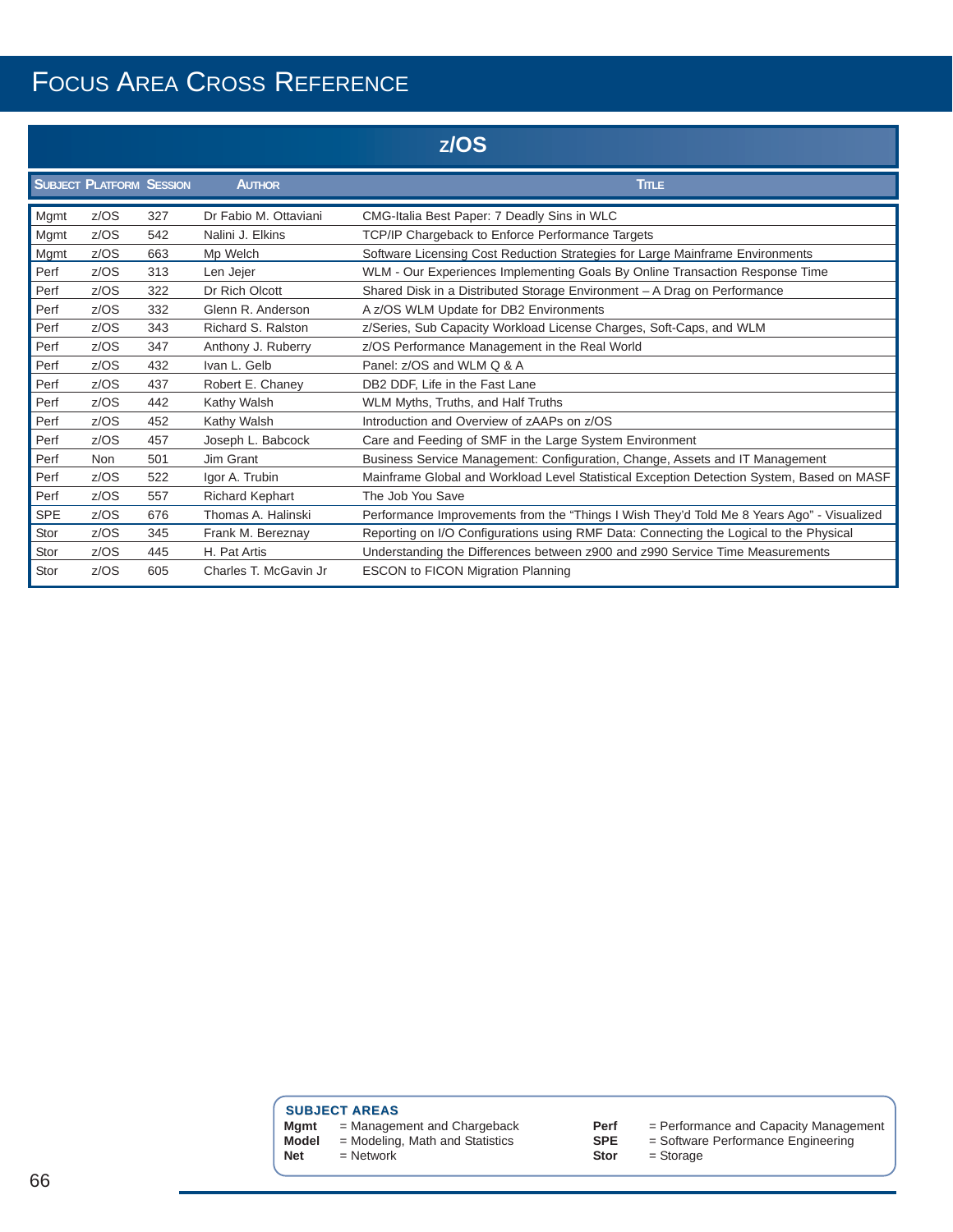| <b>UNIX/LINUX</b> |              |                |                      |                                                                                          |
|-------------------|--------------|----------------|----------------------|------------------------------------------------------------------------------------------|
| <b>SUBJECT</b>    | <b>Focus</b> | <b>SESSION</b> | <b>AUTHOR</b>        | <b>TITLE</b>                                                                             |
| Mgmt              | <b>EEOS</b>  | 317            | Susan Schreitmueller | <b>AIX Best Practices</b>                                                                |
| Model             | <b>EEOS</b>  | 324            | James Holtman        | Using a Discrete Simulation Tool for Modeling                                            |
| Model             | <b>EEOS</b>  | 334            | Dr Neil J. Gunther   | Linux Load Average Revealed                                                              |
| Model             | <b>WEB</b>   | 433            | Lloyd G. Williams    | Web Application Scalability: A Model-Based Approach                                      |
| <b>Net</b>        | <b>WEB</b>   | 535            | Sidney W. Soberman   | Web Bandwidth Management using Homemade Tools and Freeware                               |
| Perf              | <b>EEOS</b>  | 316            | Robert Andresen      | Monitoring Linux with Native Tools                                                       |
| Perf              | <b>EEOS</b>  | 427            | Douglas A. Tapscott  | UNIX Update and Compile Performance Resolution                                           |
| Perf              | <b>EEOS</b>  | 454            | Jaqui Lynch          | Planning for Partitioned AIX Systems                                                     |
| Perf              |              | 521            | Baoning Wu           | Implementing an Evaluation Architecture for Web Proxies                                  |
| Perf              | <b>EEOS</b>  | 661            | <b>Tony Catone</b>   | Configuring and Maintaining Highly Available UNIX Systems                                |
| Perf              | <b>EEOS</b>  | 664            | Scott B. Small       | Supersizing Capacity and Performance                                                     |
| Perf              | <b>EEOS</b>  | 674            | James A. Yaple       | A Practical Implementation of Guerrrilla Monitoring                                      |
| <b>SPE</b>        | <b>EEOS</b>  | 436            | James Holtman        | The Use of "R" for System Performance Analysis                                           |
| <b>SPE</b>        | <b>WEB</b>   | 515            | David Carter         | <b>ARMing Apache</b>                                                                     |
| Stor              | <b>EEOS</b>  | 315            | <b>Bruce Naegel</b>  | Panel: (SNIA) Tools for Performance Measurements                                         |
| Stor              | <b>EEOS</b>  | 355            | Alan Phelan          | Application Performance has Significantly Degraded, It Must be the I/O Subsystem, Please |
|                   |              |                |                      | Upgrade It!                                                                              |
| Stor              | <b>EEOS</b>  | 665            | Dr. Xianneng Shen    | Study of I/O Performance Characteristics for Volume Managers and File Systems on Intel   |
|                   |              |                |                      | Servers                                                                                  |

## **PLATFORMS**

**\*nix** = UNIX / LINUX<br>**Non** = Non-Specific **Non** = Non-Specific

**Win** = Windows NT/XP/etc.<br>**z/OS** =  $z$ /OS **z/OS** = z/OS

## **FOCUS AREAS**

**z/OS** = z/OS

**EEOS** = Open and Emerging Enterprise Operating Systems **WEB** = WebServices, WebSphere, e-Business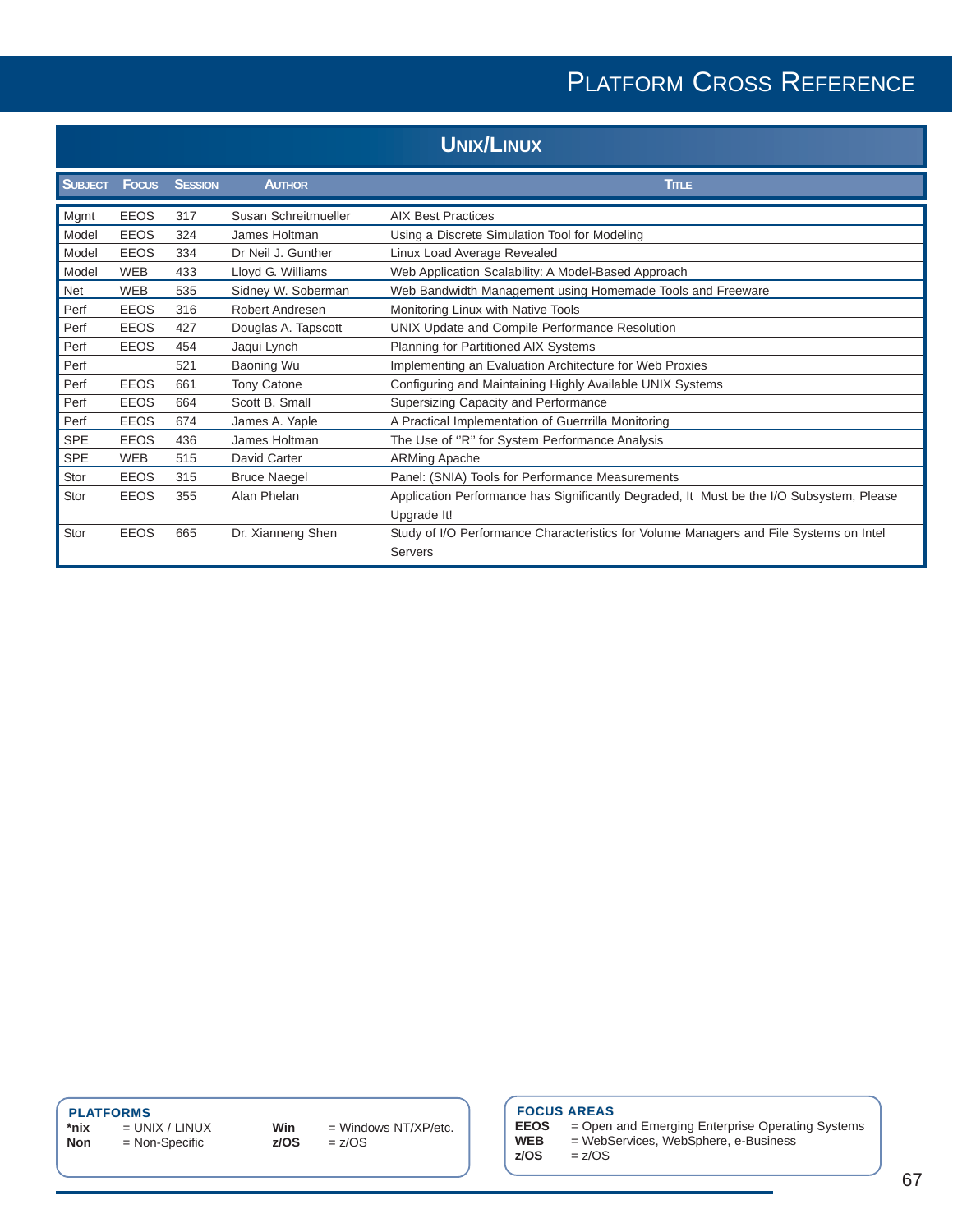| <b>NON-SPECIFIC</b> |  |  |
|---------------------|--|--|

| <b>SUBJECT</b> | <b>Focus</b> | <b>SESSION</b> | <b>AUTHOR</b>           | <b>TITLE</b>                                                                                                    |
|----------------|--------------|----------------|-------------------------|-----------------------------------------------------------------------------------------------------------------|
| Mgmt           | <b>WEB</b>   | 301            | <b>Rick Fuchs</b>       | On Demand Business                                                                                              |
| Mgmt           | <b>WEB</b>   | 311            | Dr. Jothy B. Rosenberg  | See, Understand and Act in Real Time                                                                            |
| Mgmt           |              | 333            | Michael D. Maddox       | A Performance Process Maturity Model                                                                            |
| Mgmt           | <b>WEB</b>   | 351            | Mary Nugent             | Embracing Best Practices: the IT-Business Alignment Cycle                                                       |
| Mgmt           |              | 401            | Mark S. Lewis           | 2010 IT: An Information Infrastructure Manifesto                                                                |
| Mgmt           |              | 411            | Bruce J. Rogow          | The IT Management LandscapeA View from the Odyssey: A New Set of Challenges Returns                             |
| Mgmt           | <b>WEB</b>   | 413            | Annie W. Shum           | Journeying to the Land of On-Demand: Principles to Follow, Pitfalls to Avoid                                    |
| Mgmt           |              | 416            | Denise P. Kalm          | Perception is Reality - The Psychology of Performance Management                                                |
| Mgmt           |              | 421            | David F. Redinbaugh     | A Methodology for Tracking Capital Spending for IT                                                              |
| Mgmt           |              | 431            | Amy Wohl                | <b>TBD</b>                                                                                                      |
| Mgmt           |              | 441            | Douglas Neal            | Innovating through Technology                                                                                   |
| Mgmt           |              | 447            | <b>Elaine Weston</b>    | UK CMG Best Paper: Business Continuity and Disaster Recovery - Managing the Pain                                |
| Mgmt           | <b>EEOS</b>  | 511            | David Rowley            | Utility Pricing - Software Licensing Strategies for an On Demand World                                          |
| Mgmt           |              | 516            | Christopher P. Strasser | <b>Evaluating IT Management Practice</b>                                                                        |
| Mgmt           |              | 523            | Jerry L. Rosenberg      | Service Management - The ITIL Framework                                                                         |
| Mgmt           |              | 525            | John H. Silver          | Why Develop a Storage Strategy?                                                                                 |
| Mgmt           | <b>EEOS</b>  | 526            | Michael A. Salsburg     | Self-Aware Business Processes                                                                                   |
| Mgmt           |              | 536            | <b>Rick Lebsack</b>     | Panel: Metering and Billing in an On Demand World                                                               |
| Mgmt           | <b>WEB</b>   | 602            | Larry Reeve             | Adapting the TileBar Interface for Visualizing Resource Usage                                                   |
| Mgmt           | <b>WEB</b>   | 606            | Dr. Yong-Soo Kim        | Performance Metrics in IT Operation Outsourcing                                                                 |
| Mgmt           |              | 673            | John H. Silver          | Asset Management as a Prerequisite for Capacity Planning                                                        |
| Model          | <b>WEB</b>   | 524            | David Mc Guinness       | Issues in Developing a Simulation Model of an EJB Application Server                                            |
| Model          |              | 537            | Jorge D. Xifra          | Performance Analysis: Converting Data Into Information Using One Simple Statistic Function                      |
| Model          |              | 547            | Tom A. Thompson         | Optimize Server Consolidations with End-to-End Modeling                                                         |
| Model          | <b>WEB</b>   | 555            | <b>Yiping Ding</b>      | Performance Impact of Load Balancers on Server Farms                                                            |
| Model          |              | 607            | Christopher A. Newland  | Projecting Large Scale Deployments with Multiple Year Rollouts                                                  |
| <b>Net</b>     |              | 311            | Fred Engel              | Death, Taxes, and Your Network Infrastructure. How to Make Network Reliability One of Life's<br>Few Guarantees. |
| <b>Net</b>     |              | 323            | Felix Hernandez-Campos  | <b>Generating Realistic TCP Workloads</b>                                                                       |
| Net            |              | 331            | Dr. Kenneth R. Traub    | Radio-Frequency Identification at Enterprise Scale                                                              |
| Net            | <b>WEB</b>   | 353            | Dr. Werner Vogels       | Web Services Are Not Distributed Objects                                                                        |
| Net            |              | 417            | David J. Konz           | A White Box Look at the Performance of 802.11 Wireless and its Variants                                         |
| Net            | <b>WEB</b>   | 535            | Nikhil Venugopal        | Network Bandwidth Estimations Based on Use-Case Scenarios                                                       |
| Perf           | <b>WEB</b>   | 325            | Alexandre Polozoff      | <b>Performance Testing Protocol</b>                                                                             |
| Perf           | <b>WEB</b>   | 337            | Dr. Pierre M. Fiorini   | The Performance Impact of Security Attacks on Enterprise Computing Systems                                      |
| Perf           |              | 341            | Corey Ferengul          | Assessing the Monitoring Market and Maturity                                                                    |
| Perf           | <b>EEOS</b>  | 346            | William S. Keezer       | IT Web Reporting: All Things to All People                                                                      |
| Perf           |              | 357            | Thomas Bodenheimer      | DB2 Performance Monitoring using Snapshots                                                                      |
| Perf           | <b>EEOS</b>  | 412            | Daniel A. Menasce       | Quality of Service Aspects and Metrics In Grid Computing                                                        |

|            | <b>SUBJECT AREAS</b>              |             |                                         |
|------------|-----------------------------------|-------------|-----------------------------------------|
| Mamt       | $=$ Management and Chargeback     | Perf        | $=$ Performance and Capacity Management |
| Model      | $=$ Modeling, Math and Statistics | <b>SPE</b>  | = Software Performance Engineering      |
| <b>Net</b> | $=$ Network                       | <b>Stor</b> | $=$ Storage                             |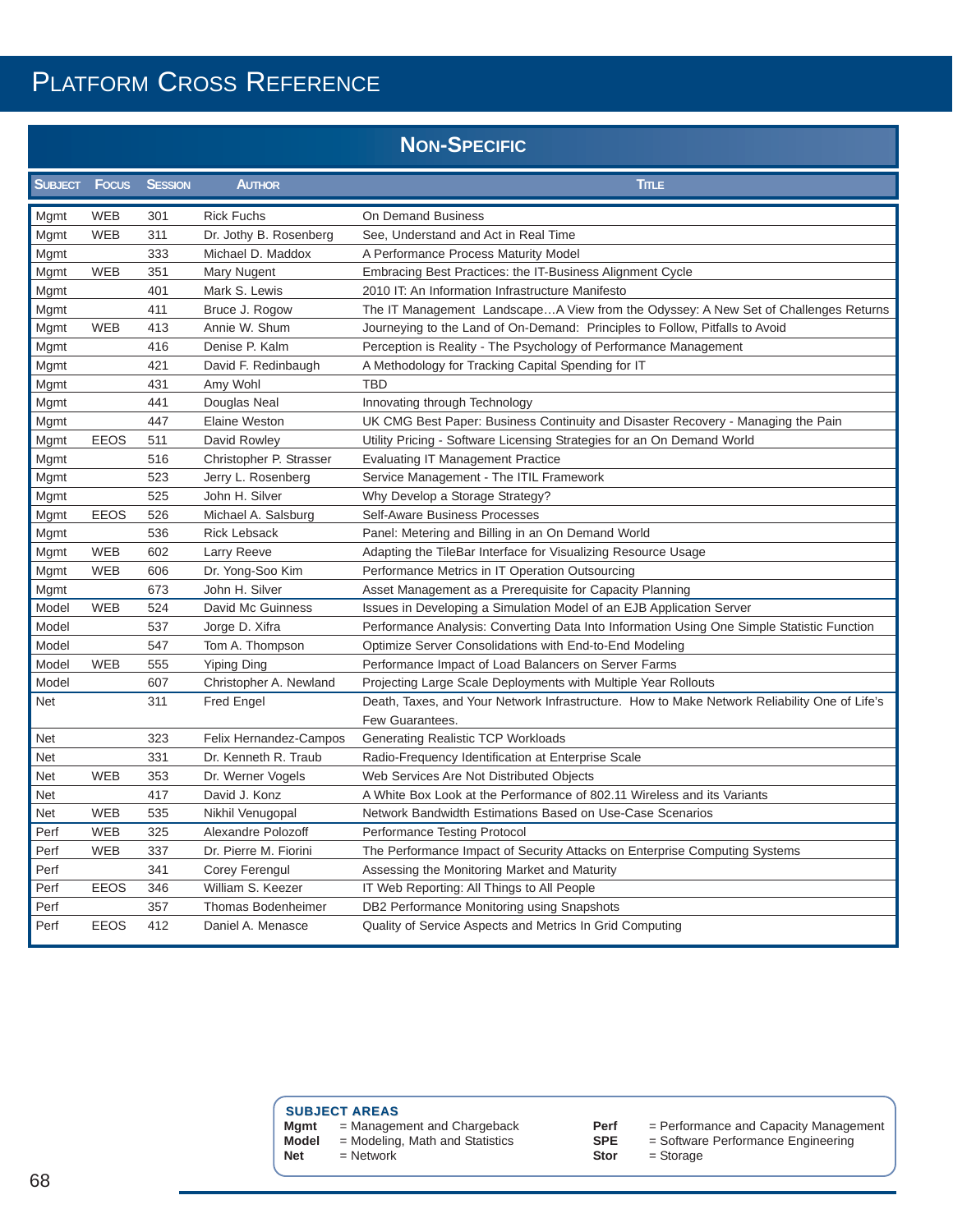|                | <b>NON-SPECIFIC</b> |                |                         |                                                                                                                |  |  |
|----------------|---------------------|----------------|-------------------------|----------------------------------------------------------------------------------------------------------------|--|--|
| <b>SUBJECT</b> | <b>Focus</b>        | <b>SESSION</b> | <b>AUTHOR</b>           | <b>TITLE</b>                                                                                                   |  |  |
| Perf           | <b>EEOS</b>         | 423            | Andrew S. Duffen        | Managing All of Your Application's Servers From a Single Web Page                                              |  |  |
| Perf           | <b>EEOS</b>         | 424            | Giuseppe Cassone        | Performance Integration: from Development to Delivery All at Once                                              |  |  |
| Perf           | WEB                 | 425            |                         | Prof. Robert D. van der Mei Overload Control for Web Services: Web Admission Control                           |  |  |
| Perf           | <b>WEB</b>          | 446            | Yefim Somin             | Workload Characterization for Websphere Application Server                                                     |  |  |
| Perf           | z/OS                | 501            | Jim Grant               | Business Service Management: Configuration, Change, Assets and IT Management                                   |  |  |
| Perf           | <b>EEOS</b>         | 512            | Ronald R. Kaminski      | Automating Workload Characterization by Policy                                                                 |  |  |
| Perf           | <b>WEB</b>          | 515            | Mark W. Johnson         | Monitoring and Diagnosing Applications with ARM 4.0                                                            |  |  |
| Perf           |                     | 517            | <b>Richard Gimarc</b>   | Moving Beyond Test and Guess - Using Modeling with Load Testing to Improve Web<br><b>Application Readiness</b> |  |  |
| Perf           | <b>EEOS</b>         | 527            | Dr. Curtis Hrischuk     | Capacity Planning of Voice Response Middleware                                                                 |  |  |
| Perf           |                     | 532            | Linwood Merritt         | Seeing the Forest AND the Trees: Capacity Planning for a Large Number of Servers                               |  |  |
| Perf           |                     | 533            | David F. Pultorak       | Service Level Management: More Than Just SLAs                                                                  |  |  |
| Perf           | <b>EEOS</b>         | 534            | <b>Rich Fronheiser</b>  | Too Many Servers, Not Enough Eyes (or - Where Did All These Servers Come From?!?)                              |  |  |
| Perf           |                     | 543            | <b>Adam Grummitt</b>    | Corporate Performance Management as a Pragmatic Process in an ITIL World.                                      |  |  |
| Perf           |                     | 552            | <b>Rick Lebsack</b>     | Facilitated Discussion: The Future of The Performance Field                                                    |  |  |
| Perf           |                     | 556            | <b>TBD</b>              | <b>CMG Australia Best Paper: TBD</b>                                                                           |  |  |
| Perf           | <b>EEOS</b>         | 603            | Mike Tsykin             | Beyond Thresholds: New Directions in QoS Monitoring and Alerting                                               |  |  |
| Perf           | <b>EEOS</b>         | 667            | Shanti Subramanyam      | Principles of Good Benchmark Construction                                                                      |  |  |
| Perf           |                     | 677            | <b>Linwood Merritt</b>  | A Finger in the Wind: Forecasting Techniques for Capacity Planning                                             |  |  |
| <b>SPE</b>     |                     | 312            | Dr. Connie U. Smith     | Introduction to Software Performance Engineering                                                               |  |  |
| <b>SPE</b>     |                     | 314            | Marc J. Fleury          | Professional Open Source and the Future of JBoss                                                               |  |  |
| <b>SPE</b>     |                     | 336            | Fred M. Richards        | Performance Engineering throughout the Software Life Cycle                                                     |  |  |
| <b>SPE</b>     | <b>EEOS</b>         | 357            | Dr. Serg Mescheryakov   | Performance Comparison of Various Hierarchical Structures in Database Systems                                  |  |  |
| SPE            |                     | 422            | Dr. Carl J. De Pasquale | Collecting Java Performance Measurements Using Byte Code Engineering                                           |  |  |
| SPE            | <b>WEB</b>          | 426            | Henry H. Liu            | An Analytic Model for Predicting the Performance of SOA-Based Enterprise Software<br>Applications              |  |  |
| <b>SPE</b>     | <b>EEOS</b>         | 554            | Peter Johnson           | Java Garbage Collection Statistical Analysis 101                                                               |  |  |
| Stor           |                     | 335            | Randy Kerns             | iSCSI - Understanding the Issues                                                                               |  |  |
| Stor           | <b>EEOS</b>         | 344            | <b>Bruce McNutt</b>     | <b>SAN Virtualization Layout and Performance</b>                                                               |  |  |
| Stor           | <b>EEOS</b>         | 344            | Joel B. Motzny          | Establishing an Open Systems Storage Strategy for your Company                                                 |  |  |
| Stor           | <b>EEOS</b>         | 415            | Greg P. Schulz          | Performance and Capacity Planning Basics for Storage Networks V2.0                                             |  |  |
| Stor           | EEOS                | 435            | Greg P. Schulz          | Storage Technology Primer & Update                                                                             |  |  |
| Stor           | <b>EEOS</b>         | 455            | Mel Boksenbaum          | Panel: Storage Performance Council Status Update Panel Discussion                                              |  |  |
| Stor           | <b>EEOS</b>         | 456            | <b>Robert Rogers</b>    | Business Process Mapping, Data Classification, and Service Level Objectives                                    |  |  |
| Stor           |                     | 514            | Chao Li                 | A Multi-tiered Model for Performance Analysis of Storage Area Network                                          |  |  |
| Stor           |                     | 531            | Fred G. Moore           | Storage Navigator                                                                                              |  |  |
| Stor           |                     | 541            | Fred G. Moore           | Panel: Storage - The Next Dimension (Part 1)                                                                   |  |  |
| Stor           |                     | 551            | Fred G. Moore           | Panel: Storage - The Next Dimension (Part 2)                                                                   |  |  |

- **FOCUS AREAS EEOS** = Open and Emerging Enterprise Operating Systems
- **WEB** = WebServices, WebSphere, e-Business
- **z/OS** = z/OS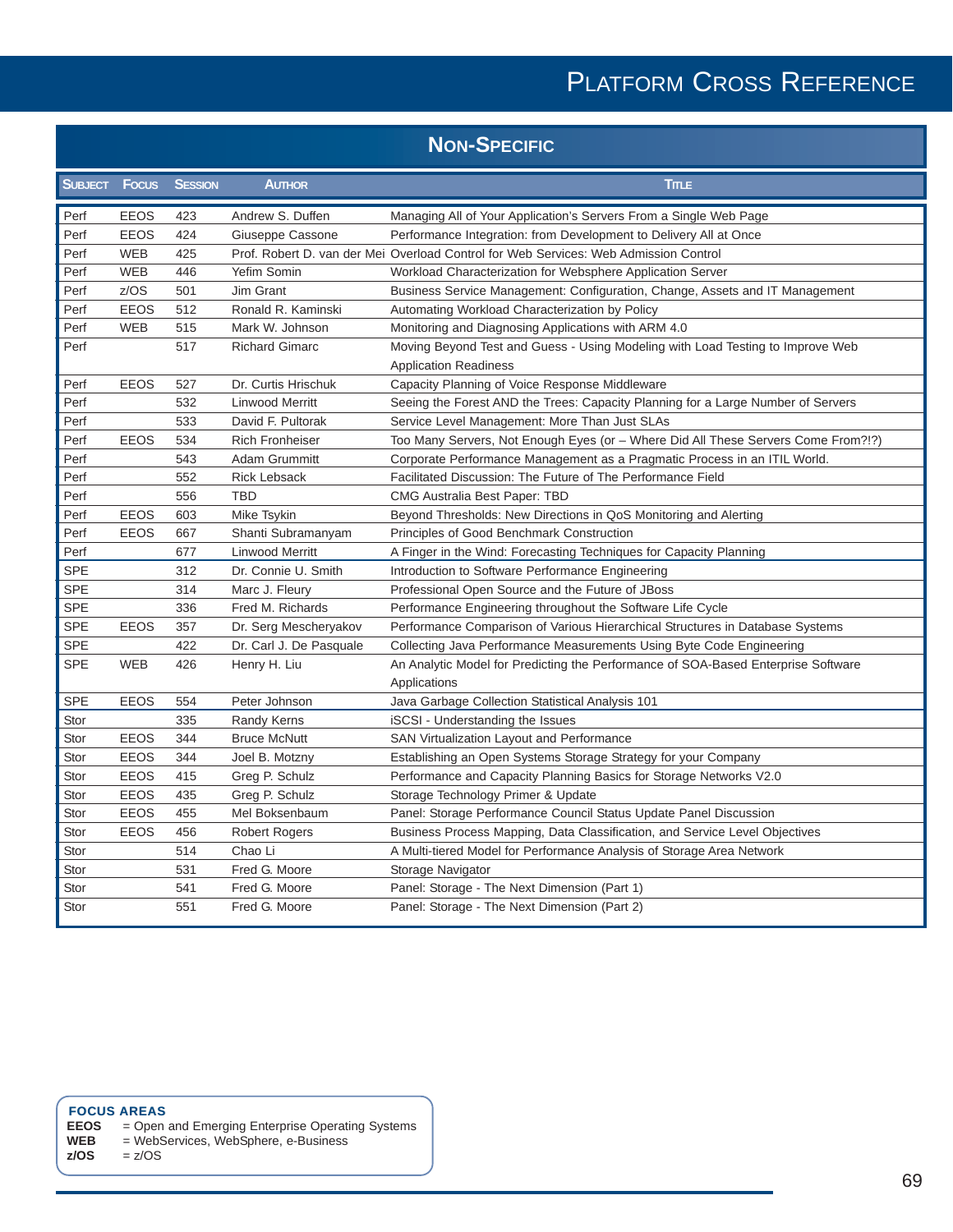|                |              |                |                      | <b>WINDOWS NT/XP ETC.</b>                                                                         |
|----------------|--------------|----------------|----------------------|---------------------------------------------------------------------------------------------------|
| <b>SUBJECT</b> | <b>Focus</b> | <b>SESSION</b> | <b>AUTHOR</b>        | Tinue.                                                                                            |
| Model          |              | 666            | Judson E. Veazey     | More CPUs or more DIMMs? Finding the Optimal Balance between System Components                    |
| <b>Net</b>     | <b>WEB</b>   | 453            | Dr. Bernard Domanski | Turn Your Old Unused PC At Home Into A Fully Functional Web Server That Runs From Your<br>Kitchen |
| Net            |              | 675            | Dr. Jozo J. Dujmovic | A Network Benchmark for the .NET Framework                                                        |
| Perf           | <b>EEOS</b>  | 444            | Dr. Insung Park      | Event Tracing for Windows: Best Practices                                                         |
| Perf           | <b>EEOS</b>  | 545            | Chris Molloy         | <b>Best Practices for Server Virtualization</b>                                                   |
| Perf           | <b>WEB</b>   | 662            | James Cusick         | Developing and Applying a Distributed Systems Performance Approach for a Web Platform             |
| <b>SPE</b>     |              | 356            | Claire S. Cates      | Where's Waldo: Uncovering Hard-to-Find Application Killers                                        |
| <b>SPE</b>     | <b>EEOS</b>  | 544            | Peter Johnson        | How's My Performance? Dial 1-800-I-AM-FAST                                                        |
| <b>SPE</b>     |              | 604            | Claire S. Cates      | How's Your Memory?                                                                                |
| Stor           | <b>EEOS</b>  | 354            | Mark B. Friedman     | A Simplified Approach to Windows Disk Tuning                                                      |
| Stor           | <b>EEOS</b>  | 414            | Prem Mehra           | SQL Server 2000 and Large Storage Deployment                                                      |
| Stor           | <b>EEOS</b>  | 546            | Michael A. Salsburg  | Is a PetaByte More Than We Can Chew?                                                              |

**SUBJECT AREAS** 

**Mgmt** = Management and Chargeback **Model** = Modeling, Math and Statistics

**Net** = Network

- -

**Perf** = Performance and Capacity Management

**SPE** = Software Performance Engineering

**Stor** = Storage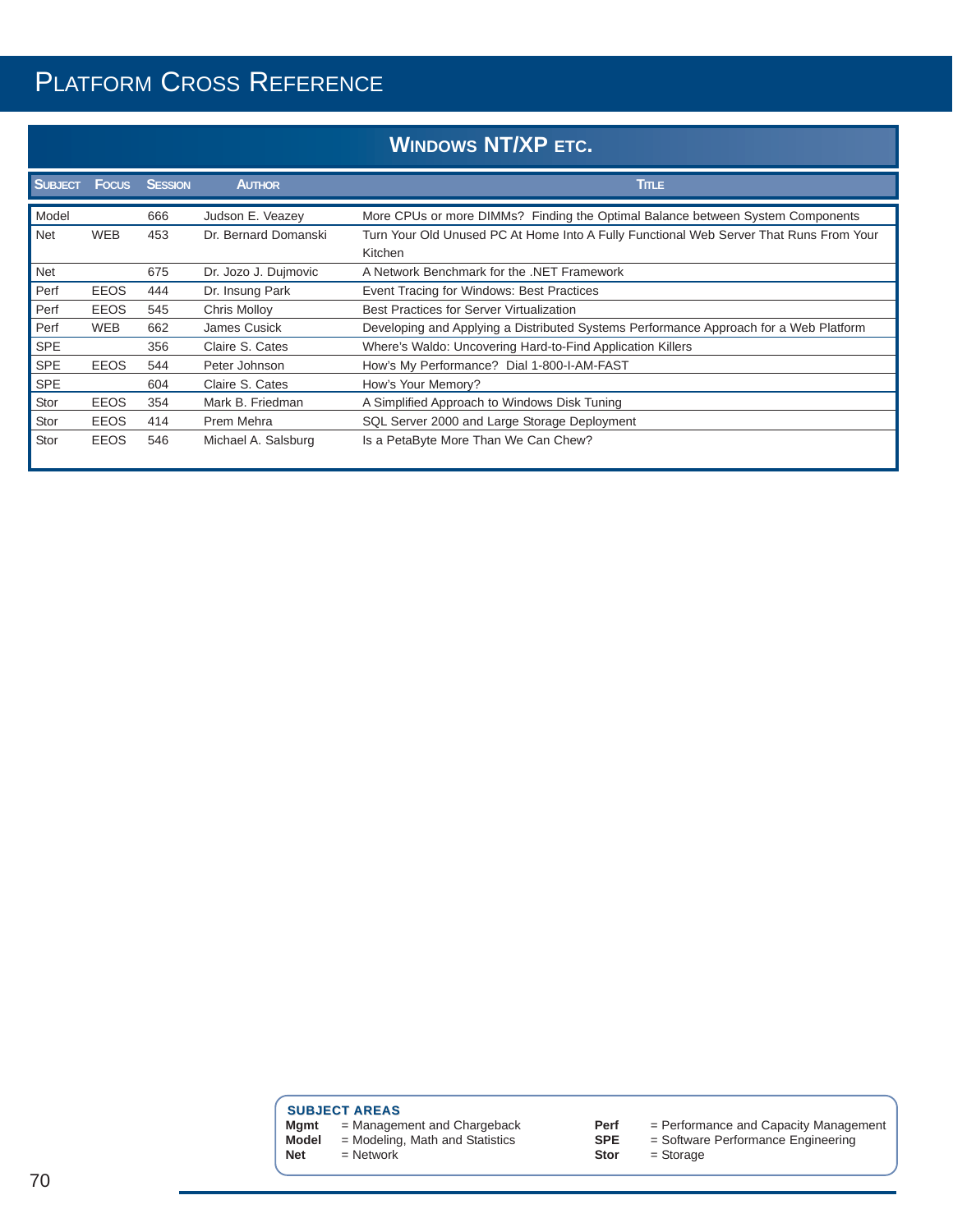## PLATFORM CROSS REFERENCE

| z/OS           |              |                |                        |                                                                                           |
|----------------|--------------|----------------|------------------------|-------------------------------------------------------------------------------------------|
| <b>SUBJECT</b> | <b>Focus</b> | <b>SESSION</b> | <b>AUTHOR</b>          | <b>TITLE</b>                                                                              |
| Mgmt           | z/OS         | 327            | Dr Fabio M. Ottaviani  | CMG-Italia Best Paper: 7 Deadly Sins in WLC                                               |
| Mgmt           | z/OS         | 542            | Nalini J. Elkins       | TCP/IP Chargeback to Enforce Performance Targets                                          |
| Mgmt           | z/OS         | 663            | Mp Welch               | Software Licensing Cost Reduction Strategies for Large Mainframe Environments             |
| Perf           | z/OS         | 313            | Len Jejer              | WLM - Our Experiences Implementing Goals By Online Transaction Response Time              |
| Perf           | z/OS         | 322            | Dr Rich Olcott         | Shared Disk in a Distributed Storage Environment - A Drag on Performance                  |
| Perf           | <b>EEOS</b>  | 326            | Russell A. Rogers      | Ubiquitous Data Collection in a Large Distributed Environment                             |
| Perf           | z/OS         | 332            | Glenn R. Anderson      | A z/OS WLM Update for DB2 Environments                                                    |
| Perf           | z/OS         | 343            | Richard S. Ralston     | z/Series, Sub Capacity Workload License Charges, Soft-Caps, and WLM                       |
| Perf           | z/OS         | 347            | Anthony J. Ruberry     | z/OS Performance Management in the Real World                                             |
| Perf           | <b>WEB</b>   | 352            | Glenn R. Anderson      | WebSphere for z/OS Ver 5 Performance Tuning                                               |
| Perf           | z/OS         | 432            | Ivan L. Gelb           | Panel: z/OS and WLM Q & A                                                                 |
| Perf           | z/OS         | 437            | Robert E. Chaney       | DB2 DDF, Life in the Fast Lane                                                            |
| Perf           | z/OS         | 442            | Kathy Walsh            | WLM Myths, Truths, and Half Truths                                                        |
| Perf           | z/OS         | 452            | Kathy Walsh            | Introduction and Overview of zAAPs on z/OS                                                |
| Perf           | z/OS         | 457            | Joseph L. Babcock      | Care and Feeding of SMF in the Large System Environment                                   |
| Perf           | z/OS         | 522            | Igor A. Trubin         | Mainframe Global and Workload Level Statistical Exception Detection System, Based on MASF |
| Perf           | z/OS         | 557            | <b>Richard Kephart</b> | The Job You Save                                                                          |
| <b>SPE</b>     | <b>WEB</b>   | 342            | James R. Crew          | CICS Application Integration using Web Services                                           |
| <b>SPE</b>     | z/OS         | 676            | Thomas A. Halinski     | Performance Improvements from the "Things I Wish They'd Told Me 8 Years Ago" - Visualized |
| Stor           | z/OS         | 345            | Frank M. Bereznay      | Reporting on I/O Configurations using RMF Data: Connecting the Logical to the Physical    |
| Stor           | z/OS         | 445            | H. Pat Artis           | Understanding the Differences between z900 and z990 Service Time Measurements             |
| Stor           | z/OS         | 605            | Charles T. McGavin Jr. | <b>ESCON to FICON Migration Planning</b>                                                  |

#### **FOCUS AREAS**

- **EEOS** = Open and Emerging Enterprise Operating Systems
- **WEB** = WebServices, WebSphere, e-Business

**z/OS** = z/OS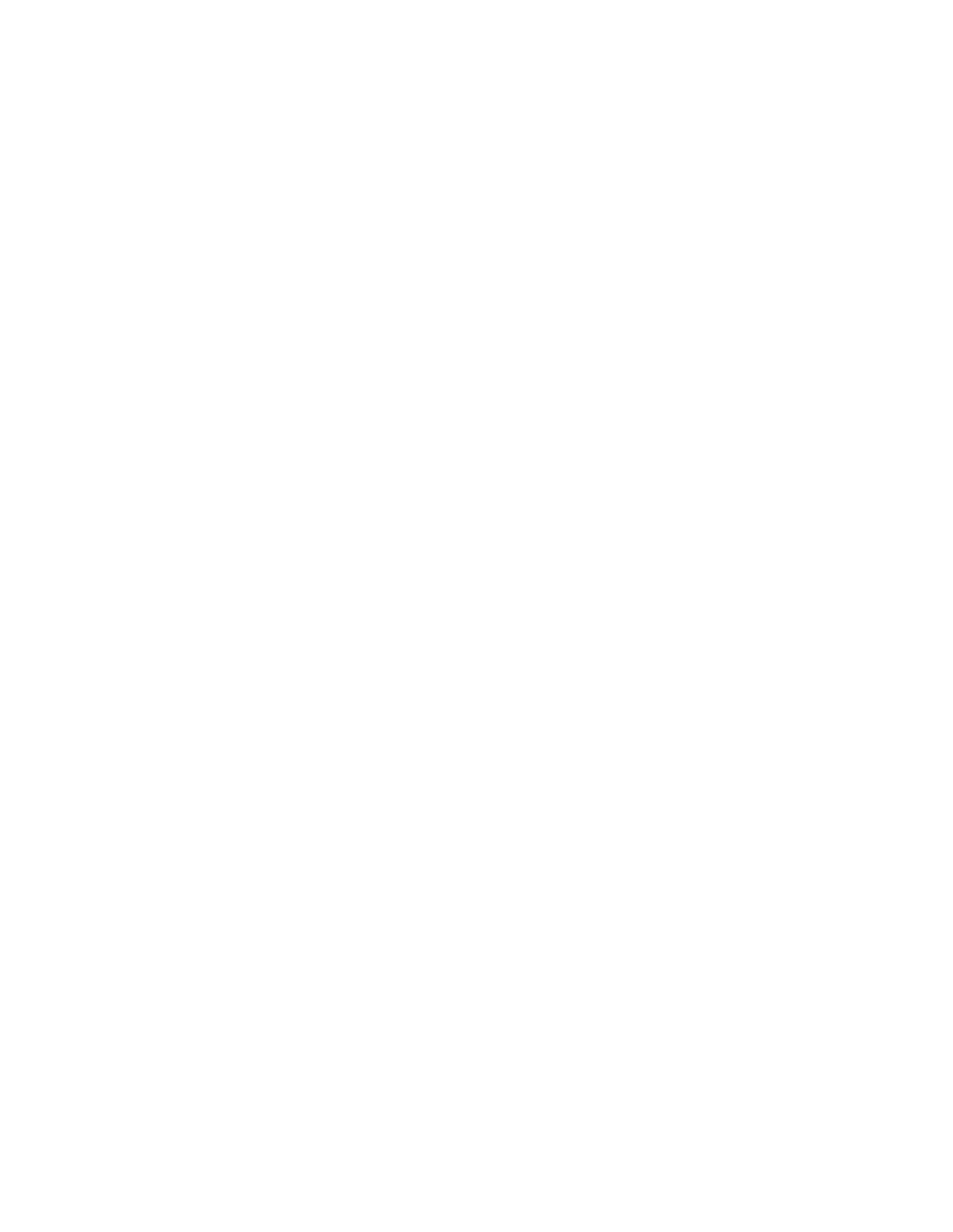# *EXHIBITOR DESCRIPTIONS*

## **• EXHIBITOR INFORMATION**

## **• EXHIBIT HALL HOURS \***

| <b>Tuesday</b> | $11:30$ AM $-$ 4:00 PM |  |
|----------------|------------------------|--|
| Wednesday      | $11:30$ AM $-$ 4:00 PM |  |
| Thursday       | $11:30$ AM $-$ 2:00 PM |  |

*\* Hours are subject to change*

D  $\overline{\mathbf{L}}$ ECEMBER  $\bigcap$  $\overline{\Box}$ N B  $\overline{\mathbf{L}}$ • 5-10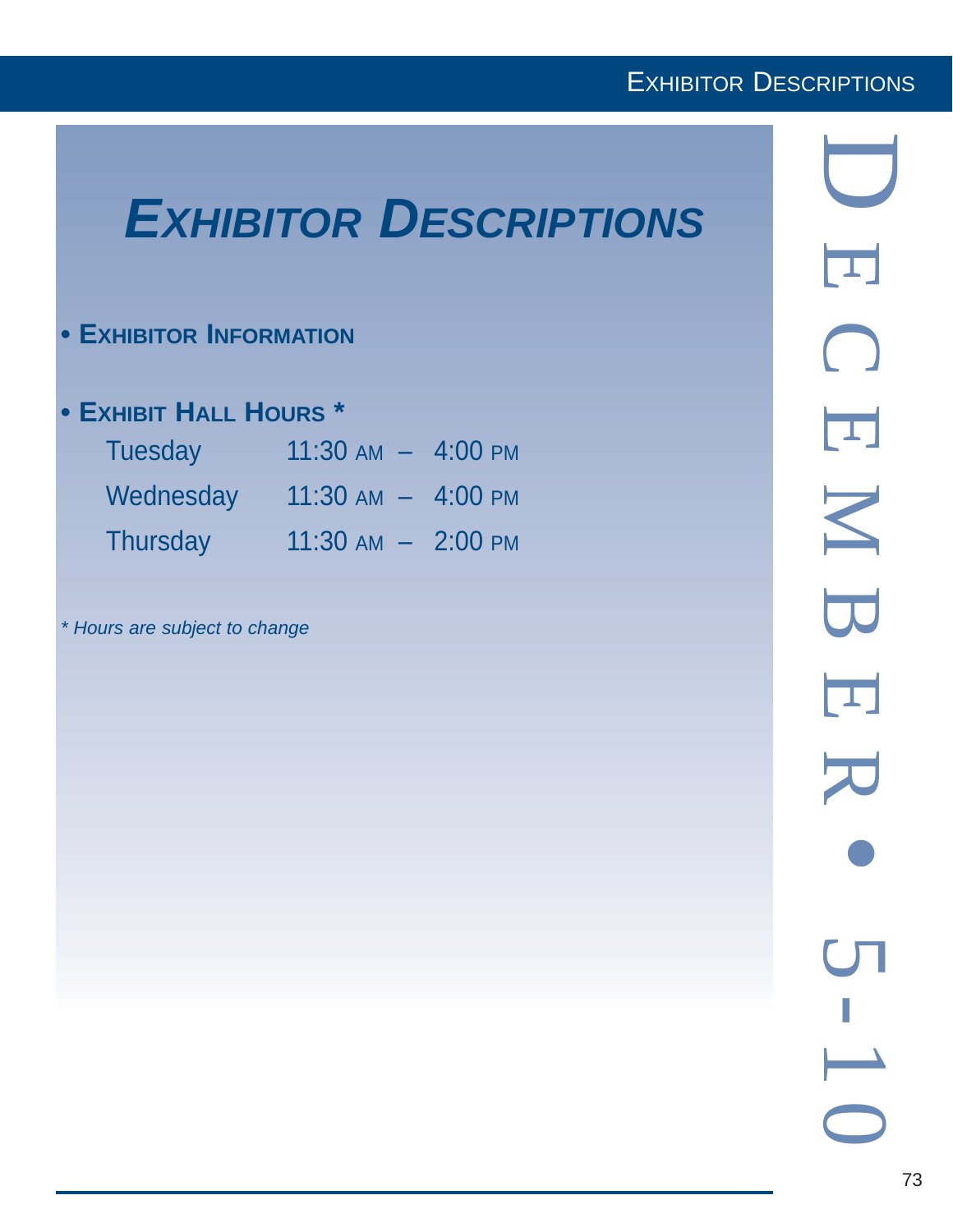### **Applied Expert Systems, Inc.**

149 Commonwealth Dr.<br>
Menlo Park. CA 94025 Phone: 650-617-2400 Menlo Park, CA 94025 www.aesclever.com Fax: 650-617-2420

Applied Expert Systems, Inc. offers business service management solutions for the enterprise with CLEVERBSM, a suite of proactive performance monitoring products that allow you to manage your IT environments in accordance with business objectives, maximizing your most critical resources your TCP/IP networks and Web sites: CLEVER Web monitors end-to-end Web application performance, including wait time. CLEVER TCP/IP provides z/OS-centric IP monitoring. CLEVER eRoute provides enterprise routing performance analysis. CLEVER cTrace Plus provides IP and VTAM trace analysis and diagnostics.

### **Aptitune Corporation**

PO Box 1033 166 Plaistow Road Booth: 406<br>Plaistow. NH 03865 Phone: 603-382-4200 Plaistow, NH 03865 www.Aptitune.com Fax: 603-382-4247

 $w<sub>0</sub>$ 

Aptitune produces performance analysis tools, including our flagship product, SarCheck. SarCheck analyzes sar reports, data from the /proc filesystem and ps -elf output. Tunable kernel parameters are examined to produce a concise plain English report. SarCheck identifies problems and recommends corrective action. SarCheck can use gnuplot to create JPEG or PNG graphs accompanying its text.

### **Axios Products, Inc.**

1373-10 Veterans Highway Booth: 311<br>Hauppauge, NY 11788 Booth: 311-979-0100 Hauppauge, NY 11788 www.axios.com Fax: 631-979-0537

With today's increasing demand for 24/7 online availability, the challenges of missed windows and limited resources can make day-to-day and long-term goals difficult to achieve. The SmartProduction® batch analysis and tuning software addresses these challenges. SmartProduction automatically locates production inefficiencies, and provides focused analysis and tuning solutions to reduce batch run time and increase system online time.

Visit us to learn more about SmartProduction and our other mainframe performance tools, including the SmartAnalyzer® backup reliability analysis tool.

### **BMC Software**

2101 CityWest Blvd<br>
Houston, Tx 77042 **Booth: 101** Phone: 713-918-8800 Phone: 713-918-8800 www.bmc.com Fax: 713-918-3460

BMC Software, Inc. [NYSE:BMC], is a leading provider of enterprise management solutions that empower companies to manage their IT infrastructure from a business perspective. Delivering Business Service Management, BMC Software solutions span enterprise systems, applications, databases and service management. Founded in 1980, BMC Software has offices worldwide and fiscal 2004 revenues of more than \$1.4 billion. For more information about BMC Software, visit www.bmc.com.

### **CIMS Lab, Inc.**

3013 Douglas BLVD Suite 120 Booth: 420<br>Roseville. CA 95661 Booth: 420 www.cimslab.com Fax: 916-783-2090

Phone: 916-783-8525

The CIMS Suite of products provides Capacity Planning, Resource Accounting and Chargeback across the entire Enterprise. CIMS data collectors support all major platforms and systems such as OS/390, UNIX, Windows, Databases, E-Mail Systems, Networks, Internet and more.

CIMS is always working with its customers to develop new features and products to improve Capacity Planning, Resource Accounting and Chargeback.

To learn more about the CIMS System, please stop by the CIMS booth (#420).

### **CMG2004 SILVER SPONSOR**

### **Computer Associates International, Inc.**

| 1 Computer Associates Plaza | Booth: 306          |
|-----------------------------|---------------------|
| Islandia. NY 11749          | Phone: 631-342-6000 |
| www.ca.com                  |                     |

Computer Associates International, Inc. (NYSE:CA), the world's largest management software company, delivers software and services across operations, security, storage, life cycle and service management to optimize the performance, reliability and efficiency of enterprise IT environments. Founded in 1976, CA is headquartered in Islandia, N.Y., and operates in more than 100 countries. For more information, please visit http://ca.com.

### **Computer Management Sciences, Incorporated**

| 6076-D Franconia Road | Booth: 415          |
|-----------------------|---------------------|
| Alexanddria. VA 22310 | Phone: 703-922-7027 |
| www.cpexpert.com      | Fax: 703-922-7305   |

Computer Management Sciences offers CPExpert™ to help analyze performance problems with MVS environments. CPExpert automates computer performance evaluation by detecting system performance problems, identifying the causes of the problems, and suggesting ways to improve system performance. CPExpert analyzes performance problems with DB2, Workload Manager, CICS, and DASD. The latest component of CPExpert analyzes performance problems with WebSphere MQ for z/OS. CPExpert is written in SAS, executes as a batch job, and analyzes standard SMF/RMF data contained in a performance data base.

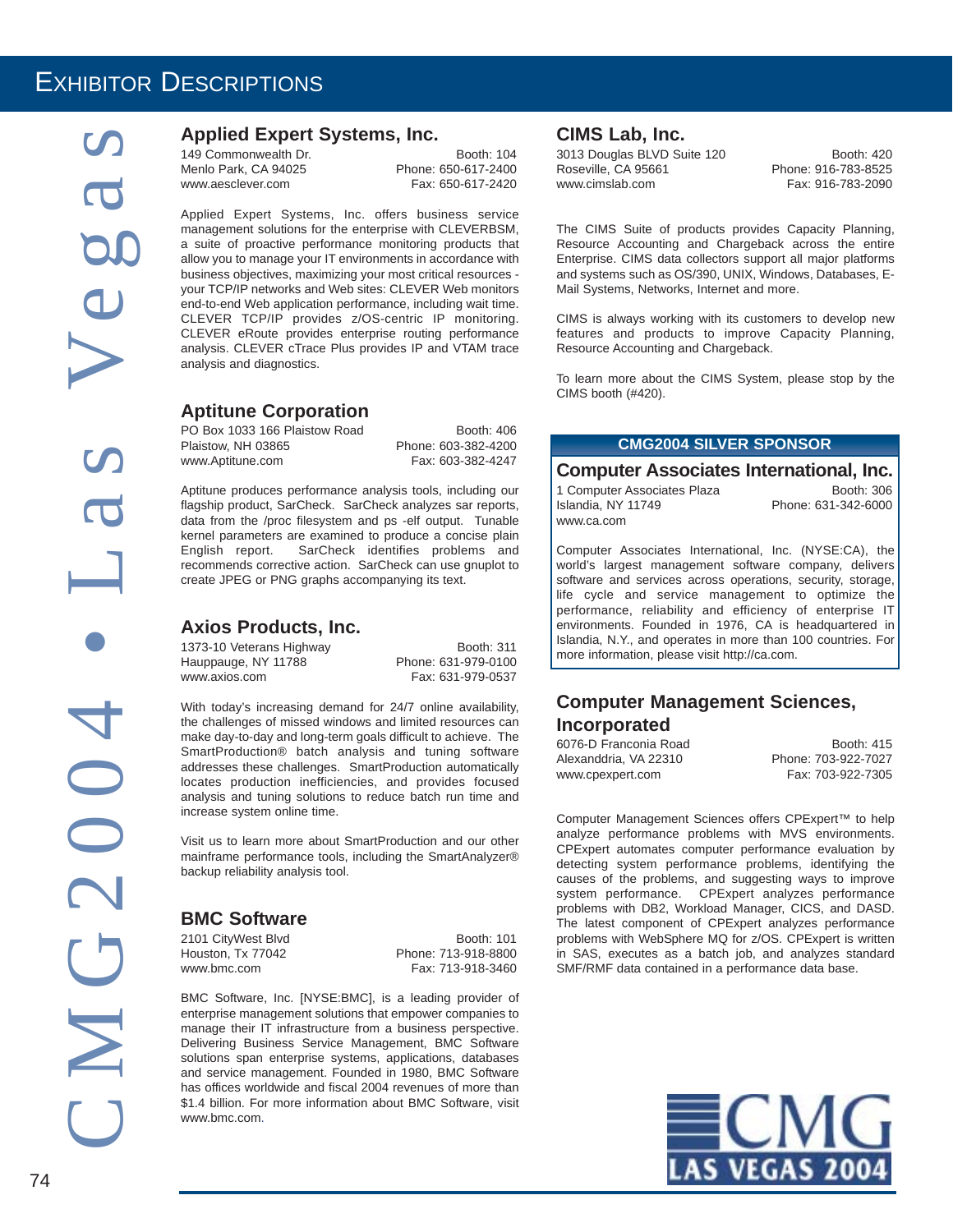## **Demand Technology Software, Inc.**<br><sup>1020 8th Ave. S. Suite #6</sup><br>**Booth:** 414

1020 8th Ave. S. Suite #6<br>Naples. FL 34102 www.demandtech.com Fax: 239-261-5456

Phone: 239-261-8945

Demand Technology is the proud developer of Performance SeNTry, the premiere Windows Server 2003 performance data collector on the market today. Performance SeNTry is designed with the professional performance analyst and capacity planner in mind. When you combine Performance SeNTry's intelligent data collection capabilities with incredible reports from Lund MetaView and Performance Gallery, Merrill's MXG, SAS, and SAS Institute's IT Resource Manager, you have the ability, for the first time, to take control of your critical Windows servers and applications.

#### **CMG2004 BRONZE SPONSOR**

#### **Fujitsu Australia and New Zealand**

1230 Nepean Hwy Booth: 410 www.fujitsu.com/au/

Cheltenham, 3192 Phone: +613-9265-0404 Victoria, Australia Fax: +613-9265-0792

Fujitsu is a world leader in the Information and Communications Technology (ICT) and Microelectronics industries. Our network of over 500 companies spans 100 countries and employs more than 180,000 people. In Australia and New Zealand, we have an enviable track record in transforming the operations of public and private enterprises by delivering the best technology and business solutions. Our products and services range from PCs and high-speed Intelbased servers to data centres, award-winning call centres, telecommunications networks, retail solutions and sophisticated business applications.

### **HYDRA Systems, Inc.**

17585 El Mineral Road<br>
Perris, Ca 92570 <br>
Phone: 909-443-4223 www.hydrasystems.com

Phone: 909-443-4223<br>Fax: 909-277-2849

HYDRA SYSTEMS Announces a fully functional 3745/3174 Replacement. HYDRA 3000 the leading replacement for IBM mainframe controllers, support Escon Channel, Gigabit and 10/100 MB Ethernet.Asynchronous and Lan connectivity for (terminal and printer) sessions and mainframe based pc file servers, as well as TCP/IP, RJE, Pnet, BSC, SDLC, SNI, Ethernet, Copper and Escon Channel communications all based in a single chassis. The HYDRA 3000 is exclusively developed,manufactured and marketed by HYDRA SYSTEMS Inc. Contact us at www.hydrasystems.com or call 800 554-9372.

### **CMG2004 BRONZE SPONSOR**

### **HyPerformix, Inc.**

4301 Westbank Drive Bldg. A, Suite 300 Booth: 401 Austin, TX 78746 Phone: 512-328-5544<br>www.hvperformix.com Fax: 866-495-4293 www.hyperformix.com

To align IT resources with the needs of the business, enterprises must ensure the successful performance of critical applications, while also optimizing the utilization and cost of the IT infrastructure. The HyPerformix solution helps reach this alignment; providing decision-support tools to understand application performance and predict the effect of changes BEFORE they are made. The benefits of the HyPerformix solution: reduced risk of deploying enterprise applications, avoidance of unnecessary IT spending, optimization of IT infrastructure, revenue protection, and improved time-tomarket.

### **ISM (the Information Systems Manager)**

One Bethlehem Plaza Booth: 206<br>Bethlehem, PA 18018-5784 Phone: 610-865-0300 Bethlehem, PA 18018-5784 www.perfman.com Fax: 610-868-6277

ISM, an international leader in capacity/performance tools & services, provides clear & concise answers to the complex mgmt questions posed by today's multi-platform enterprise environment.

ISM's PerfMan provides an enterprisewide view reducing management & strategic planning complexities, allowing for more insightful decision-making & greater alignment of IT with strategic corporate objectives.

PerfMan support:

- · Windows, UNIX/Linux, and z/OS analysis, reporting & modeling
- · CICS, DB2, Oracle, Exchange, Tapes Libraries, SQL Server, IIS, & Active Directory

Stop by booth #206 for more info

### **Merrill Consultants**

10717 Cromwell Drive Booth: 417<br>
Dallas. TX 75229 Phone: 214-351-1966 Phone: 214-351-1966 www.mxg.com Fax: 214-350-3694

MXG is a comprehensive SAS-based software package which processes data records used for Measurement of Performance Objectives and Resource Utilization, for System Tuning, for Cost Recovery and Accounting, and for Capacity Measurement and Management with menu-driven graphical reports and analyses.

MXG supports data from all operating systems (AS/400, OS/390, z/OS, z/VM, unix, aix, Windows, etc.), and all of their subsystems.

MXG can be executed under SAS on any platform to process data records created on any other platform.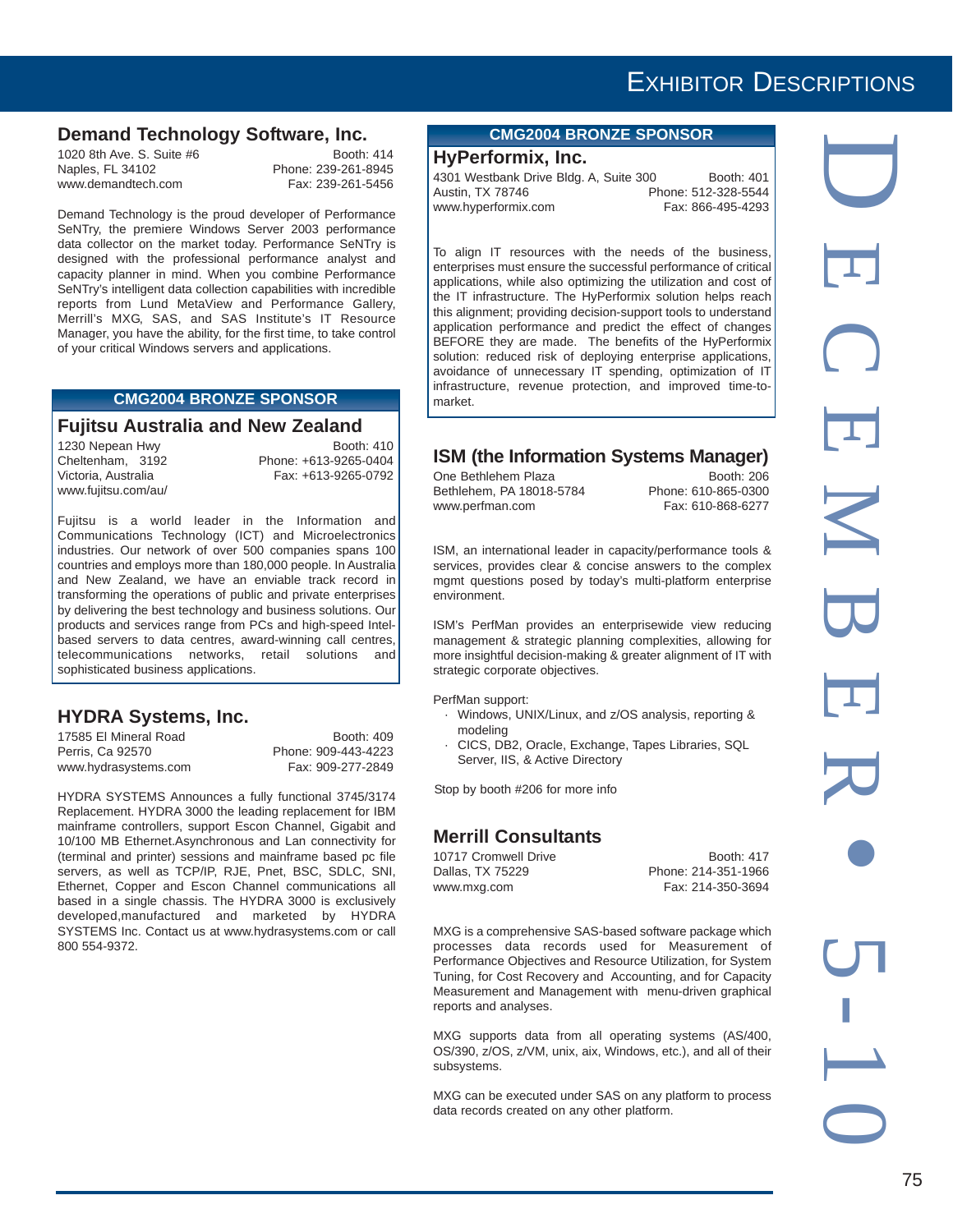### **Metron-Athene, Inc.**

23046 Avenida De La Carlota Suite 600-6019 Booth: 207<br>Laguna Hills. CA 92653 Phone: 949-588-5757 Laguna Hills, CA 92653 www.metron-athene.com Fax: 949-588-5777

Metron-Athene performance management software solution provides measurement, analysis, planning and reporting capabilities for UNIX, Linux, Windows, z/OS and OS/390.

For UNIX, Linux and Windows, Athene captures and collects performance data from target systems and provides applications that exploit this data for alert management, performance analysis, Oracle and SQL Server performance reporting, trend analysis and analytical modeling.

For OS/390 performance data is captured from target systems (using standard data sources) and client applications exploit this data for performance analysis.

### **MVS Solutions Inc.**

8300 Woodbine Avenue 4th Floor Booth: 310<br>Markham. ON L3R9Y7 Phone: 905-940-9404 Markham, ON L3R9Y7<br>Ontario, Canada www.mvssol.com

Fax: 905-940-5308

If you've been given the task of improving your batch window processing, you must look at ThruPut Manager.

ThruPut Manager's Service Level Manager will automate your batch processing, saving a great deal of elapsed processing time, shortening your batch window time and getting your reports out and your online up faster. If you're a CA-7 user, learn how we can empower CA-7 and help it get your schedule complete, on-time, every time.

Join us at our presentation and visit our booth to learn how ThruPut Manager solves typical problems encountered by data centers everywhere.

### **OPNET Technologies**

Bethesda, MD 20814 www.opnet.com Fax: 240-497-3001

7255 Woodmont Ave.<br>
Booth: 307<br>
Bethesda. MD 20814 Phone: 240-497-3000

OPNET is a leading provider of management software for networks and applications, enabling enterprises to:

- 1. rapidly diagnose end-to-end performance problems, preor post-deployment
- 2. model server, mainframe, and network infrastructure for capacity planning
- 3. automate network diagnostics, for policy and configuration change validation

OPNET products deliver rapid ROI to thousands of customers, including blue-chip organizations such as: Abbott Labs, Continental Airlines, Mary Kay, Office Depot, Prudential, TXU, and SunTrust Banks.

#### **CMG2004 BRONZE SPONSOR**

### **PerfCap Corporation**

www.perfcap.com

85 Perimeter Road Booth: 405 Nashua, NH 03063 Phone: 603-459-0267

PerfCap offers over 20 years of expertise in developing outof-the-box, fully automated, web-based, highly scalable and economical software for Performance, Capacity and Asset Management. PAWZ: Performance Software for historical and real-time data collection, analysis, reporting and alerting. eCAP: A Capacity Planning software to answer "What if" questions using analytical queuing network modeling. FindIT: An Asset Management and Change Tracking Software providing inventory of hardware, software and licenses. Platforms: HP-UX, Tru64, Sun-Solaris, IBM-AIX, Linux, OpenVMS, Windows NT/2000/2003.

### **ProactiveNet, Inc.**

2055 Laurelwood Road Suite 130 Booth: 210 Santa Clara, CA 95054 Phone: 408-454-4500 www.proactivenet.com

ProactiveNet's patented software solutions measure, analyze, and visualize performance of SLAs, web and client/server application and related infrastructures in Global 2000 and leading e-Commerce companies.

### **Responsive Systems**

281 Hwy 79 Booth: 100 Morganville, NJ 07751 www.responsivesystems.com

Provides industry leading software to improve DB2, IMS, and DASD system performance. Buffer Pool Tool is the industry standard for pool tuning, and remains the only product that can accurately predict the effect of changes and I/O rates. In addition to un-paralleled accuracy, it also provides a proven methodology for grouping objects into pools based on access type and working set size. DASD Xpert provides the ability to keep any dataset resident in controller cache, thus guarantying I/O response times.

### **SAS Institute Inc.**

| 100 SAS Campus Drive | Booth: 301          |
|----------------------|---------------------|
| Cary, NC 27513       | Phone: 919-677-8000 |
| www.sas.com          | Fax: 919-677-4444   |

SAS is the leader in providing a new generation of software and services that create true enterprise intelligence. SAS solutions are used at more than 40,000 sites — including 96 of the top 100 of the 2003 FORTUNE Global 500 — to enable better, more accurate and informed decisions. For nearly three decades, SAS has been giving customers The Power to Know®.

Join us Monday, Dec. 6, to learn how SAS® IT Management Solutions help you manage your IT organization and infrastructure, evaluate and control costs, and make informed decisions that directly affect the bottom line.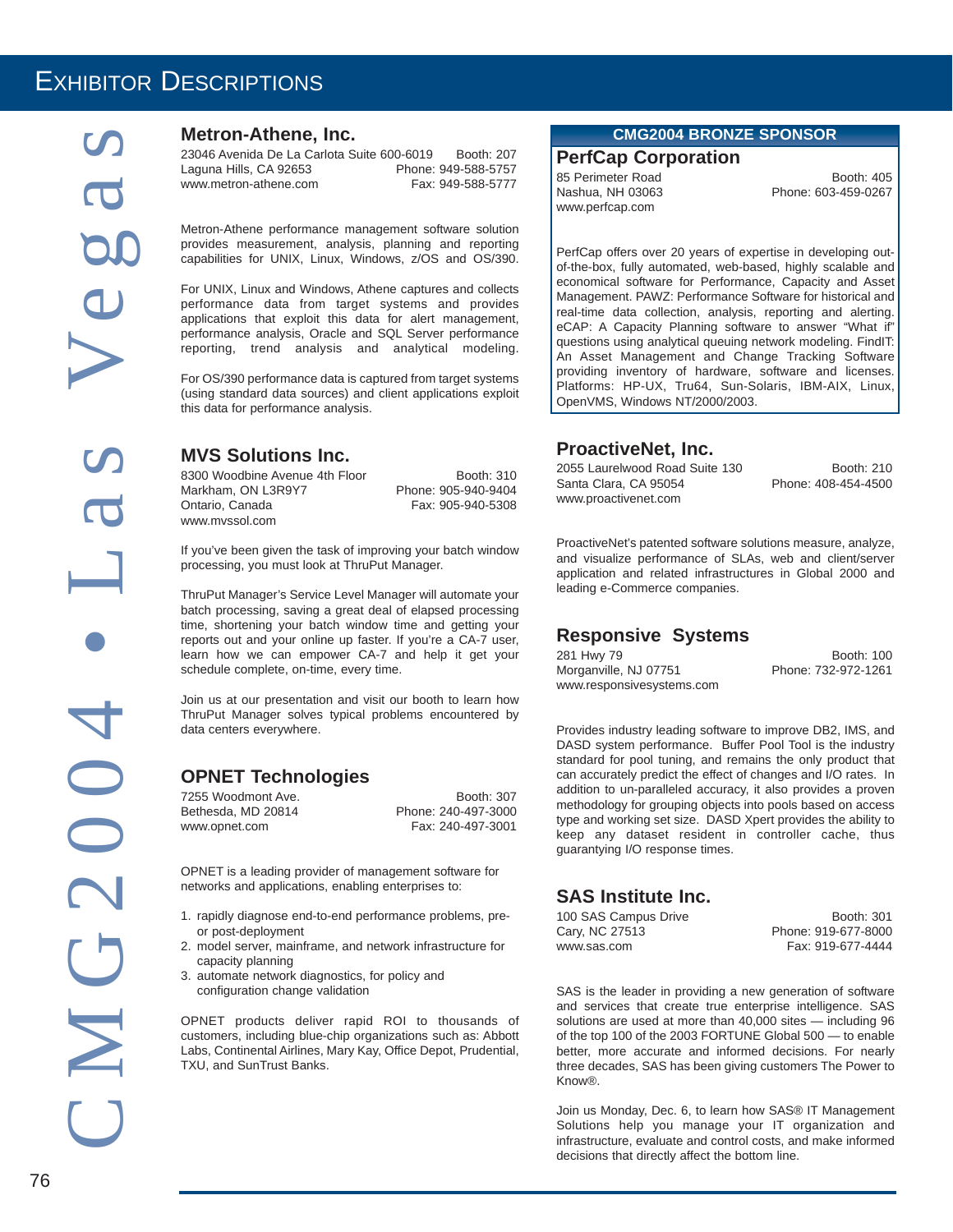### **CMG2004 PLATINUM SPONSOR**

#### **TeamQuest Corporation**

Clear Lake, IA 50428 Phone: 641-357-2700 www.teamquest.com

One TeamQuest Way **Booth: 201** 

TeamQuest focuses solely on data center performance management and capacity planning. It's all we do. Our software helps you meet service levels while minimizing costs, consolidate servers, accurately size new systems, and predict capacity requirements for forecasted business growth. TeamQuest offers a complete, integrated solution, from monitoring to modeling. Our software suite helps IT departments mature from basic performance monitoring, to proactive bottleneck detection, to predicting resource requirements for growth or consolidation.

### **Trident Services, Inc.**

1260 41st Avenue, Suite K Booth: 108 Capitola, CA 95010 Phone: 831-465-7661 www.triserv.com Fax: 831-476-0966

OS/EM (AWESOME): OPERATING SYSTEM / ENVIRONMENT MANAGER for z/OS & OS/390. Capacity Planning, Operations & Technical Services are all exploiting OS/EM's numerous robust ISPF features. Dynamic Capabilities: Maximize CPU Resources & Batch Resource Routing, Reduce ISV costs, Eliminate Assembler Exits, Tape Share, and HSM Optimizer are just some of OS/EM's proactive features delivering 24/7 availability.

### **Wily Technology**

8000 Marina Blvd Suite 700 Booth: 211 Brisbane, CA 94005 Phone: 415-562-2000 www.wilytech.com Fax: 415-562-2100

Wily Technology is the market-leading provider of Enterprise Application Management solutions. Wily's products enable companies to successfully manage their critical Web applications and infrastructure by providing real-time visibility into the performance and availability of these systems. Wily customers rapidly detect and diagnose application slowdowns and failures, and virtually eliminate the chaos of blame games. This means better customer service, more stable revenue streams, and higher IT productivity.

#### **Xaffire, Inc.**

100 Superior Plaza Way Suite 200 Booth: 411 Superior, CO 80027 Phone: 303-642-4450 www.xaffire.com Fax: 303-642-4003

xFire 3.0 quickly identifies elusive Web problems by capturing and replaying live sessions that are linked to application and infrastructure status and performance. xFire is the first solution that integrates live Web session capture & playback, external transaction monitoring and network performance management, allowing Web session failures to be exactly reproduced.

With xFire 3.0 you can: reduce the amount of time wasted tracking down problems; clearly understand where a problem lies and who owns it; catch and correct problems before your users complain about them.

#### **CMG2004 BRONZE SPONSOR**

#### **z/Journal**

9330 LBJ Frwy #800 Booth: 416<br>
Dallas, TX 75243 Phone: 214.340.2147 Phone: 214.340.2147 zjournal.com **Fax: 214.341.7081** 

Zjournal is the only independent magazine dedicated to users of IBM zseries and S/390 systems.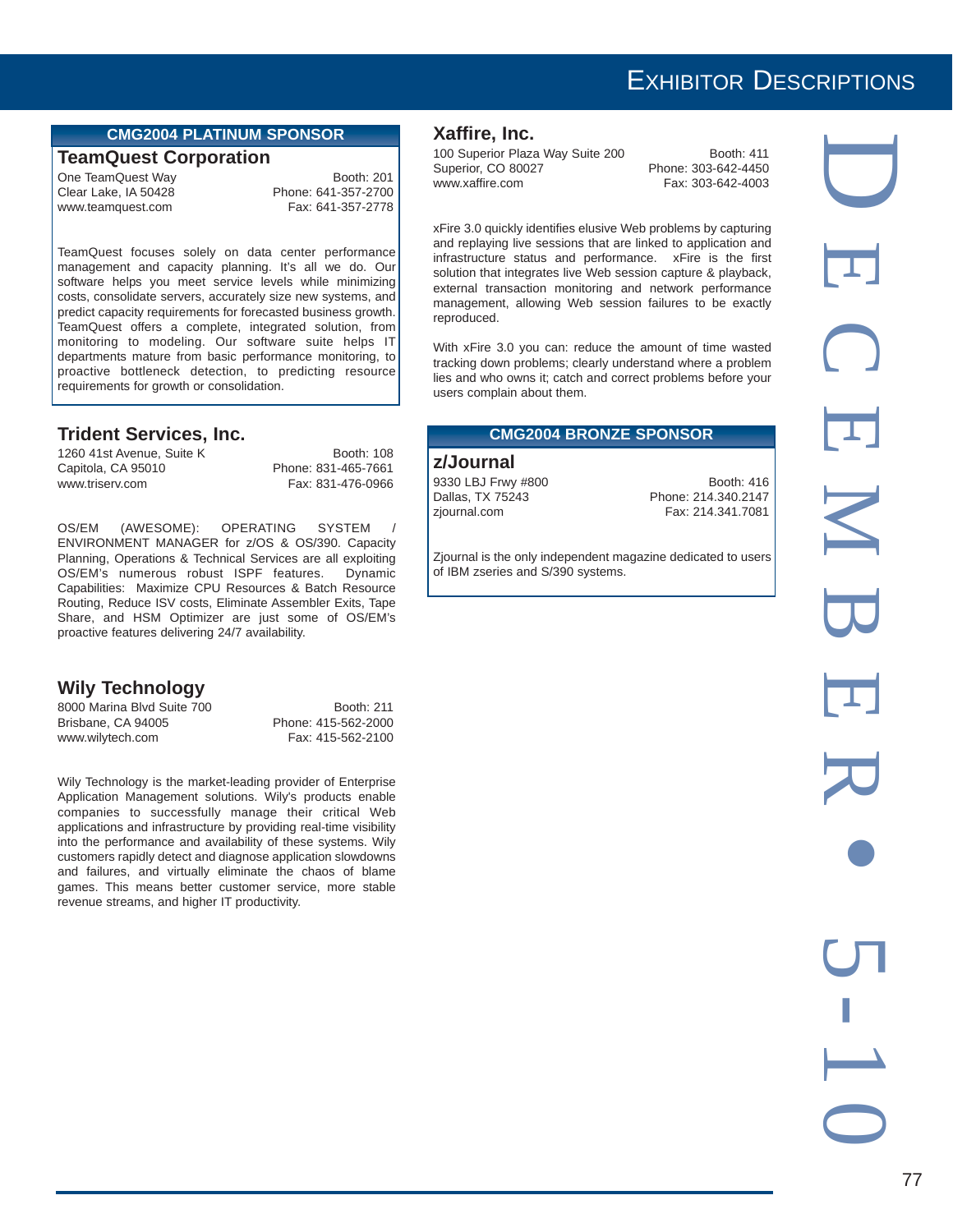### *Access Control*

Catherine S. Nolan Raymond R. Roth Annette S. Kakazu

### *Editorial Review Board*

Joe E. Bell Thomas E. Bell PhD Thomas Beretvas Frank M. Bereznay Shana J. Bereznay Janet Bishop Mel Boksenbaum Andy Bolton Gerard J. Bonin Martin D. Brake Jim Cheeseman Thomas G. Confrey Steven Crowl Florin David Albert DiCanzio E. Jeanne Diaz William N. Eagle Wayne Embry Jerrl M. Evans Pierre M. Fiorini, PhD Donna S. Folkerts Robert Formanek Mark Friedman Richard W. Fronheiser Gary Y. Furukawa Ivan L. Gelb Richard L. Gimarc Jonathan Gladstone Bill Gray

Margaret R. Greenberg Ankur Hajare Charles W. Hopf, Jr. William J. Huebsch Karl J. Jackson Mario Jauvin Brian M. Johnson Robert A. Johnson William Jouris Denise P. Kalm Suresh Kamath, Ph.D. Robert J. Kenny Craig J. Kim Tekai Liu Jaqueline A. Lynch Michael B. Marcus Charles T. McGavin, Jr. Patricia L. McGuire Mattie McKnight Linwood Merritt Junaid Mohiuddin Chris L. Molloy Edna B. Morrison Joel Motzny John Murphy Dorid Mustafa Christian G. Nielsen Catherine S. Nolan Tim R. Norton

Rich J. Olcott John R. Paul Odysseas I. Pentakalos, Ph.D. Iris Peters Bernard R. Pierce Zhanna Potash Michael L. Puldy Edward Rabinovitch Richard S. Ralston Linard Risgin Gerald N. Rusthoven Michael A. Salsburg, Ph.D. Stephen L. Samson Charles Savage Jeffry A. Schwartz Thomas R. Shepherd Jane L. Shipman Jeffry A. Smith Barry N. Sokolik Daniel J. Squillace Krishnamurthy Srinivasan Kathy J. Steffens David C. Thorn Victoria A. Tobleman Rudy J. Waldner Kenneth D. Williams Jack B. Woolley James Yaple Jerry Zhe

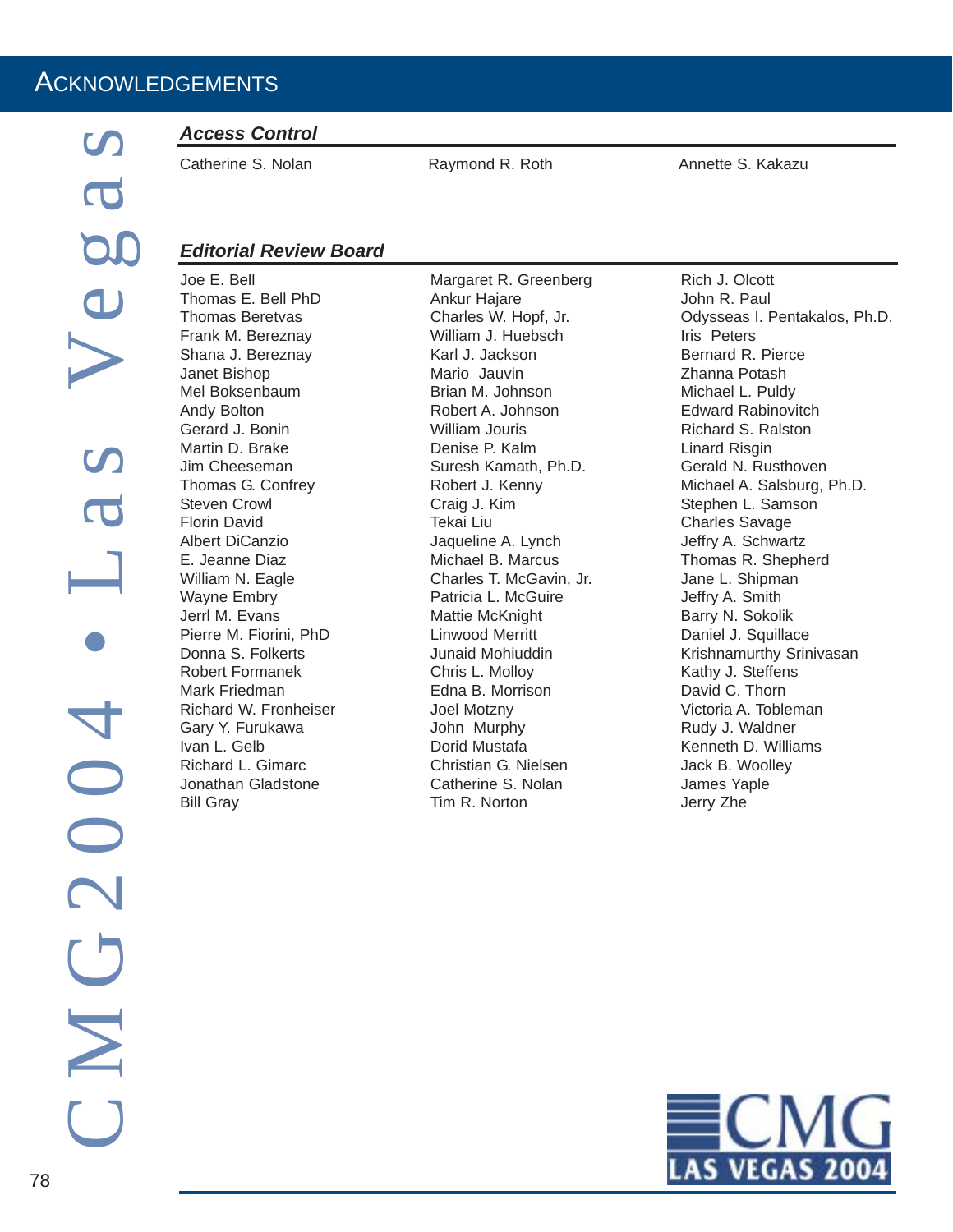### **ACKNOWLEDGEMENTS**

### *Referees*

Daniel Almagro Joan A. Arnold-Roksandich Rex N. Avendano Thomas G. Becchetti Joe E. Bell Thomas E. Bell PhD Thomas Beretvas Frank M. Bereznay Shana J. Bereznay Paul Billick Janet Bishop Mel Boksenbaum Andy Bolton Andre B. Bondi Gerard J. Bonin Linda Boyd Martin D. Brake Jorge L. Buffalo Giuliano Casale Pablo Chacin Jim Cheeseman Clayton S. Ching Moses Chu Thomas G. Confrey Steven Crowl Benjamin W. Cruz-Uribe Prasanna Cuddalore CJ Cui Edward J. Curran Florin David Paul Dirkis Dr. Bernie Domanski Pavel Dournov Bill Eagle Daniel Elwell Sid Finehirsh Donna S. Folkerts Robert Formanek Mark Friedman Richard W.Fronheiser Gary Y. Furukawa Michael Gardner Chaitanya Garikiparthi Ivan L. Gelb Richard L. Gimarc John Givan Jonathan Gladstone

Joel S. Goldstein Bill Gray Margaret R. Greenberg Ankur Hajare Jonathan C. Hardwick Warren Hayward Michael S. Hines Norman Hollander James Holtman Charles W. Hopf, Jr. Karl J. Jackson Mario Jauvin Brian M. Johnson Robert A. Johnson William Jouris Denise P. Kalm Suresh Kamath, Ph.D. Larry Kayser William S. Keezer Robert J. Kenny Gary M. King Gregory A. Korbecki Samuel D. Kounev Zachary A. Kurmas Minda Larson Rick Lebsack Charles Lester Tekai Liu Jaqueline A. Lynch Mike Machuga Michael B. Marcus Stephen J. Marksamer Ted McGavin Patricia L. McGuire Linwood Merritt Serg Mescheryakov Jane F. Messmer Junaid Mohiuddin Chris L. Molloy Brian Montgomery Edna B. Morrison Jean L. Murphy Dorid Mustafa Christian G. Nielson Catherine S. Nolan Tim R. Norton Rich J. Olcott

Charles Padamadan John R. Paul Odysseas I. Pentakalos, Ph.D. Iris Peters Alan Phelan Zhanna Potash Michael L. Puldy Edward Rabinovitch Sanjay Raina Richard S. Ralston Linard Risgin Michael D. Risser Sue Rohr Mayer Rosenthal Gerald N. Rusthoven Michael A. Salsburg, Ph.D. Stephen L. Samson Eric Schuler-Dalverny Alan Schulman Jeffry A. Schwartz Yogesh J. Shah Xianneng Shen Jane L. Shipman Jeffry Smith Connie U. Smith, Ph.D. Bob Sneed Carol So Sidney W. Soberman Barry N. Sokolik Amy Spellman Daniel J. Squillace Krishnamurthy Srinivasan Kathy J. Steffens Jack Sun Ronald Tan David C. Thorn Victoria A. Tobleman Rudy J. Waldner Nathan Walsh Yanyan Wang Bernie K. Wong Jack B. Woolley James Yaple Bill Zahavi Jerry Zhe Quanzhan Zheng Yanyan Zheng

D ECEMBER • 5-10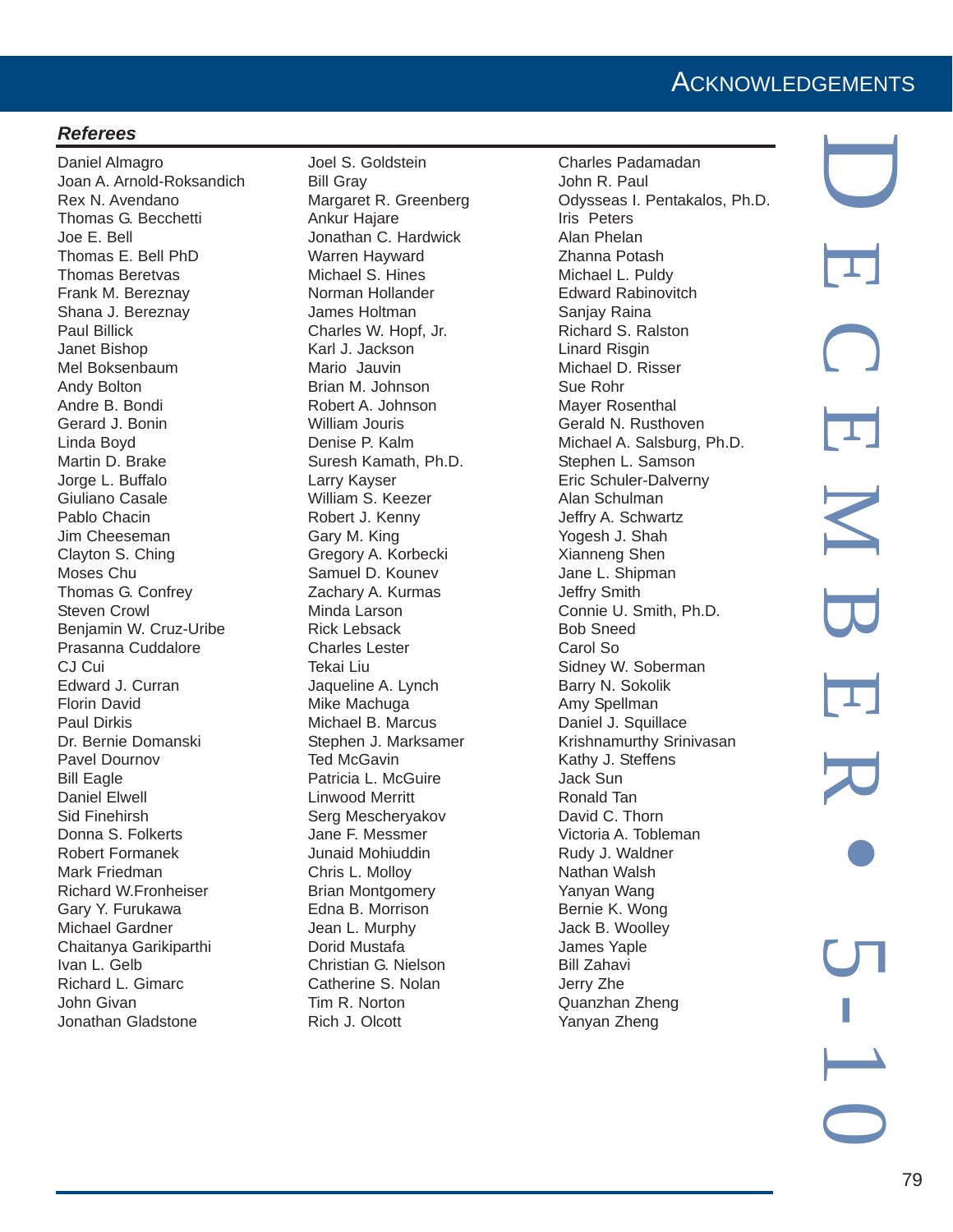### ACKNOWLEDGEMENTS

### *Mentors*

- Joe Babcock Ian Baldwin Tom Bell Frank Bereznay Tom Confrey Sid Finehirsh Mark Friedman Gary Furukawa Ivan Gelb Margaret Greenberg Les Hodge
- Bill Huebsch Mario Jauvin Brian Johnson Robert A Johnson Denise Kalm Rick Lebsack Jaqui Lynch Chris Molloy Tim Norton Odysseas Pentakalos Michael Salsburg

Steve Samson Alan Schulman Greg Schulz Jeff Schwartz Connie Smith Dan Squillace Dave Thorn Ken Williams Lloyd Williams

### *Session Chairs*

Joan A. Arnold-Roksandich Joe E. Bell Thomas E. Bell PhD Frank M. Bereznay Shana J. Bereznay Mel Boksenbaum James Bollinger Gerard J. Bonin Martin D. Brake Edward J. Curran Wayne Embry Donna S. Folkerts Robert Formanek Ellen M. Friedman Gary Y. Furukawa Ivan L. Gelb Ralph L. Gifford Richard L. Gimarc Jonathan Gladstone

### *Session Monitors*

Daniel Almagro Joe E. Bell Frank M. Bereznay Janet Bishop Mel Boksenbaum James Bollinger Pat Cyr Jonathan Gladstone

Margaret R. Greenberg Warren Hayward Michael S. Hines Les K. Hodge Jim Horne Brian M. Johnson Rupa S. Joshi Philip Joung William Jouris Annette S. Kakazu Denise P. Kalm William S. Keezer Ted C. Keller Robert J. Kenny Minda E. Larson Michael B. Marcus Mattie McKnight Linwood Merritt Chris L. Molloy

Edna B. Morrison Jean L. Murphy Catherine S. Nolan Charles Padamadan Richard S. Ralston Linard Risgin Michael D. Risser Nancy A. Sabatini Jane L. Shipman Richard Silva Sidney W. Soberman Barry N. Sokolik Elizabeth A. Somers Kathy J. Steffens David C. Thorn Rudy J. Waldner Dan Worsick James Yaple

William E. Halstead Karl J. Jackson Rupa S. Joshi Annette S. Kakazu Gregory A. Korbecki Stephen J. Marksamer Gavin Nathan Catherine S. Nolan

Tim R. Norton Charles Padamadan Richard S. Ralston Michael D. Risser Raymond R. Roth Nancy A. Sabatini Elizabeth A. Somers Jack B. Woolley

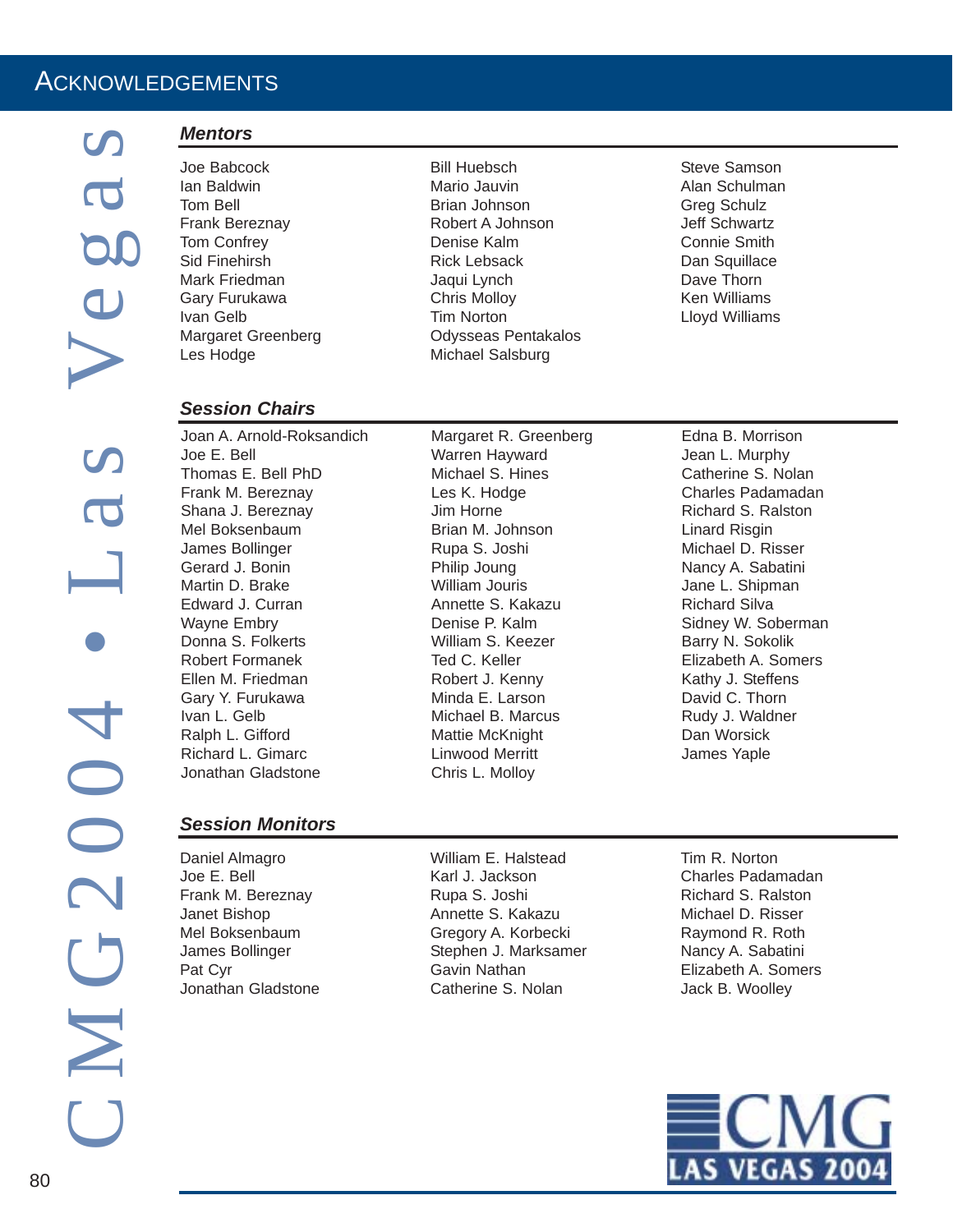### *GENERAL INFORMATION*

### **ATTENDEES WITH SPECIAL NEEDS**

If you have special needs addressed by the Americans with Disabilities Act, stop by the CMG2004 On-Site Registration Area. We will make every effort to accommodate your needs.

### **BADGE POLICY**

To gain access to all CMG functions and meals, attendees must wear conference badges and have the appropriate ticket. **There will be no exceptions.** Registered CMG guests must wear their badge and have the appropriate ticket to gain access to breakfast, lunch and PARS events.

### **BIRDS-OF-A-FEATHER (BOF) SESSIONS**

Have a specific interest you want to discuss? CMG2004 offers BOF sessions Thurday evening. following sessions, these informal gatherings allow attendees with similar concerns to exchange ideas in a small group setting. Location and times will be announced in the Final Agenda.

### **CMG HEADQUARTERS HOURS**

| Saturday, December 4, 2004  |                   | $4:00 \text{ PM}$ - 8:00 PM  |
|-----------------------------|-------------------|------------------------------|
| Sunday, December 5, 2004    | 7:00 AM           | $-12:00 \text{ PM}$          |
|                             |                   | $1:00 \text{ PM}$ - 8:00 PM  |
| Monday, December 6, 2004    | $7:00 \text{ AM}$ | $-12:00 \text{ PM}$          |
|                             |                   | 1:00 PM $-$ 8:00 PM          |
| Tuesday, December 7, 2004   |                   | $7:00 \text{ AM}$ - 12:00 PM |
|                             |                   | $1:00 \text{ PM}$ - 6:00 PM  |
| Wednesday, December 8, 2004 | $7:00 \text{ AM}$ | $-1:30 \text{ PM}$           |
| Thursday, December 9, 2004  |                   | $7:00 \text{ AM}$ - 1:30 PM  |
| Friday, December 10, 2004   |                   | $7:30 \text{ AM}$ - 10:00 AM |

### **EXHIBITOR DETAILS**

The **CMG2004** Exhibitor Hall is located in the Paris Ballroom, Rivoli A-C.

### **EXHIBIT HALL HOURS**

| Tuesday, December 7, 2004   | $11:30 \text{ AM}$ - 4:00 PM |            |
|-----------------------------|------------------------------|------------|
| Wednesday, December 8, 2004 | $11:30$ AM $-$ 4:00 PM       |            |
| Thursday, December 9, 2004  | $11:30 \text{ AM}$ -         | $-2:00$ PM |

For more information on **CMG2004** Exhibitors, refer to the Exhibitor Section.

### **USER GROUP MEETINGS**

Some **CMG2004** exhibitors use Monday, December 6, to hold User Group Meetings.

### **EXHIBITOR PRESENTATIONS**

Many of the **CMG2004** exhibiting companies will hold exhibitor presentations during conference week. Scheduled from 5:15 PM – 6:15 PM and 6:30 PM – 7:30 PM, Tuesday – Wednesday, these presentations allow attendees a more comprehensive look at the exhibitor's products and services**.**

### **CONFERENCE REGISTRATION INFORMATION**

### **REGISTRATION HOURS**

| Saturday, December 4, 2004  |                   | $4:00 \text{ PM}$ - 8:00 PM                           |
|-----------------------------|-------------------|-------------------------------------------------------|
| Sunday, December 5, 2004    |                   | $7:00 \text{ AM}$ - 12:00 PM                          |
|                             | $1:00 \text{ PM}$ | $-8:00 \text{ PM}$                                    |
| Monday, December 6, 2004    |                   | $7:00 \text{ AM}$ - 12:00 PM                          |
|                             |                   | $1:00 \text{ PM}$ - 8:00 PM                           |
| Tuesday, December 7, 2004   |                   | $7:00$ AM $- 12:00$ PM<br>$1:00 \text{ PM}$ - 6:00 PM |
| Wednesday, December 8, 2004 | $7:00 \text{ AM}$ | $-1:30 \text{ PM}$                                    |
| Thursday, December 9, 2004  |                   | $7:00 \text{ AM}$ - 1:30 PM                           |
| Friday, December 10, 2004   | 7:30 AM           | $-10:00 \text{ am}$                                   |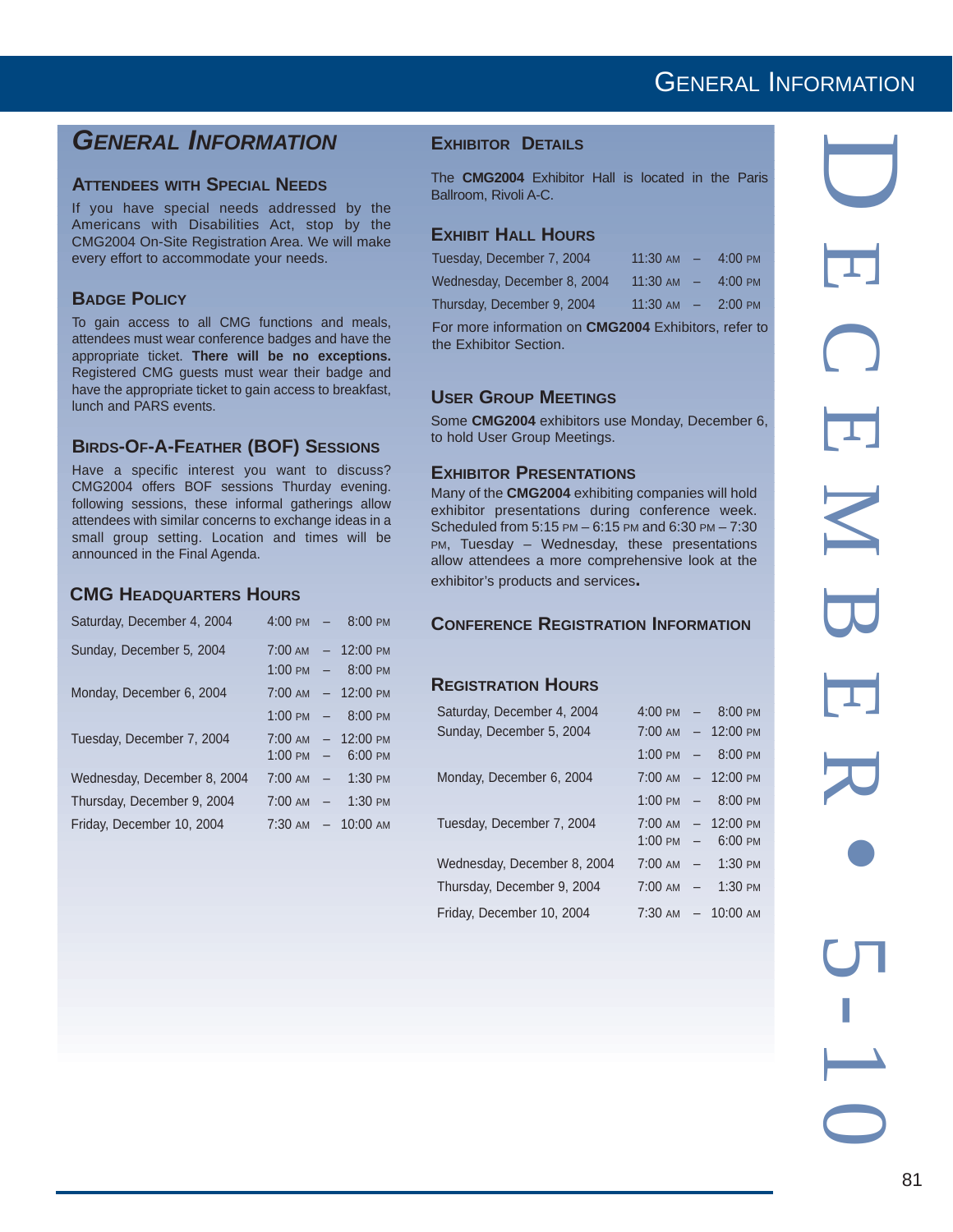*Breakfast* will be served Tuesday – Friday, location to be announced on site.

*Lunch* will be served Tuesday – Friday in the location to be announced on site. Please note that lunch will be served promptly at 11:30 AM.

*Veggie/Kosher Meals* – If you prefer vegetarian or kosher meals and did not indicate your preference on your registration form, please notify a CMG staff member at the On-Site Registration Area.

Individual meal tickets are also available at the CMG On-Site Registration Area. Breakfast tickets are \$20, lunch tickets are \$25 and PARS tickets are \$50 per night.

### **MULLEN FOUNDATION**

Extra CMG collectible items are available Wednesday and Thursday. Times will be posted. All check or cash donations will go directly to the J. William Mullen Foundation. The Mullen Foundation cannot accept credit card contributions.

### **NEWSLETTER**

Pick up your daily newsletter at breakfast, Registration, or the Exhibitor Area for last minute updates to conference activities. A daily schedule of BOF's is found in each issue.

### **PARS**

CMG hosts the unique **P**erformance **A**nalysts' **R**elaxation **S**ession **(PARS)**, Monday – Thursday, from 7:30 PM – 11:00 PM Take a breather, network with other attendees or just relax after a long day. Enjoy hors d'oeuvres during the first 90 minutes each evening, complimentary soft drinks, quiet areas, and entertainment. **Please note: You must be 21 years of age to attend PARS.**

### **PUBLICATIONS FOR PURCHASE ONSITE**

MEAL SCHEDULES<br>
Breakfast will be serve<br>
to be announced on si<br>
tunch will be serve<br>
lunch will be served provided meal<br>
konster meals and did not be announced on si<br>
vour registration formember at the On-Site<br>
vour regist CMG has several member publications, in both printed and electronic formats. All attendees will receive the CMG2004 CD-ROM. Additional copies of the CMG2004 Proceedings (in either the 2-volume set or on CD-ROM) are available for purchase. For all other member publications, please consult the publication order form found in the CMG2004 On-Site Registration Area. (Orders of older publications will be mailed in January.)

### **RECRUITMENT POLICY**

As the intent of the meeting is to share information, not to recruit new staff, there is a **no recruiting policy** at the conference. Deliberate recruiting such as job postings, general announcements, or recruiting conversations with specific individuals, is specifically prohibited at any meeting or activity sponsored by CMG.

### **SHIPPING INFORMATION**

CMG will provide shipping services to send your material back home. Your registration packet includes a self-addressed label for this purpose.

### **SMOKING**

CMG's no smoking policy includes all CMG sessions, exhibit halls, meals, and PARS functions. There will be designated areas for smokers. We appreciate your compliance with this policy.

### **SPEAKER SERVICES**

CMG provides business services for speakers and attendees. For an order form and price information on available services, please go to the speaker services desk at the On-site Registration Area.

### **SUNDAY WORKSHOPS, DECEMBER 5, 2004**

| <b>Breakfast</b><br><b>Morning Workshops</b> | $7:30 \text{ AM} - 8:30 \text{ AM}$<br>$8:30 \text{ AM} - 12:00 \text{ PM}$ |         |
|----------------------------------------------|-----------------------------------------------------------------------------|---------|
| Lunch                                        | $12:00 \text{ PM} - 1:00 \text{ PM}$                                        |         |
| <b>Afternoon Workshops</b>                   | $1:00 \text{ PM}$ -                                                         | 4:30 рм |

You must be registered to attend Sunday Workshops. Each workshop will only be held once and will not be repeated. Attendees registered for the Sunday Workshops will receive meal tickets with their workshop materials for Sunday's Breakfast and Lunch.

### **WHAT ARE THE CMG2004 COLLECTIBLES?**

Your on-site registration packet contains your tickets for the conference collectibles, which include a Final Agenda (on-site program), Proceedings and other CMG gifts.

### **CONFERENCE GUEST REGISTRATION**

Las Vegas is a fun place for everyone! In order to attend various CMG2004 functions, guests must be registered by a CMG2004 conference attendee. Registration forms are available in the CMG On-Site Registration Area. For only \$300.00, your registered guest receives a conference badge and can attend:

- PARS on Monday, Tuesday, Wednesday, and Thursday evenings. A guest must have a badge and PARS ticket to attend PARS functions.
- Full Breakfast Tuesday Friday in the designated meal area.
- Entrance into CMG's Exhibit Hall on Thursday.
- Registered guests may attend **only** the session at which their sponsoring attendee makes a presentation. A guest registration **does not** include attending formal conference sessions.
- Individual tickets for the luncheons or PARS can be purchased at the CMG On-Site Registration Area.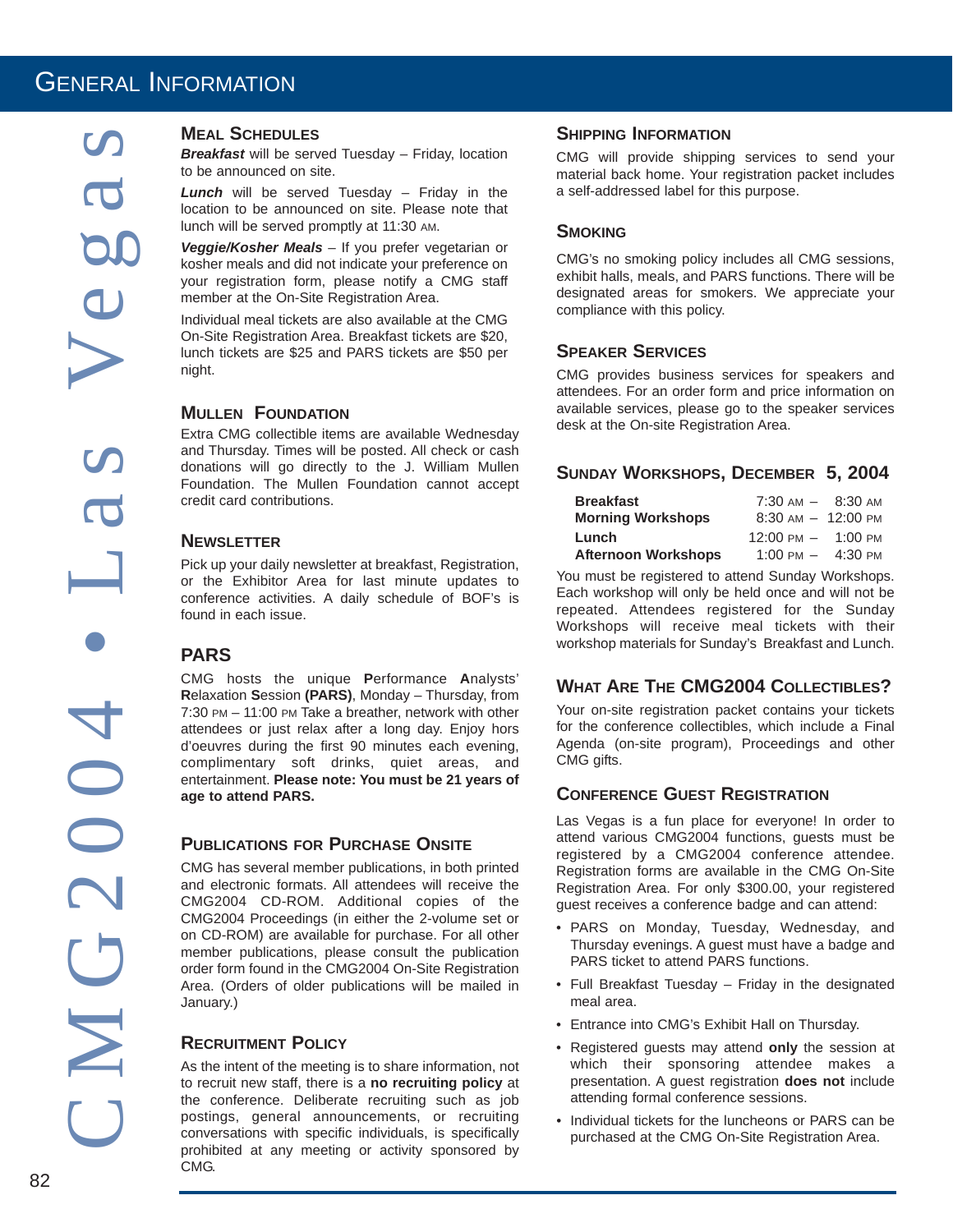## **CMG WOULD LIKE TO THANK OUR SPONSORS**

CMG2004 PLATINUM SPONSOR



CMG2004 SILVER SPONSOR



CMG2004 BRONZE SPONSORS







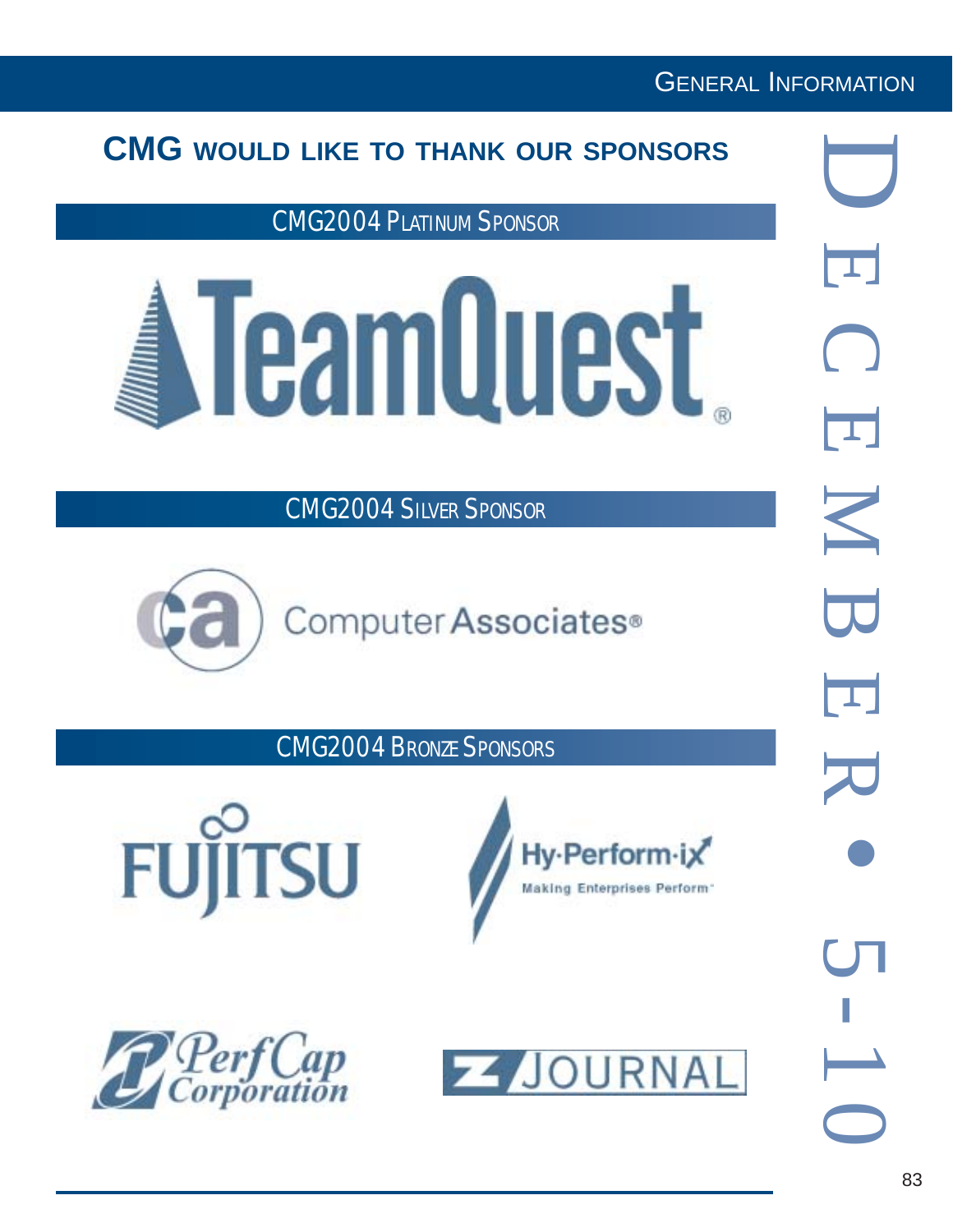

### **Computer Performance Evaluation for MVS Mainframe Systems**

**by Barry Merrill**

With the cooperation of the Computer Measurement Group, Dr. Barry Merrill will offer his normally-three-day-class, "Computer Performance Evaluation for MVS Mainframe Systems", tuition-free, taught in two very-long-days, **Saturday and Sunday, from 8:30 am to 7:30 pm, December 4 and 5**, preceding the CMG2004 Conference in The Paris Las Vegas conference hotel.

This class is open to technicians who use or plan to use MXG or ITSV/ITRM software. The class description, registration forms, and links to the hotel reservation form and CMG information are in the CLASSES frame at **www.mxg.com**. You can leave home on Friday, take advantage of over-Saturday-night and attend both the MXG class and the CMG Conference, all in the same hotel, and at the CMG Conference hotel room rate!

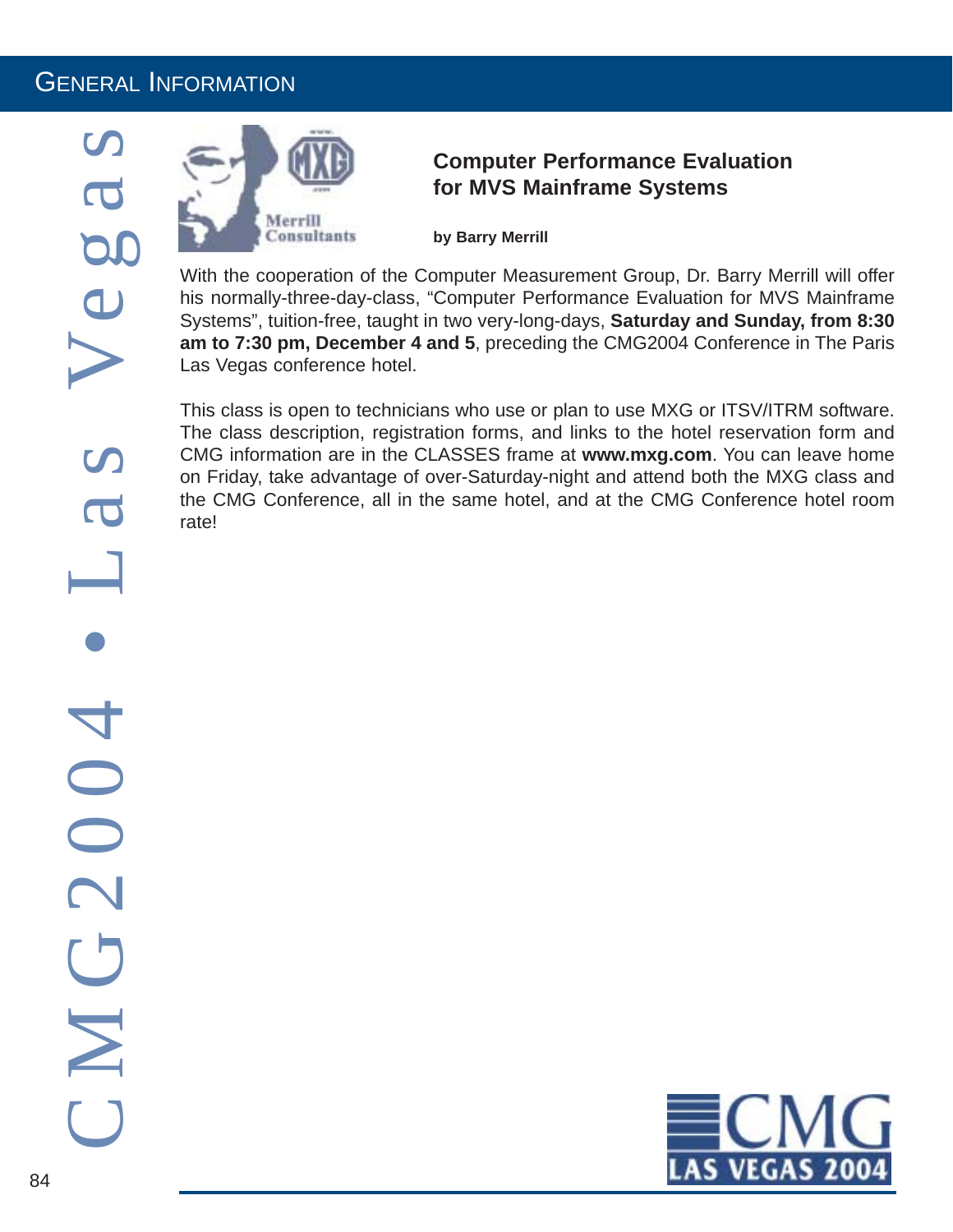## **ICCP Certification Exams at CMG**

CMG continually attempts to add value to each annual conference. This year, as a recognized affiliate of the Institute for Certification of Computing Professionals (ICCP), CMG is offering discounts for a Certified Computing Professional (CCP) review program to help attendees prepare for the ICCP tests as a separate offering on Sunday. (note: this is **not** part of the Sunday Workshop Program)

After a review period during the morning session of the program, attendees will have the opportunity in the afternoon to take up to three ICCP exams onsite. The examinations are: the IT Core exam, the IT Management exam, and the Business Information Systems exam. Additionally, attendance at CMG2004 counts toward the continuing education hours required for maintaining an ICCP professional certification in good standing.

The ICCP examinations are computer-based, so attendees should bring laptop computers to the class.

Since the ICCP review and testing are separate from Sunday Workshops there is a special registration option on the form on page **43**. We encourage you to take advantage of this certification opportunity.

D ECEMBER  $\overline{\mathbf{u}}$ K  $\overline{\mathbf{U}}$  $\overline{\mathbf{L}}$ ه<br>س  $\overline{\phantom{0}}$  $\bigcirc$